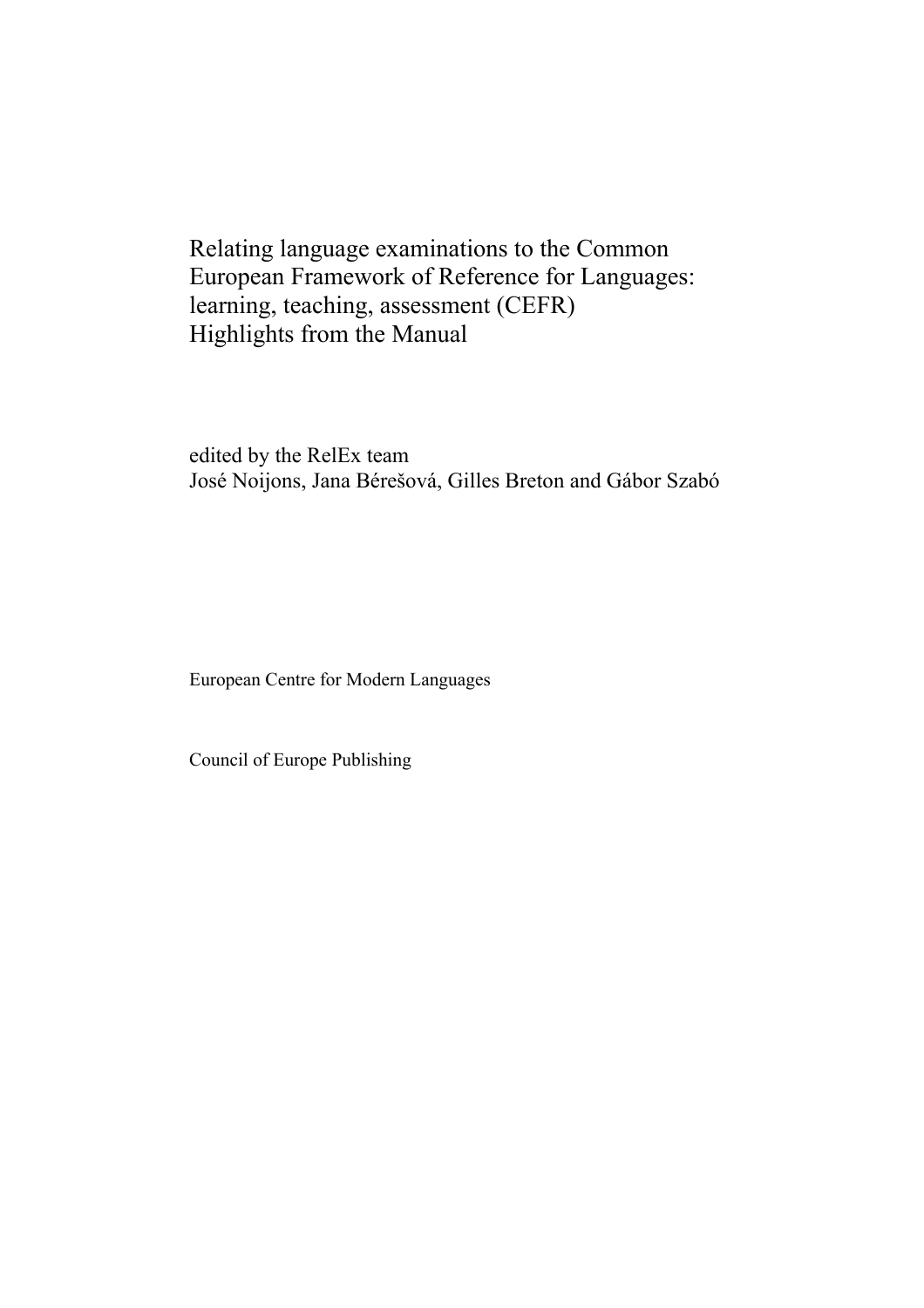French edition:

*Relier les examens de langues au Cadre européen commun de référence pour les langues : Apprendre, enseigner, évaluer (CECR) Les points essentiels du Manuel*  ISBN: 978-92-871-7168-9

The opinions expressed in this work are the sole responsibility of the authors and do not necessarily reflect the official policy of the Council of Europe.

All rights reserved. No part of this publication may be translated, reproduced or transmitted in any form or by any means, electronic (CD-Rom, Internet, etc.) or mechanical, including photocopying, recording or any information storage or retrieval system, without prior permission in writing from the Public Information Division, Directorate of Communication (F-67075 Strasbourg Cedex or publishing@coe.int).

Cover: Georg Gross Layout: Stenner Medienproduktion Copy-editing: Robert Blackwell

http://book.coe.int Council of Europe Publishing F-67075 Strasbourg Cedex

European Centre for Modern Languages / Council of Europe Nikolaiplatz 4 A-8020 Graz www.ecml.at

ISBN: 978-92-871-7169-6 © Council of Europe, 2011 Printed in Austria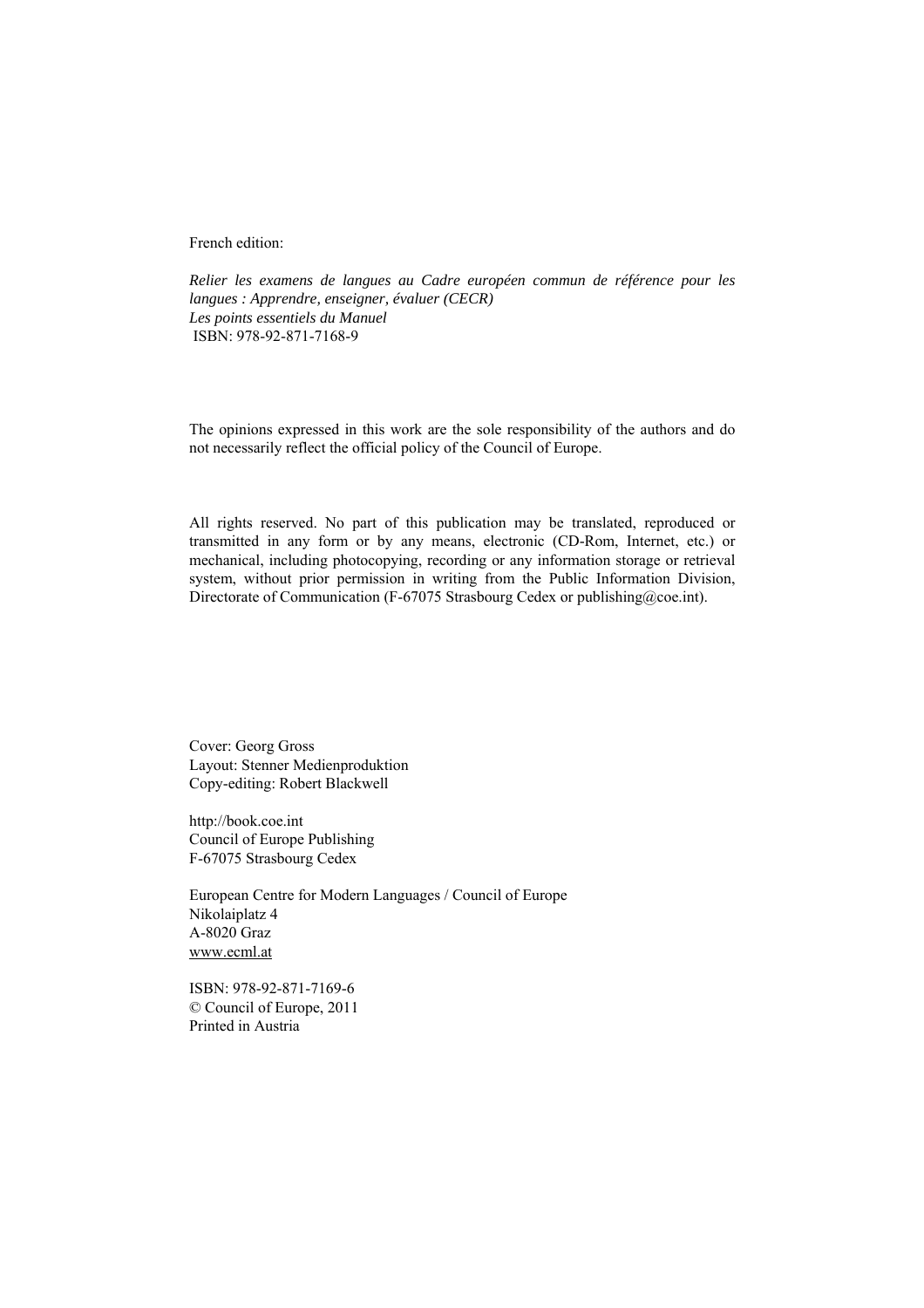# **Table of contents**

|    | Foreword |                                                                                             | 7  |
|----|----------|---------------------------------------------------------------------------------------------|----|
| 1. |          | The CEFR and the Manual                                                                     | 7  |
|    | 1.1.     | The aims of the Manual                                                                      | 9  |
|    | 1.2.     | The context of the Manual                                                                   | 11 |
| 2. |          | The linking process                                                                         | 15 |
|    | 2.1.     | Approach adopted                                                                            | 15 |
|    | 2.2.     | Quality concerns                                                                            | 17 |
|    | 2.3.     | Stages of the process                                                                       | 17 |
|    | 2.4.     | Use of the CEFR                                                                             | 18 |
|    | 2.5.     | Use of the Manual                                                                           | 18 |
| 3. |          | Familiarisation                                                                             | 21 |
|    | 3.1.     | Introduction                                                                                | 21 |
|    | 3.2.     | Preparatory activities before the seminar                                                   | 21 |
|    | 3.3.     | Introductory activities at the seminar                                                      | 23 |
|    | 3.4.     | Qualitative analysis of the CEFR scales                                                     | 24 |
|    | 3.5.     | Preparation for rating                                                                      | 25 |
| 4. |          | Specification                                                                               | 35 |
|    | 4.1.     | Introduction                                                                                | 35 |
|    | 4.2.     | General description of the examination                                                      | 36 |
|    | 4.3.     | Available specification tools                                                               | 38 |
|    | 4.4.     | Procedures                                                                                  | 39 |
|    | 4.5.     | Making the claim: graphical profiling of the relationship of the<br>examination to the CEFR | 44 |
| 5. |          | Standardisation training and benchmarking                                                   | 47 |
|    | 5.1.     | Introduction                                                                                | 47 |
|    | 5.2.     | The need for training                                                                       | 48 |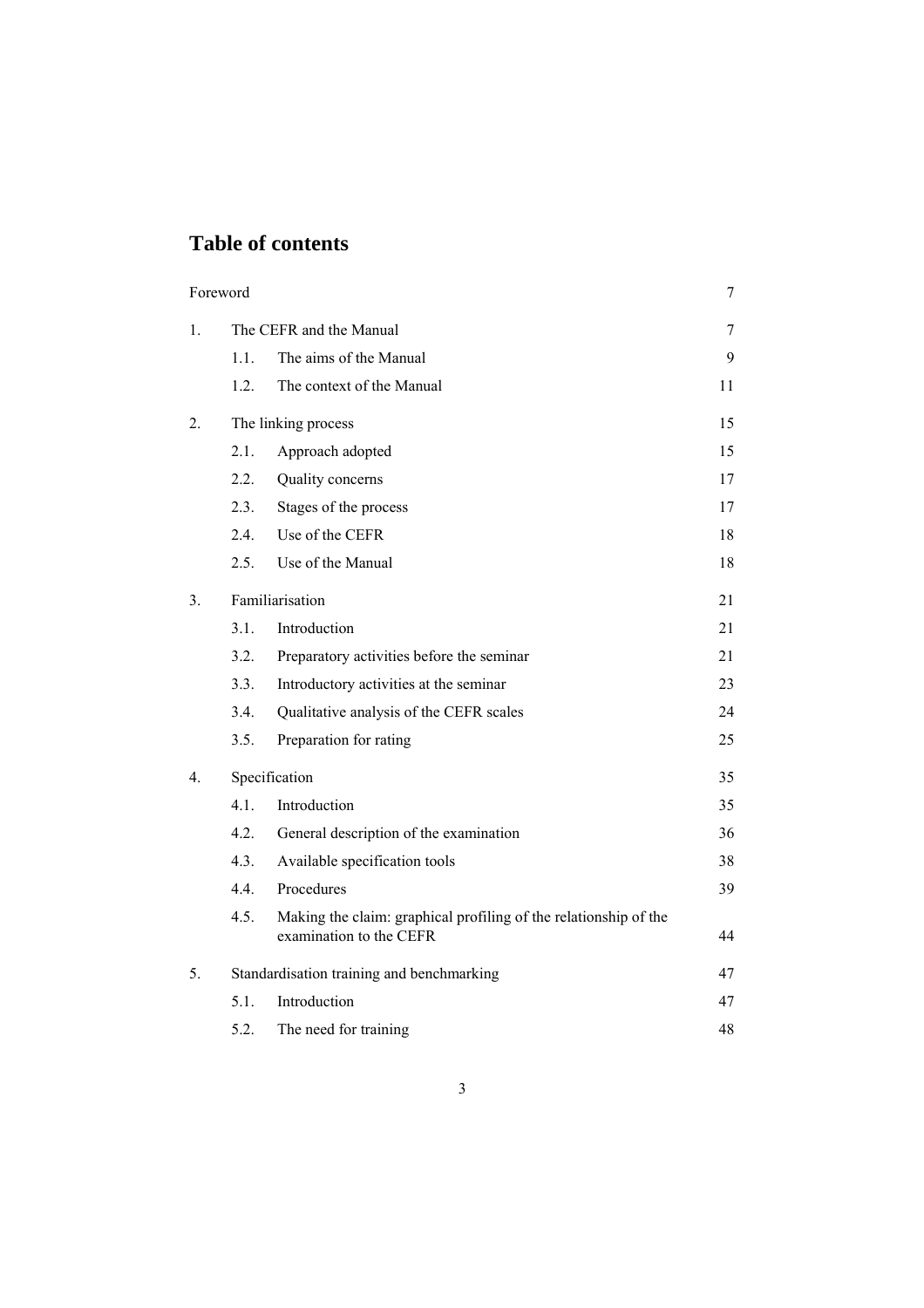|          | 5.3.         | Advance planning                                                                   | 48     |
|----------|--------------|------------------------------------------------------------------------------------|--------|
|          | 5.4.         | Running the sessions                                                               | 50     |
|          | 5.5.         | Training with oral and written performances                                        | 51     |
|          | 5.6.         | Training with tasks and items for reading, listening and linguistic<br>competences | 54     |
|          | 5.7.         | From training to benchmarking                                                      | 56     |
| 6.       |              | Standard setting procedures                                                        | 59     |
|          | 6.1.         | Introduction                                                                       | 59     |
|          | 6.2.         | General considerations                                                             | 60     |
|          | 6.3.         | The Body of Work method: examinee centred                                          | 62     |
|          | 6.4.         | The Tucker-Angoff method: test centred                                             | 63     |
|          | 6.5.         | The Basket method: test centred                                                    | 64     |
|          | 6.6.         | The Bookmark method: test centred                                                  | 65     |
|          | 6.7.         | Standard setting across skills                                                     | 67     |
|          | 6.8.         | Standard setting and test equating                                                 | 68     |
|          | 6.9.         | Cross language standard setting                                                    | 69     |
|          | 6.10.        | Conclusion                                                                         |        |
| 7.       | Validation   |                                                                                    | 73     |
| 7.1.     | Introduction |                                                                                    | 73     |
| 7.2.     |              | Prerequisites: the quality of the examination                                      | 73     |
| 7.3.     |              | Procedural validity of the standardisation training and standard setting           | 76     |
| 7.4.     |              | Internal validity of the standard setting                                          | $77\,$ |
| 7.5.     |              | External validation                                                                | 78     |
| 7.6.     | Conclusion   |                                                                                    | 79     |
|          |              | References and further reading                                                     | 83     |
| Glossary |              |                                                                                    | 89     |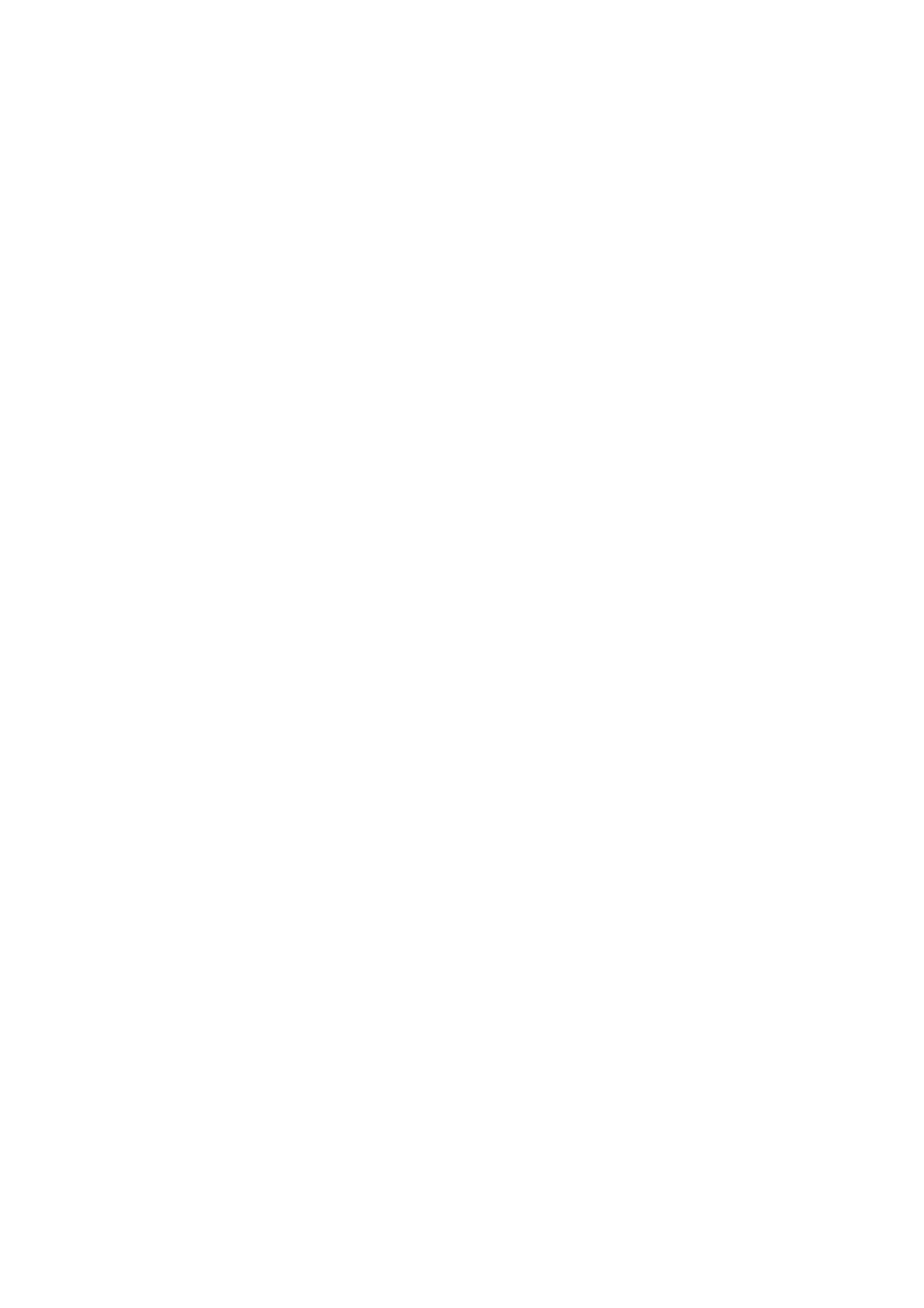

This publication is the result of a project of the European Centre for Modern Languages entitled "Training in relating examinations to the Common European Framework of Reference" (RelEx).

 For further information and materials relating to this publication, visit the websites http://relex.ecml.at and http://www.coe.int/t/dg4/linguistic/Manuel1\_EN.asp.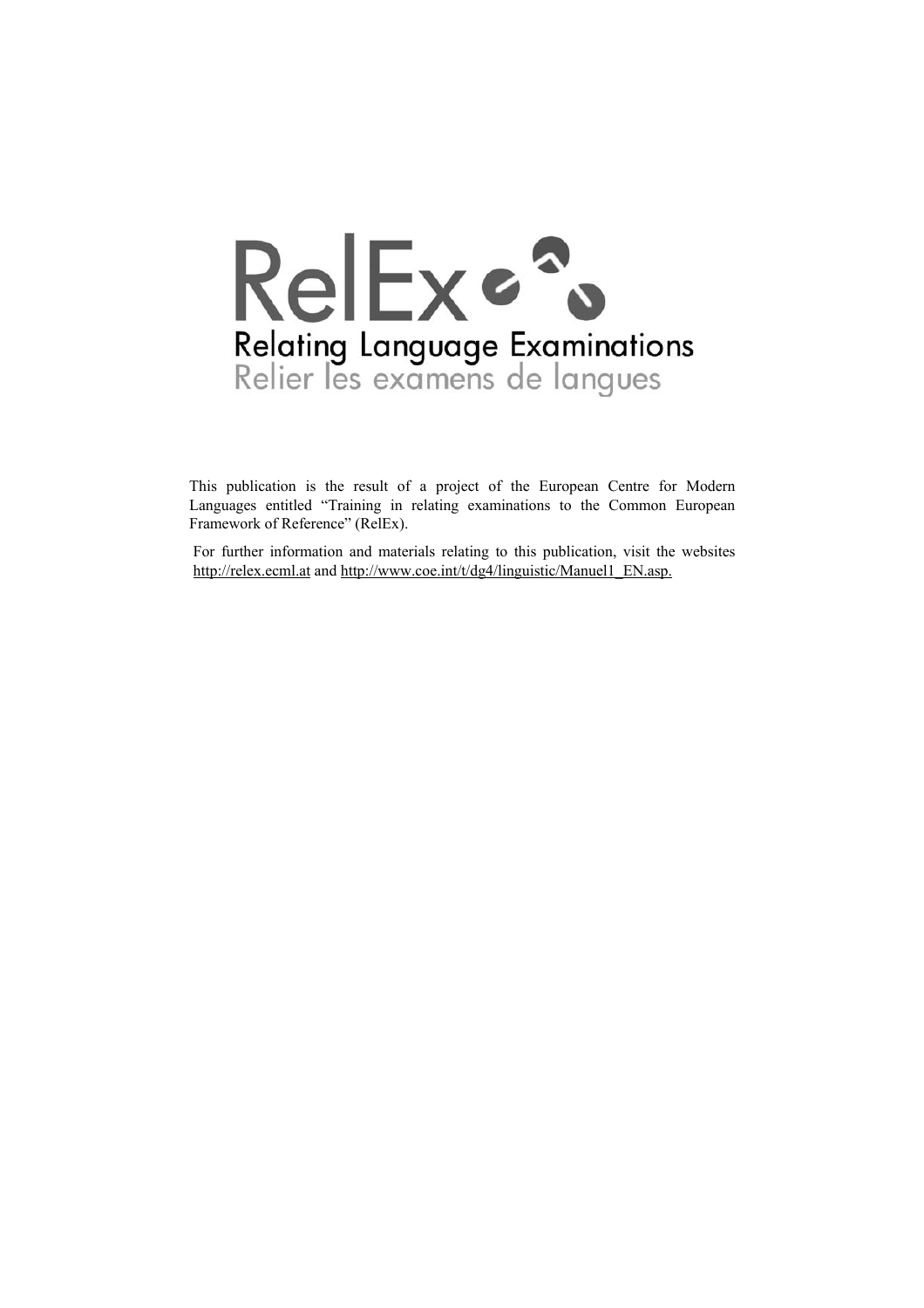# **Foreword**

#### **Waldemar Martyniuk**

Executive Director, European Centre for Modern Languages

This publication is a result of RelEx – an ECML project on relating language examinations to the Common European Framework of Reference for Languages (CEFR) elaborated by the Council of Europe. Responding to a growing need of the users of the CEFR, the Language Policy Division of the Council of Europe has developed a manual and a set of accompanying tools to be used in order to establish a link between local language examinations and the common reference levels of language proficiency in a reliable and responsible way. One of the planned outputs of the RelEx project has been the production of a user friendly introduction to the Manual on relating language examinations to the CEFR. These Highlights from the Manual are aimed at policy makers, assessment experts at examination centres, curriculum developers, teacher trainers and other educationalists less familiar with the technicalities of the linking process. The message of the RelEx project has been that linking foreign language examinations to the CEFR is an activity worth doing. However, it is also stressed that linking requires several stages to be carried out with due care.

The project team has found that an introduction to the Manual like the present one, which highlights the most important aspects of the linking process, can play a useful role in making the Manual better known to stakeholders. These Highlights have proved to be useful for teacher trainers participating in the project. Practising and future teachers are made aware that claims of links to the CEFR need to be validated. When considering using existing assessment instruments teachers can look for information and evidence for such validation. Teachers can also apply some of the procedures as outlined in (these Highlights from) the Manual when developing their own classroombased tests.

The Highlights from the Manual have been used in workshops organised by the ECML with participants from all its member states. Participants have commented positively on their conciseness and their accessibility for the non-specialist. It must be noted that these Highlights have all been taken exclusively from the Manual, and that no text has been changed or added to, except in a few cases where a technical term has been explained.

The ECML believes that this publication will constitute a useful new tool for linking assessment instruments of various kinds to the Common European Framework of Reference for Languages. Synergies also exist between this publication and other tools developed in this area by the Centre. The publication *Pathways through assessing,*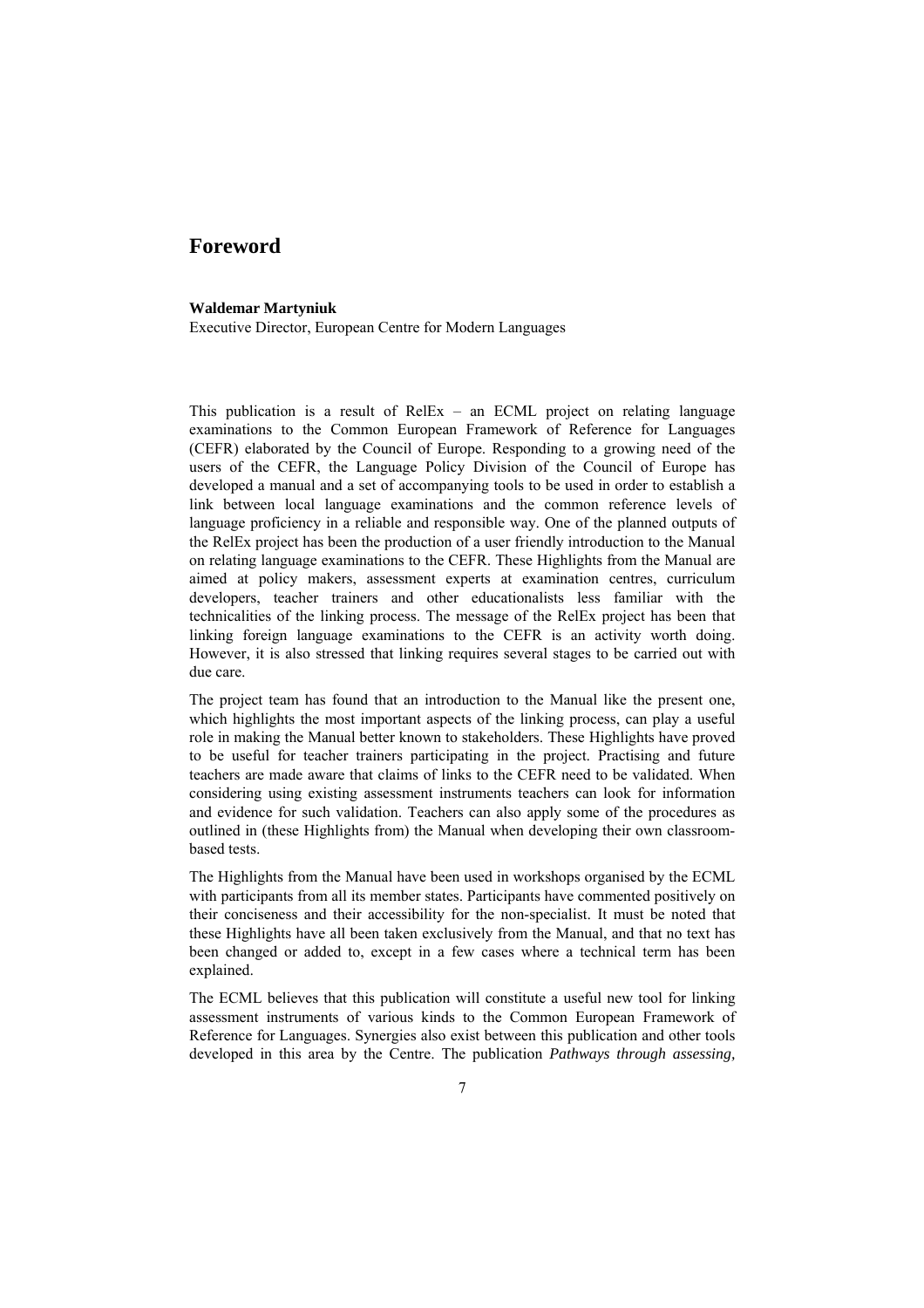*learning and teaching in the CEFR* resulting from the ECML's *"*Encouraging the culture of evaluation among professionals" (ECEP) project represents a complementary approach. Both publications are available for download from the ECML website, http://www.ecml.at.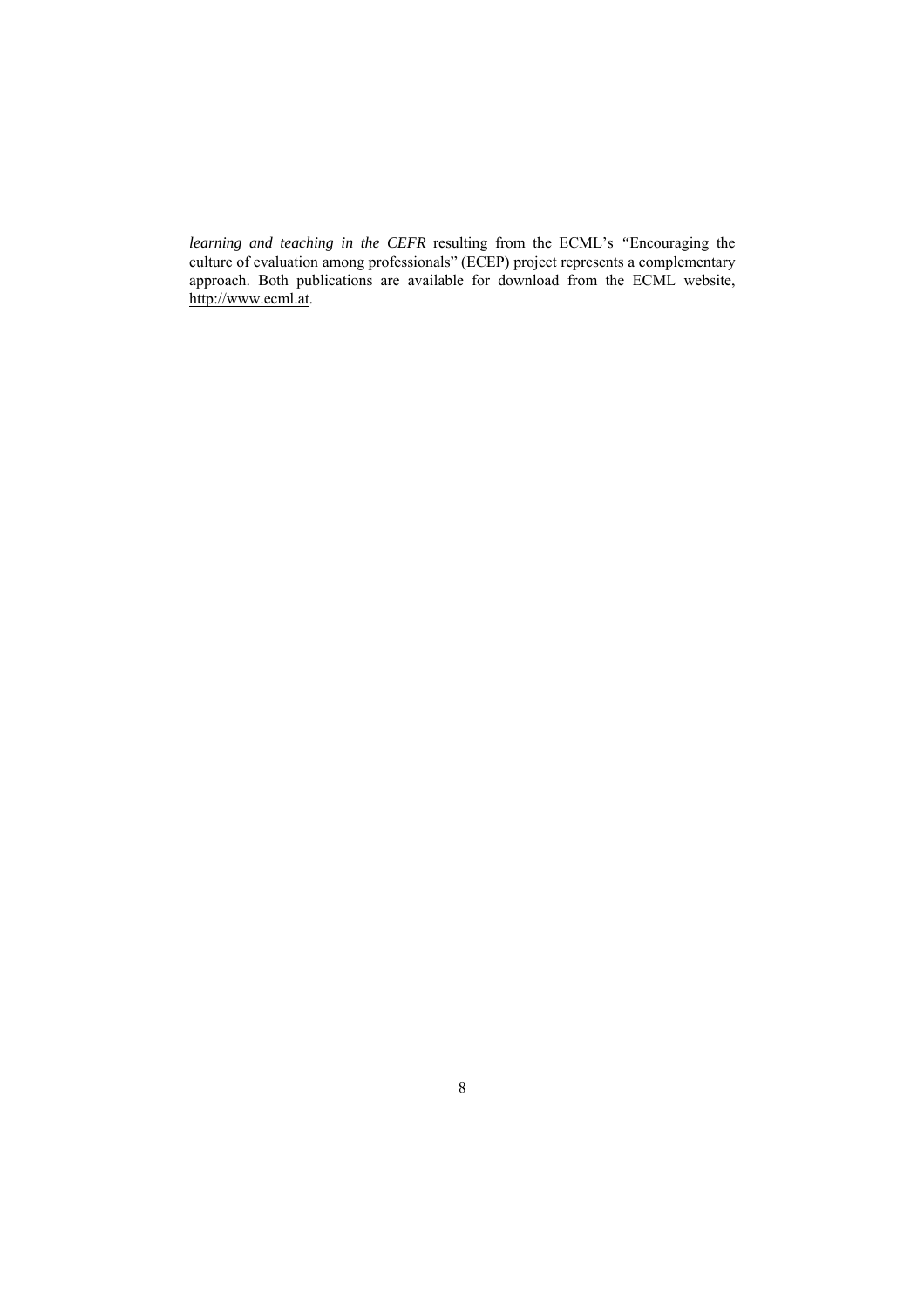# **Chapter 1: The CEFR and the Manual**

### **1.1. The aims of the Manual**

The primary aim of this Manual is to help the providers of examinations to develop, apply and report transparent, practical procedures in a cumulative process of continuing improvement in order to situate their examination(s) in relation to the Common European Framework of Reference for Languages (CEFR). The Manual is not the sole guide to linking a test to the CEFR and there is no compulsion on any institution to undertake such linking. However, institutions wishing to make claims about the relationship of their examinations to the levels of the CEFR may find the procedures helpful in demonstrating the validity of those claims.

The approach developed in the Manual offers guidance to users on:

- describing the examination coverage, administration and analysis procedures;
- relating results reported from the examination to the CEFR common reference levels;
- providing supporting evidence that reports the procedures followed to do so.

Following the traditions of Council of Europe action in promoting language education, however, the Manual has wider aims to actively promote and facilitate co-operation among relevant institutions and experts in member countries. The Manual aims to:

- contribute to competence building in the area of linking assessments to the CEFR;
- encourage increased transparency on the part of examination providers;
- encourage the development of both formal and informal national and international networks of institutions and experts.

The Council of Europe's Language Policy Division recommends that examination providers who use the suggested procedures, or other procedures to achieve the same ends, write up their experience in a report. Such reports should describe the use of procedures, discuss successes and difficulties, and provide evidence for the claims being made for the examination. Users are encouraged to write these reports in order to:

- increase the transparency of the content of examinations (theoretical rationale, aims of examination, etc.);
- increase the transparency of the intended level of examinations;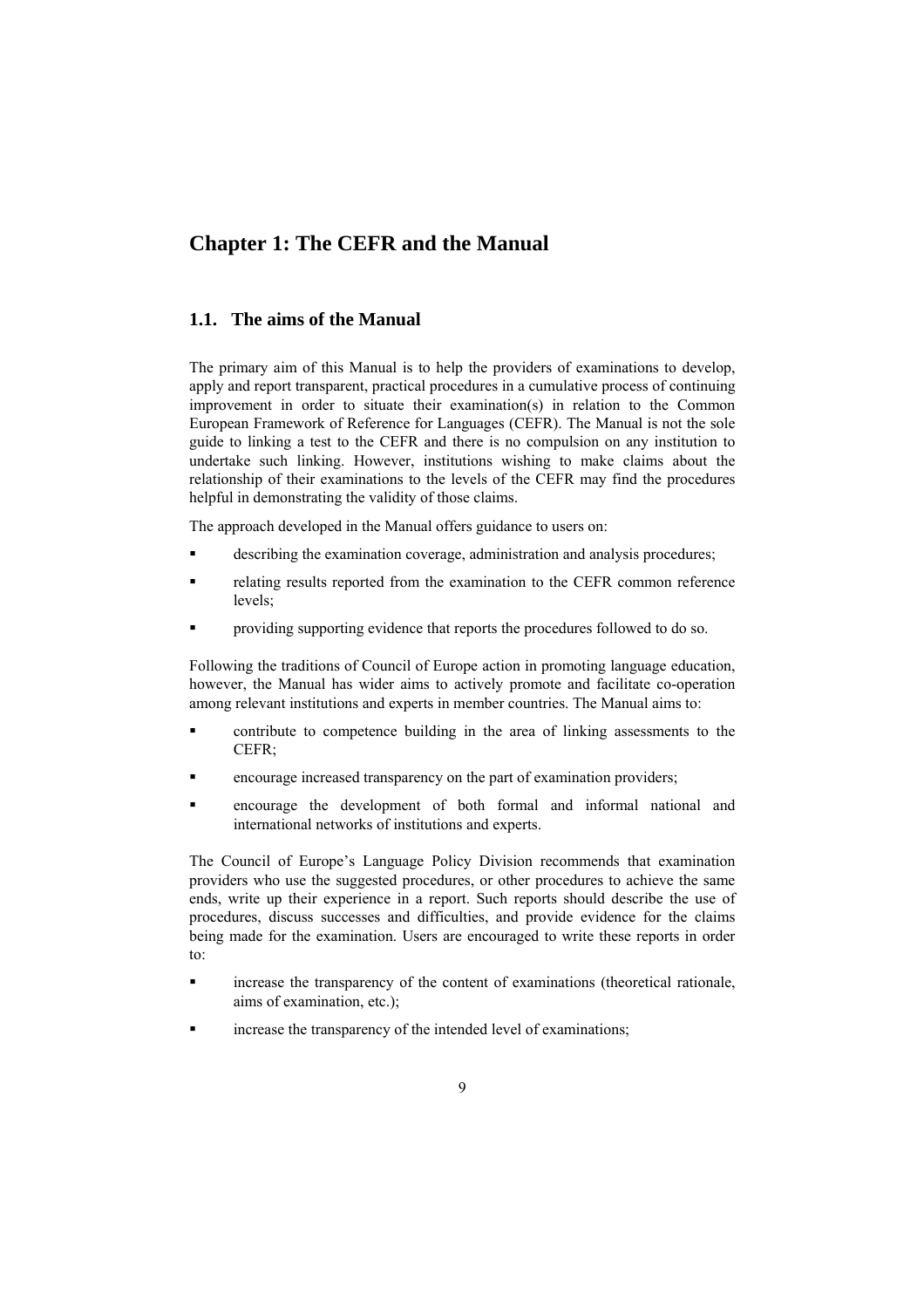- give test takers, test users and teaching and testing professionals the opportunity to analyse the quality of an examination and of the claimed relation with the CEFR;
- provide argumentation as to why some of the recommended procedures may not have been followed;
- **•** provide future researchers with a wider range of techniques to supplement those outlined in this Manual.

It is important to note that while the Manual covers a broad range of activities, its aim is limited:

- It provides a guide specifically focused on procedures involved in the justification of a claim that a certain examination or test is linked to the CEFR.
- It does not provide a general guide to how to construct good language tests or examinations. There are several useful guides that do this, and they should be consulted.
- It does not prescribe any single approach to constructing language tests. While the CEFR espouses an action-oriented approach to language learning, being comprehensive, it accepts that different examinations reflect various goals ("constructs").
- $\blacksquare$  It does not require the test(s) to be specifically designed to assess proficiency in relation to the CEFR, though clearly exploitation of the CEFR during the process of training, task design, item writing and rating-scale development strengthens the content-related claim to linkage.
- It does not provide a label, statement of validity or accreditation that any examination is linked to the CEFR. Any such claims and statements are the responsibility of the institution making them. There are professional associations concerned with standards and codes of practice (for example: the American Educational Research Association (AERA) (AERA/APA/NCME 1999), EALTA (www.ealta.org) and the ALTE (www.alte.org)), which are a source of further support and advice on language testing and linking procedures.

Despite the above, the earlier pilot Manual has in fact been consulted by examination authorities in many different ways:

- to apply to an existing test that predates the CEFR and therefore without any clear link to it, in order to be able to report test results in relation to CEFR levels;
- to corroborate the relationship of an existing test that predates the CEFR to the construct represented by the CEFR and to the levels of the CEFR;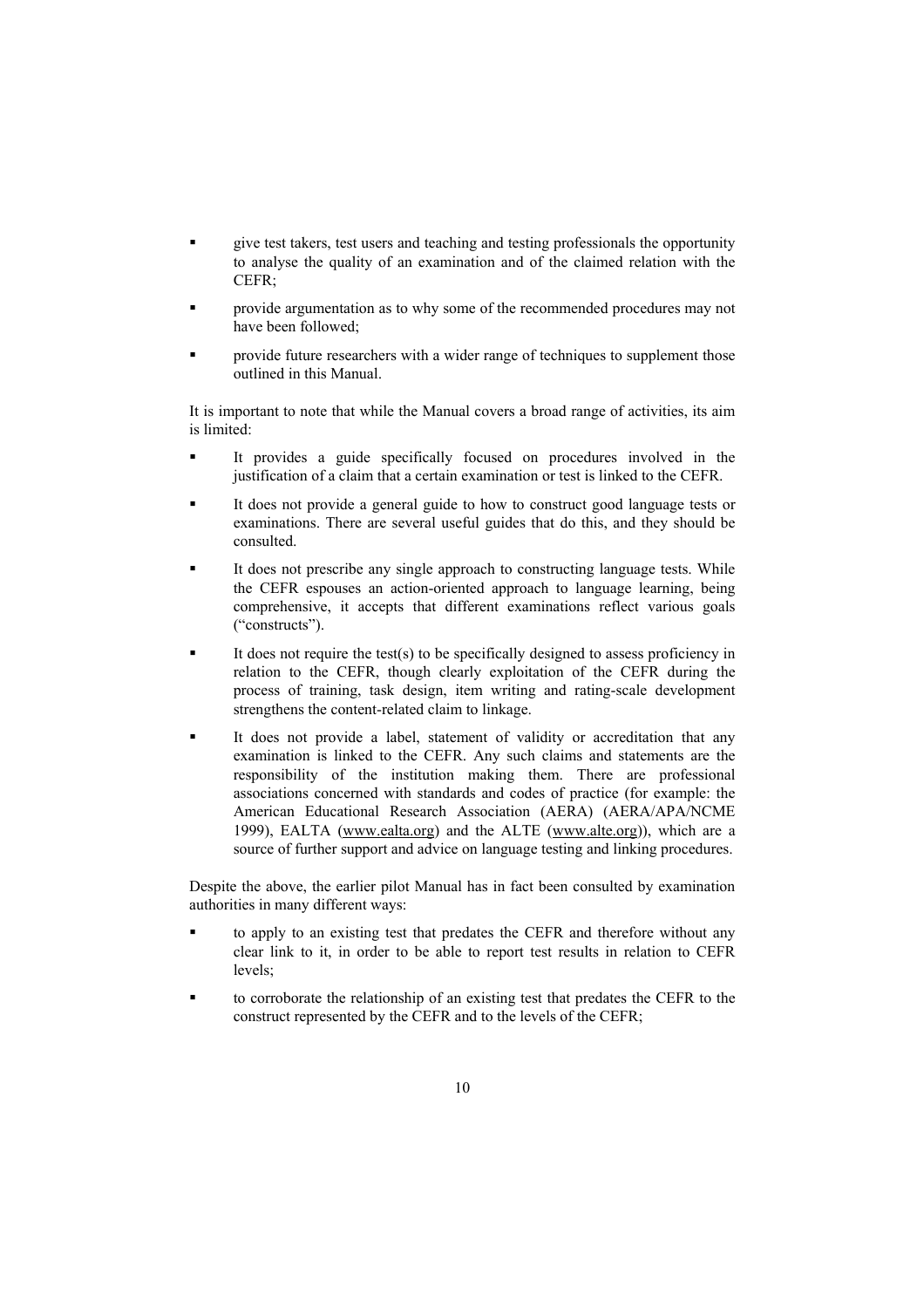- to corroborate the relationship to the CEFR of an existing test developed after the appearance of the CEFR but preceding the appearance of the Manual itself;
- to inform the revision of an existing examination in order to relate it more closely to the CEFR construct and levels;
- to assist schools to develop procedures to relate their assessments to the CEFR.

In order to help users assess the relevance and the implications of the procedures for their own context, "reflection boxes" that summarise some of the main points and issues are included at the end of each chapter ("Users of the Manual may wish to consider …"), after the model used in the CEFR itself.

To ensure coherence, the numbering system applied throughout the publication for tables, forms and diagrams reflects the references used in the Manual.

# **1.2. The context of the Manual**

The Common European Framework of Reference for Languages has a very broad aim to provide:

… a common basis for the elaboration of language syllabuses, curriculum guidelines, examinations, textbooks, etc. across Europe. It describes in a comprehensive way what language learners have to learn to do in order to use a language for communication and what knowledge and skills they have to develop so as to be able to act effectively. The description also covers the cultural context in which language is set. The Framework also defines levels of proficiency which allow learners' progress to be measured at each stage of learning and on a life-long basis.

Council of Europe 2001a: 1

But the CEFR is also specifically concerned with testing and examinations, and it is here that the Manual is intended to provide support:

One of the aims of the Framework is to help partners to describe the levels of proficiency required by existing standards, tests and examinations in order to facilitate comparisons between different systems of qualifications. For this purpose the Descriptive Scheme and the Common Reference Levels have been developed. Between them they provide a conceptual grid which users can exploit to describe their system.

Council of Europe 2001a: 21

The aim of the CEFR is to facilitate reflection, communication and networking in language education. The aim of any local strategy ought to be to meet needs in context. The key to linking the two into a coherent system is flexibility. The CEFR is a concertina-like reference tool that provides categories, levels and descriptors that educational professionals can merge or subdivide, elaborate or summarise – whilst still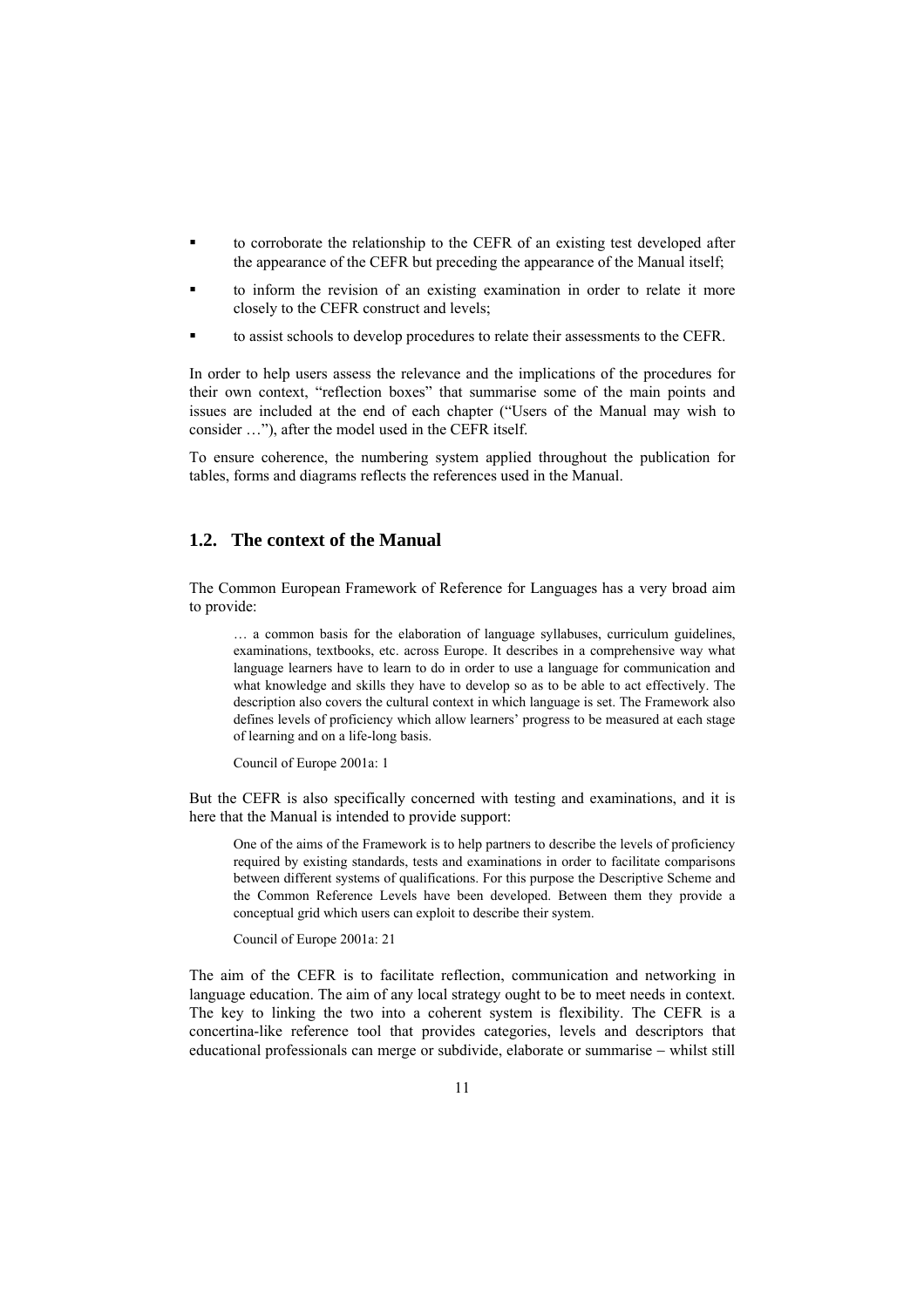relating to the common hierarchical structure. CEFR users are encouraged to adopt language activities, competences and proficiency stepping-stones that are appropriate to their local context, yet can be related to the greater scheme of things and thus communicated more easily to colleagues in other educational institutions and to other stakeholders like learners, parents and employers.

Thus there is no need for there to be a conflict between, on the one hand, a common framework to organise education and facilitate such comparisons, and, on the other hand, the local strategies and decisions necessary to facilitate successful learning and set appropriate examinations in any given context.

The mutual recognition of language qualifications awarded by all relevant bodies is a more complicated matter. The language assessment profession in Europe has very different traditions. At the one extreme there are examination providers who operate in the classical tradition of yearly examinations set by a board of experts and marked in relation to an intuitive understanding of the required standard. There are many contexts in which the examination or test leading to a significant qualification is set by the teacher or school staff rather than an external body, usually but not always under the supervision of a visiting expert. Then again there are many examinations that focus on the operationalisation of task specifications, with written criteria, marking schemes and examiner training to aid consistency, sometimes including and sometimes excluding some form of pretesting or empirical validation. Finally, at the other extreme, there are highly centralised examination systems in which primarily selected-response items measuring receptive skills drawn from item banks, sometimes supplemented by a productive (usually written) task, are used to determine competence and award qualifications. National policies, traditions and evaluation cultures as well as the policies, cultures and legitimate interests of language testing and examination bodies are factors that can constrain the common interest of mutual recognition of qualifications. However, it is in everybody's best interests that good practices are applied in testing.

Apart from the question of tradition, there is the question of competence and resources. Well-established institutions have, or can be expected to have, both the material and human resources to be able to develop and apply procedures reflecting best practice and to have proper training, quality assurance and control systems. In some contexts there is less experience and a less-informed assessment culture. There may be only limited familiarity with the networking and assessor-training techniques associated with standards-oriented educational assessment, which are a prerequisite for consistent performance assessment. On the other hand, there may be only limited familiarity with the qualitative and psychometric approaches that are a prerequisite for adequate test validation. Above all, there may be only limited familiarity with techniques for linking assessments, since most assessment communities are accustomed to working in isolation.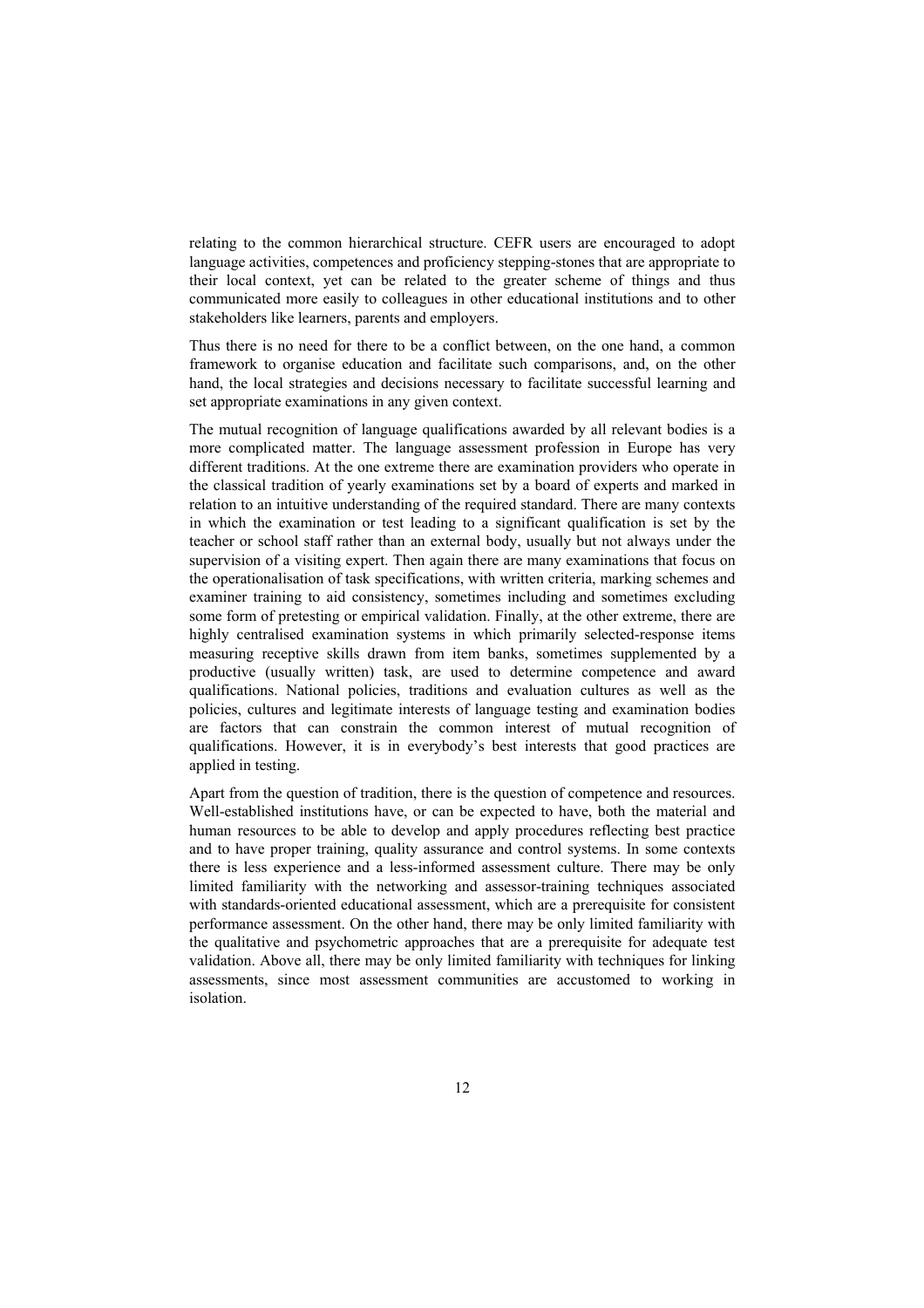There is no suggestion that different examinations that have been linked to the CEFR by following procedures such as those proposed in the Manual could be considered to be in some way equivalent. Examinations vary in content and style, according to the needs of their context and the traditions of the pedagogic culture in which they are developed, so two examinations may both be "at Level B2" and yet differ considerably. Learners in two different contexts might gain very different scores on (a) an examination whose style and content they are familiar with and (b) an examination at the same level developed for a different context. Secondly, the fact that several examinations may be claimed to be "at Level B2" as a result of following procedures to link them to the CEFR, such as those suggested in this Manual, does not mean that those examinations are claimed to be exactly the same level. B2 represents a band of language proficiency that is quite wide; the "pass" cut-off level for the different examinations may be pitched at different points within that range, not all coinciding at exactly the same borderline between B1 and B2.

Both curricula and examinations for language learning need to be developed for and adapted to the context in which they are to be used. The authors of the CEFR make it clear that the CEFR is in no way to be interpreted as a harmonisation project. It is not the intention of the CEFR to tell language professionals what their objectives should be.

Neither is it the intention of the Manual to tell language professionals what their standards should be, or how they should prove linkage to them. Both the CEFR and the Manual share the aims of encouraging reflection, facilitating communication (between language professionals and between educational sectors) and providing a reference work listing processes and techniques. Member states and institutions concerned with language teaching and learning operate and co-operate autonomously; it is their privilege and responsibility to choose approaches appropriate to their purpose and context.

*Users of the Manual may wish to consider:* 

- the relevance of the CEFR in their assessment and testing context;
- **the reasons for and aims of their application of the Manual;**
- the requirements that their specific context sets for the application of the Manual;
- **the parts of the Manual that are likely to be most relevant for them;**
- how they might report their results so as to contribute to the building of expertise in the area of linking.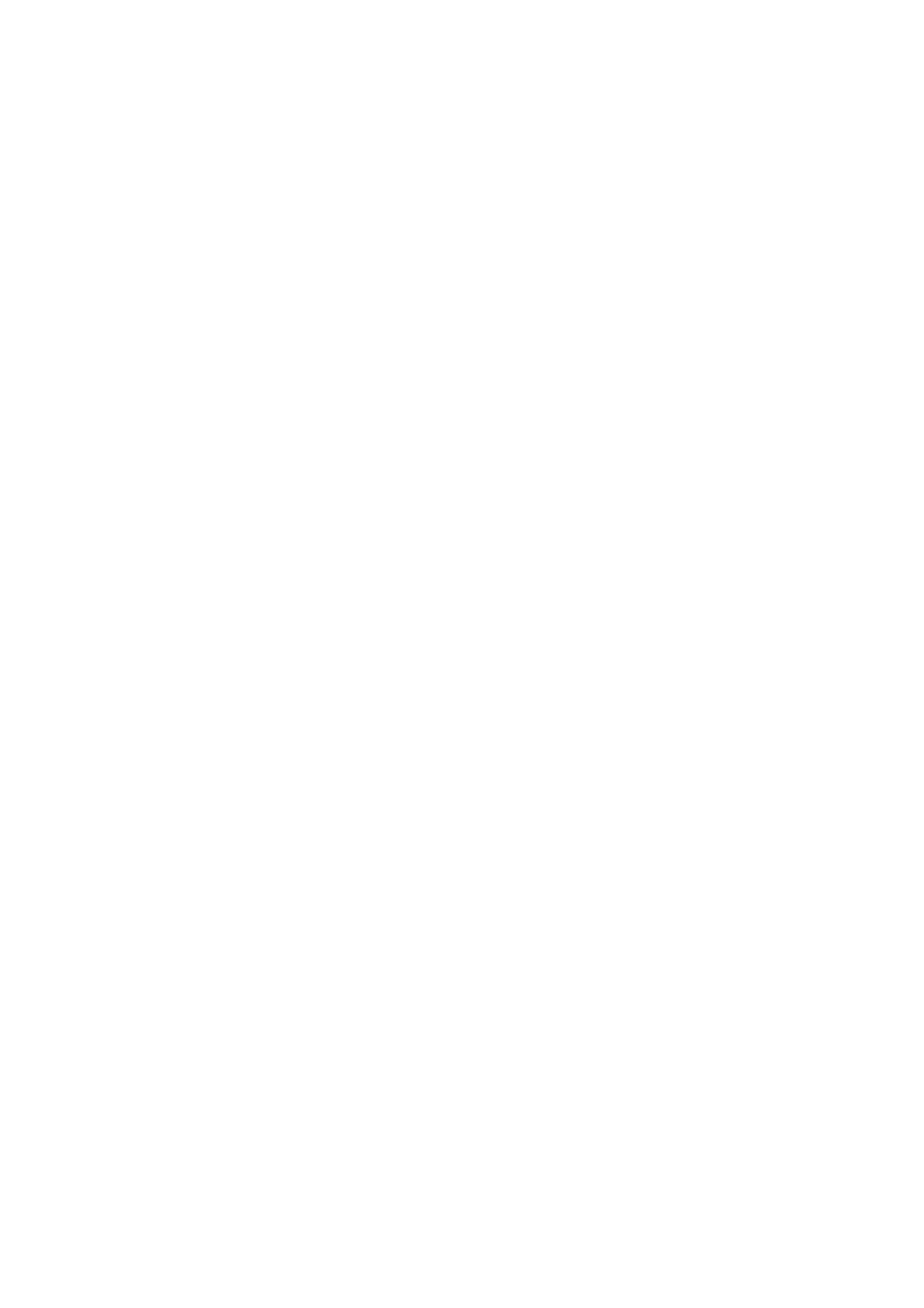# **Chapter 2: The linking process**

### **2.1. Approach adopted**

Relating an examination or test to the CEFR is a complex endeavour. The existence of a relationship between the examination and the CEFR is not a simple observable fact, but is an assertion for which the examination provider needs to provide both theoretical and empirical evidence. The procedure by which such evidence is obtained is in fact the "validation of the claim".

Relating (linking) examinations or tests to the CEFR presupposes standard setting, which can be defined as a process of establishing one or more cut scores on examinations. These cut scores divide the distribution of examinees' test performances into two or more CEFR levels.

Appropriate standards can be best guaranteed if the due process of standard setting is attended to from the beginning. Standard setting involves decision making which requires high-quality data and rigorous work. As these decisions may have important consequences, they need to be fair, open, valid, efficient and defensible. This can be facilitated by the use of well-tried systematic processes and explicit criteria.

In standard setting, it is usual to refer to content standards and performance standards. Content standards describe the content domain from which the examination can be or has been constructed. Very frequently this description refers to performance levels. Such descriptions are by necessity general and usually formulated in qualitative terms.

There is, however, one major point which needs to be stressed. The CEFR provides the content and performance level descriptors (PLDs). The PLDs are given – unlike the situation in most standard setting in other contexts, where the PLDs first need to be defined.

This means that the CEFR needs to be referred to at all stages of the linking process as illustrated in Figure 2.1 below.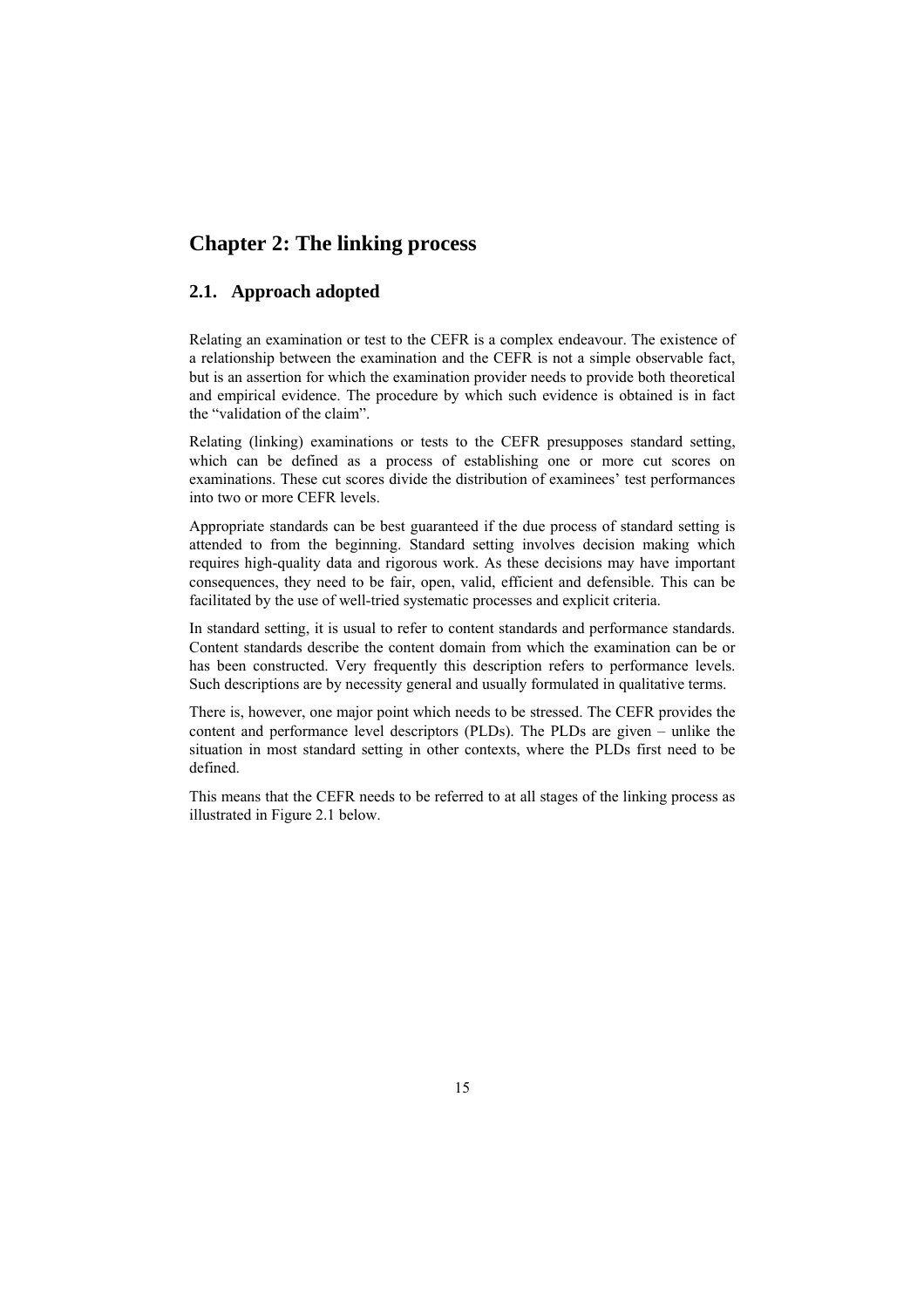

*Figure 2.1: Validity evidence of linkage of examination/test results to the CEFR* 

The approach adopted in the Manual is such that thorough familiarity with the CEFR is a fundamental requirement.

Relating an examination or test to the CEFR can best be seen as a process of "building an argument" based on a theoretical rationale. The central concept within this process is "validity". The Manual presents five inter-related sets of procedures that users are advised to follow in order to design a linking scheme in terms of self-contained, manageable activities:

- **familiarization:**
- **specification**;
- **standardisation training/benchmarking:**
- **standard setting;**
- validation.

It is important to emphasise that the five sets of procedures (or "stages") are not just steps in a linear process undertaken in isolation one after another. It is vital to check at the conclusion of each stage that the endeavour is "on track": that the interpretation of levels in the project does indeed reflect the common interpretation illustrated by so called illustrative samples. In the case of the revision or development of an exami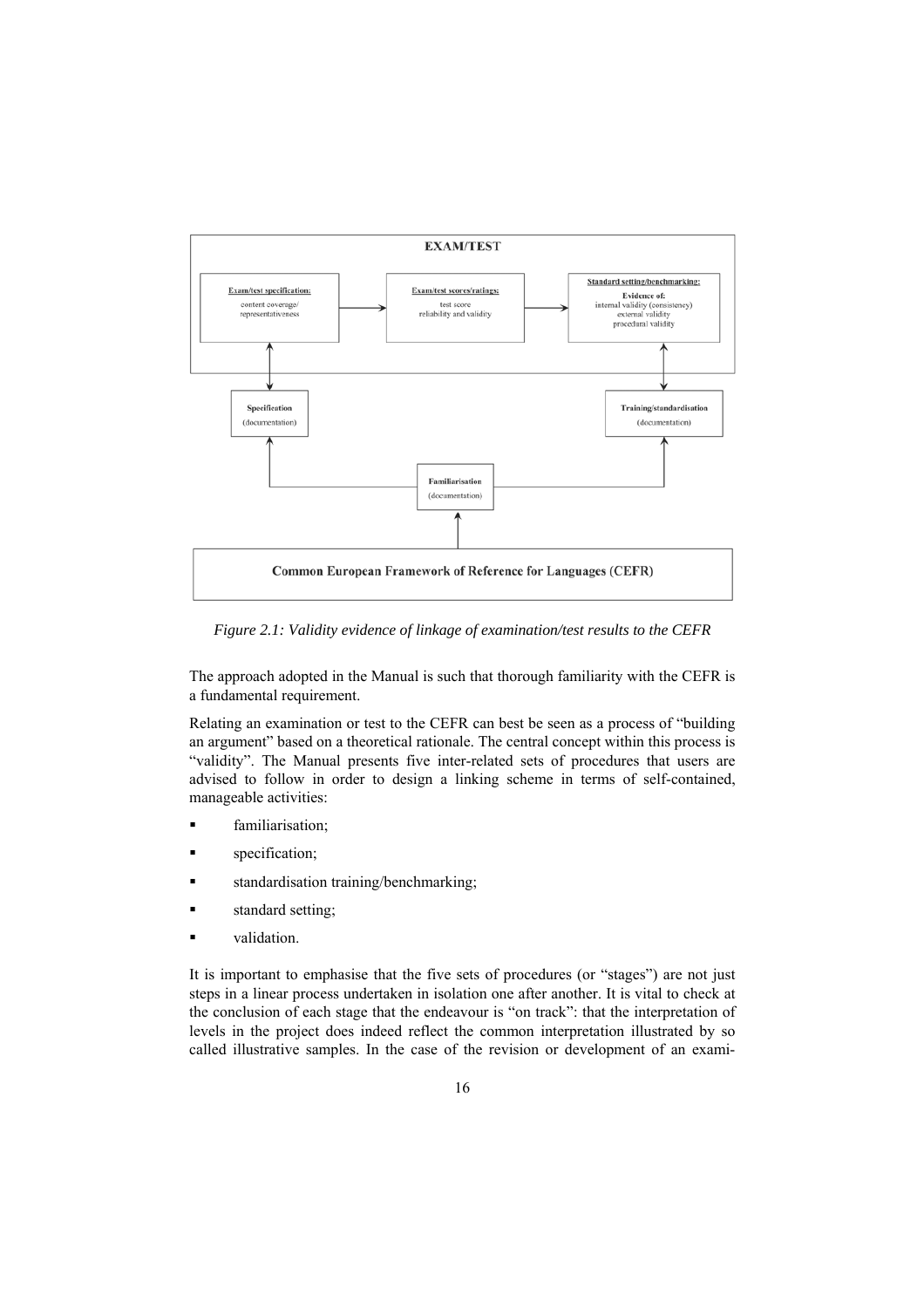nation, it is advisable to embed procedures recommended in the Manual at each stage of the test development/reform process so that the linking to the CEFR develops in an organic, cyclical way as the team becomes more and more familiar with the CEFR – and is not left to an external project undertaken by another department or external consultant before and after the main project is finished.

Although they should not be seen as linear steps, the five sets of procedures follow a logical order. At all stages it is recommended that users start with the productive skills (speaking and writing) since these can be more directly related to the rich description in the CEFR, thus providing a clear basis for training, judgments and discussion.

# **2.2. Quality concerns**

Linking of a test to the CEFR cannot be valid unless the examination or test that is the subject of the linking can demonstrate validity in its own right. A test that is not appropriate to context will not be made more appropriate by linking it to the CEFR; an examination that has no procedures for ensuring that standards applied by interviewers or markers are equivalent in severity, or that successive forms of tests administered in different sessions are equivalent, cannot make credible claims of any linkage of its standard(s) to the CEFR because it cannot demonstrate internal consistency in the operationalisation of its standard(s).

# **2.3. Stages of the process**

As mentioned earlier in this chapter, the process of linking a test to the CEFR consists of a set of procedures that need to be carried out at different stages:

- familiarisation (Chapter 3): a selection of training activities designed to ensure that participants in the linking process have a detailed knowledge of the CEFR, its levels and illustrative descriptors;
- specification (Chapter 4): a self-audit of the coverage of the examination (content and tasks types) profiled in relation to the categories presented in CEFR Chapter 4 ,"Language use and the language learner", and CEFR Chapter 5, "The user/learner's competences". As well as serving as a reporting function, these procedures also have a certain awareness-raising function that may assist in further improving the quality of the examination concerned. Forms A2 and A8 to A20 in Chapter 4 focus on content analysis and the relationship of content to the CEFR<sup>-</sup>
- standardisation training and benchmarking (Chapter 5): the suggested procedures facilitate the implementation of a common understanding of the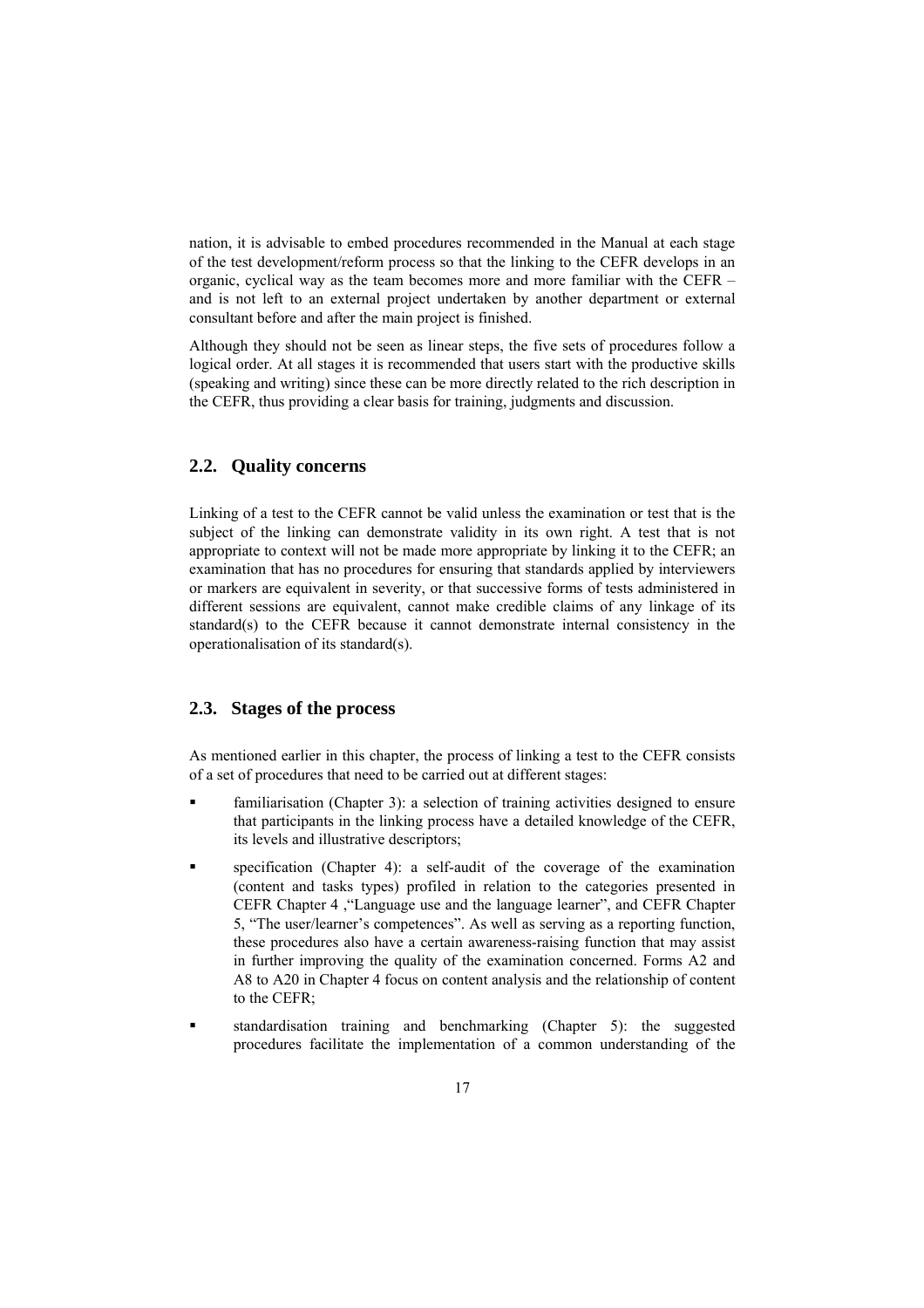common reference levels, exploiting CEFR illustrative samples for spoken and written performance;

- successful benchmarking of local samples may be used to corroborate a claim based on specification. If the result of the benchmarking process is that performance samples from the test are successfully benchmarked to the levels that were intended in designing the test, this corroborates the claim based on specification;
- standard setting (Chapter 6): the crucial point in the process of linking an examination to the CEFR is the establishment of a decision rule to allocate students to one of the CEFR levels on the basis of their performance in the examination. Usually, this takes the form of deciding on cut scores, borderline performances. The preceding stages of familiarisation, specification and standardisation can be seen as preparatory activities that lead to valid and rational decisions. Chapter 6 describes procedures to arrive at the final decision of setting cut scores;
- validation (Chapter 7): while the preceding stages of familiarisation, specification, standardisation and standard setting can be conceived of as roughly representing a chronological order of activities, it would be naive to postpone validation activities until everything has been done, and to conceive it as an ultimate verdict on the quality of the linking process. Validation must rather be seen as a continuous process of quality monitoring, giving an answer to the general question: "Did we reach the aims set for this activity?"

# **2.4. Use of the CEFR**

A common framework of reference enables different examinations be to related to each other indirectly without any claim that two examinations are exactly equivalent. The focus of examinations may vary but their coverage can be profiled with the categories and levels of the framework. In the same way that no two learners at Level B2 are at Level B2 for the same reason, no two examinations at Level B2 have completely identical profiles.

# **2.5. Use of the Manual**

The chapters that follow address the different stages in the linking process and for each stage a series of procedures are presented from which users can select those most relevant or adequate for their context.

The Manual is not intended as a blueprint for the development of a new examination. However, it is intended to encourage reflection about good practice.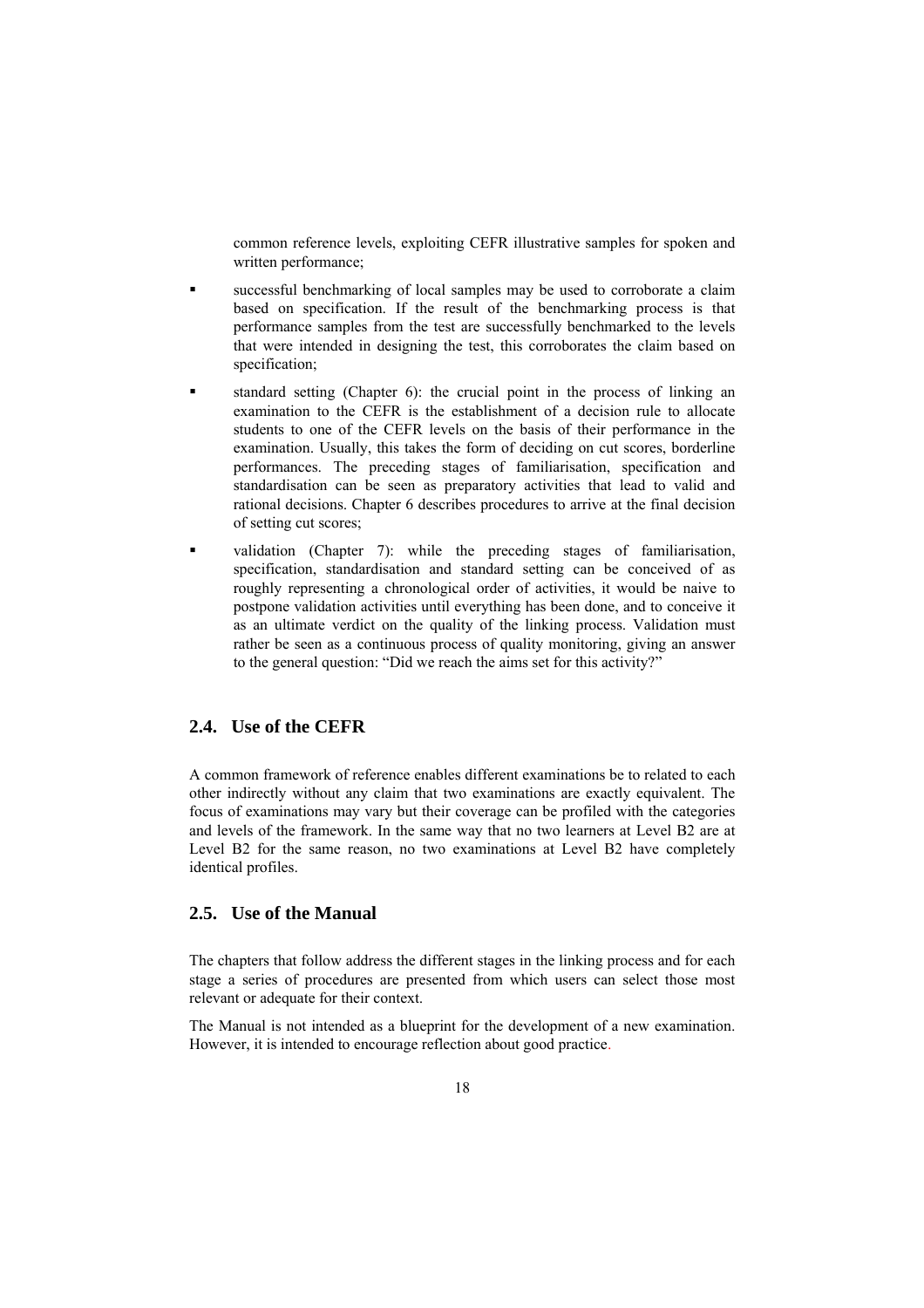The Manual presents a principled set of procedures and techniques that provides support in what is a technically complicated and demanding process. Informed judgment is called for at several stages of the process. The responsibility for designing a coherent and appropriate linking process lies with the examination provider concerned. This responsibility involves:

- reflection on the needs, resources, expertise and priorities in the context concerned;
- selection of appropriate procedures from those explained or others reported in the literature;
- realistic project planning in a modular, staged approach that will ensure results;
- collaboration and networking with colleagues in other sectors and countries;
- co-ordination of the participants in the local linking process;
- **thoughtful application of the procedures:**
- reliable recording of results;
- accurate, transparent and detailed reporting of conclusions.

A claim that a qualification is linked to the CEFR can only be taken seriously if evidence exists that claims based on specifications (content standards) and standard setting (performance standards) are corroborated through validation.

*Users of the Manual may wish to consider, before embarking on the linking project:* 

- what the approach proposed means in their context in general terms;
- what the approach means in their context in more specific terms (time, resources, etc.);
- how feasible the different sets of procedures are in their context in terms of time and money;
- whether to focus in depth on one or two sets of procedures, or apply the principles of all five
- sets of procedures in a limited way, especially if resources are limited;
- how they will justify their conclusions to the public and to their professional colleagues, authorities such as school principals and inspectors;
- to what extent linking of the examination or test is required by the law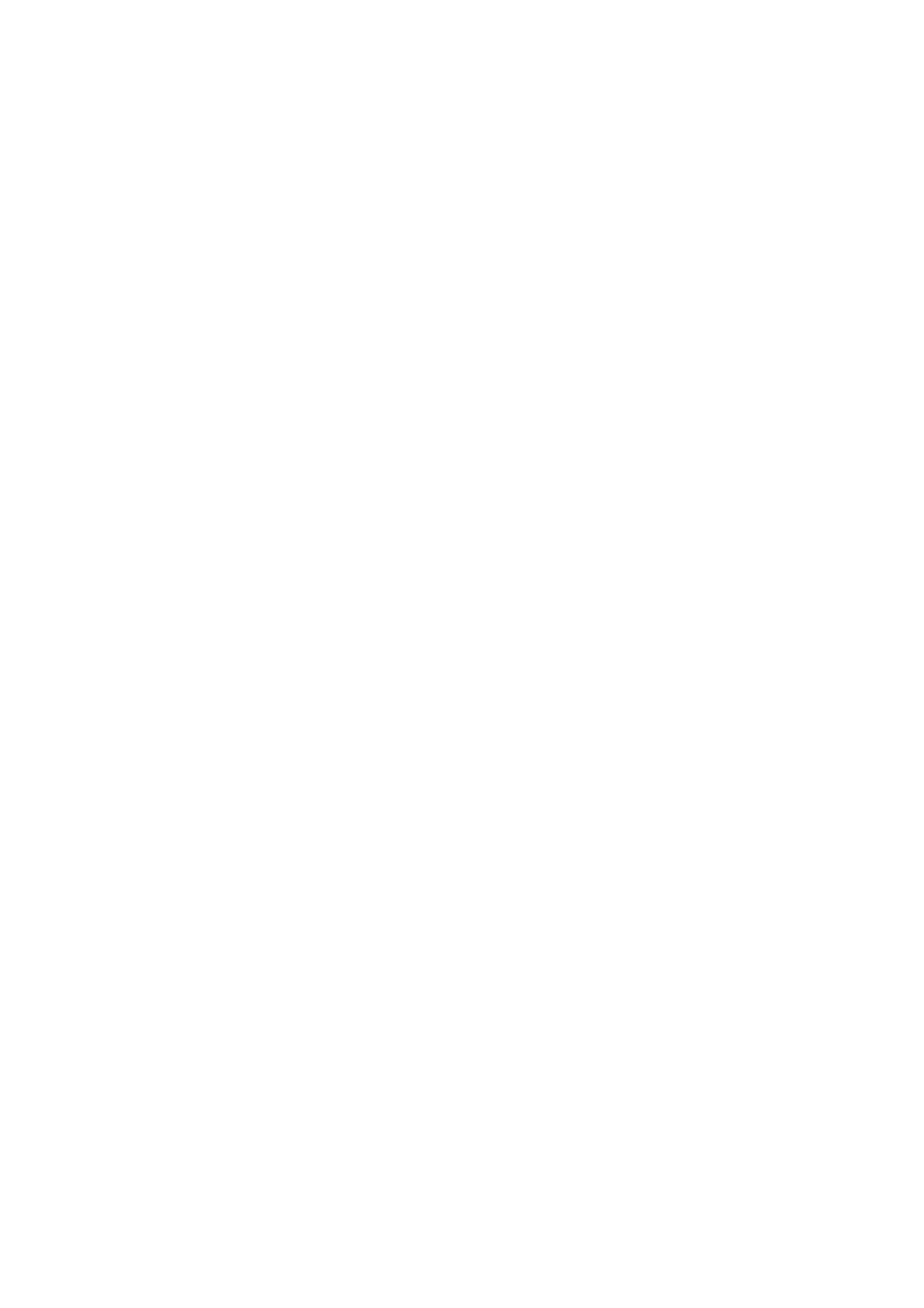# **Chapter 3: Familiarisation**

# **3.1. Introduction**

Before undertaking specification and standardisation, it is necessary to organise familiarisation tasks to ensure that all those who will be involved in the process of relating an examination to the CEFR have an in-depth knowledge of it. In particular, while most are familiar with the more global CEFR tables (Table 1: Global scale and Table 2: Self-assessment grid), many do not have a clear picture of the salient features of the language proficiency in different skills of learners at the different levels.

In discussing familiarisation, one needs to make a distinction between familiarisation with the CEFR itself, with the rating instruments to be used, and with the activities to be undertaken. There is no absolute boundary between the end of familiarisation and the beginning of specification or standardisation; in each case, the first activities in the main task are in effect a continuation of the familiarisation process.

Another point to keep in mind has to do with the task at hand. One needs to bear in mind whether one is talking about a selected panel of experts or a full implementation of the CEFR in a team or in a whole institution, and what precise linking activities the particular familiarisation session serves as an introduction to. The time that individuals will take to complete any familiarisation activity depends greatly on the level of familiarity they already have with the CEFR.

Panellists also tend to be much influenced by local institutional standards intended to be at CEFR levels and criterion descriptors for them or locally produced variants of CEFR descriptors. In addition, they are often unaware that there is a distinction between the level of descriptors for CEFR criterion levels (in all sub-scales plus the summary Tables 1, 2 and 3) and the CEFR "plus levels" (only found on sub-scales).

Bearing these points in mind, this chapter proposes familiarisation activities in the four groups outlined below. In the rest of this chapter, these techniques are explained in more detail. Users are strongly advised to select activities from each group at the start of both the specification process and the standardisation process.

### **3.2. Preparatory activities before the seminar**

Organisers of familiarisation activities should be aware of the clear difference between a presentation of the CEFR and a familiarisation seminar/workshop. The latter is expected to provide participants with sufficient awareness of the CEFR levels to analyse and assess test tasks and performances in relation to the CEFR levels.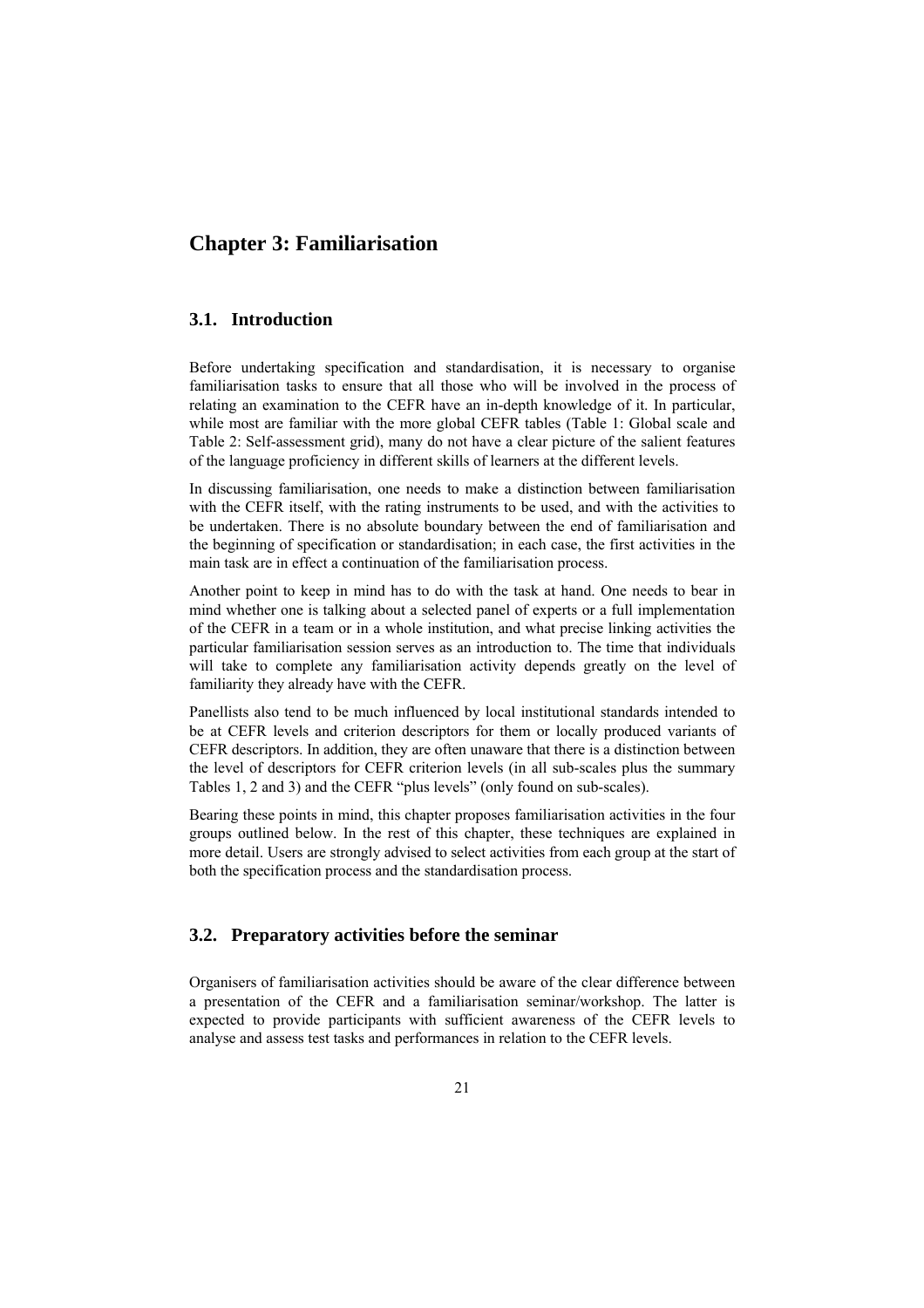It is highly recommended that the co-ordinator of the familiarisation seminar prepares the necessary documents and information that can allow participants to prepare for it, and sends a "pre-task pack" (by post or by e-mail) two or three weeks before the seminar.

After the initial input on the CEFR, either of the following activities can be used as an introduction to the seminar proper and as a way of contributing to the cohesion of the group.

#### **a) Reading relevant sections of the CEFR**

The task that participants are given is to read about levels in the CEFR in order to be able to identify the salient features for each level and in order to ascertain at which level they would place the learners they work with (the work done individually before the seminar can be taken up at the seminar as an introductory activity and/or as an ice-breaker, providing a useful link with pre-seminar work). See Table 3.1 at the end of this chapter.

#### **b) Consideration of a selection of CEFR question boxes**

The objective of the exercise is to make the participants aware of the many possible facets to consider when developing and analysing test tasks and also of the comprehensiveness in scope of the CEFR.

There are a number of ways in which this activity can be prepared:

 a checklist like the one focusing on speaking, which is presented below, might be photocopied so that participants are led to reflect on the different facets in assessing speaking;

| state: | Users of the Framework for the purpose of analysing and assessing<br>speaking performances may wish to consider and, where appropriate,                                                                   | Relevant/<br>why? |
|--------|-----------------------------------------------------------------------------------------------------------------------------------------------------------------------------------------------------------|-------------------|
|        | how the physical conditions under which the learner will have<br>to communicate will affect what he/she is required to do;                                                                                |                   |
|        | how the number and nature of the interlocutors will affect<br>what the learner is required to do;                                                                                                         |                   |
|        | within which time constraints the learner will have to operate;                                                                                                                                           |                   |
|        | to what extent the learners will need to adjust to the<br>interlocutor's mental context;                                                                                                                  |                   |
|        | how the perceived level of difficulty of a task might be taken<br>into account in the evaluation of successful task completion<br>and in (self-) assessment of the learner's communicative<br>competence. |                   |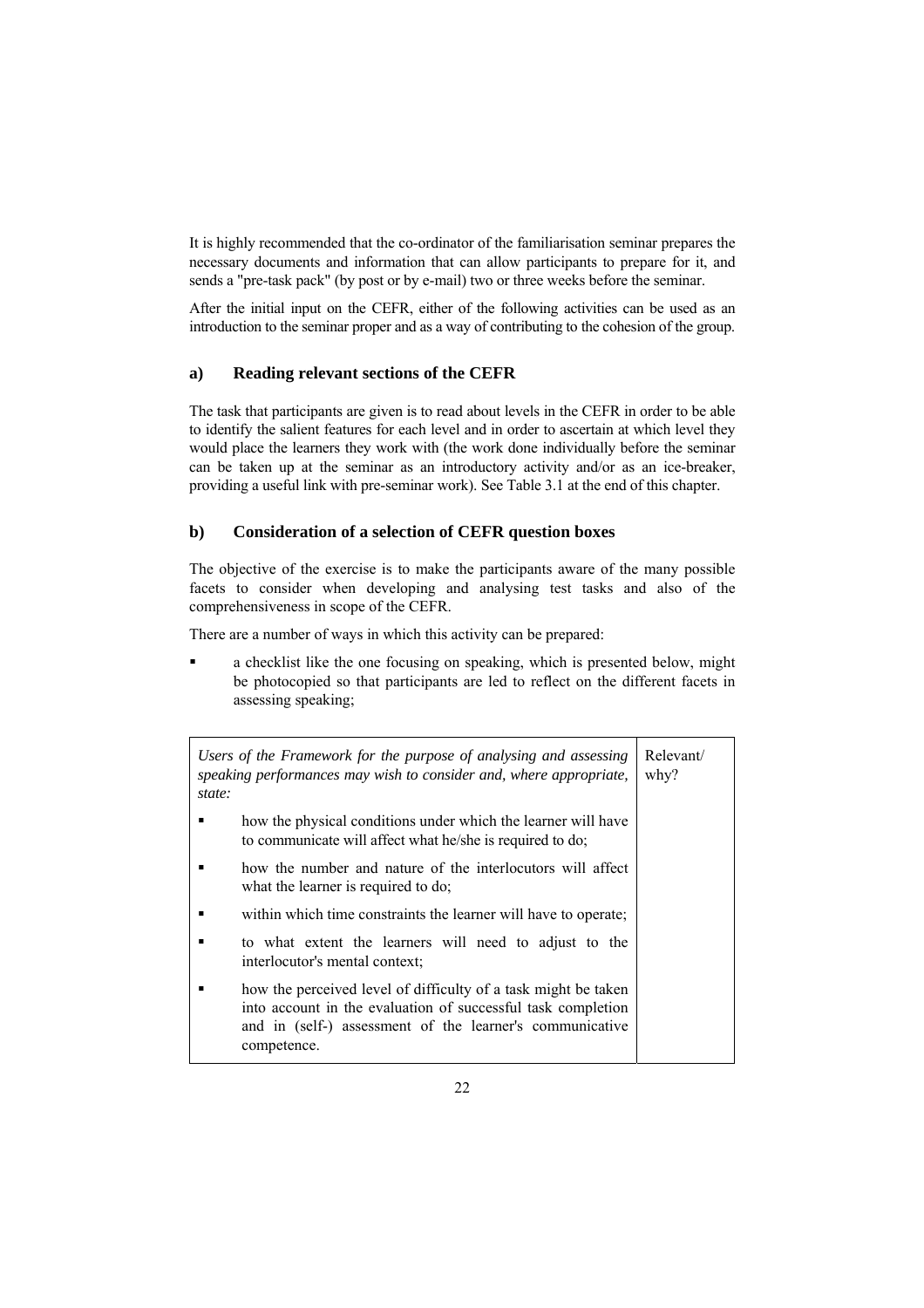- the co-ordinators might themselves make a selection of CEFR question boxes that seem particularly relevant and make up a different checklist, depending on what skills are to be focused on during the seminar;
- the co-ordinators may draw on the work done by the participants in this activity when discussing the sorting exercises ((f) and (g)) in section 3.4.

### **c) Accessing the CEFTrain website**

The CEFTrain project(www.helsinki.fi/project/ceftrain/index.php.35.html, www.webcef.eu/?q=node/49) developed a selection of activities to familiarise teachers with the CEFR levels. It contains exercises with the CEFR scales and tasks and performances (for primary, secondary and adult sectors) analysed and discussed in relation to the CEFR levels on the basis of the agreed ratings of the project members.

# **3.3. Introductory activities at the seminar**

The first activity of the seminar will be a brief input session on the relevance of the CEFR in the field of testing. After this, the co-ordinator will proceed with one or both of the activities below, making sure that participants can draw on the work they have done prior to the seminar.

#### **d) Sorting the text for the different levels in Table 1**

This is a good activity to relate the seminar to the work done individually before the seminar.

- Participants are presented with a sorting exercise based on the salient characteristics cells in Table 3.1 below, which simplifies CEFR section 3.6. Level references should be eliminated so that participants need to read the descriptors really carefully. The co-ordinator presents the participants with a sheet containing the 10 descriptors in a jumbled order. The task is to assign the descriptors to levels A1-C2.
- Once the participants have finished this task, and in order to provide the "answer key", the full Table 3.1 will be distributed.
- The co-ordinator then asks the participants to share in pairs or small groups their views on the salient features of each of the CEFR levels. One way to do this in a concrete fashion is to ask the participants to highlight key elements in colour.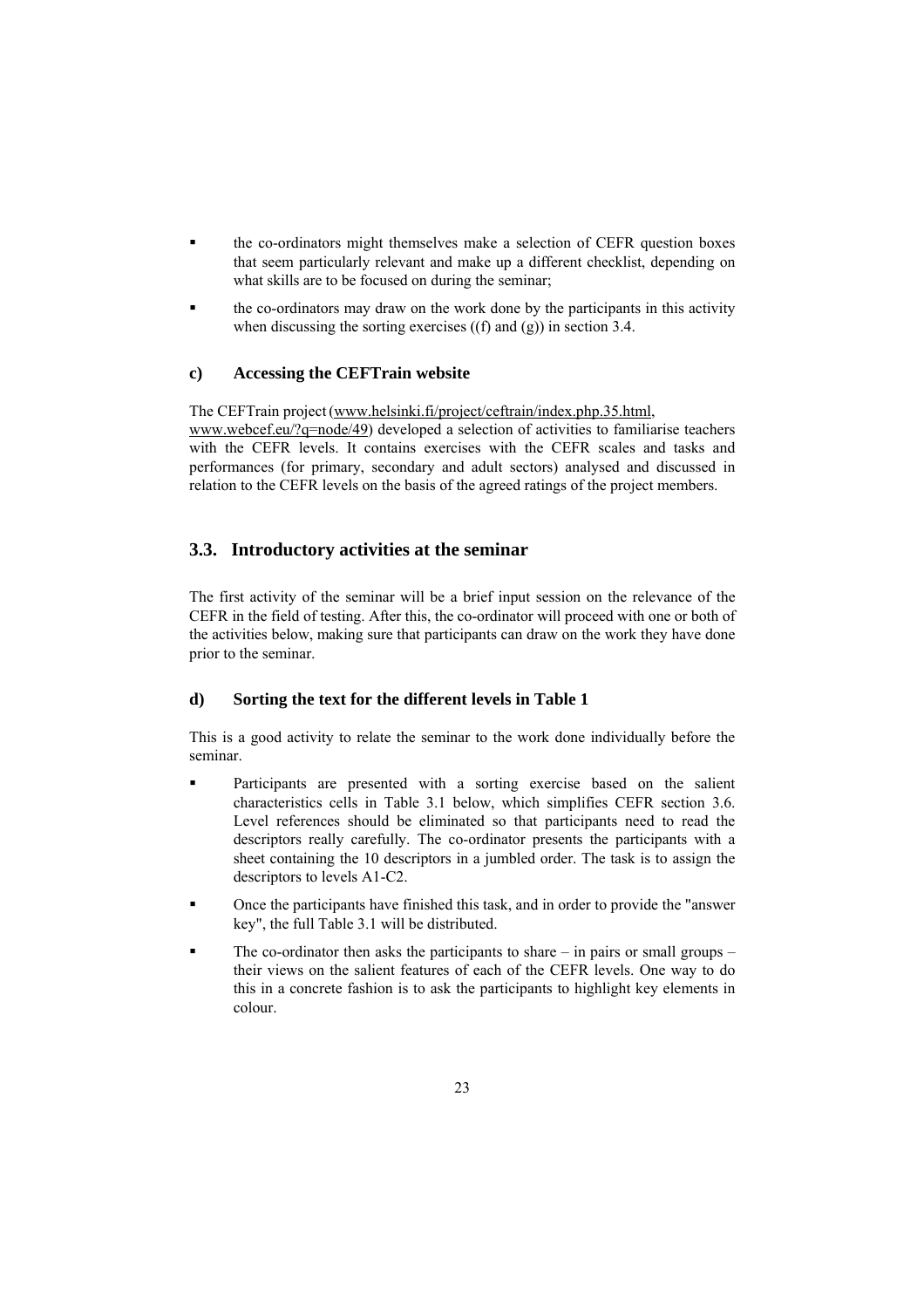#### **e) Self-assessment using CEFR Table 2**

This is a particularly good starting point for groups of participants who are already familiar with the European Language Portfolio. Table 3.2 at the end of this chapter is an important part of the ELP and often referred to as the ELP grid.

- Participants are asked to self-assess their ability in two foreign languages with the ELP grid (Table 3.2 at the end of this chapter). They then discuss this with neighbours. The amount of discussion so generated should not be underestimated. It is important to guide the discussion in such a way that participants become aware of the existence of uneven language profiles and the session leader can explain how the CEFR takes into account their existence and fosters their recognition.
- As an alternative, or in addition, participants could be asked to self-assess the quality of their foreign language(s): how well they can do what they can do, using Table 3 in the CEFR defining each level for linguistic range, grammatical accuracy, fluency, coherence and interaction. See Table 3.3 at the end of this chapter.

# **3.4. Qualitative analysis of the CEFR scales**

Once the introductory activities phase has been completed, the familiarisation phase should proceed with discussion of CEFR levels in relation to the descriptors for the specific skill concerned.

# **f) Sorting the individual descriptors from a CEFR scale**

This activity is effective because it forces participants to consider the descriptors in isolation from each other as independent criteria.

- The co-ordinator prepares in advance envelopes for each person or pair. Each envelope contains a scale or several scales chopped up into their constituent descriptors like strips of ticker tape. If related scales are mixed (for example, conversation, informal discussion, turn-taking), it is best to ensure that the total number of individual descriptors does not exceed 40. If scissors are used for the chopping, it is best to cut twice between each pair of adjacent descriptors, discarding the empty middle strip, in order to eliminate "clues" caused by one's skill at cutting straight. It is also a good idea to ask the participants not to write on the descriptors – so they can be used again.
- Participants, either individually or in pairs, then sort the descriptors into levels. They may start with "A", "B" and "C" and then sub-divide, or go straight to the six levels, as they wish.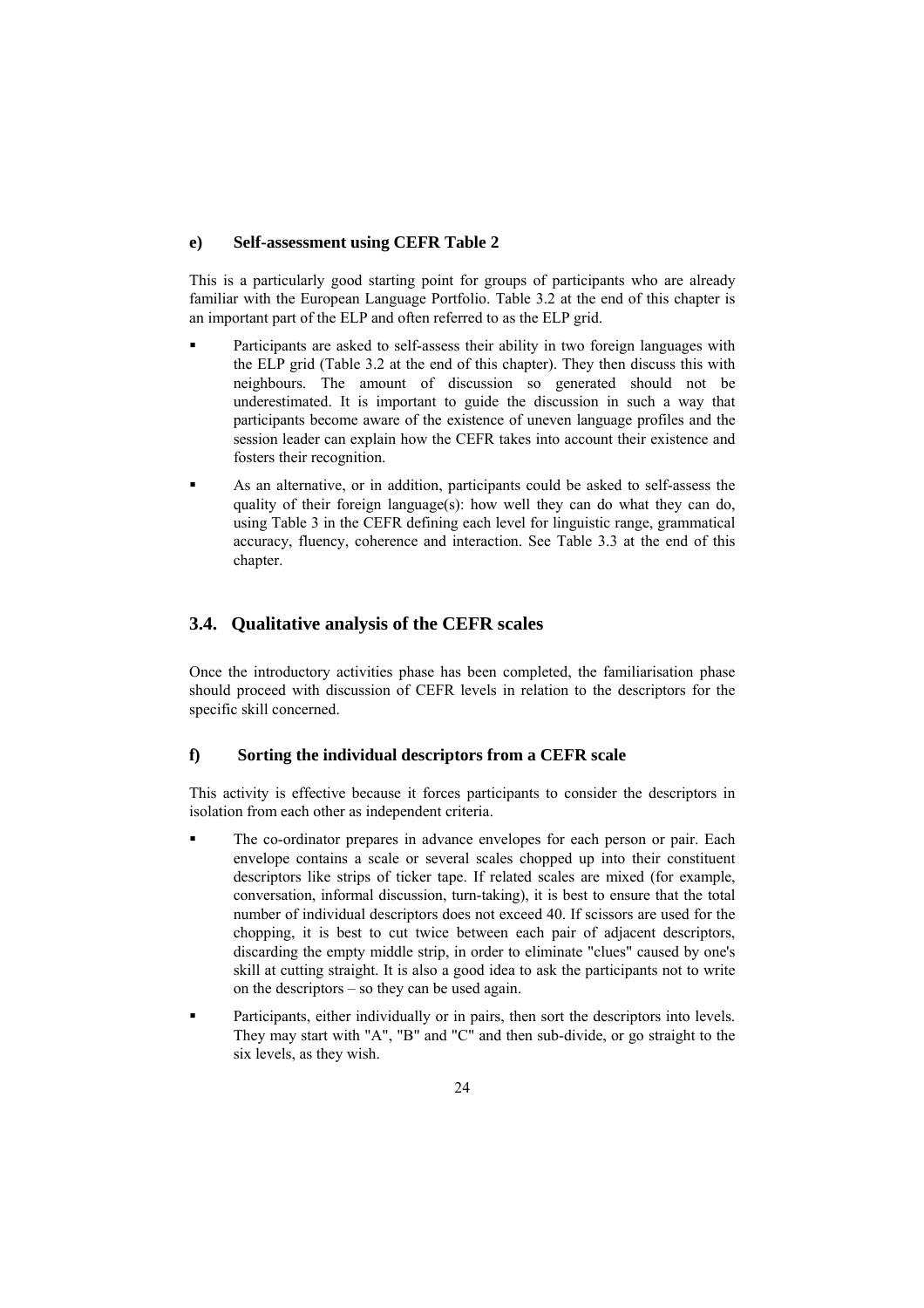- Then they discuss with neighbouring participants/pairs and reach a consensus.
- Then they compare their solutions with the right answer.

Provided a consensus-building phase has taken place, the order will normally more or less repeat that in the CEFR scales.

#### **g) Reconstructing CEFR Table 2**

This activity is a variant of the previous one, but using CEFR Table 2 (Table 3.2 in these Highlights). The chopped-up cells of the table are again best presented in an envelope.

- One can provide an A3 piece of paper, blown up from Table 3.2, but with all the cells empty. Participants can then be asked to place the descriptors in the correct cells.
- Symbols for the different skills can be put on the descriptors to save participants from wasting time in finding out that "I can use simple phrases and sentences to describe where I live and people I know" is intended as a spoken descriptor – spoken production.
- This activity can also be done with only half the cells in the table deleted. This is advisable with large groups and also with rooms without big tables.

A combination of this reconstruction activity with a self-assessment of own language level ((c), above) is effective if done as follows:

- Participants, in small groups, carefully read and discuss each descriptor to reconstruct the table. The co-ordinator supervises group work and helps to clarify doubts about the interpretation of the different descriptors.
- The co-ordinator distributes a copy of the completed and "whole" Table 3.2 for participants to check their reconstruction exercise and to facilitate discussion.
- Participants are asked to self-assess their own knowledge of foreign languages (first individually) and then to discuss it with their group in terms of CEFR levels and skills, as these are described in Table 3.2.

# **3.5. Preparation for rating**

The last phase of familiarisation involves preparing the participants in more detail for the rating of tasks and performances in the relevant skill(s).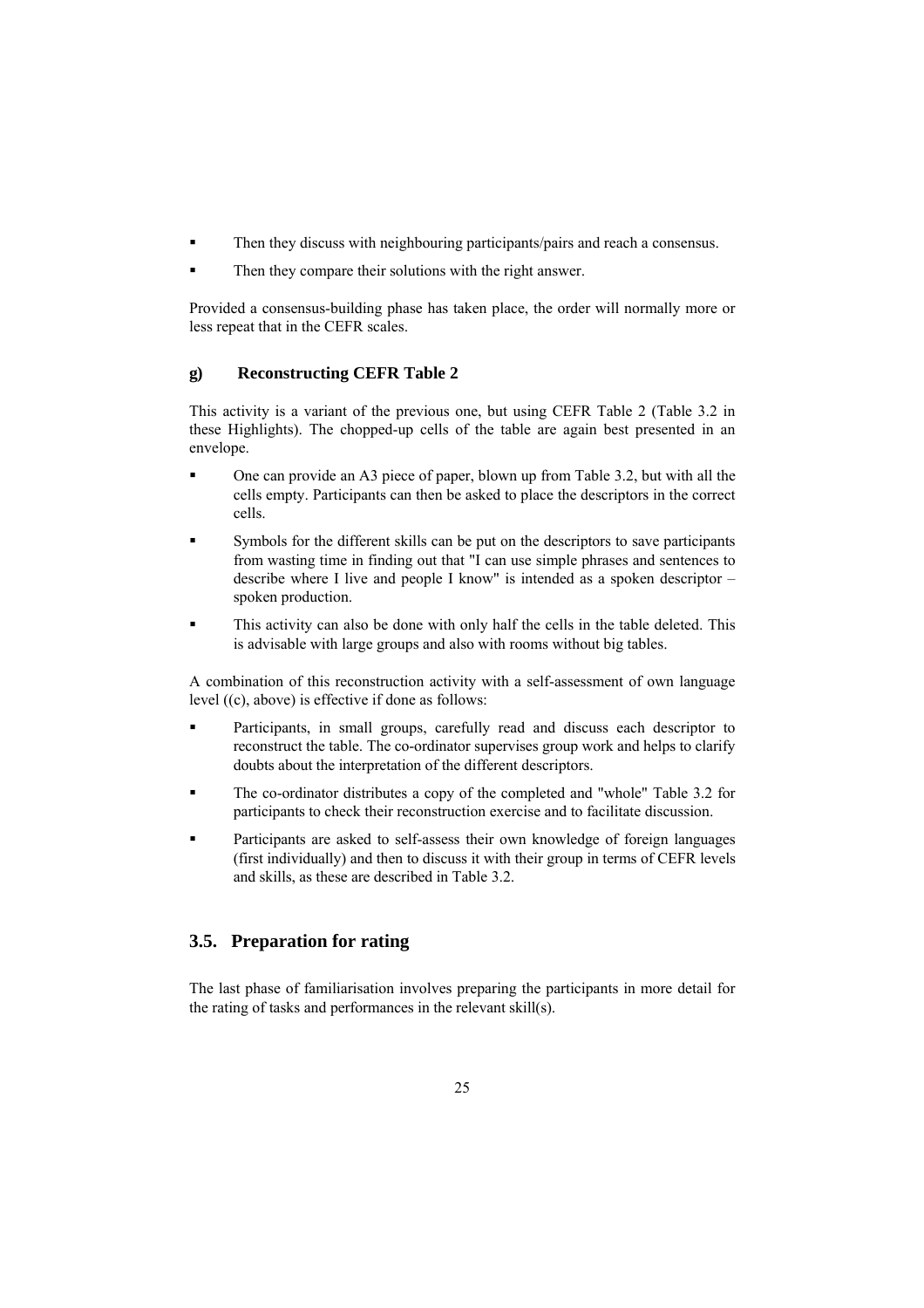#### **h) Reconstructing the CEFR-based rating grid to be used**

The exercise is done in exactly the same way as described in (f) (sorting CEFR descriptors) above.

An alternative to the sorting technique with chopped descriptors in an envelope is to use a checklist-type form with the levels of the skill descriptors jumbled. The participants then have to label each descriptor with its correct CEFR level (as described in (d) above).

The co-ordinator prepares an "answer key" checklist to give to the participants after a good number of descriptors have been discussed and "corrected" with the whole group.

### **i) Illustrating the CEFR levels with student videoed performances**

The activity can only be carried out if the co-ordinator has access to the published CEFR illustrative sample performances. Care should be taken in selecting those performances which are most relevant to the participants in terms of level and agegroup. The suggested procedure is as follows:

 $\bullet$  the co-ordinator plays the selected performance(s) once and asks the participants to assign a level to it according to Table 3.l.

Before discussion, participants are given Table 3.3 and are asked to confirm their initial level assignment individually.

- The co-ordinator then fosters discussion in groups of the level(s) assigned in relation to the descriptors in Table 3.3.
- The co-ordinator gives the participants the level assigned to the performance in the published video and distributes the documentation for it, which states why this is the case, with reference to the descriptors of Table 3.3.

*Users of the Manual may wish to consider:* 

- how well the overall aims and functions of the CEFR are familiar to the panel;
- what strategy is needed to consolidate familiarisation with the CEFR;
- whether panellists should be asked to (re-)read certain chapters/sections in addition to CEFR section 3.6;
- which CEFR question boxes might be most useful;
- whether a CEFR "pre-task" should be collected and analysed, or done informally;
- which CEFR scales would be best to use for sorting exercises;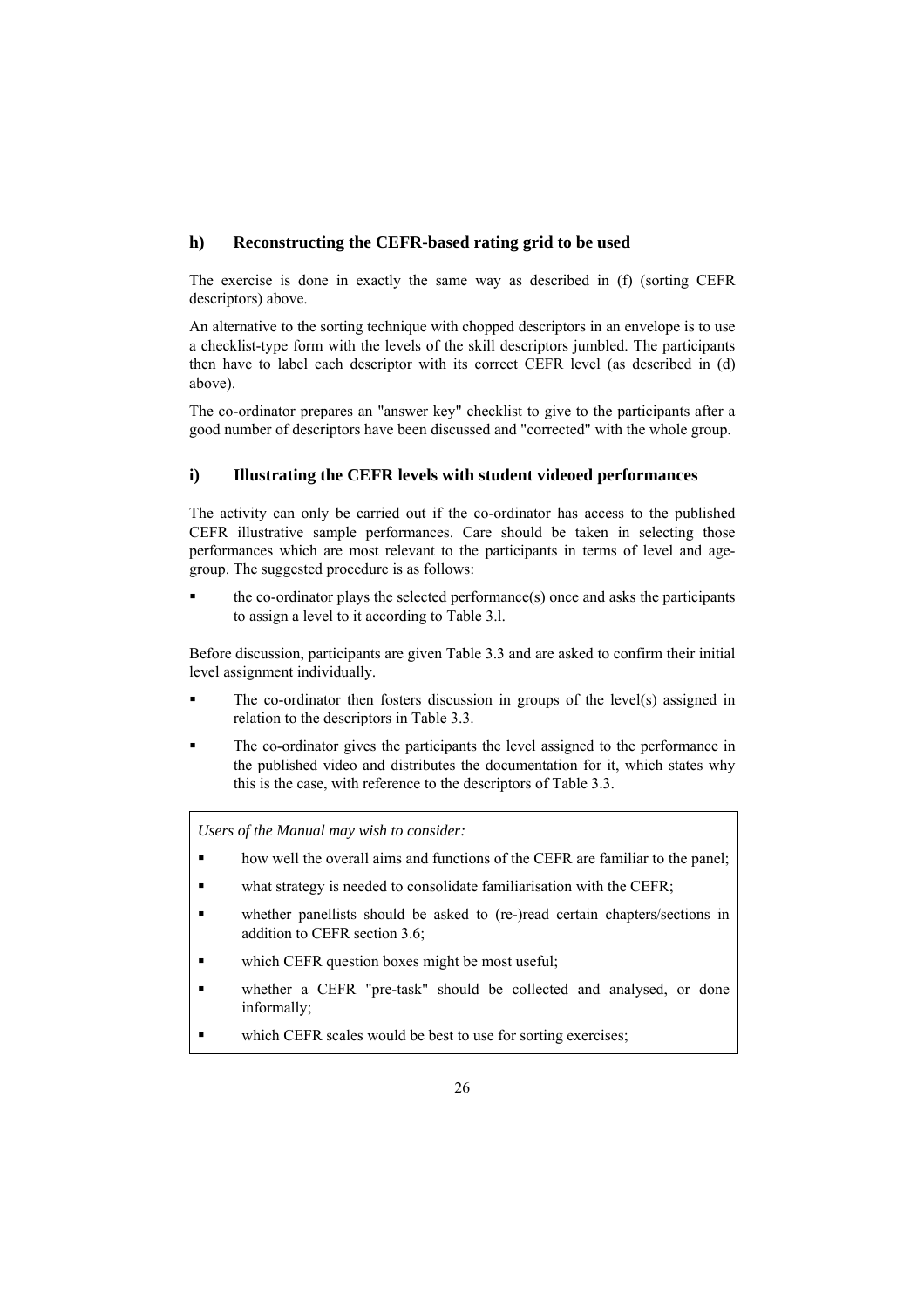- whether to use CEFR illustrative samples on DVD at this stage;
- a method of knowing whether more Familiarisation is needed e.g. a CEFR quiz?
- whether the outcomes of the Familiarisation phase suggest any changes to the planning.

| Level            |                | Salient characteristics: interaction and production (CEFR section 3.6, simplified)                                                                                                                                                                                                                                                                                                                                                                                                                                                                                                                                                                                                                                                                                                                                                                                                                                                                                      |
|------------------|----------------|-------------------------------------------------------------------------------------------------------------------------------------------------------------------------------------------------------------------------------------------------------------------------------------------------------------------------------------------------------------------------------------------------------------------------------------------------------------------------------------------------------------------------------------------------------------------------------------------------------------------------------------------------------------------------------------------------------------------------------------------------------------------------------------------------------------------------------------------------------------------------------------------------------------------------------------------------------------------------|
| Proficient user  |                | It cannot be overemphasised that Level C2 is not intended to imply native speaker<br>competence or even near native speaker competence. Both the original research and a project<br>using CEFR descriptors to rate mother-tongue as well as foreign language competence<br>(North 2002: CEFR case studies volume) showed the existence of ambilingual speakers well<br>above the highest defined level (C2). Wilkins had identified a seventh level of "ambilingual"<br>proficiency" in his 1978 proposal for a European scale for unit-credit schemes.                                                                                                                                                                                                                                                                                                                                                                                                                 |
|                  | C <sub>2</sub> | Level C <sub>2</sub> is intended to characterise the degree of precision, appropriateness and ease with<br>the language which typifies the speech of those who have been highly successful learners.<br>Descriptors calibrated here include: convey finer shades of meaning precisely by using, with<br>reasonable accuracy, a wide range of modification devices; has a good command of<br>idiomatic expressions and colloquialisms with awareness of connotative level of meaning;<br>backtrack and restructure around a difficulty so smoothly the interlocutor is hardly aware of<br>it.                                                                                                                                                                                                                                                                                                                                                                            |
|                  | C1             | Level C1 is characterised by a broad range of language, which allows fluent, spontaneous<br>communication, as illustrated by the following examples: can express him/herself fluently<br>and spontaneously, almost effortlessly. Has a good command of a broad lexical repertoire<br>allowing gaps to be readily overcome with circumlocutions. There is little obvious searching<br>for expressions or avoidance strategies; only a conceptually difficult subject can hinder a<br>natural, smooth flow of language. The discourse skills appearing at B2+ are more evident at<br>C1, with an emphasis on more fluency, for example: select a suitable phrase from a fluent<br>repertoire of discourse functions to preface his/her remarks in order to get the floor, or to<br>gain time and keep it whilst thinking; produce clear, smoothly flowing, well-structured<br>speech, showing controlled use of organisational patterns, connectors and cohesive devices. |
| Independent user | $B2+$          | B2+ represents a strong B2 performance. The focus on argument, effective social discourse<br>and on language awareness which appears at B2 continues. However, the focus on argument<br>and social discourse can also be interpreted as a new focus on discourse skills. This new<br>degree of discourse competence shows itself in conversational management (co-operating<br>strategies): give feedback on and follow-up statements and inferences by other speakers and<br>so help the development of the discussion; relate own contribution skilfully to those of other<br>speakers. It is also apparent in relation to coherence/cohesion: use a variety of linking words<br>efficiently to mark clearly the relationships between ideas; develop an argument<br>systematically with appropriate highlighting of significant points, and relevant supporting<br>detail.                                                                                           |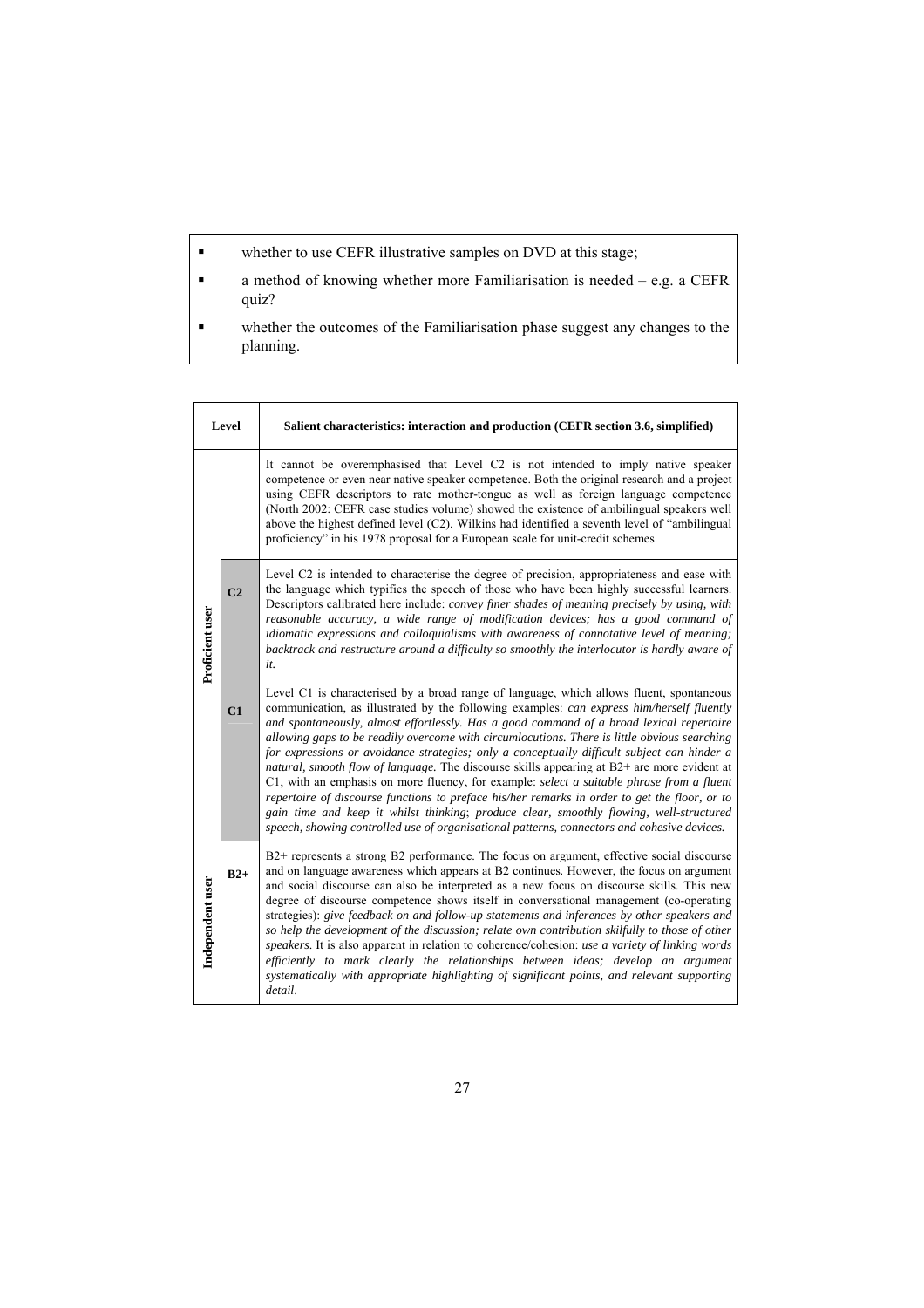|            | B <sub>2</sub> | Level B2 represents a break with the content so far. Firstly, there is a focus on effective<br>argument: account for and sustain his/her opinions in discussion by providing relevant<br>explanations, arguments and comments; explain a viewpoint on a topical issue giving the<br>advantages and disadvantages of various options; develop an argument giving reasons in<br>support of or against a particular point of view; take an active part in informal discussion in<br>familiar contexts, commenting, putting point of view clearly, evaluating alternative proposals<br>and making and responding to hypotheses. Secondly, at this level one can hold one's own in<br>social discourse: for example, understand in detail what is said to him/her in the standard<br>spoken language even in a noisy environment; initiate discourse, take his/her turn when<br>appropriate and end conversation when he/she needs to, though he/she may not always do<br>this elegantly; interact with a degree of fluency and spontaneity that makes regular<br>interaction with native speakers quite possible without imposing strain on either party.<br>Finally, there is a new degree of language awareness: correct mistakes if they have led to<br>misunderstandings; make a note of "favourite mistakes" and consciously monitor speech for<br>it/them; generally correct slips and errors if he/she becomes conscious of them. |
|------------|----------------|--------------------------------------------------------------------------------------------------------------------------------------------------------------------------------------------------------------------------------------------------------------------------------------------------------------------------------------------------------------------------------------------------------------------------------------------------------------------------------------------------------------------------------------------------------------------------------------------------------------------------------------------------------------------------------------------------------------------------------------------------------------------------------------------------------------------------------------------------------------------------------------------------------------------------------------------------------------------------------------------------------------------------------------------------------------------------------------------------------------------------------------------------------------------------------------------------------------------------------------------------------------------------------------------------------------------------------------------------------------------------------------------------------------------------------------|
|            | $B1+$          | B1+ is a strong B1 performance. The same two main features at B1 continue to be present,<br>with the addition of a number of descriptors which focus on the exchange of quantities of<br>information, for example: provide concrete information required in an interview/consultation<br>(for example, describe symptoms to a doctor) but does so with limited precision; explain why<br>something is a problem; summarise and give his/her opinion about a short story, article, talk,<br>discussion interview, or documentary and answer further questions of detail; carry out a<br>prepared interview, checking and confirming information, though he/she may occasionally<br>have to ask for repetition if the other person's response is rapid or extended; describe how to<br>do something, giving detailed instructions; exchange accumulated factual information on<br>familiar routine and non-routine matters within his/her field with some confidence.                                                                                                                                                                                                                                                                                                                                                                                                                                                                  |
|            | B1             | Level B1 reflects the Threshold Level specification and is perhaps most categorised by two<br>features. The first feature is the ability to maintain interaction and get across what you want<br>to, for example: generally follow the main points of extended discussion around him/her,<br>provided speech is clearly articulated in standard dialect; express the main point he/she<br>wants to make comprehensibly; keep going comprehensibly, even though pausing for<br>grammatical and lexical planning and repair is very evident, especially in longer stretches of<br>free production. The second feature is the ability to cope flexibly with problems in everyday<br>life, for example cope with less routine situations on public transport; deal with most<br>situations likely to arise when making travel arrangements through an agent or when<br>actually travelling; enter unprepared into conversations on familiar topics.                                                                                                                                                                                                                                                                                                                                                                                                                                                                                      |
| Basic user | $A2+$          | A2+ represents a strong A2 performance with more active participation in conversation given<br>some assistance and certain limitations, for example: understand enough to manage simple,<br>routine exchanges without undue effort; make him/herself understood and exchange ideas<br>and information on familiar topics in predictable everyday situations, provided the other<br>person helps if necessary; deal with everyday situations with predictable content, though<br>he/she will generally have to compromise the message and search for words; plus<br>significantly more ability to sustain monologues, for example: express how he/she feels in<br>simple terms; give an extended description of everyday aspects of his/her environment, for<br>example, people, places, a job or study experience; describe past activities and personal<br>experiences; describe habits and routines; describe plans and arrangements; explain what<br>he/she likes or dislikes about something.                                                                                                                                                                                                                                                                                                                                                                                                                                    |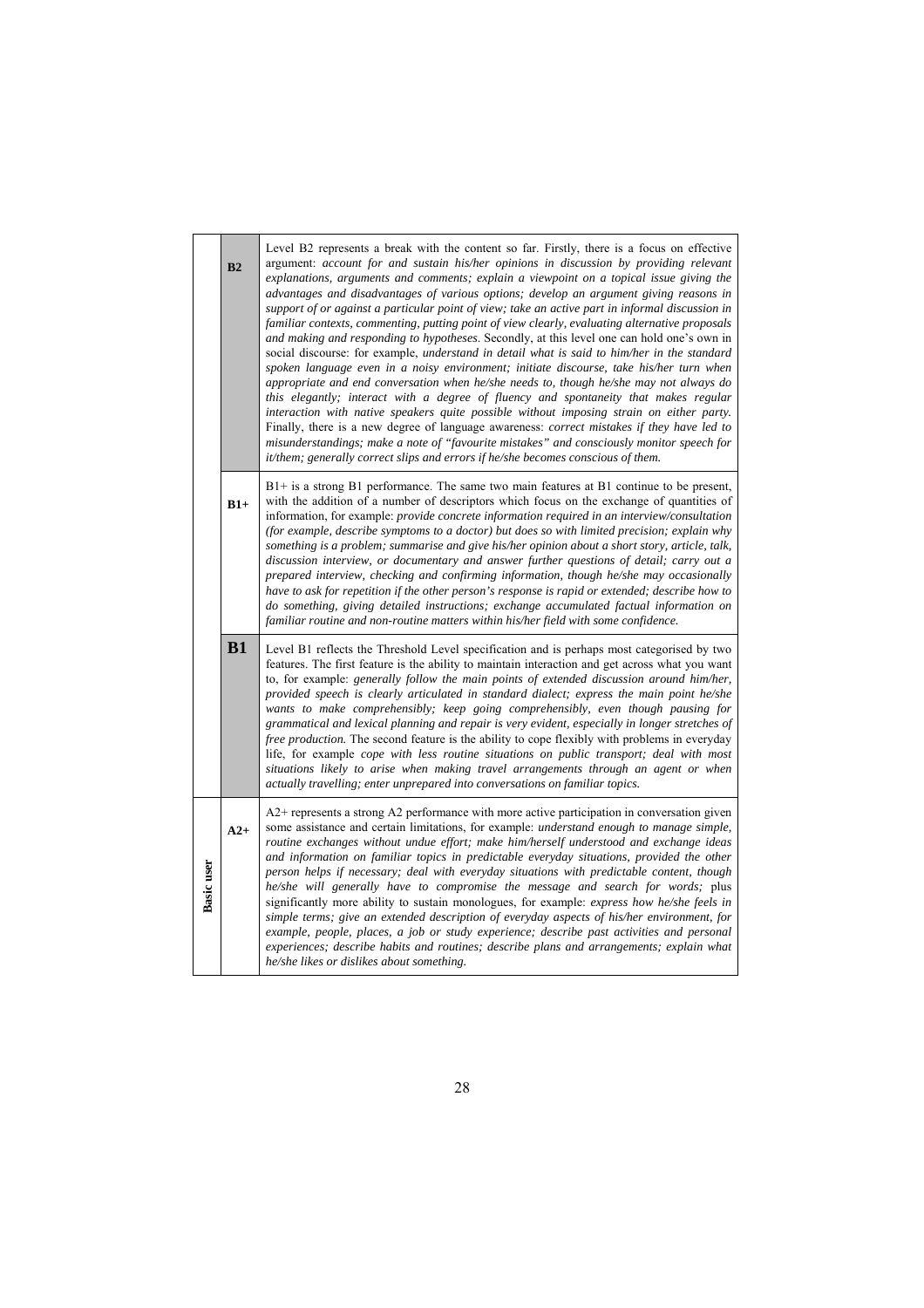| A2             | Level A2 has the majority of descriptors stating social functions like use simple everyday<br>polite forms of greeting and address; greet people, ask how they are and react to news;<br>handle very short social exchanges; ask and answer questions about what they do at work<br>and in free time; make and respond to invitations; discuss what to do, where to go and make<br>arrangements to meet; make and accept offers. Here too are to be found descriptors on<br>getting out and about: make simple transactions in shops, post offices or banks; get simple<br>information about travel; use public transport: buses, trains, and taxis, ask for basic<br>information, ask and give directions, and buy tickets; ask for and provide everyday goods<br>and services. |
|----------------|----------------------------------------------------------------------------------------------------------------------------------------------------------------------------------------------------------------------------------------------------------------------------------------------------------------------------------------------------------------------------------------------------------------------------------------------------------------------------------------------------------------------------------------------------------------------------------------------------------------------------------------------------------------------------------------------------------------------------------------------------------------------------------|
| A <sub>1</sub> | Level A1 is the lowest level of generative language use $-$ the point at which the learner can<br>interact in a simple way, ask and answer simple questions about themselves, where they live,<br>people they know, and things they have, initiate and respond to simple statements in areas of<br><i>immediate need or on very familiar topics</i> , rather than relying purely on a very finite<br>rehearsed, lexically organised repertoire of situation-specific phrases.                                                                                                                                                                                                                                                                                                    |

*Table 3.1: Salient characteristics of CEFR levels*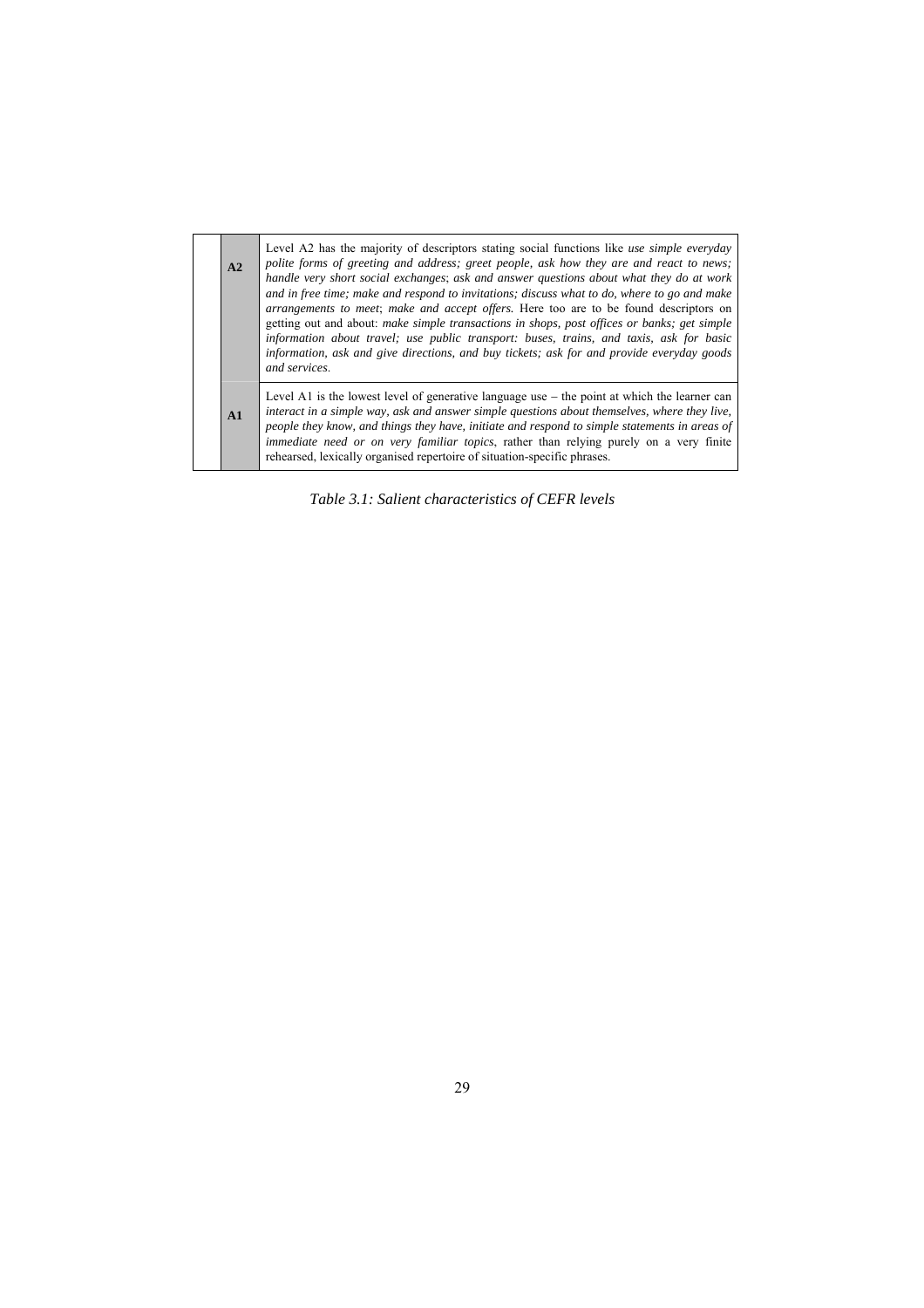|                | Understanding                                                                                                                                                                                                                                                                                                                                                                  |                                                                                                                                                                                                                                                          |
|----------------|--------------------------------------------------------------------------------------------------------------------------------------------------------------------------------------------------------------------------------------------------------------------------------------------------------------------------------------------------------------------------------|----------------------------------------------------------------------------------------------------------------------------------------------------------------------------------------------------------------------------------------------------------|
|                | Listening                                                                                                                                                                                                                                                                                                                                                                      | Reading                                                                                                                                                                                                                                                  |
| A.             | people speak slowly and<br>I can recognise familiar<br>myself, my family and<br>words and very basic<br>immediate concrete<br>phrases concerning<br>surroundings when<br>clearly.                                                                                                                                                                                              | on notices and posters or<br>sentences, for example<br>familiar names, words<br>I can understand<br>and very simple<br>in catalogues.                                                                                                                    |
| A <sub>2</sub> | I can understand phrases<br>very basic personal and<br>relevance (for example,<br>related to areas of most<br>catch the main point in<br>frequency vocabulary<br>shopping, local area,<br>immediate personal<br>family information,<br>employment). I can<br>short, clear, simple<br>announcements.<br>and the highest<br>messages and                                         | prospectuses, menus and<br>understand short, simple<br>everyday material such<br>simple texts. I can find<br>information in simple<br>I can read very short,<br>specific, predictable<br>timetables and I can<br>as advertisements,<br>personal letters. |
| 31             | regularly encountered in<br>etc. I can understand the<br>personal or professional<br>programmes on current<br>work, school, leisure,<br>I can understand the<br>delivery is relatively<br>main points of clear<br>main point of many<br>standard speech on<br>affairs or topics of<br>interest when the<br>familiar matters<br>slow and clear.<br>radio or $\operatorname{TV}$ | high frequency everyday<br>or job-related language<br>feelings and wishes in<br>can understand texts<br>that consist mainly of<br>description of events,<br>I can understand the<br>personal letters.                                                    |
| B2             | lectures and follow even<br>news and current affairs<br>understand the majority<br>argument provided the<br>extended speech and<br>understand most TV<br>of films in standard<br>topic is reasonably<br>programmes. I can<br>complex lines of<br>I can understand<br>familiar. I can<br>dialect                                                                                | adopt particular attitudes<br>contemporary problems<br>reports concerned with<br>I can read articles and<br>contemporary literary<br>in which the writers<br>or viewpoints. I can<br>understand<br>prose.                                                |
|                | television programmes<br>extended speech even<br>and films without too<br>relationships are only<br>when it is not clearly<br>signalled explicitly. I<br>structured and when<br>I can understand<br>implied and not<br>can understand<br>much effort                                                                                                                           | and complex factual and<br>appreciating distinctions<br>understand specialised<br>even when they do not<br>I can understand long<br>technical instructions,<br>articles and longer<br>relate to my field<br>of style. I can<br>literary texts,           |
| S              | familiar with the accent.<br>understanding any kind<br>delivered at fast native<br>speed, provided I have<br>have no difficulty in<br>broadcast, even when<br>of spoken language,<br>some time to get<br>whether live or                                                                                                                                                       | virtually all forms of the<br>specialised articles and<br>linguistically complex<br>texts such as manuals,<br>I can read with ease<br>including abstract,<br>written language,<br>structurally or<br>iterary works.                                      |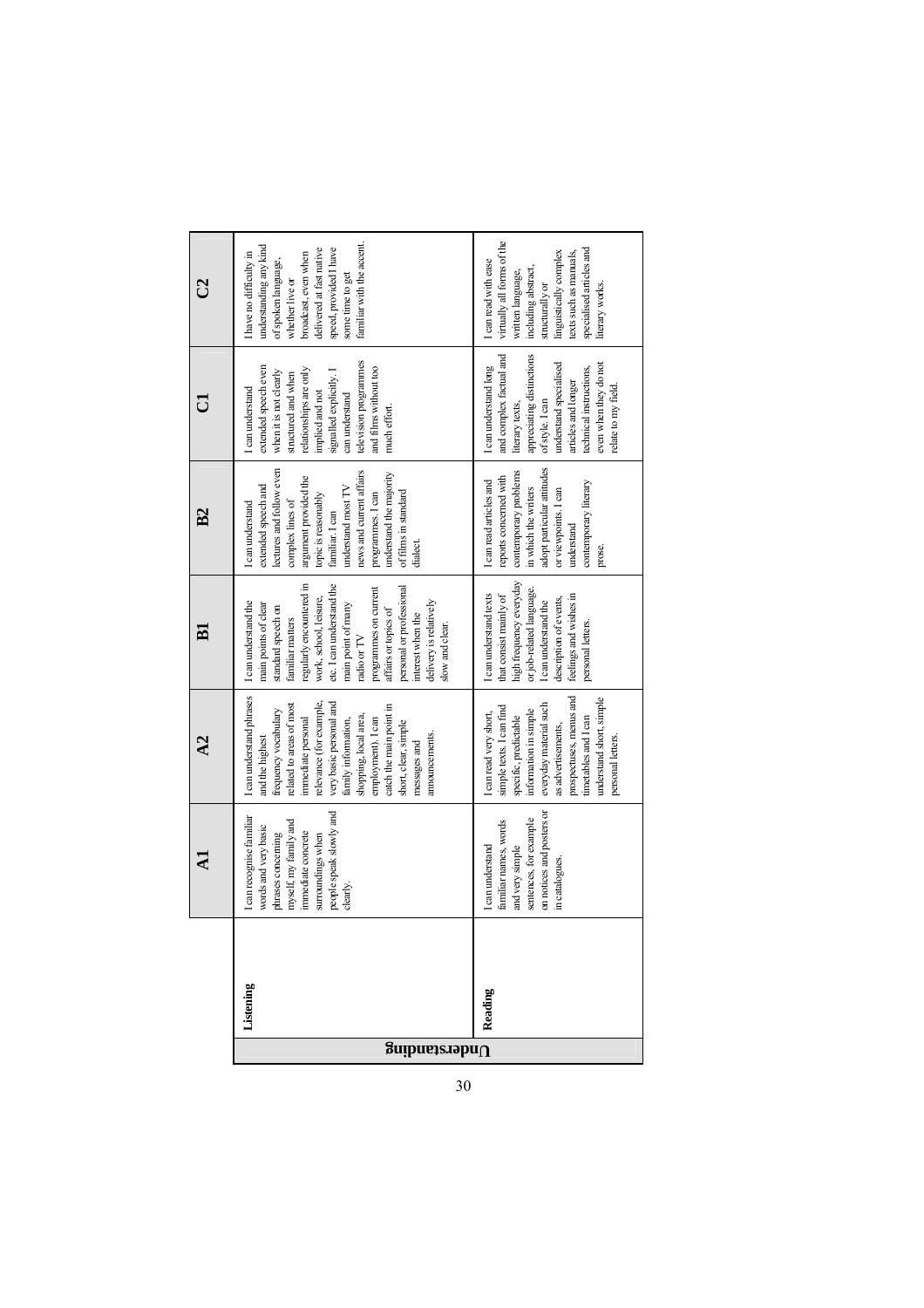| Speaking | Spoken production<br>Spoken interaction | I can interact in a simple<br>repeat or rephrase things<br>I can use simple phrases<br>way provided the other<br>trying to say. I can ask<br>immediate need or on<br>person is prepared to<br>describe where I live<br>questions in areas of<br>formulate what I am<br>very familiar topics.<br>speech and help me<br>and answer simple<br>at a slower rate of<br>and sentences to | phrases and sentences to<br>describe in simple terms<br>simple and routine tasks<br>though I cannot usually<br>information on familiar<br>social exchanges, even<br>requiring a simple and<br>I can communicate in<br>topics and activities. I<br>understand enough to<br>keep the conversation<br>can handle very short<br>I can use a series of<br>direct exchange of<br>going myself. | I can connect phrases in<br>a simple way in order to<br>area where the language<br>situations likely to arise<br>family, hobbies, work,<br>conversation on topics<br>whilst travelling in an<br>pertinent to everyday<br>describe experiences<br>is spoken. I can enter<br>I can deal with most<br>that are familiar, of<br>personal interest or<br>life (for example,<br>travel and current<br>unprepared into<br>events) | a wide range of subjects<br>active part in discussion<br>detailed descriptions on<br>spontaneity that makes<br>regular interaction with<br>possible. I can take an<br>degree of fluency and<br>native speakers quite<br>sustaining my views.<br>I can interact with a<br>in familiar contexts,<br>I can present clear,<br>accounting for and | much obvious searching<br>and effectively for social<br>contribution skilfully to<br>opinions with precision<br>detailed descriptions of<br>those of other speakers.<br>spontaneously without<br>for expressions. I can<br>use language flexibly<br>I can express myself<br>formulate ideas and<br>l can present clear,<br>complex subjects<br>and professional<br>purposes. I can<br>and relate my<br>fluently and | and colloquialisms. I can<br>of meaning precisely. If<br>and convey finer shades<br>description or argument<br>express myself fluently<br>restructure around the<br>discussion and have a<br>idiomatic expressions<br>difficulty so smoothly<br>good familiarity with<br>I do have a problem I<br>that other people are<br>I can present a clear,<br>can backtrack and<br>smoothly flowing<br>ardly aware of it.<br>effortlessly in any<br>conversation or<br>I can take part |
|----------|-----------------------------------------|------------------------------------------------------------------------------------------------------------------------------------------------------------------------------------------------------------------------------------------------------------------------------------------------------------------------------------------------------------------------------------|------------------------------------------------------------------------------------------------------------------------------------------------------------------------------------------------------------------------------------------------------------------------------------------------------------------------------------------------------------------------------------------|----------------------------------------------------------------------------------------------------------------------------------------------------------------------------------------------------------------------------------------------------------------------------------------------------------------------------------------------------------------------------------------------------------------------------|----------------------------------------------------------------------------------------------------------------------------------------------------------------------------------------------------------------------------------------------------------------------------------------------------------------------------------------------|---------------------------------------------------------------------------------------------------------------------------------------------------------------------------------------------------------------------------------------------------------------------------------------------------------------------------------------------------------------------------------------------------------------------|-------------------------------------------------------------------------------------------------------------------------------------------------------------------------------------------------------------------------------------------------------------------------------------------------------------------------------------------------------------------------------------------------------------------------------------------------------------------------------|
|          |                                         | and people I know.                                                                                                                                                                                                                                                                                                                                                                 | educational background<br>and my present or most<br>my family and other<br>conditions, my<br>people, living<br>recent job                                                                                                                                                                                                                                                                | opinions and plans. I can<br>can briefly give reasons<br>and events, my dreams,<br>narrate a story or relate<br>hopes and ambitions.<br>film and describe my<br>and explanations for<br>the plot of a book or<br>reactions                                                                                                                                                                                                 | disadvantages of various<br>interest. I can explain a<br>viewpoint on a topical<br>related to my field of<br>issue giving the<br>advantages and<br>options.                                                                                                                                                                                  | points and rounding off<br>integrating sub-themes,<br>developing particular<br>with an appropriate<br>conclusion                                                                                                                                                                                                                                                                                                    | in a style appropriate to<br>the context and with an<br>structure which helps<br>the recipient to notice<br>significant points.<br>effective logical<br>and remember                                                                                                                                                                                                                                                                                                          |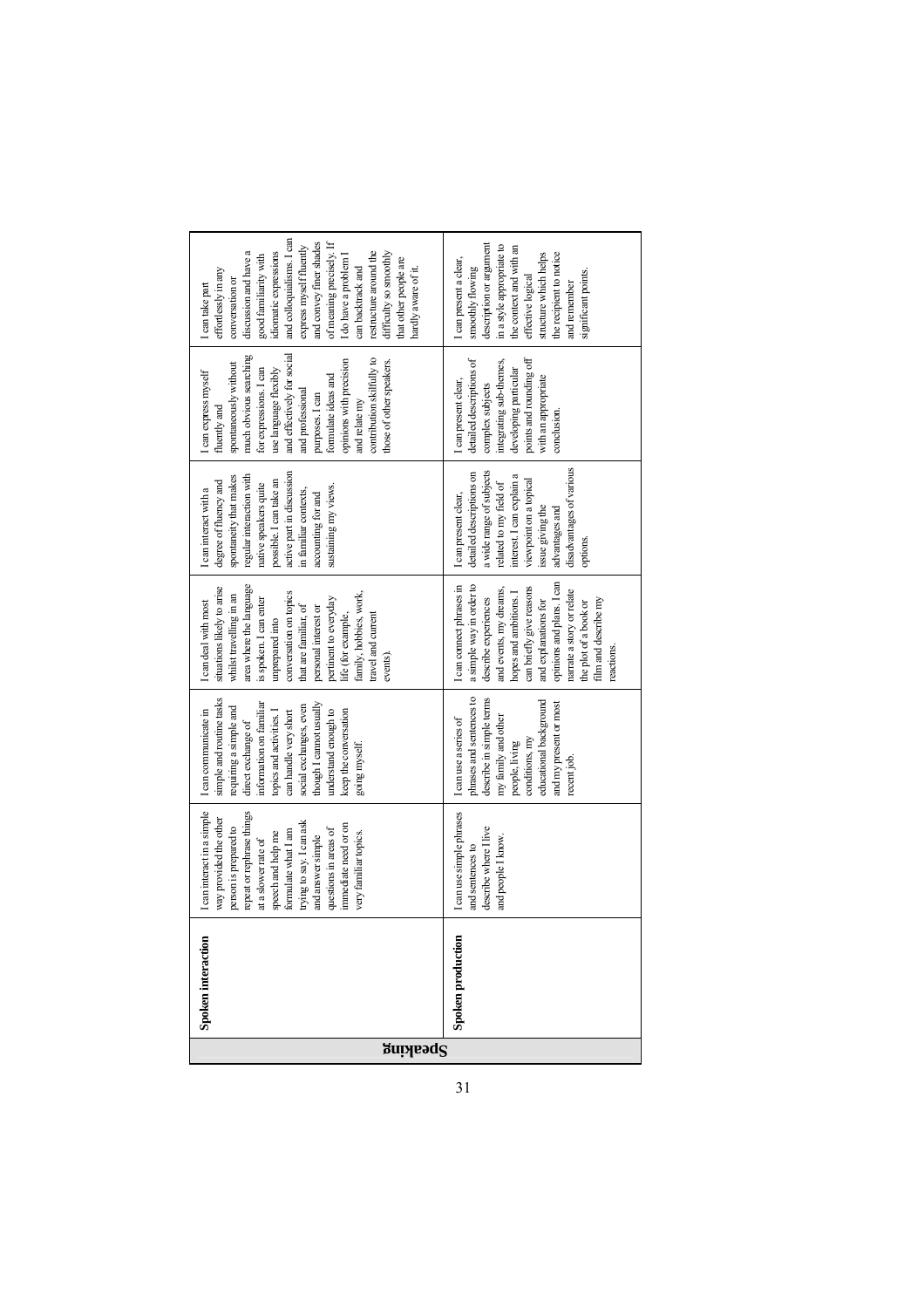Table 3.2: Self-assessment grid *Table 3.2: Self-assessment grid*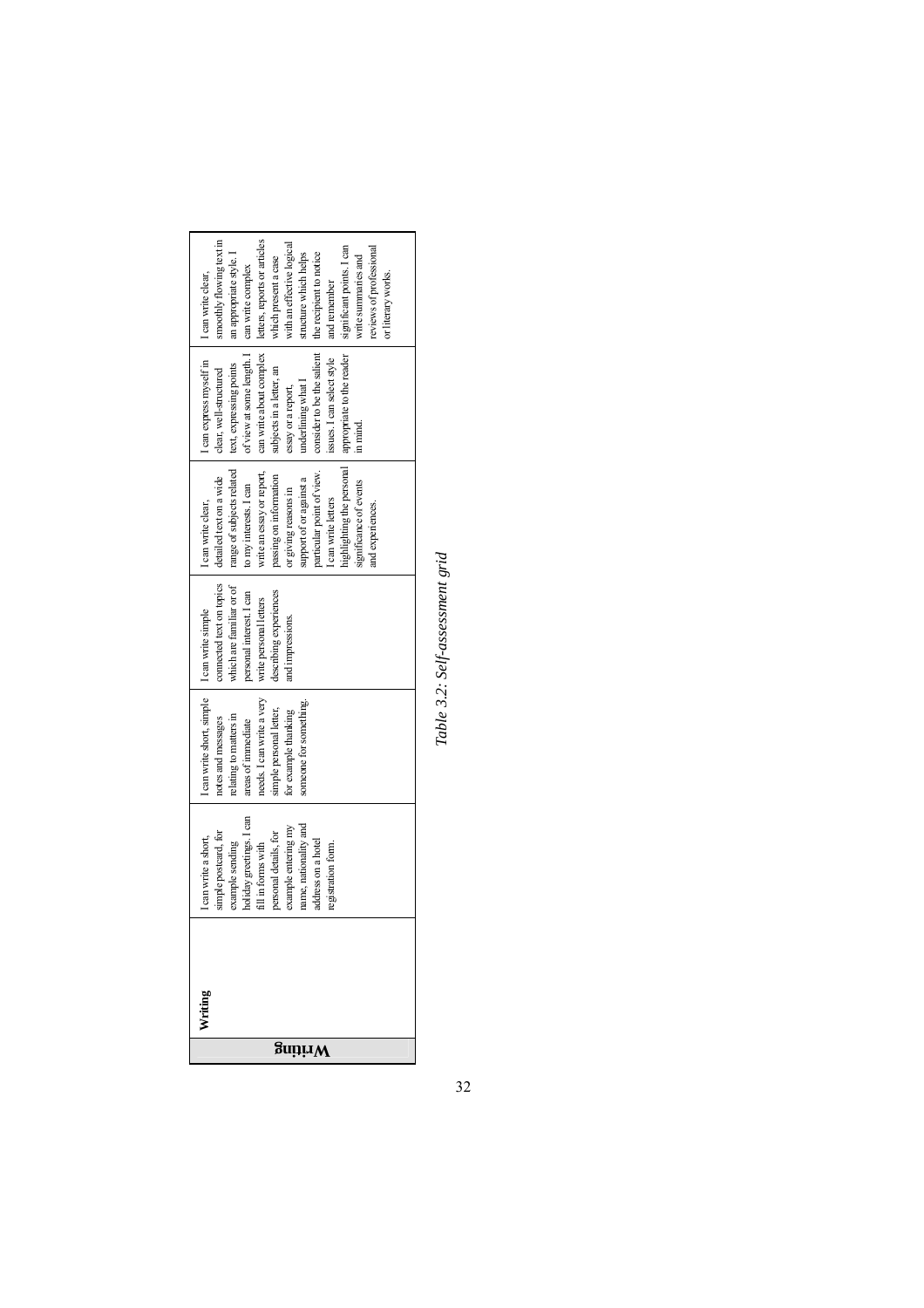|                | Range                                                                                                                                                                                                                                                                                                                       | <b>Accuracy</b>                                                                                                                                                                                            | <b>Fluency</b>                                                                                                                                                                                                           | <b>Interaction</b>                                                                                                                                                                                                                                                                                  | <b>Coherence</b>                                                                                                                                                                                               |
|----------------|-----------------------------------------------------------------------------------------------------------------------------------------------------------------------------------------------------------------------------------------------------------------------------------------------------------------------------|------------------------------------------------------------------------------------------------------------------------------------------------------------------------------------------------------------|--------------------------------------------------------------------------------------------------------------------------------------------------------------------------------------------------------------------------|-----------------------------------------------------------------------------------------------------------------------------------------------------------------------------------------------------------------------------------------------------------------------------------------------------|----------------------------------------------------------------------------------------------------------------------------------------------------------------------------------------------------------------|
| C <sub>2</sub> | Shows great<br>flexibility reformu-<br>lating ideas in<br>differing linguistic<br>forms to convey<br>finer shades of<br>meaning precisely,<br>to give emphasis,<br>to differentiate and<br>to eliminate<br>ambiguity. Also<br>has a good<br>command of<br>idiomatic<br>expressions and<br>colloquialisms.                   | Maintains<br>consistent<br>grammatical<br>control of complex<br>language, even<br>while attention is<br>otherwise engaged<br>(for example, in<br>forward planning,<br>in monitoring<br>others' reactions). | Can express<br>him/herself<br>spontaneously at<br>length with a<br>natural colloquial<br>flow, avoiding or<br>backtracking<br>around any<br>difficulty so<br>smoothly that the<br>interlocutor is<br>hardly aware of it. | Can interact with<br>ease and skill.<br>picking up and<br>using non-verbal<br>and intonational<br>cues apparently<br>effortlessly. Can<br>interweave his/her<br>contribution into<br>the joint discourse<br>with fully natural<br>turn-taking,<br>referencing,<br>allusion-making,<br>etc.          | Can create<br>coherent and<br>cohesive discourse<br>making full and<br>appropriate use of<br>a variety of<br>organisational<br>patterns and a<br>wide range of<br>connectors and<br>other cohesive<br>devices. |
| C1             | Has a good<br>command of a<br>broad range of<br>language allowing<br>him/her to select a<br>formulation to ex-<br>press him/herself<br>clearly in an<br>appropriate style<br>on a wide range of<br>general, academic,<br>professional or<br>leisure topics<br>without having to<br>restrict what<br>he/she wants to<br>say. | onsistently<br>maintains a high<br>degree of<br>grammatical<br>accuracy; errors<br>are rare, difficult to<br>spot and generally<br>corrected when<br>they do occur.                                        | Can express<br>him/herself<br>fluently and<br>spontaneously,<br>almost effortlessly.<br>Only a con-<br>ceptually difficult<br>subject can hinder<br>a natural, smooth<br>flow of language.                               | Can select a<br>suitable phrase<br>from a readily<br>available range of<br>discourse<br>functions to<br>preface his<br>remarks in order to<br>get or to keep the<br>floor and to relate<br>his/her own<br>contributions<br>skilfully to those<br>of other speakers.                                 | Can produce clear,<br>smoothly flowing,<br>well-structured<br>speech, showing<br>controlled use of<br>organisational<br>patterns,<br>connectors and<br>cohesive devices.                                       |
| $B2+$          |                                                                                                                                                                                                                                                                                                                             |                                                                                                                                                                                                            |                                                                                                                                                                                                                          |                                                                                                                                                                                                                                                                                                     |                                                                                                                                                                                                                |
| B2             | Has a sufficient<br>range of language<br>to be able to give<br>clear descriptions,<br>express viewpoints<br>on most general<br>topics, without<br>much conspicuous<br>searching for<br>words, using some<br>complex sentence<br>forms to do so.                                                                             | Shows a relatively<br>high degree of<br>grammatical<br>control. Does not<br>make errors which<br>cause<br>misunderstanding,<br>and can correct<br>most of his/her<br>mistakes.                             | Can produce<br>stretches of<br>language with a<br>fairly even tempo;<br>although he/she<br>can be hesitant as<br>he or she searches<br>for patterns and<br>expressions, there<br>are few noticeably<br>long pauses.      | Can initiate<br>discourse, take<br>his/her turn when<br>appropriate and<br>end conversation<br>when he/she needs<br>to, though he/she<br>may not always do<br>this elegantly. Can<br>help the discussion<br>along on familiar<br>ground confirming<br>comprehension,<br>inviting others in,<br>etc. | Can use a limited<br>number of<br>cohesive devices<br>to link his/her<br>utterances into<br>clear, coherent<br>discourse, though<br>there may be some<br>"jumpiness" in a<br>long contribution.                |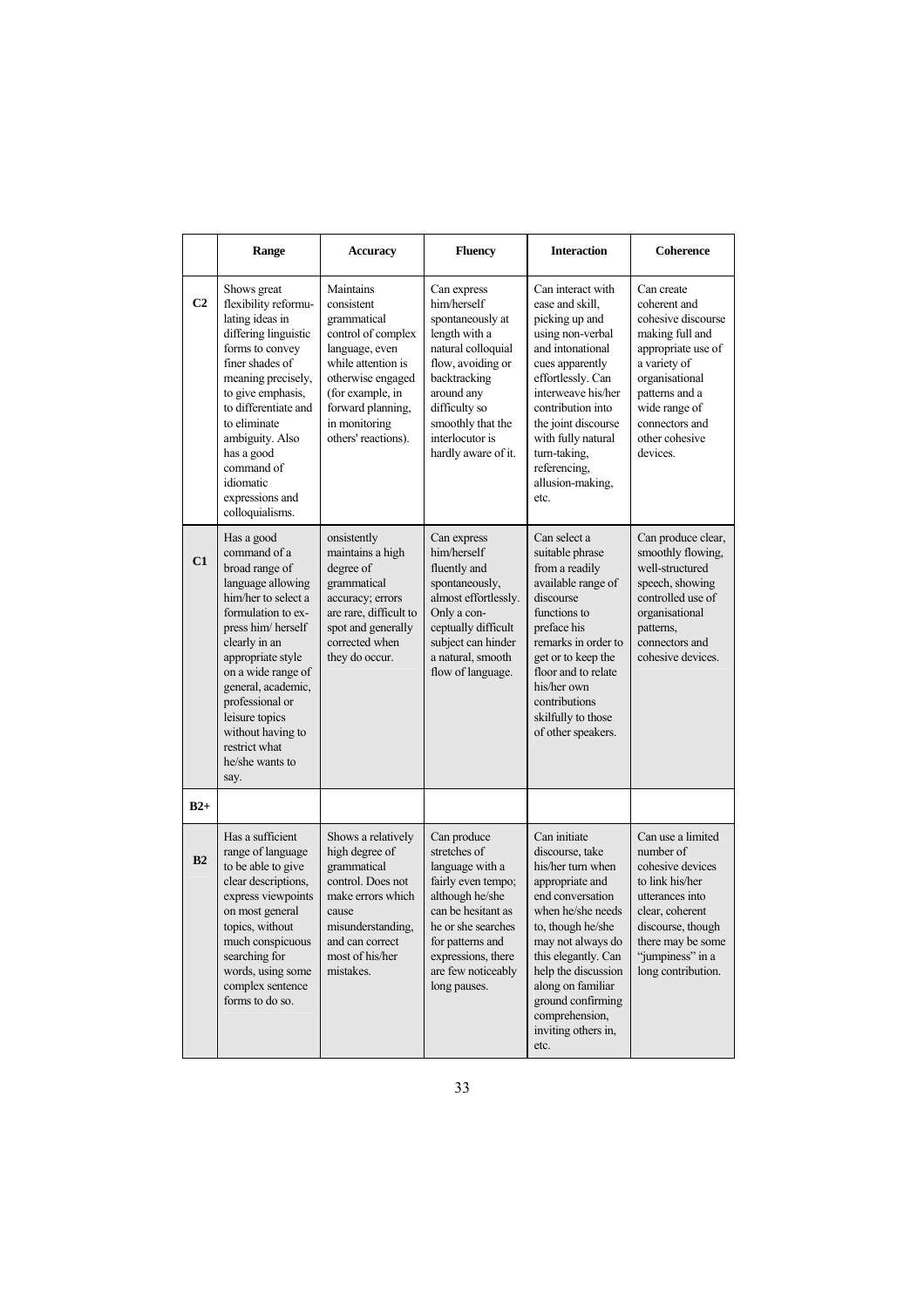| $B1+$ |                                                                                                                                                                                                                                                      |                                                                                                                                                         |                                                                                                                                                                                                                 |                                                                                                                                                                                                                                        |                                                                                                                    |
|-------|------------------------------------------------------------------------------------------------------------------------------------------------------------------------------------------------------------------------------------------------------|---------------------------------------------------------------------------------------------------------------------------------------------------------|-----------------------------------------------------------------------------------------------------------------------------------------------------------------------------------------------------------------|----------------------------------------------------------------------------------------------------------------------------------------------------------------------------------------------------------------------------------------|--------------------------------------------------------------------------------------------------------------------|
| B1    | Has enough<br>language to get by,<br>with sufficient<br>vocabulary to<br>express<br>him/herself with<br>some hesitation<br>and circum-<br>locutions on topics<br>such as family,<br>hobbies and<br>interests, work,<br>travel and current<br>events. | Uses reasonably<br>accurately a<br>repertoire of<br>frequently used<br>"routines" and<br>patterns associated<br>with more<br>predictable<br>situations. | Can keep going<br>comprehensibly,<br>even though<br>pausing for<br>grammatical and<br>lexical planning<br>and repair is very<br>evident, especially<br>in longer stretches<br>of free production.               | Can initiate,<br>maintain and close<br>simple face-to-face<br>conversation on<br>topics that are<br>familiar or of<br>personal interest.<br>Can repeat back<br>part of what<br>someone has said<br>to confirm mutual<br>understanding. | Can link a series of<br>shorter, discrete<br>simple elements<br>into a connected.<br>linear sequence of<br>points. |
| $A2+$ |                                                                                                                                                                                                                                                      |                                                                                                                                                         |                                                                                                                                                                                                                 |                                                                                                                                                                                                                                        |                                                                                                                    |
| A2    | Uses basic<br>sentence patterns<br>with memorised<br>phrases, groups of<br>a few words and<br>formulae in order<br>to communicate<br>limited<br>information in<br>simple everyday<br>situations.                                                     | Uses some simple<br>structures<br>correctly, but still<br>systematically<br>makes basic<br>mistakes.                                                    | Can make<br>him/herself under-<br>stood in very short<br>utterances, even<br>though pauses,<br>false starts and<br>reformulation are<br>very evident.                                                           | Can ask and<br>answer questions<br>and respond to<br>simple statements.<br>Can indicate when<br>he/she is following<br>but is rarely able to<br>understand enough<br>to keep<br>conversation going<br>of his/her own<br>accord.        | Can link groups of<br>words with simple<br>connectors like<br>"and, "but" and<br>"because".                        |
| A1    | Has a very basic<br>repertoire of words<br>and simple phrases<br>related to personal<br>details and<br>particular concrete<br>situations.                                                                                                            | Shows only<br>limited control of a<br>few simple<br>grammatical struc-<br>tures and sentence<br>patterns in a<br>memorised<br>repertoire.               | Can manage very<br>short, isolated,<br>mainly pre-<br>packaged<br>utterances, with<br>much pausing to<br>search for<br>expressions, to<br>articulate less<br>familiar words.<br>and to repair<br>communication. | Can ask and<br>answer questions<br>about personal<br>details. Can<br>interact in a simple<br>way but<br>communication is<br>totally dependent<br>on repetition,<br>rephrasing and<br>repair.                                           | Can link words or<br>groups of words<br>with very basic<br>linear connectors<br>like "and" or<br>"then".           |

*Table 3.3: Oral assessment criteria grid (CEFR Table 3)*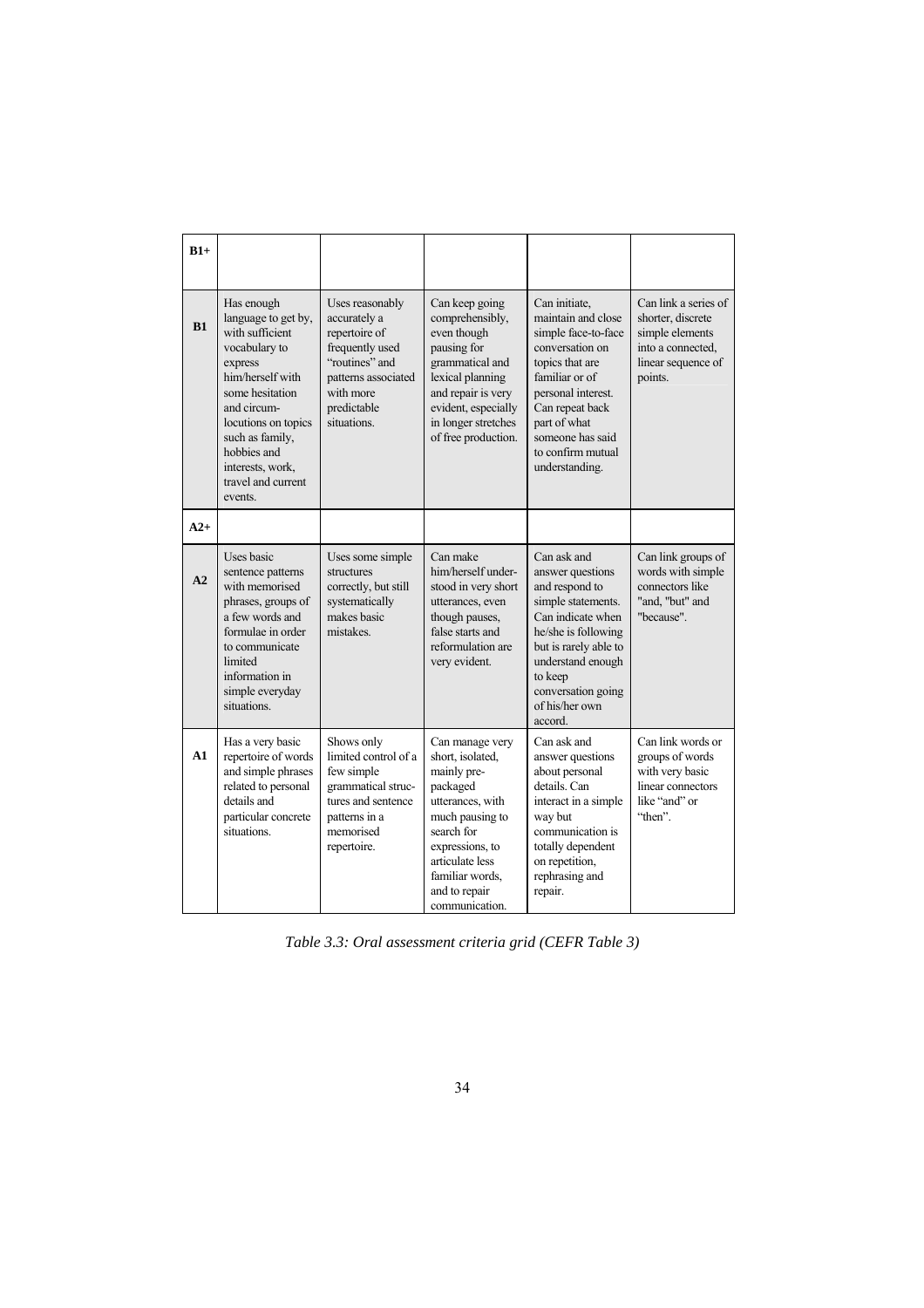# **Chapter 4: Specification**

# **4.1. Introduction**

This chapter deals with the content analysis of an examination or test in order to relate it to the CEFR from the point of view of coverage. This might be done by discussion, or by individual analysis followed by discussion. The end product is a claim by the institution concerned of a degree of linking to the CEFR based on specification, profiling their examination in relation to CEFR categories and levels.

However, as pointed out in Chapter 2, such a claim makes little sense unless it is accompanied by evidence of good practice, internal validity and adequate quality procedures for all the steps of the test development and administration cycle.

The specification procedures outlined in this chapter involve four steps:

- assuring adequate familiarisation with the CEFR (Chapter 3);
- analysing the content of the examination or test in question in relation to the relevant categories of the CEFR; should an area tested not be covered by the CEFR, the user is asked to describe it;
- profiling the examination or test in relation to the relevant descriptor scales of the CEFR on the basis of this content analysis;
- making a first claim on the basis of this content analysis that an examination or test in question is related to a particular level of the CEFR.

The procedures involve three types of activity:

- familiarisation activities as described in Chapter 3;
- filling in a number of checklists with details about the content of the language examination;
- using relevant CEFR descriptors to relate the language examination to the levels and categories of the CEFR.

This specification process gives examination providers the opportunity to:

- increase the awareness of the importance of a good content analysis of examinations;
- become familiar with and use the CEFR in planning and describing language examinations;
- describe and analyse in a detailed way the content of an examination or test;
- provide evidence of the quality of the examination or test;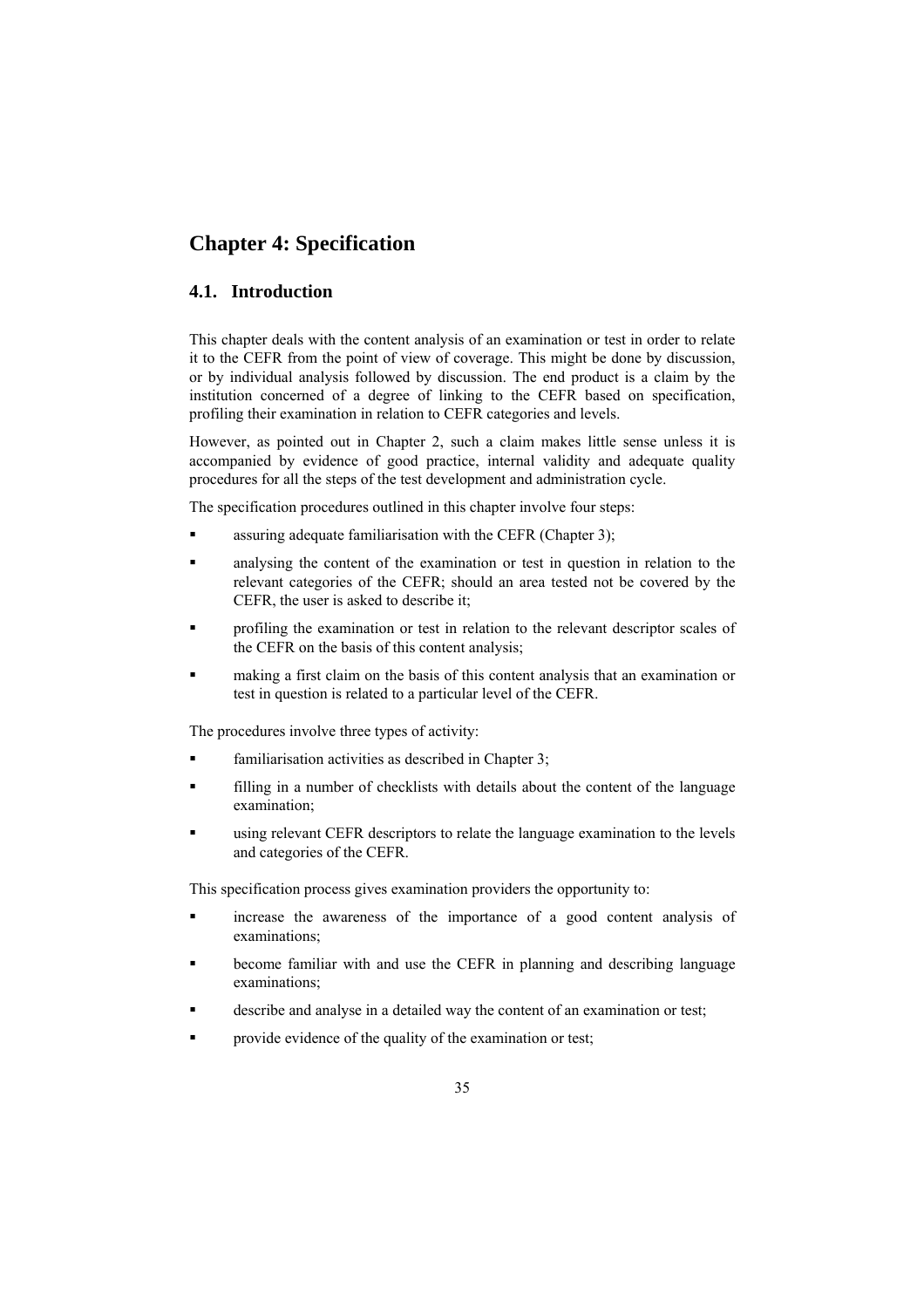- provide evidence of the relation between examinations/tests and the CEFR;
- provide guidance for item writers;
- increase the transparency for teachers, testers, examination users and test takers about the content and quality of the examination or test and its relationship to the CEFR. The forms to be filled in have an awareness-raising function (process) and are also sources of evidence to support the claim made (product).

The procedures that are proposed in this chapter are not the only ones that exist. They have been designed for the current purpose. Users may wish to consult other procedures published in the literature for relating an examination to a framework through descriptive analysis (for example, Alderson et al. 1995: Chapter 2; Davidson and Lynch 1993 and 2002; Lynch and Davidson 1994 and 1998).

# **4.2. General description of the examination**

The first step in embarking on a linking project is to define and describe clearly the test that is going to be linked to the CEFR. This is an awareness-raising process which cannot be undertaken by a single researcher or team member. Sometimes, this exercise throws up a lack of coherence between official test specifications, which may not have been revised for some years, and the test in practice − as represented by forms of the test administered in recent sessions. The exercise is certainly easier to complete if formal test specifications exist. If they do not exist, the process of completing the forms associated with this chapter will help the user to consider aspects that should be included in such a specification.

| A <sub>1</sub> | General description of the examination |
|----------------|----------------------------------------|
| A2             | Test development                       |
| A <sup>3</sup> | Marking                                |
| A <sub>4</sub> | Grading                                |
| A <sub>5</sub> | Reporting results                      |
| A6             | Data analysis                          |
| A7             | Rationale for decisions                |

Section A2 in the appendix of the Manual contains the following forms: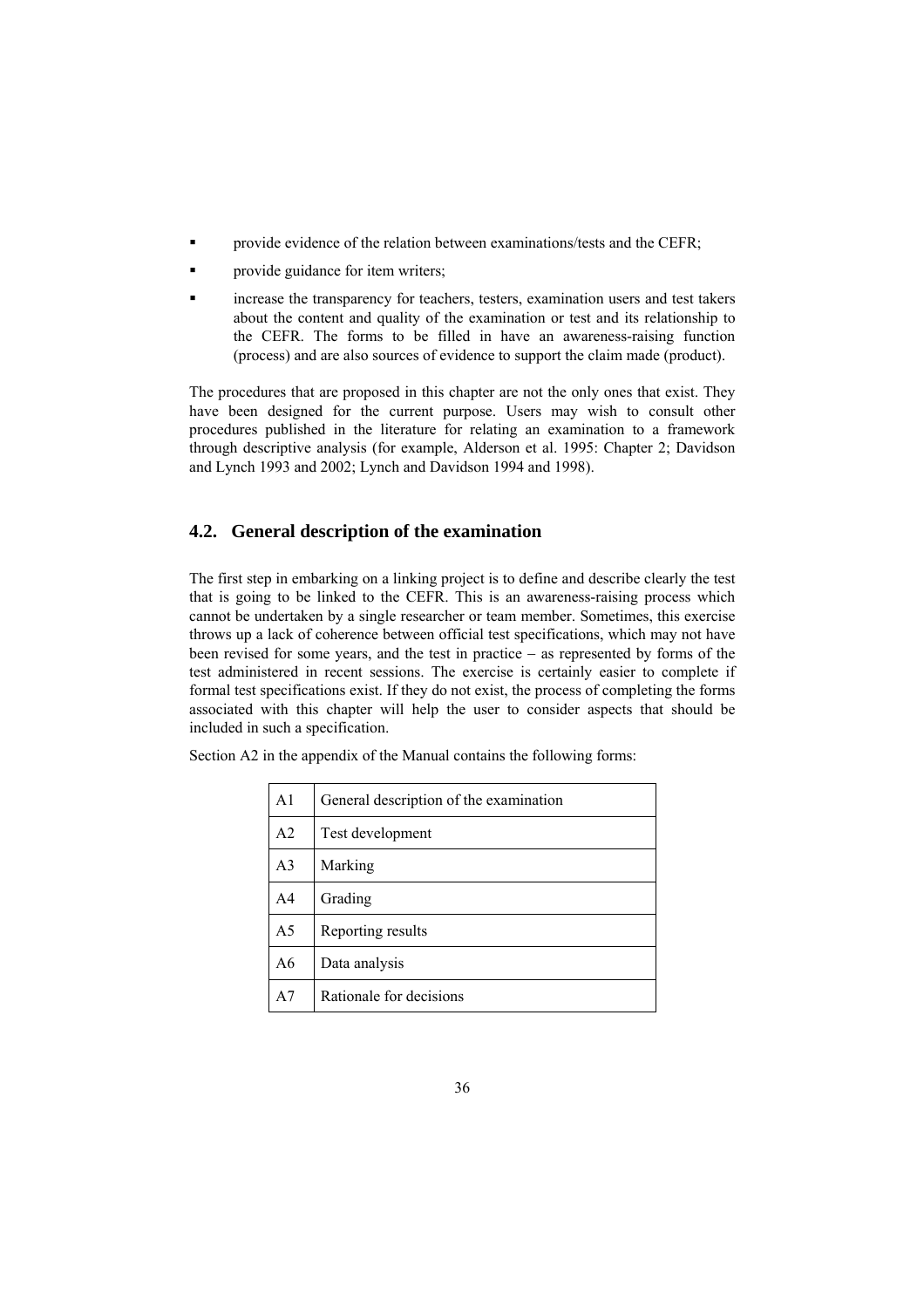To complete the forms, users should have available both the specification and copies of the last three administered test forms. If the subject of the linking project is a suite of examinations at different levels, the forms should ideally be completed for each individual exam.

Form A1 asks for definition of the examination purpose and objectives, and target population, plus an overview of the communicative activities tested, the different subtests and subsections and the information and results made available to test users.

Forms A2 to A6 describe the most important steps in the examination cycle. They require information about the development of the examination, marking, grading, reporting results and data analysis, as described below:

- $\blacksquare$  the test development process (Form A2);
- $\blacksquare$  the marking schemes and scoring rules for different sub-tests (Form A3);
- **the grading and standard setting procedures for different sub-tests (Form A4);**
- the reporting of results (Form A5);
- $\blacksquare$  the analysis and review procedures (Form A6).

Form A7 (rationale) is the opportunity for the examination provider to explain and justify decisions. For example: why are these areas tested and not others? Why is this particular weighting used? Why is double marking only used in exceptional cases? If no profile of results across sub-tests (or skills) is provided, why is this? Is it a reliability issue or a policy decision?

Form A8 then records the institution's initial estimation of the overall CEFR level at which the examination or test is situated.

|                             | Initial estimation of overall CEFR level    |                              |  |
|-----------------------------|---------------------------------------------|------------------------------|--|
| $\Box$ A1<br>A <sub>2</sub> | $\Box$ B1<br><b>B2</b>                      | $\Box$ C1<br>$\overline{C2}$ |  |
|                             | Short rationale, reference to documentation |                              |  |
|                             |                                             |                              |  |

*Form A8: Initial estimation of overall examination level*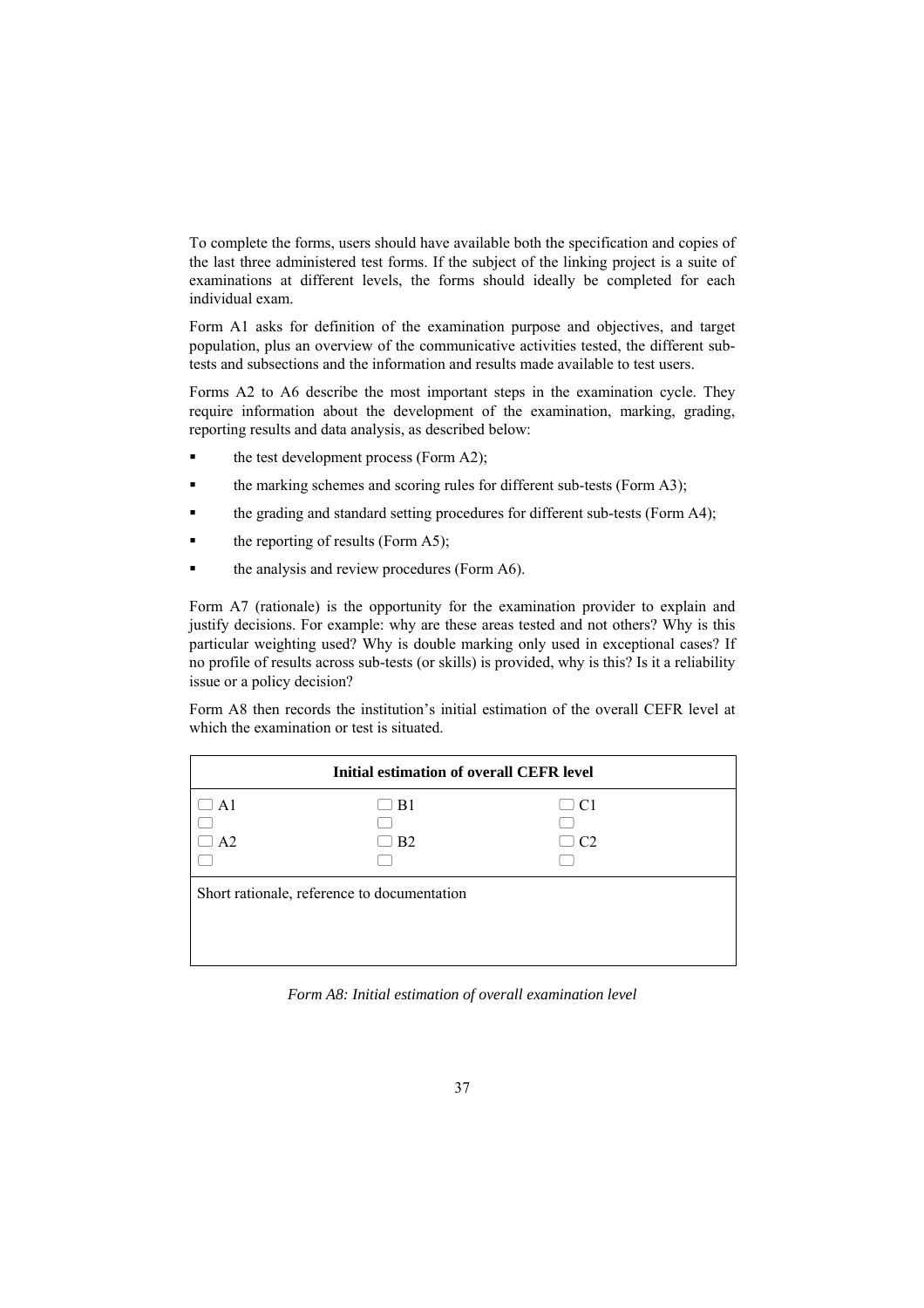The detailed specification process is reported in Forms A9 to A22. Form A23 presents the outcome of this specification process as a graphic profile of the examination coverage in relation to the most relevant categories and levels of the CEFR. This form is discussed with an example in section 4.4.

The procedures described here have been designed for the Manual. They are, of course, not the only ones that have been developed with the aim of specifying examination test tasks and users may wish to consult other procedures published in the literature for relating an examination to a framework through descriptive analysis (for example, Alderson et al. 1995; Davidson and Lynch 2002), or other instruments that exist for the content analysis of an examination.

The procedures should be followed in the same way for both general purpose examinations and examinations for specific purposes. The CEFR itself discusses domains (public, personal, educational, occupational) and the main reason for the grouping of communicative language activities under reception, interaction, production and mediation rather than the traditional four skills is precisely because this categorisation encompasses educational and occupational activities more effectively.

# **4.3. Available specification tools**

There are three different types of CEFR-based tools that are available – in addition to the CEFR publication itself, available in 36 languages at the time of writing:

- $\blacksquare$  the tables and forms in the appendices to the Manual;
- content analysis grids that offer the possibility to work at the more detailed level of individual test tasks, classifying them by standard criteria;
- reference works for different languages: especially useful for linguistic specifications.

## **4.3.1. Manual tables and forms**

This section refers to a set of tables derived from the CEFR descriptor scales, with related forms to fill in. Since the CEFR is designed to be comprehensive, the number of forms in this section is quite extensive. The forms in this section can be downloaded from www.coe.int/lang.

In case studies piloting the Manual, several users commented that completing these forms was a very good way to review and evaluate the coverage of the examination and to reassess its fitness for its stated purpose.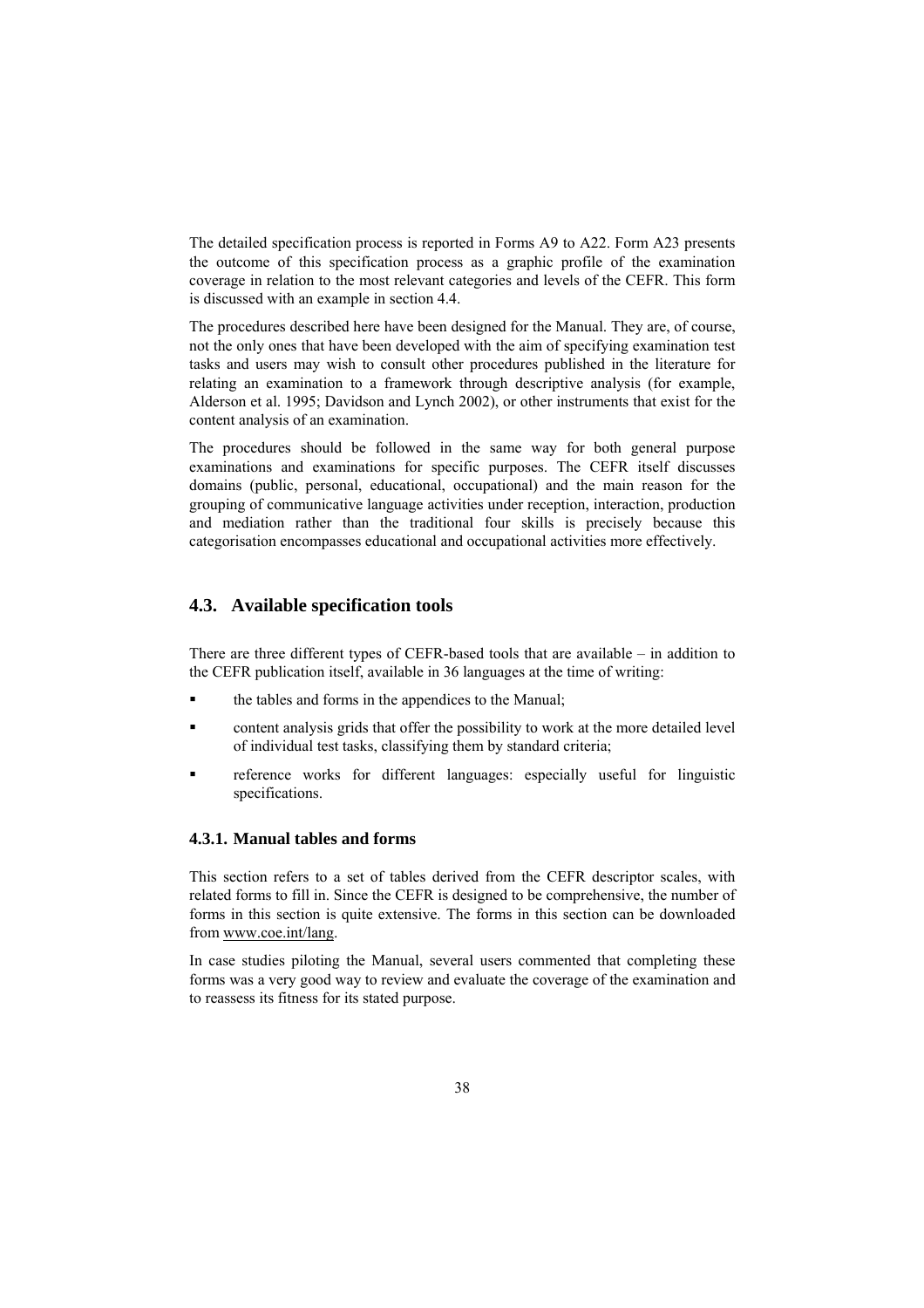#### **4.3.2. Content analysis grids**

The CEFR content analysis grid for listening and reading and the CEFR content analysis grids for speaking and writing have been developed to offer users of the Manual an opportunity to operate at a greater level of detail than that provided solely by the CEFR sub-scales, and the associated tables in Appendix A of the Manual.

The CEFR content analysis grid for listening and reading is an online tool that allows test developers to analyse tests of reading and listening, in order to relate them to the CEFR. Information about each task, text and item in the test is entered into the grid by specifying their characteristics (for example, text source, discourse type, estimated difficulty level, etc.) from a set of options derived directly or indirectly from the CEFR. The analyst must, however, be fully familiar with the CEFR in order to use the grid effectively. For further guidance, the system therefore also includes a familiarisation component.

The CEFR grids for the analysis of speaking and writing tasks have also been designed to help users to describe the features of their test tasks in relation to the CEFR in a standardised way. The grids, to be modified as the need arises, are each available on the Council of Europe website. There are two modes for each of the two grids: one for analysis and one for presentation/reporting

The most recent copies of the grids plus illustrative samples using completed grids can be downloaded at www.coe.int/portfolio.

## **4.3.3. Reference works**

The content analysis in the specification procedures takes as its main reference point the CEFR itself. However, as a common framework the CEFR is by definition language-independent. For detailed content specifications for specific languages, the reader is referred to the Manual.

## **4.4. Procedures**

The procedures involve consulting the CEFR, the appendices to the Manual and other sources referred to above, before systematically completing the series of forms provided in Appendix A of the Manual, which are also available for download from www.coe.int/lang.

1. Selecting the panel: a first step is the setting up of a panel of experts from within and (if possible) from outside the organisation or institute and to designate a co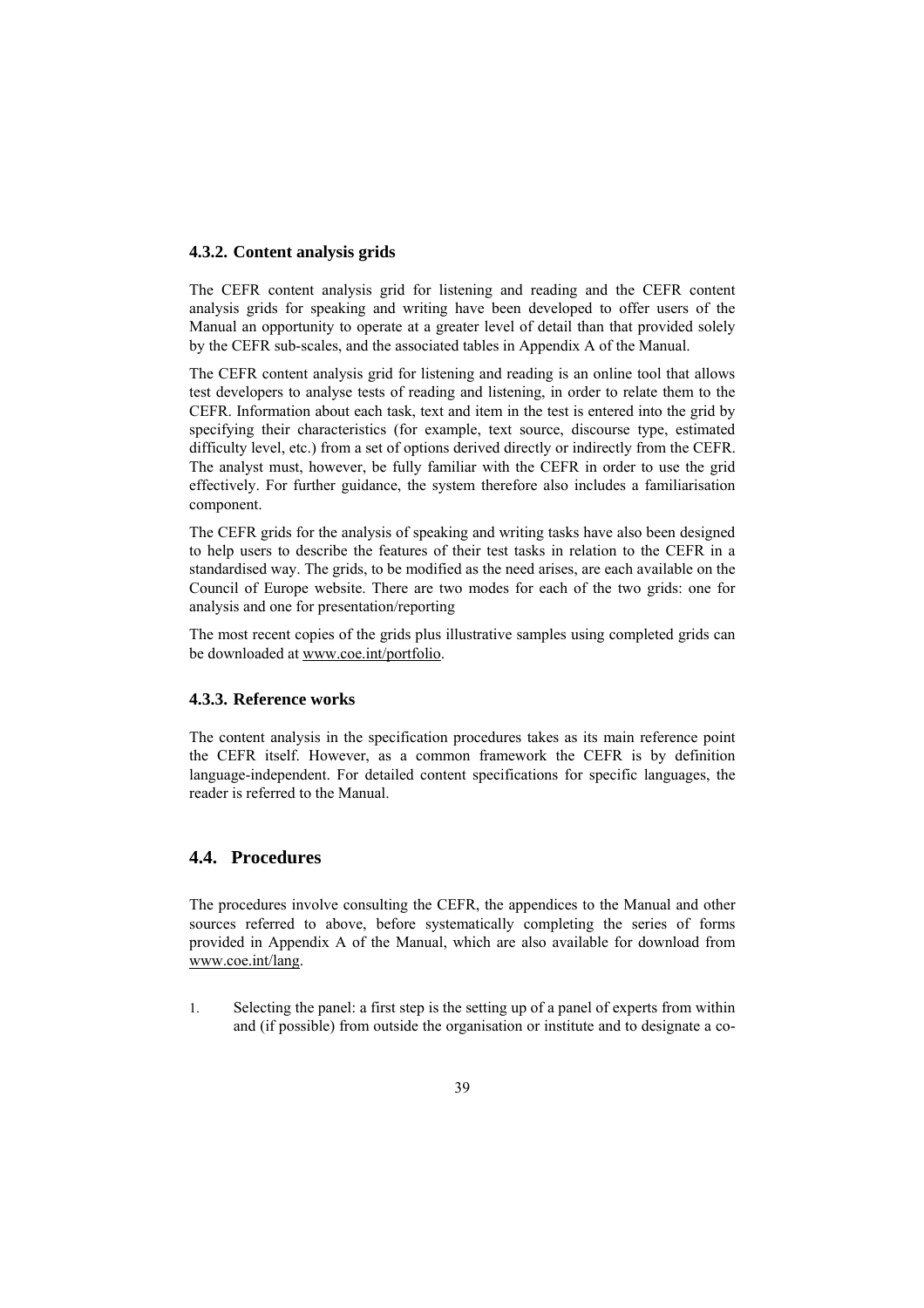ordinator. The group of internal and external experts should consist of representatives of the different key stages in language testing development.

- 2. Familiarisation: before starting the specification procedures, it is essential that the panel becomes familiar with the CEFR itself. Therefore the place to start is with the familiarisation activities in Chapter 3.
- 3. Selection of approach: afterwards, the group needs to become familiar with the different forms and the related tables, plus the other specification tools outlined in section 4.2 and take decisions on the approach to be taken and the forms and/or grids to be completed. It is not intended that all the forms in Appendix A should be completed. It must be stressed that only those forms relevant to the content of the examination should be completed; the group selects those forms that are relevant for the analysis of the examination in question. To give two examples: if an examination consists of only vocabulary tasks, then only the relevant forms should be filled in and only the relevant vocabulary range scale should be looked at. If an examination measures several linguistic competences for different skills, more forms should be filled in and more scales should be looked at.

The minimum standard is that the following forms should be completed:

- $\blacksquare$  the forms in Phase 1 (general description: A1 to A7);
- Form A8 (initial estimation of overall examination level);
- those forms ranging from A9 to A22 that are relevant to the examination or test tasks in question;
- Form A23 (graphic profile of the relationship of the examination to CEFR levels);
- Form A24 (confirmed estimation of overall examination level);
- relevant evidence to support the claim made.
- 4. Communicative language activities: the forms for communicative language activities (Forms A9 to A18) are normally completed first. As has been said before, each of these forms can be filled in by the appropriate person in the institution involved. However, a more interactive procedure for filling in the forms may be desirable. The information provided in the forms will be more reliable when more than one person has been involved. So each member of the panel fills in one or more of the selected forms. After having filled in the forms, the panel meets and comes to agreement on what has been filled in.

Table 4.1 gives an overview of the forms and related CEFR scales that are provided. At the end of most of the forms, users are asked for a comparison of the sub-test and the relevant CEFR sub-scale.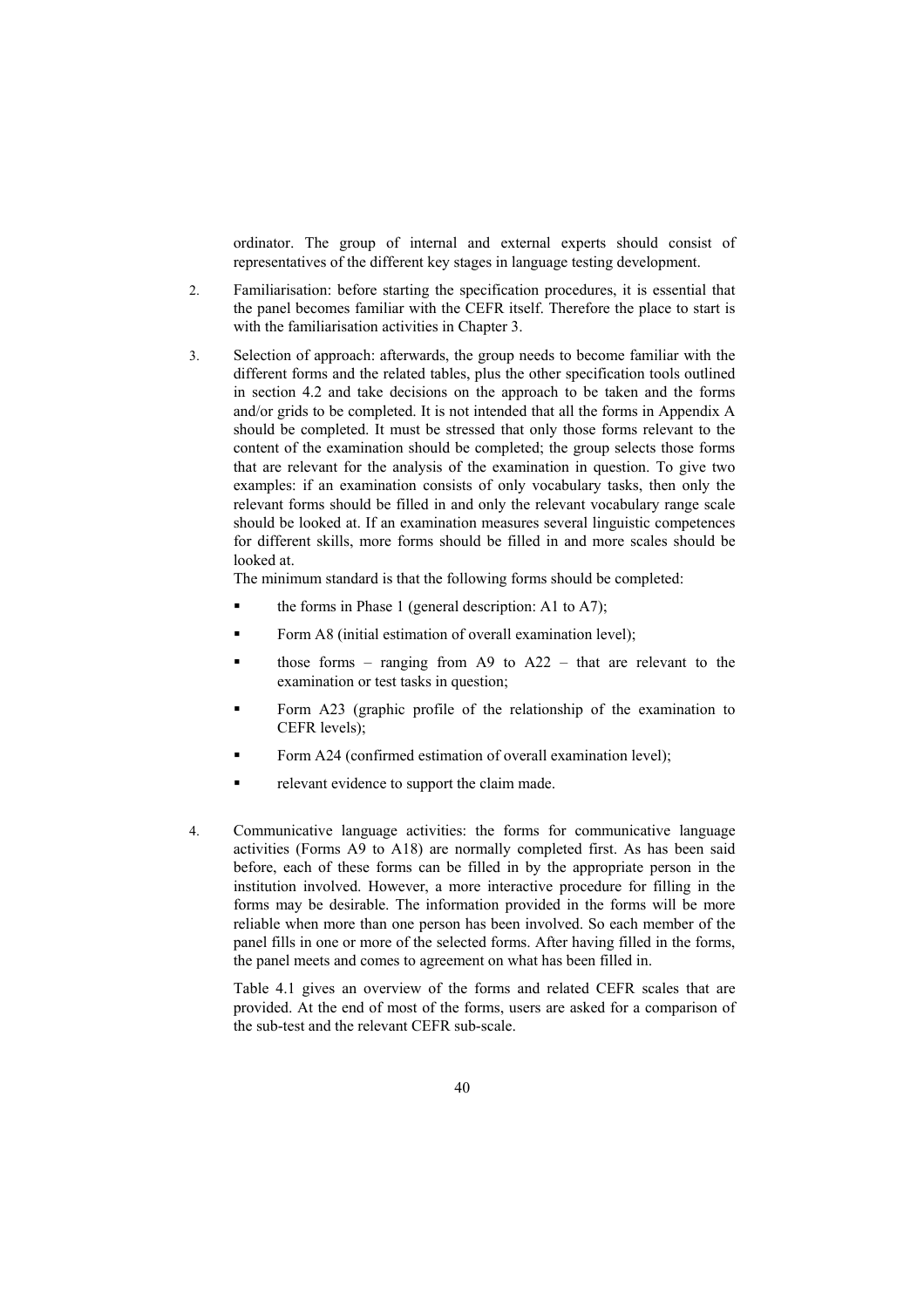| Form | <b>Communicative language activity</b> | Form | <b>Scale</b> |
|------|----------------------------------------|------|--------------|
| A9   | Listening comprehension                | ✓    |              |
| A10  | Reading comprehension                  | ✓    |              |
| A11  | Spoken interaction                     | ✓    |              |
| A12  | Written interaction                    | ✓    |              |
| A13  | Spoken production                      | ✓    |              |
| A14  | Written production                     | ✓    |              |
| A15  | Integrated skill combinations          | ✓    |              |
| A16  | Integrated skills                      | ✓    |              |
| A17  | Spoken mediation                       | ✓    |              |
| A18  | Written mediation                      |      |              |

*Table 4.1: Forms and scales for communicative language activities*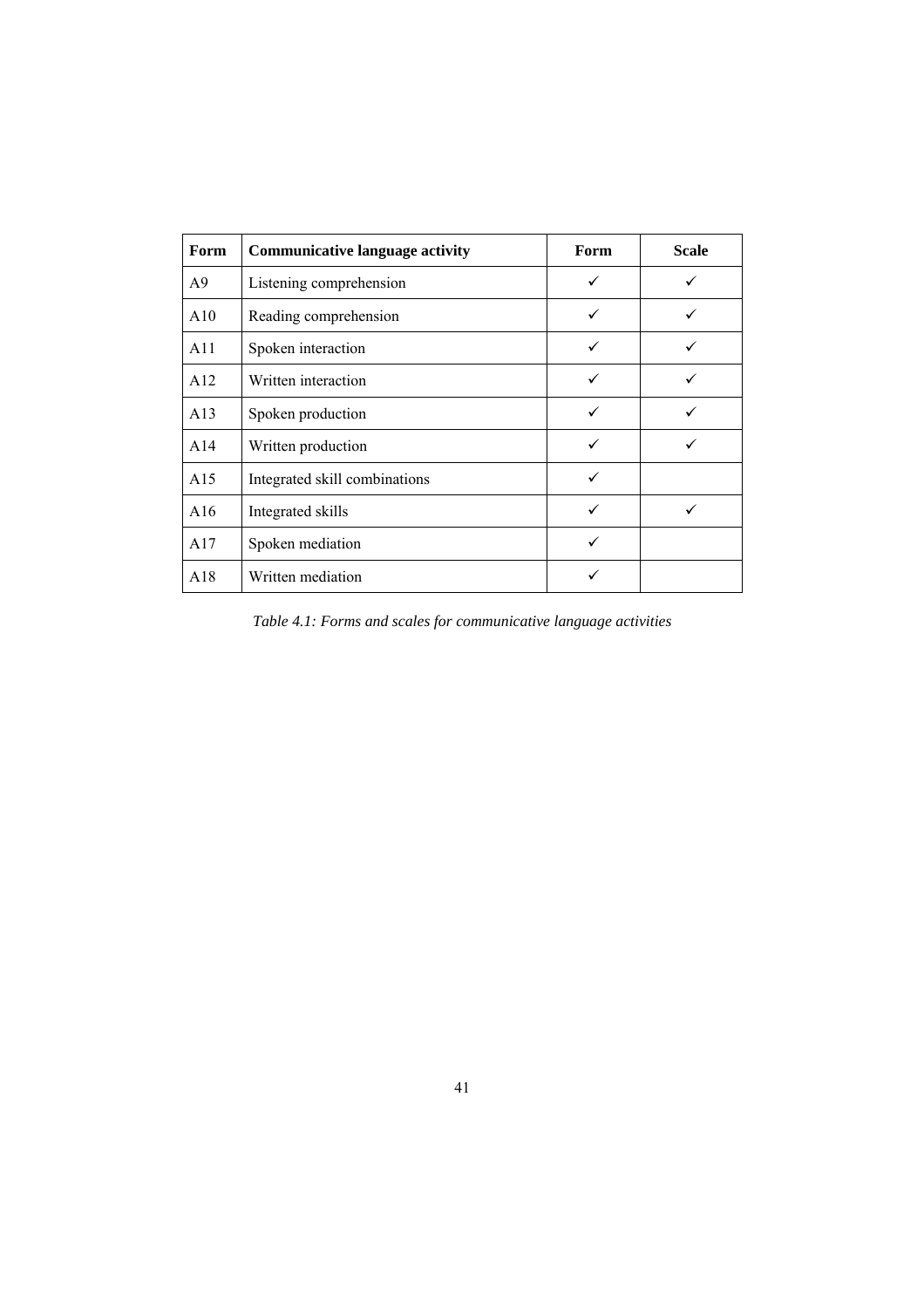|                                 |           | Reception | Interaction           |                        |                      | Production            | Mediation           |                      |
|---------------------------------|-----------|-----------|-----------------------|------------------------|----------------------|-----------------------|---------------------|----------------------|
|                                 | Listening | Reading   | interaction<br>Spoken | interaction<br>Written | production<br>Spoken | production<br>Written | mediation<br>Spoken | mediation<br>Written |
| Linguistic competence           |           |           |                       |                        |                      |                       |                     |                      |
| General linguistic range        | ↘         | ↘         | ↘                     | ↘                      | ↘                    | ↘                     | ↘                   | ↘                    |
| Vocabulary range                | ゝ         | ↘         | ↘                     | ↘                      | ↘                    | ↘                     | ↘                   | ↘                    |
| Vocabulary control              |           |           | ↘                     | ↘                      | ↘                    | ↘                     | ↘                   | ↘                    |
| Grammatical accuracy            |           |           | ↘                     | ↘                      | ↘                    | ↘                     | ↘                   | ↘                    |
| Phonological control            |           |           | ↘                     |                        | ゝ                    |                       | ↘                   |                      |
| Orthographic control            |           |           |                       | ↘                      |                      | ↘                     |                     | ↘                    |
| Sociolinguistic competence      |           |           |                       |                        |                      |                       |                     |                      |
| Sociolinguistic appropriateness | ↘         | ↘         | ↘                     | ↘                      | ↘                    | ↘                     | ↘                   | ↘                    |
| Pragmatic competence            |           |           |                       |                        |                      |                       |                     |                      |
| Flexibility                     |           |           | ↘                     | ↘                      |                      |                       | ↘                   | ↘                    |
| Turn-taking                     |           |           | ↘                     |                        |                      |                       |                     |                      |
| Thematic development            | ↘         | ↘         |                       | ↘                      | ↘                    | ↘                     | ↘                   | ↘                    |
| Cohesion and coherence          | ↘         | ↘         |                       |                        | ↘                    | ↘                     | ↘                   | ↘                    |
| <b>Spoken fluency</b>           |           |           | ↘                     |                        | ゝ                    |                       | ゝ                   |                      |
| Propositional precision         |           |           |                       |                        |                      |                       | ↘                   |                      |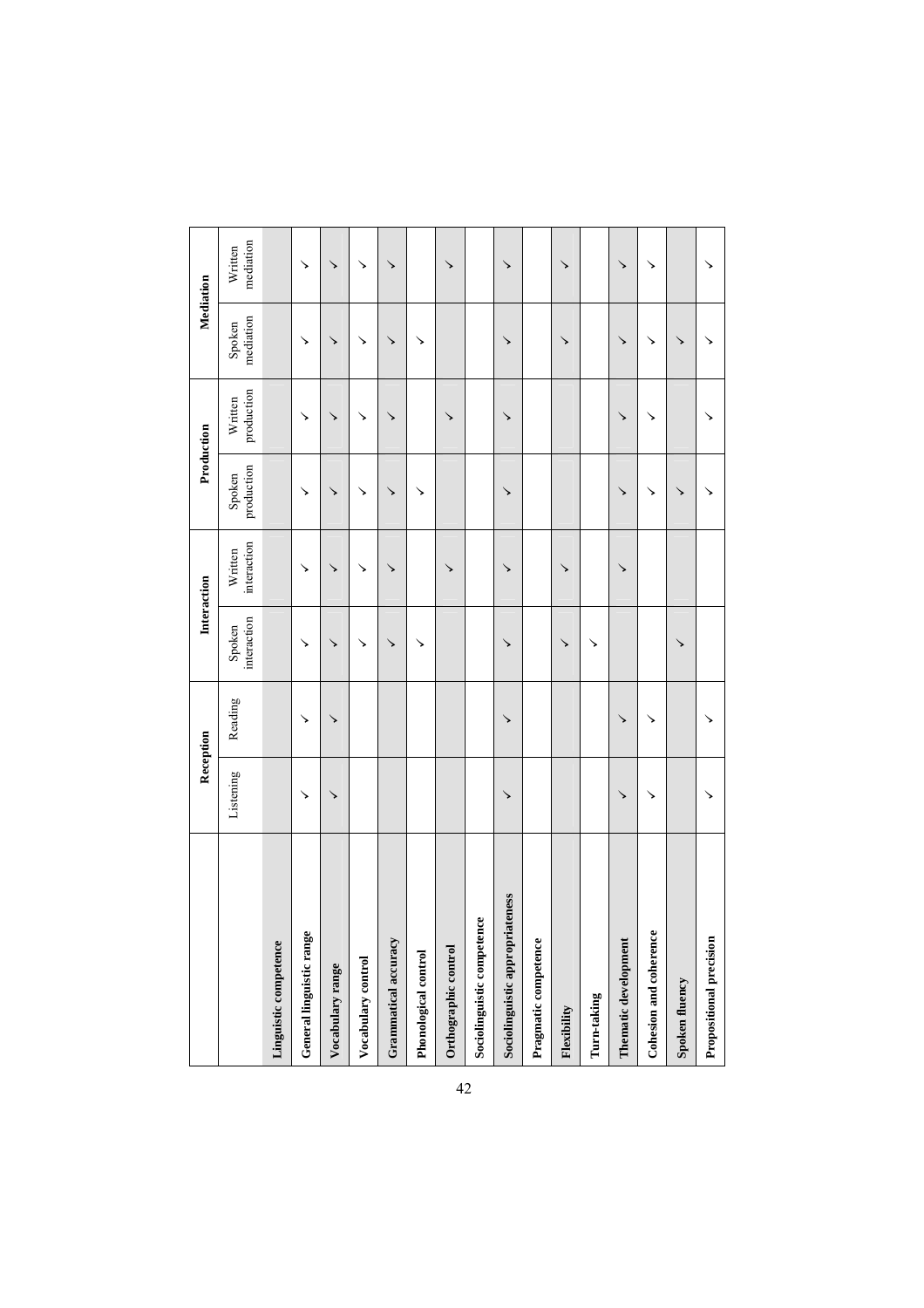| Strategic competence       |  |  |  |  |  |
|----------------------------|--|--|--|--|--|
| Identifying cues/inferring |  |  |  |  |  |
| Turn-taking (repeated)     |  |  |  |  |  |
| Co-operating               |  |  |  |  |  |
| Asking for clarification   |  |  |  |  |  |
| Planning                   |  |  |  |  |  |
| Compensating               |  |  |  |  |  |
| Monitoring and repair      |  |  |  |  |  |
|                            |  |  |  |  |  |

Table 4.2: CEFR scales for aspects of communicative language competence *Table 4.2: CEFR scales for aspects of communicative language competence*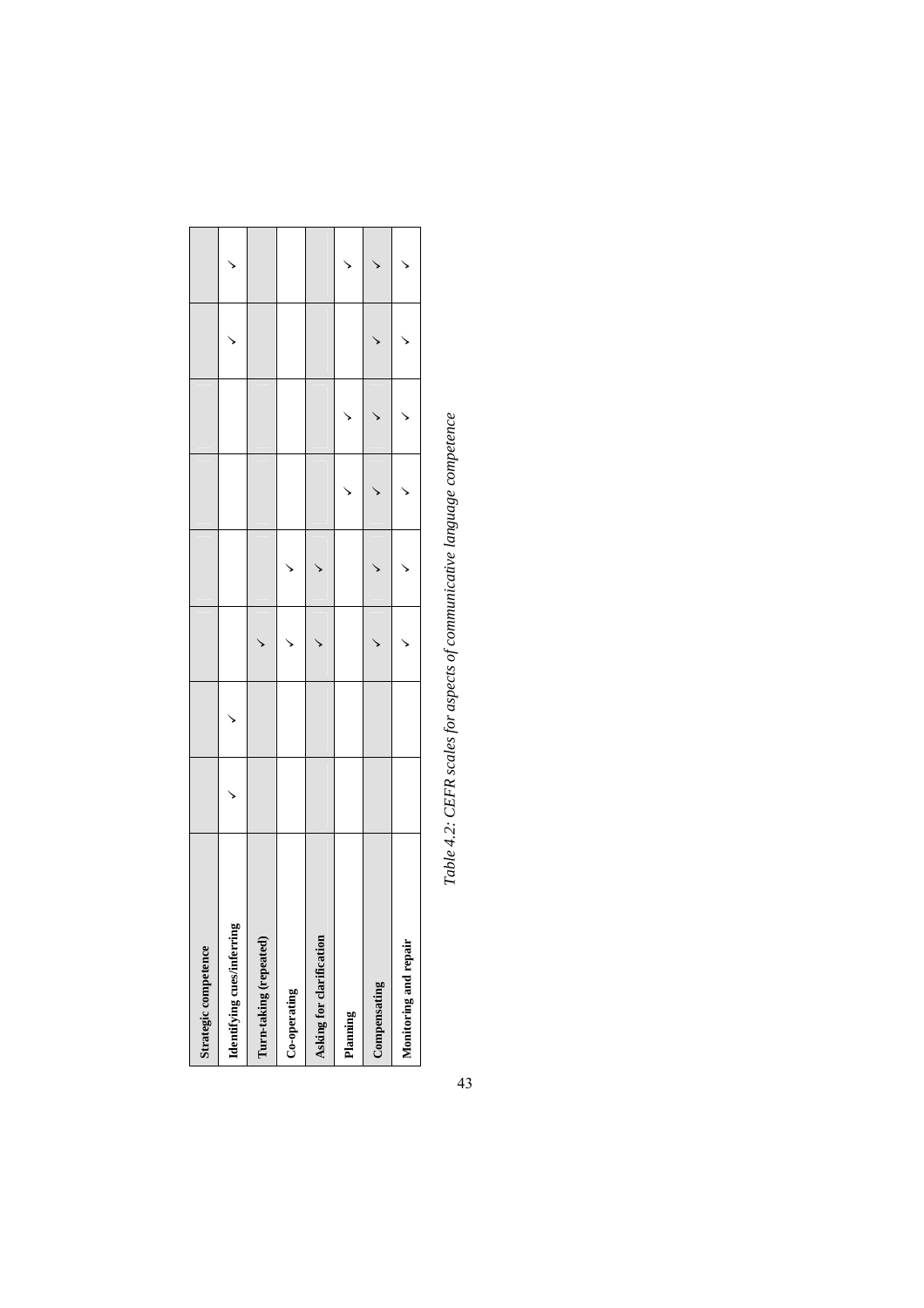5. Communicative language competence: next, the forms for aspects of communicative language competence should be completed (Forms A19 to A22). Table 4.2 gives an overview of the different communicative competences for which information can be provided. This section is organised in a different way. First, the CEFR descriptors are provided in a tabular form. Secondly, users are asked to fill in the relevant form on the basis of an analysis of the examination or test tasks in question. At the end of each form, users are asked to compare the examination with the relevant CEFR scale presented beforehand. A description and an indication of the level should be given for each of the aspects of competences distinguished in the CEFR that are relevant. The same group of experts can complete the forms in an interactive way.

The forms are provided in the following order:

- $reception (Form A19);$
- **interaction** (Form A20):
- $\blacksquare$  production (Form A21);
- mediation (Form A22).

For mediation no CEFR scale is provided. Users are asked to refer to the descriptors for reception and production.

# **4.5. Making the claim: graphical profiling of the relationship of the examination to the CEFR**

Once the examination has been analysed in terms of the categories of the CEFR, the result of the content linking should be profiled graphically. This graphical presentation profiles the content of the examination in question in terms of the relevant CEFR subscales for communicative language activities and for aspects of language competence (see the example of a completed Form A23 below).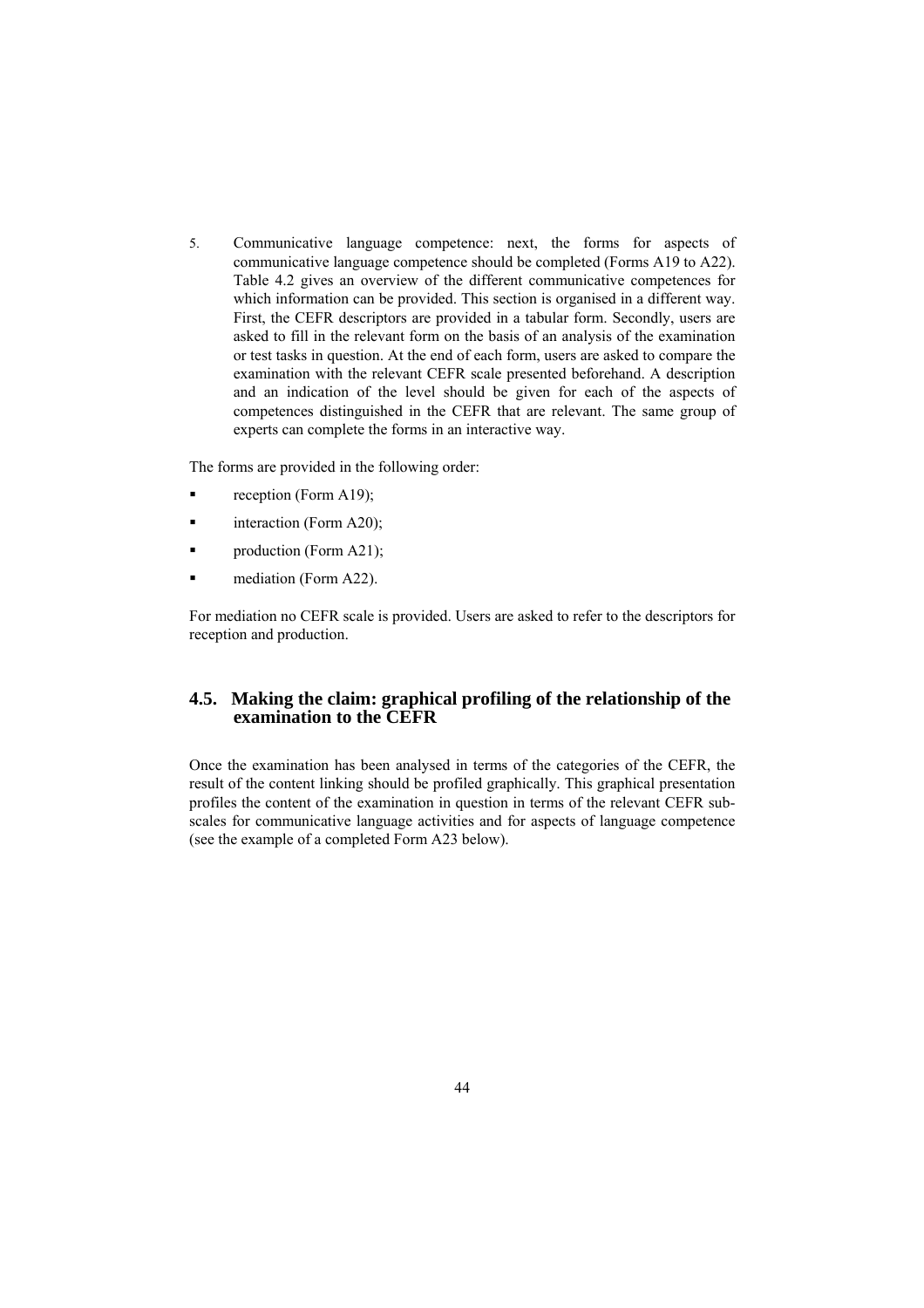| C2             |           |         |                          |                              |                                 |                      |           |            |
|----------------|-----------|---------|--------------------------|------------------------------|---------------------------------|----------------------|-----------|------------|
| C1             |           |         |                          |                              |                                 |                      |           |            |
| B2.2           |           |         |                          |                              |                                 |                      |           |            |
| B2             |           |         |                          |                              |                                 |                      |           |            |
| B1.2           |           |         |                          |                              |                                 |                      |           |            |
| B1             |           |         |                          |                              |                                 |                      |           |            |
| A2.2           |           |         |                          |                              |                                 |                      |           |            |
| A2             |           |         |                          |                              |                                 |                      |           |            |
| A1             |           |         |                          |                              |                                 |                      |           |            |
|                |           |         |                          |                              |                                 |                      |           |            |
| <b>Overall</b> | Listening | Reading | Social con-<br>versation | Infor-<br>mation<br>exchange | Notes,<br>messages<br>and forms | Socio-<br>linguistic | Pragmatic | Linguistic |

*Form A23: Graphic profile of the relationship of the examination to CEFR levels (example)* 

On the chart, the Y-axis (vertical) represents the CEFR levels. On the X-axis overall language proficiency and communicative language activities and aspects of language competence should be represented. Each column should be labelled with relevant categories from the CEFR. The cells of the chart that are covered by the examination in question should be shaded. If the examination requires a higher level in some categories, this is to be shown with shading, as in the example shown above.

The labelling of the columns on Form A23 will not necessarily be the same as the names given to the sub-tests of the examination. Some columns may coincide with subtests, but other columns may also be added. For example, the examination might not have a separate sub-test for linguistic competence, but the examination provider may wish to indicate to users the level of linguistic competence required.

The emphasis in the procedures presented in this chapter lies on both process and outcome. Users are encouraged to go through a process of content analysing and linking. It is strongly advised to reconsider every interim claim that has been made during the process. It is quite possible that the initial estimation of the relationship to the CEFR that was given in Form A8 will need to be revised. The user should revisit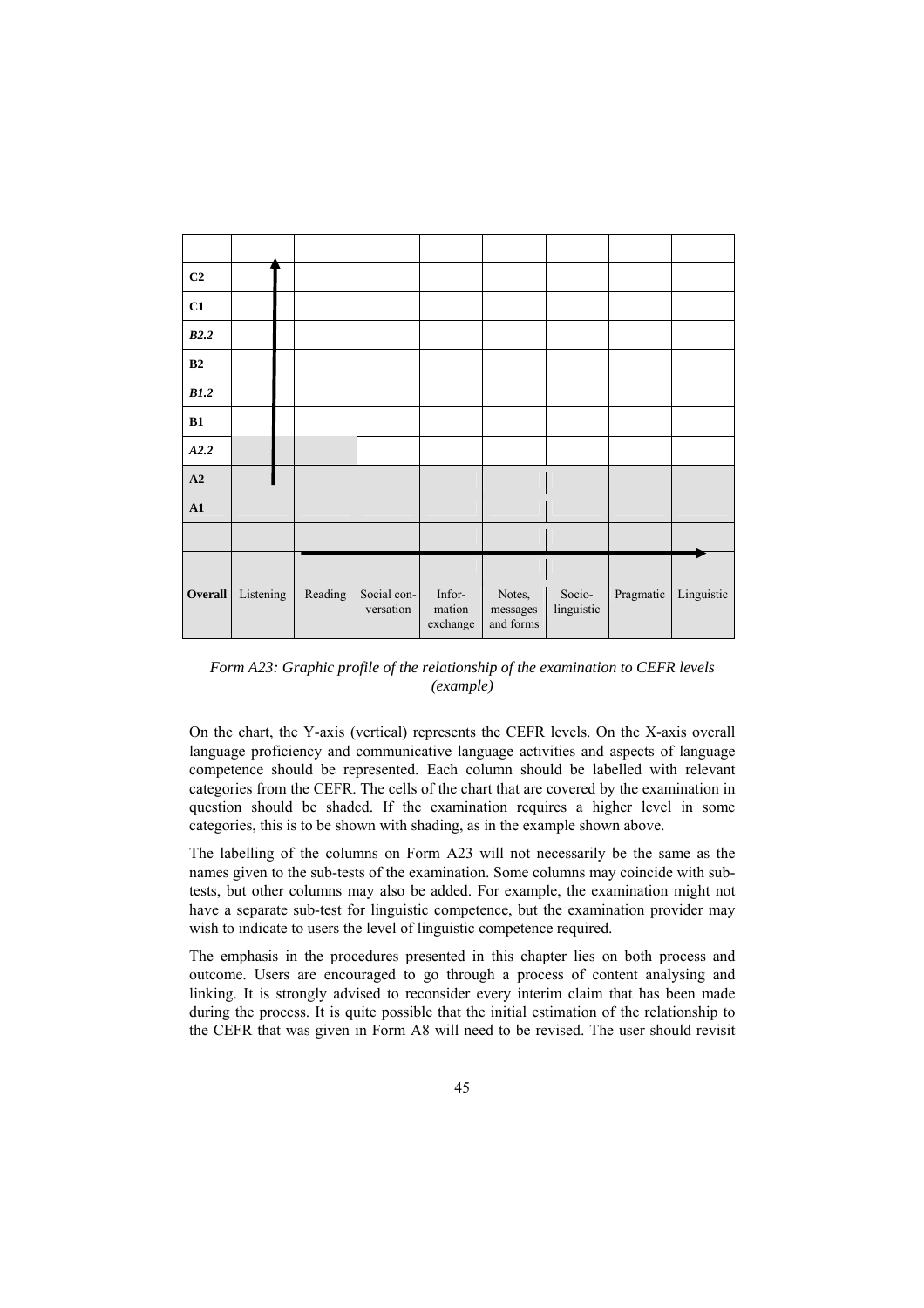the analysis and make a considered judgment. The estimation (Form A8) is confirmed or revised in Form A24.

The following chapters of the Manual provide instruments to provide further evidence for the claim. Further research and in-depth analysis at later stages may cause a change to the claims made here. So the accuracy of the claim is subject to an extended process of verification that builds an argument. Examination providers are urged to involve colleagues in a process of discussion and interaction when completing the process.



*Form A24: Confirmed estimation of overall examination level* 

*Users of the Manual may wish to consider:*  whether information or data needs to be collected and/or analysed before embarking on the specification stage; whether to use the CEFR content analysis grids; whether all examinations/tests are appropriate for CEFR-linking;

- whether completing the specification stage suggests any changes in the initial planning in the use of the Manual;
- whether the experience of completing the specification phase suggests changes in the existing test that might be taken into account at the next planned reform;
- how they will conclude that specification has been completed successfully.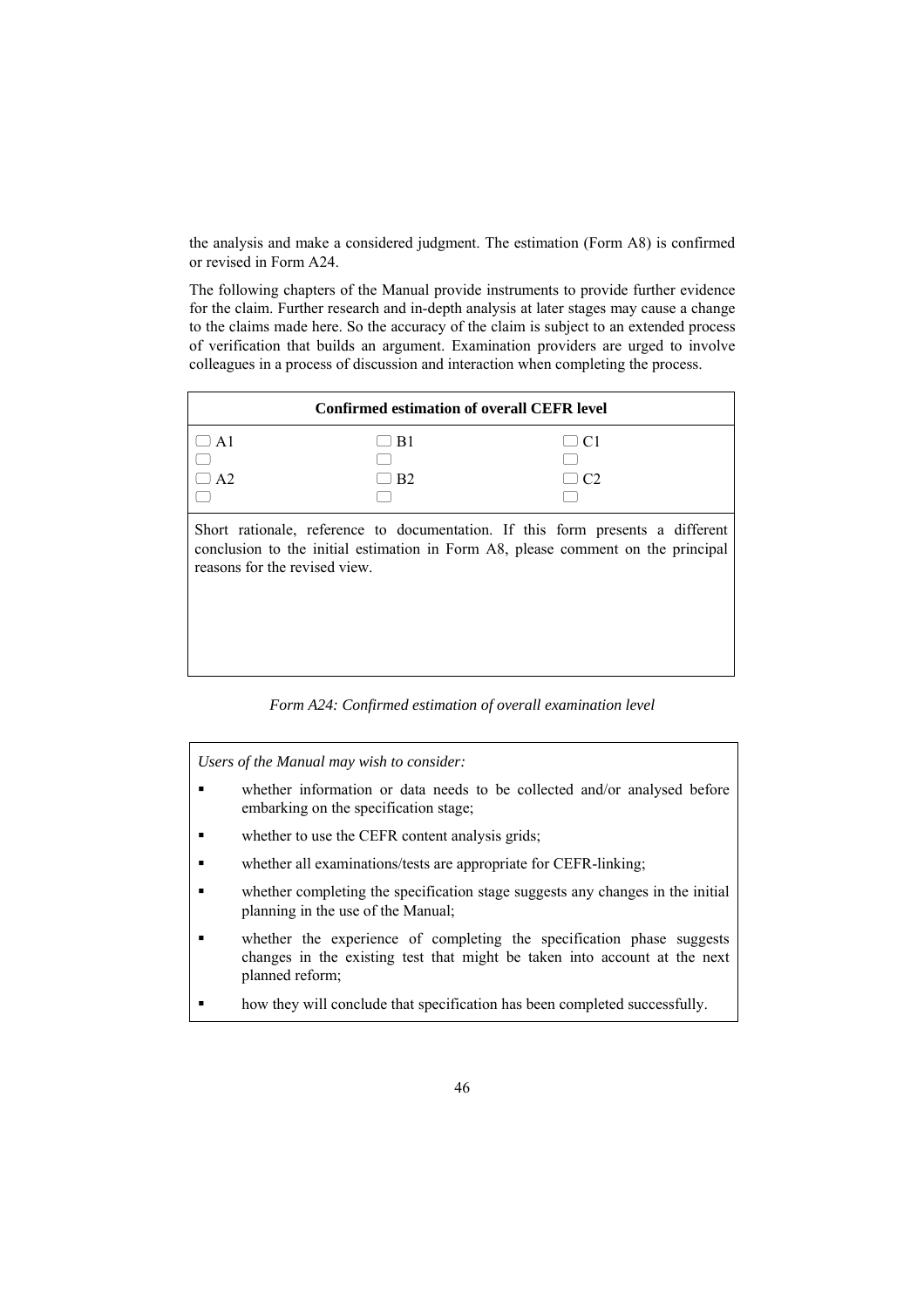# **Chapter 5: Standardisation training and benchmarking**

## **5.1. Introduction**

The purpose of the linking process is to enable a categorisation of test takers in terms of the proficiency levels of the CEFR, in such a way that this categorisation reflects in a truthful way what is meant by the CEFR. If a student is categorised as B1, one has to be quite sure that this student is well characterised by the "can do" descriptors for this level. This is the basic question of validity and the procedures to follow are referred to as standard setting.

The way that levels are assigned to test takers falls roughly into two broad classes. Either the categorisation is based on a single holistic judgment by the teacher or examiner, or the test performance results in a numerical score. The former appears mainly with productive skills, while the latter is the common situation for receptive skills. The distinction, however, is not that clear-cut. In a writing examination two or three tasks might be given, and each task can be scored on a number of analytical criteria. The sum of the obtained scores by a test taker can then in principle be treated in the same way as a score on a reading test with a number of separate items. To avoid misunderstandings about this, the two cases will be referred to as indirect test (tests with a numerical score) and direct test (holistically rated tests), respectively.

Direct tests: in holistically rated tests, the judgment on the level (here the six CEFR levels) is direct, and therefore it is important to assist raters, assessing performance, in giving valid judgments. The main tool used for this special type of standard setting is called benchmarking. Benchmarking involves providing one (or more) typical sample(s) to illustrate performance at a given level both for standardisation training and to serve as a point of reference in making future decisions about performances of candidates.

Indirect tests: for tests with a numerical score, performance standards have to be set. A performance standard is the boundary between two levels on the continuum scale reported by a test that is represented by a "cut score". A cut score of 30, for example, says that a numerical score of 30 or more indicates performance at a particular level (for example, B1) or higher, while a lower score points to a level lower than the level of the cut score (here: B1). The process to arrive at a cut score is commonly referred to as standard setting. In the case of receptive skills (reading and listening) or underlying competences (grammar, vocabulary), cut scores need to be decided upon.

Both benchmarking and standard setting are procedures that require group decisions, which in turn have to be carefully prepared by appropriate training. The main purpose of the present chapter is to give guidance for this training.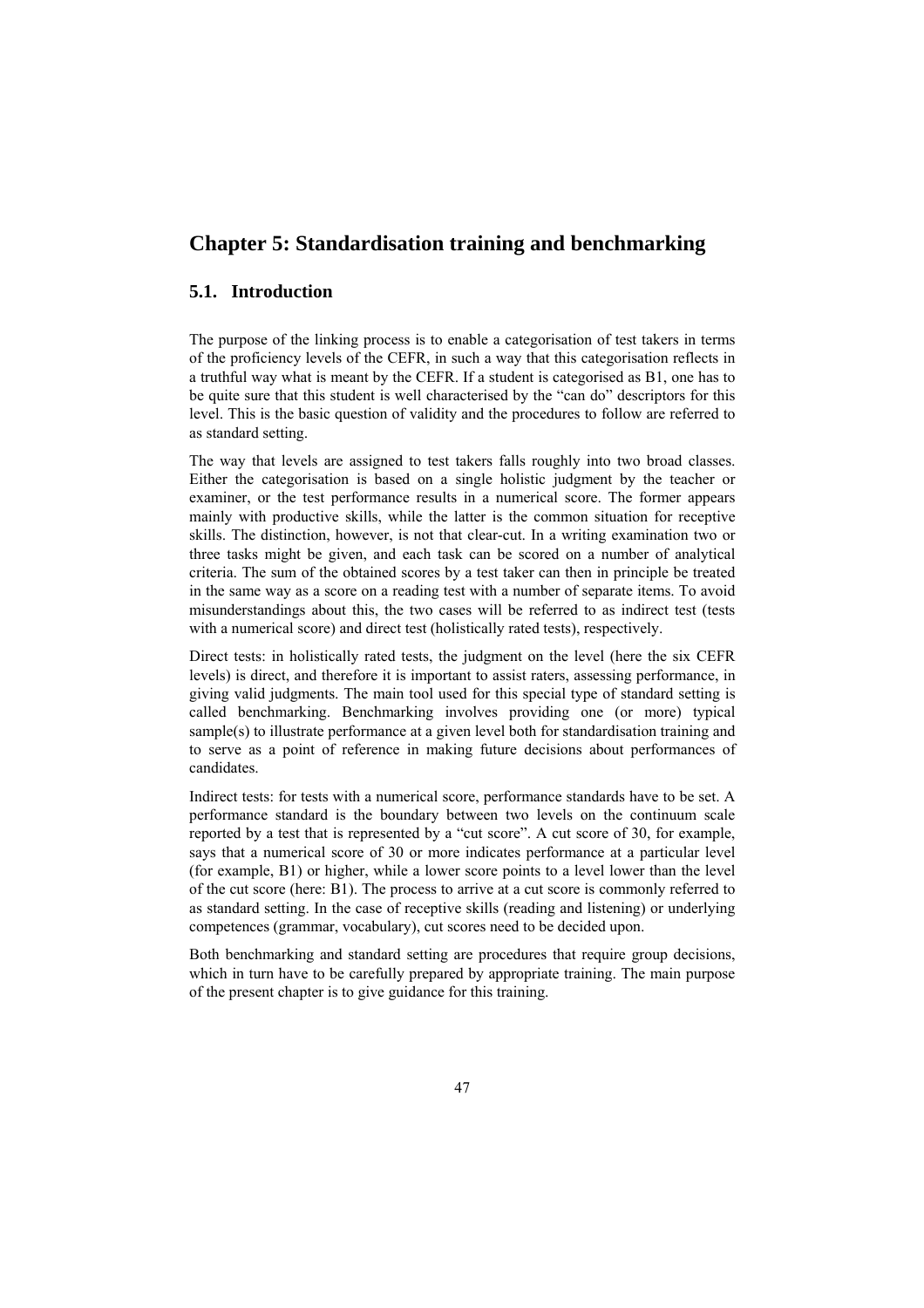# **5.2. The need for training**

The aim of this section is to describe a series of procedures:

- a) to help panellists to implement a common understanding of the CEFR levels;
- b) to verify that such a common understanding is achieved; and
- c) to maintain that standard over time.

Standardisation training in relation to the CEFR levels involves four steps:

- carrying out the CEFR familiarisation activities described in Chapter 3;
- working with exemplar performances and test tasks to achieve an adequate understanding of the CEFR levels;
- developing an ability to relate local test tasks and performances to those levels;
- ensuring that this understanding is shared by all parties involved and is implemented in a consistent fashion.

The appointed co-ordinator must be properly qualified and appropriately prepared to conduct the training.

The order in which the stages of the process are presented is not random. Training with spoken and written samples of performance – which are rated directly – is easier for the participants than the training with listening and reading items. Listening is the most difficult skill to work on and so should be treated last. This order is recommended as the most effective, but it will of course be modified according to the needs and constraints of the context.

Once training is completed, and common agreement on the assessment of illustrative samples is considered adequate, work with local learner performances can start in order to carry out benchmarking (samples of production) or standard setting (for indirect tests with a numerical score).

## **5.3. Advance planning**

The co-ordinator is responsible for:

- the rationale to be followed, based upon the related literature;
- decisions on what types of expertise should be drawn on and who should be involved in which roles at which stage;
- decisions on the size and composition of the panel of judges. Some 12 to 15 judges can be considered a minimum, and it is a good idea to include panellists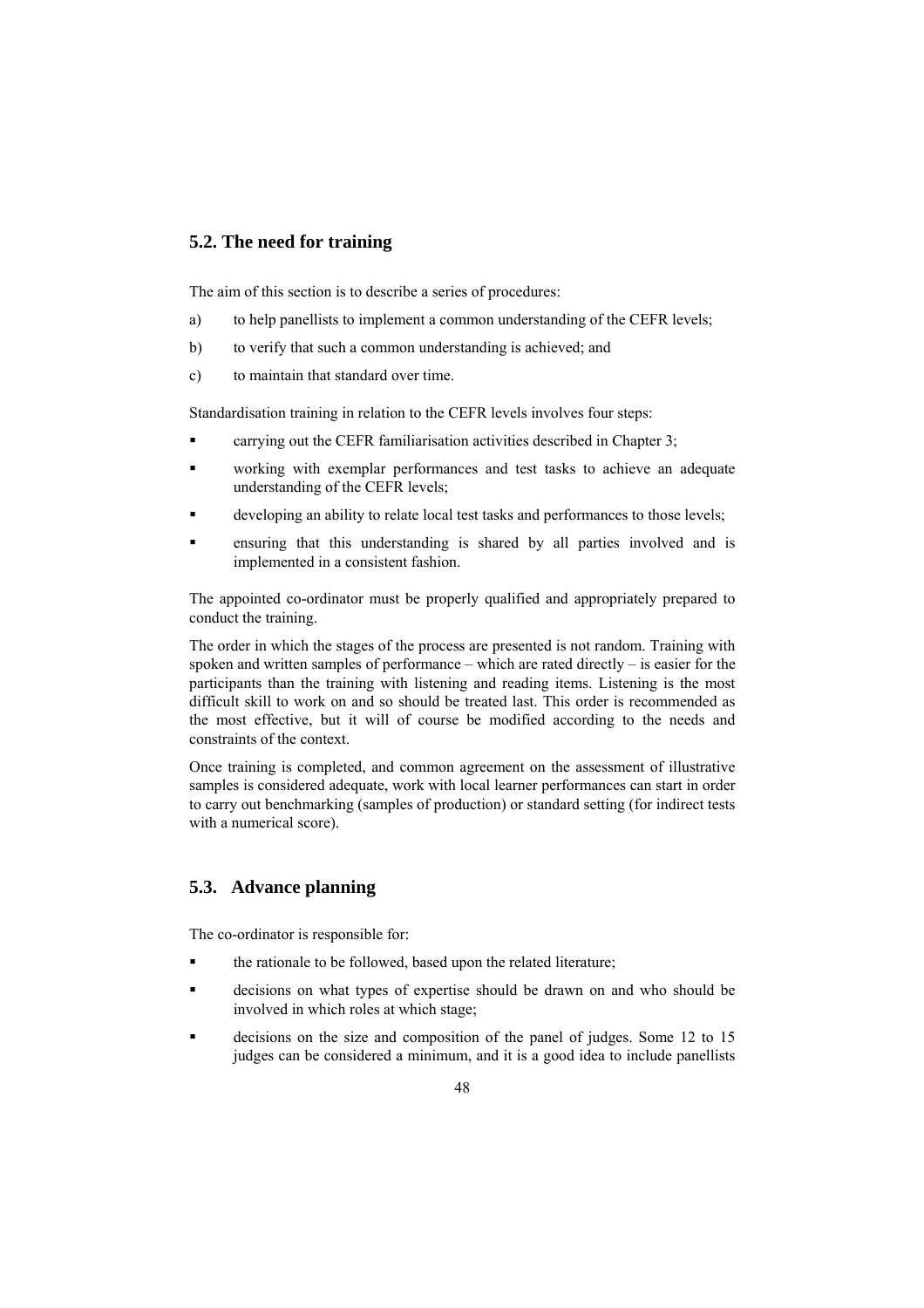external to the institution producing the test in question, and experts/stakeholders representing different viewpoints;

- **n** mobilising for the judging panel(s) local professionals with particular experience in:
	- working with the CEFR;
	- producing syllabus and test specifications;
	- assessing productive skills in relation to defined criteria;
	- language test development and item writing;
	- co-ordinating and training groups of teachers or examiners.
- obtaining copies of CEFR illustrative samples, plus their related documentation;
- the brief for collecting, to a locally defined standard format, the materials which will be used:
	- the local scripts of students' writing and video recordings of students' spoken performances that will be used to benchmark local performances to the CEFR illustrative performance samples and the CEFR itself;
	- the local test tasks that will be worked on in the judgment sessions.
- the decision whether to use the CEFR "plus levels" or not. Calibrated descriptors are available for levels A2+, B1+ and B2+;
- the preparation, development and photocopying of the materials to be used in the different stages of the process:
	- CEFR descriptors;
	- CEFR tables and rating instruments;
	- selection of illustrative CEFR performance samples and tasks:
	- selection of local performance samples and/or local test items − reporting forms and documents to record information on the sessions.
- checking that enough rooms are available to allow for group work and that all facilities needed are available – including tables or desks if working with writing samples of booklets of reading and listening items;
- the collection and analysis of data from the training sessions, presentation and copying of relevant results (for example, empirical difficulty values of items; ratings of other groups with samples) so as to feed these into the sessions if and when appropriate: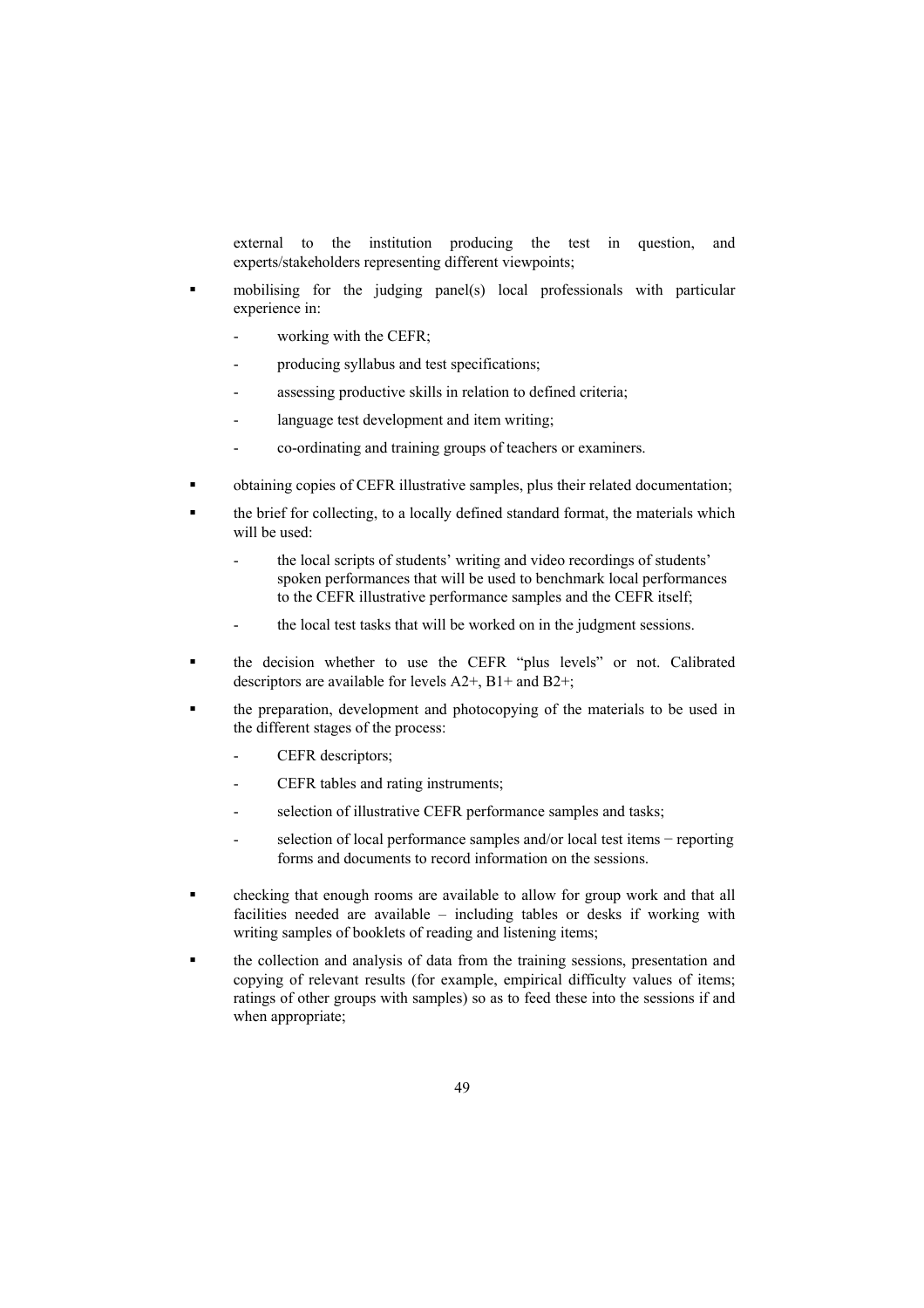- the organisation of the training sessions themselves in a way best adapted to the local context. The co-ordinator will have to decide on the number of participants per session as well as on the best timing and organisation. This includes:
	- deciding on who is to be invited (teachers/examiners/item writers) to which sessions and whether preparation for the sessions needs to vary according to the audience concerned;
	- ensuring the right atmosphere and appropriate grouping;
	- planning enough time (see below) to provide opportunities for extensive and in-depth reflection and discussion, which will contribute to achieving consensus in judgments;
	- summarising conclusions.
- the organisation of the documentation and reporting of work done at the training sessions, in order to give accountability, and to provide support for dissemination sessions and follow-up sessions;
- the planning of continuous verification and ongoing monitoring, dissemination and follow-up actions.

# **5.4. Running the sessions**

The training should take place in working sessions in which participants are made familiar with the CEFR, analyse and assess performances or test items and reach a consensus in terms of assigning them to a CEFR level.

During the sessions, the appointed co-ordinator(s) is (are) responsible for:

- checking that participants achieve a good background understanding of what the CEFR means and the extent to which they are aware of how the CEFR can contribute to improve their work. The familiarisation activities in Chapter 3 should be used for this purpose;
- ensuring, when rating performance samples, that a logical progression is followed in order to reach and reinforce consensus;
- collecting information and giving feedback throughout, as clearly and graphically as possible;
- checking that an adequate consensus in the interpretation of the CEFR levels, as defined in the instructions, has been reached in terms of both the CEFR descriptors themselves and also in terms of performances or test tasks that operationalise them.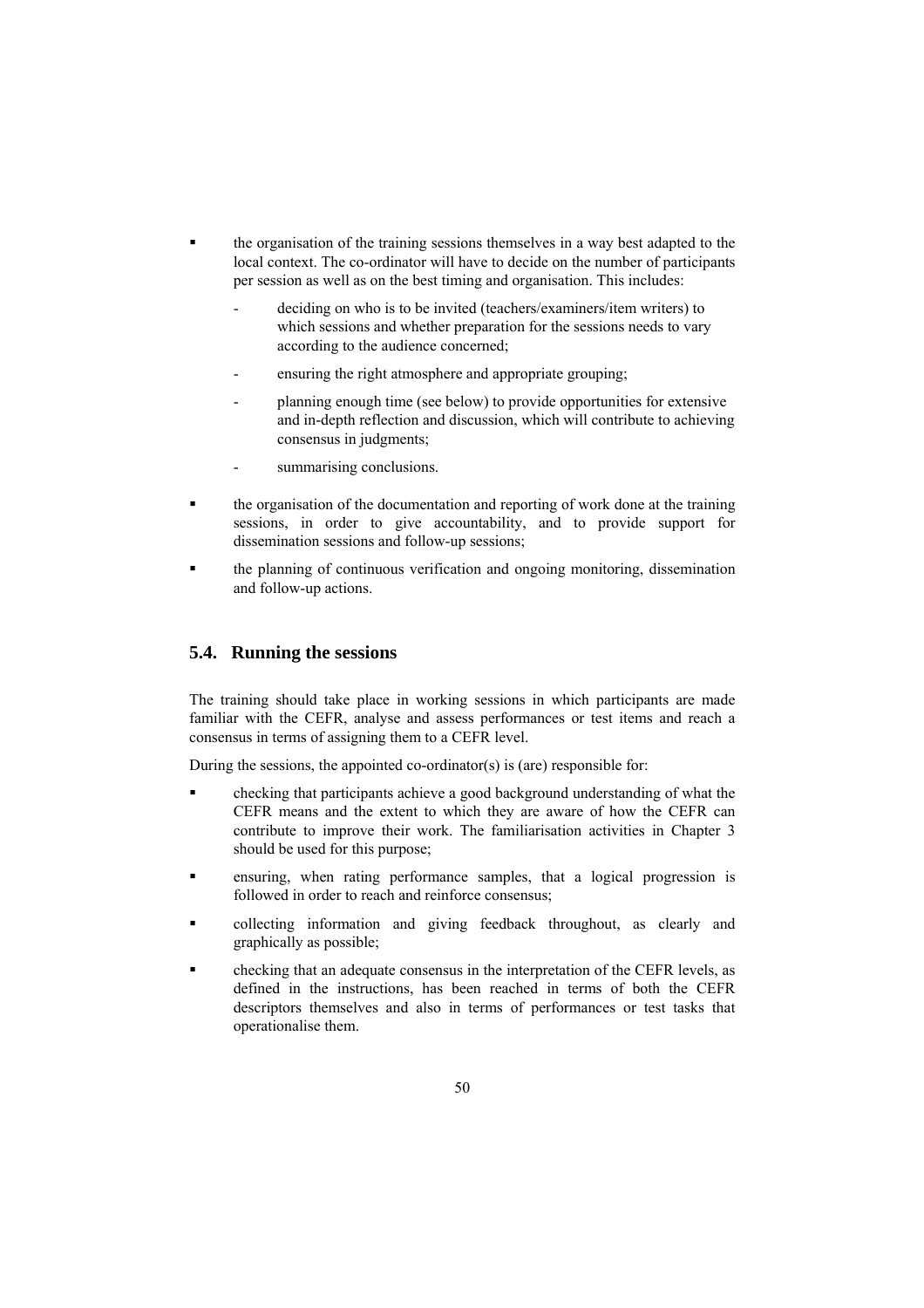After the training, the appointed co-ordinators are responsible for ensuring that all necessary materials are available to all the members of the panel before the benchmarking/standard setting process starts.

### **5.4.1. Achieving and verifying consensus**

Throughout each session co-ordinators should invite comments and discussion and summarise judgments in the way considered most appropriate within the context, in order to reach a reliable consensus.

It should be remembered that, as in any assessor training session, asking trainees to estimate the level of an already standardised sample is an exercise with a right answer. The correct answer is released only at a later stage by the co-ordinator. Unlike in the benchmarking or standard setting activities that follow, at this stage the group is not being invited to form a consensus on the level of the sample irrespective of previous evidence – but rather to arrive at the pre-established correct answer by applying the criteria.

This requires a certain skill on the part of the co-ordinator: (a) to steer the group towards the right answer in these important initial experiences, and (b) to avoid publicly exposing participants who are too strict or too lenient in their interpretation before they have had a chance to tune into the training – since this may upset them and destabilise their later judgments. The amount of time that this process takes should not be underestimated. It is essential to invest the necessary time for training before moving on to working with local samples.

The co-ordinator will need to calculate the percentage of participants who agree on the different ratings, or inter-rater correlation coefficients. The co-ordinator will need to decide whether, on this particular occasion, to share the figure with participants, if he or she thinks this will contribute to training and an increased convergence in judgment.

It is also a good idea to give a graphic presentation of the spread of ratings.

# **5.5. Training with oral and written performances**

It may well be that illustrative performance samples and/or test tasks are not yet available for the language concerned. In that case, we recommend working with samples for a language that the panel has in common – provided panels possess a level of proficiency of this language, minimum B2/C1. If this is the case, it will need to be reported as an indirect training in the documentation.

The process starts with the analysis and assessment of CEFR illustrative examples of spoken performance and continues (if appropriate) with illustrative scripts of written presentations. The majority of the illustrative spoken samples follow a similar format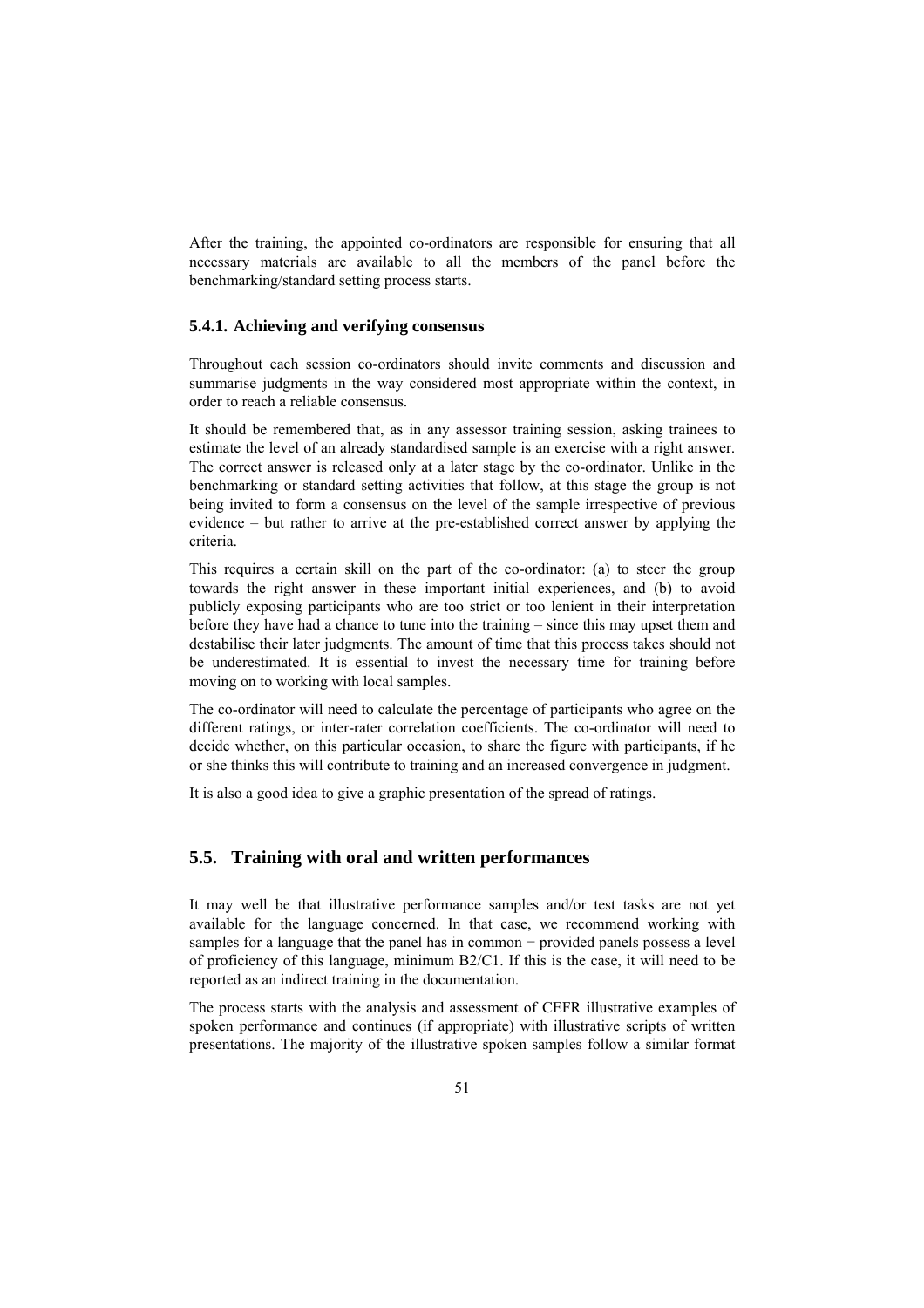which includes a spoken production phase for each candidate (a sustained monologue in which one candidate explains something to the other, who asks questions) followed by an interaction phase (in which the two candidates discuss an issue spontaneously).

For the assessment of writing, it is also important to see samples of both written interaction (for example, notes and letters) and written production (for example, descriptions, stories and reviews) from a candidate. This is particularly important at lower levels.

It is important to note that in the illustrative samples it is the overall proficiency of the candidate deduced from the complete performance that is rated, not the separate performances (monologue/interaction) themselves. The documentation gives a reasoned argument as to why the candidate is one level and not another level, with explicit citation of the CEFR criteria. That is to say, the assessment tasks are designed to generate representative, complementary samples of the candidates' ability to perform orally in the language. On the basis of all of the evidence available, the panellist uses the generic criterion descriptors to make a judgment on the competence of the candidate in as much as this can be deduced from the inevitably limited and imperfect sampling. The result – the competence glimpsed through the performance – is conventionally referred to in English as "proficiency".

### **5.5.1. Spoken performance**

For this session, it is essential that participants use an assessment grid made up of CEFR descriptors.

The session is organised in three phases:

- *Phase 1: illustration* the session starts with two or three CEFR illustrative performances that the co-ordinator uses to introduce the levels. The co-ordinator plays the sample and then invites participants to discuss the performance with neighbours. At an appropriate point the co-ordinator should bring the group together, and elicit from the group the way in which the performance illustrates the level, and why it is not the level described above or below;
- **Phase 2: practice** in a second phase the role of the co-ordinator is to help individuals see if they are still tending to be too strict or too lenient. If voting is on paper, the co-ordinator will use the collation form to record the ratings onto a transparency or on a flip chart. Throughout this phase, the co-ordinator should graphically show the participants their behaviour as a group and monitor the discussion as discussed above, without embarrassing individuals. If no form of anonymous voting is being used, an effective technique here is to listen in to the group discussions, and when bringing the whole group together, to elicit "the answer" from groups most likely to get it right;
- *Phase 3: individual assessment* the participants rate the rest of the performances individually, hand in their rating slips, and then discuss the CEFR levels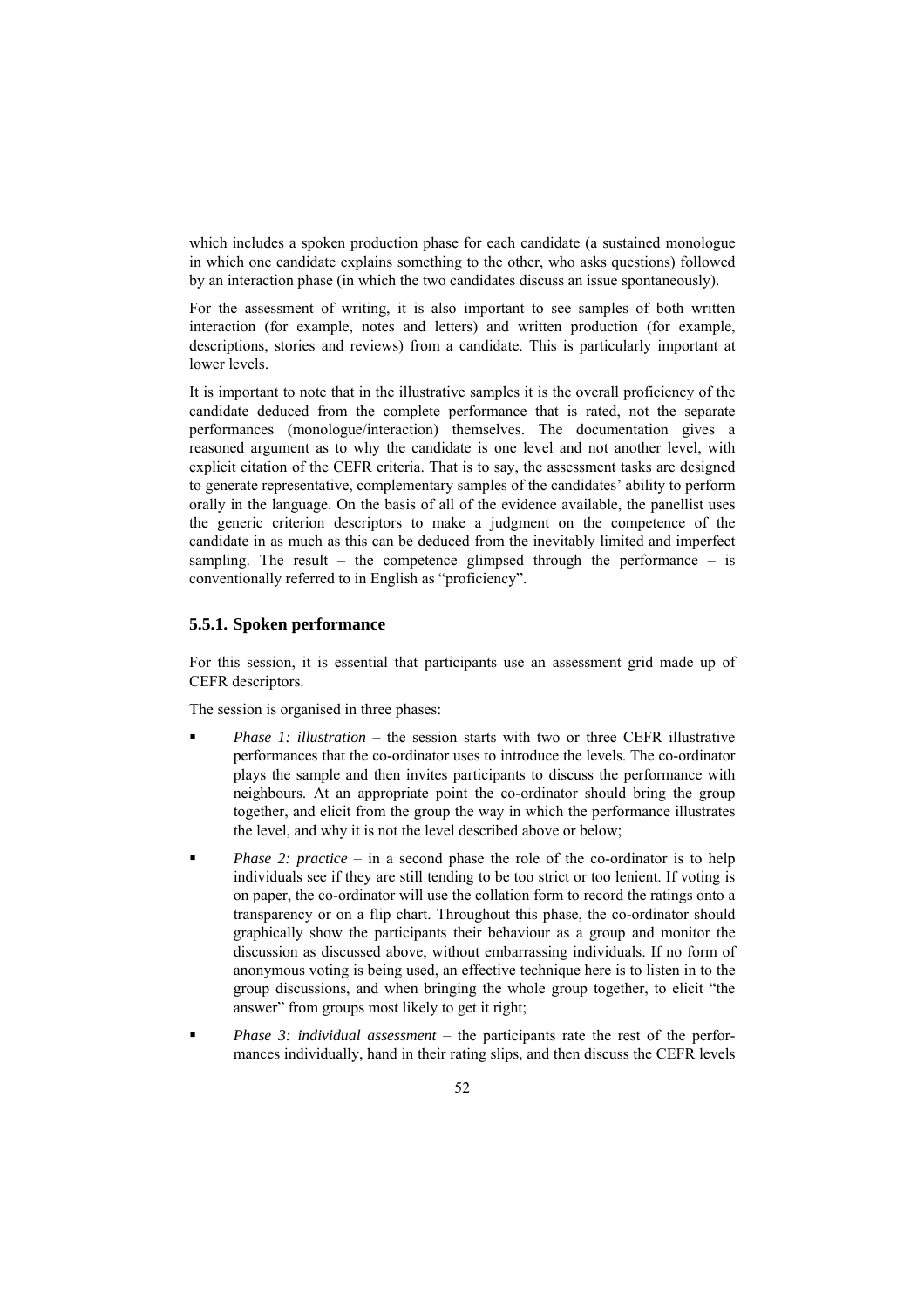these performances have been assessed to represent. It is recommended to continue to analyse performances in chunks of three performances. In this way, the discussion will then be more easily focused on standardisation – rather than detailed discussion of the merits of certain performances. The last chunk should show good agreement. That is to say, the vast majority of participants should agree on the level, with the spread not exceeding one and a half levels.

The session can end when this degree of agreement within the group is reached and the co-ordinator (and the participants) are satisfied with the degree of consensus in assessing standardised samples of oral performance.

#### **5.5.2. Written performance**

A process parallel to that recommended for spoken performances is recommended:

- Phase 1: illustration the session starts with two or three written performances that the co-ordinator uses to illustrate the levels. For each sample, at a certain point the co-ordinator should bring the group together, and elicit from the group the way in which the performance illustrates the level, and why it is not the level above or below;
- Phase 2: practice in this second phase, the role of the co-ordinator is to help individuals see if they are still tending to be too strict or too lenient. If voting is on paper, the co-ordinator will use a collation form to record the ratings onto a transparency. Throughout this phase, the co-ordinator should graphically show the participants their behaviour as a group and monitor the discussion as discussed above, without embarrassing individuals. If no form of anonymous voting is being used, an effective technique here is to listen into the group discussions, and when bringing the whole group together, to elicit "the answer" from groups most likely to get it right;
- Phase 3: individual assessment the participants rate the rest of the performances individually and discuss the CEFR levels these performances have been standardised to.

It is recommended to continue to analyse performances in chunks of three performances. In this way, the discussion will then be more easily focused on standardisation – rather than detailed discussion of the merits of certain performances. The last chunk should show good agreement. That is to say, the great majority of participants should agree on the level, with the spread not exceeding one and a half levels.

The session can end when this degree of agreement within the group is reached.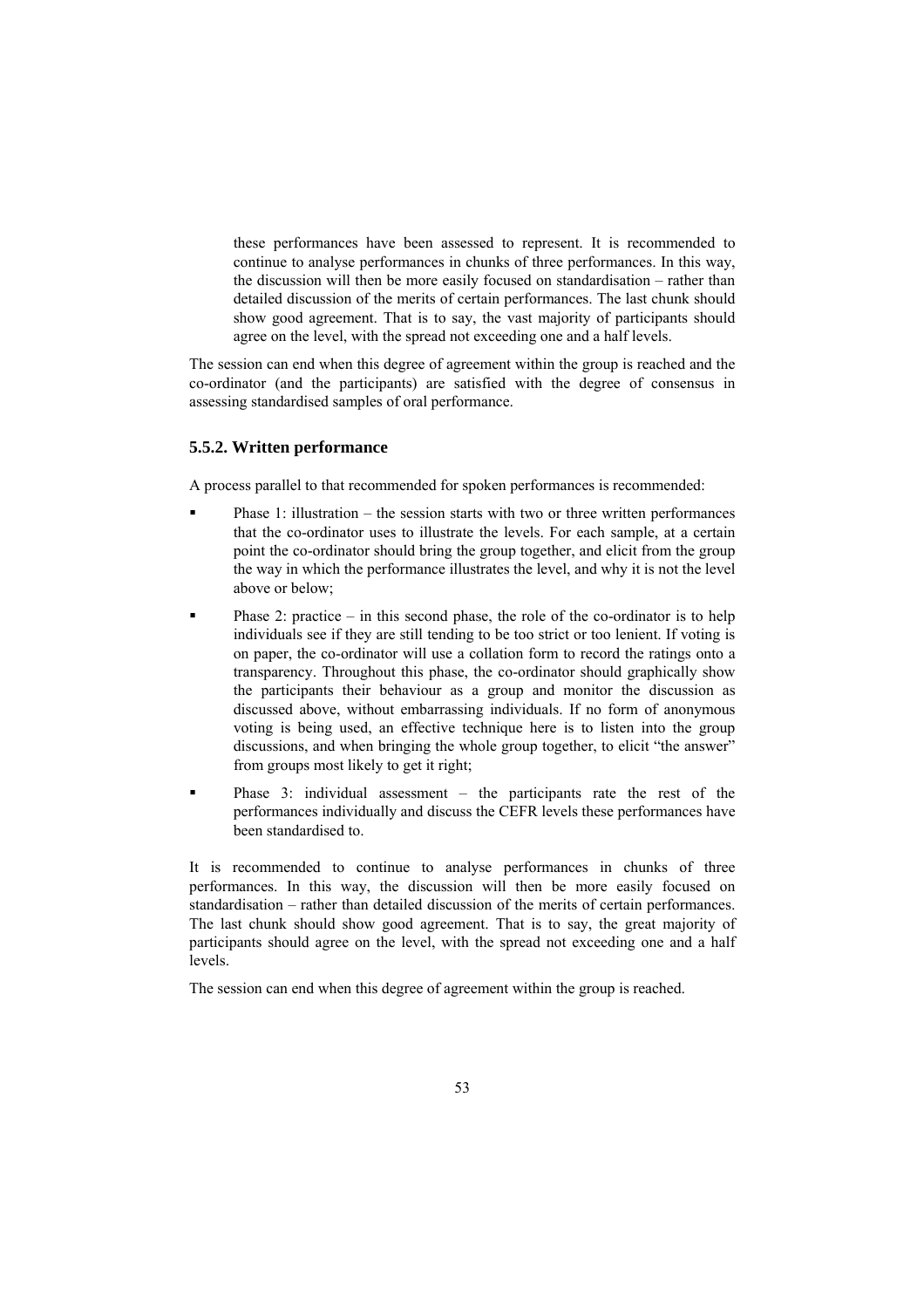## **5.6. Training with tasks and items for reading, listening and linguistic competences**

The objective of the activities described in this section is to ensure that panellists can relate their interpretation of the CEFR levels to exemplar test items and tasks so that they can later build from this common understanding in order to:

- relate locally relevant test items to the CEFR levels;
- as added value, gain insights into developing test items that can eventually claim to be related to CEFR levels.

The techniques described can be used for test items and test tasks used to evaluate receptive skills and – where appropriate – to evaluate other aspects of language use, such as grammar and vocabulary.

Tasks which involve integrated skills (for example, listening to a text and answering questions, and then using the information gained to make a summary) will need to be considered from the point of view of the difficulty of both the receptive and productive aspects of the task. There may be a deliberate difference in the difficulty level of the two parts of the task, and this needs to be addressed in training. Item difficulty may vary (and be varied systematically, if one so wishes) depending on the read or heard text, on the comprehension ability tested and on the response that the test taker needs to make to indicate comprehension.

As with performance samples, training with illustrative tasks and items with known difficulty values should take place first and then be followed by the process of analysing locally produced items (Chapter 6).

Training with illustrative test tasks and items includes, in this order:

- 1. Becoming fully aware of the range of CEFR sub-scales of descriptors for specific areas.
- 2. Identifying the content relevance of the tasks analysed in terms of construct coverage vis-à-vis CEFR levels and scales.
- 3. Estimating the level each task and item represents in terms of the relevant CEFR descriptors.
- 4. Discussing the possible reasons for discrepancies between estimated and empirically established levels.
- 5. Confirming the level of difficulty against empirical data.

It is essential to start with the skill of reading. In the same way that it is easier to work on spoken and written performance (which can be observed directly) than to work on receptive skills (which cannot be observed), it is far easier to work on reading and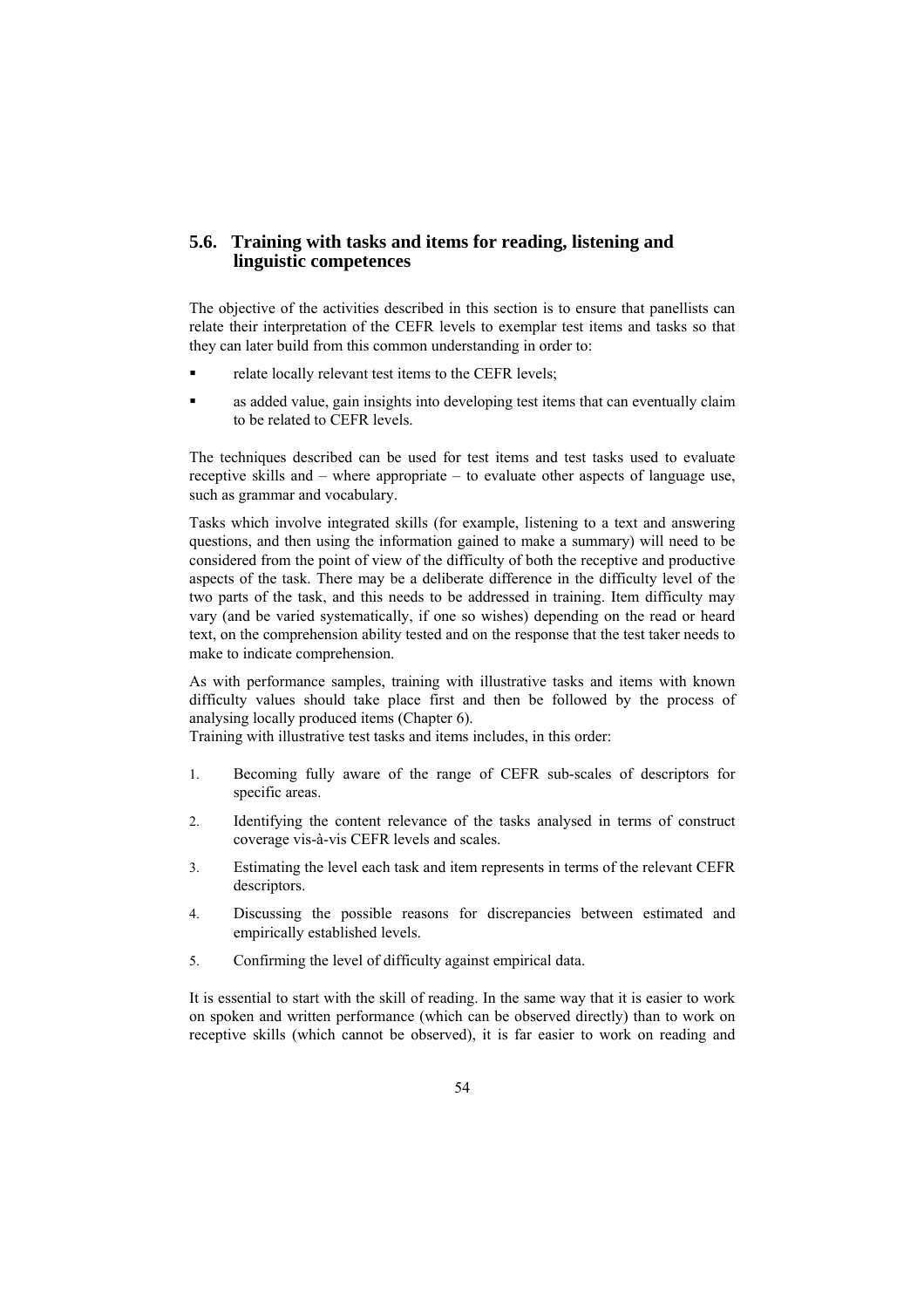rereading texts and items in print (that can be seen) than it is to work on listening items and texts (which cannot be seen) in several rounds of listening.

Once the process of assessing items for reading has been completed, organising the session for the skill of listening and working with listening texts will be easier, as the participants will already be familiar with the task to be done. The co-ordinator needs to decide how to organise the sessions and to estimate the duration of the sessions, depending on the context and the background of the participants.

## **5.6.1. Familiarisation required**

Even if participants have already attended a general familiarisation session described in Chapter 3, a sorting exercise with descriptors for the skill concerned before starting difficulty estimation and standard setting is a necessary training exercise.

The CEFR provides overall, general scales (for example, "Reception", "Overall reading comprehension" and "Overall listening comprehension"), and also specific scales that describe different receptive language activities (for example, "Listening as a member of an audience") and strategies ("Identifying cues and inferring").

#### **5.6.2. Training for standard setting**

The standardisation process follows three phases similar to those training procedures employed with standardised performance samples:

- Phase 1: illustration a first assessment of the level of one text and its corresponding tasks and items. This preliminary activity will help the participants tune into the CEFR levels for the skill being assessed. It is essential to consider both the question of the level of the source text and the difficulty of the individual item(s) associated with it. A text does not have a "level". It is the competence of the test takers as demonstrated by their responses to the items that can be related to a CEFR level. The most that can be said about a text is that it is suitable for inclusion in a test aimed at a particular level;
- Phase 2: controlled practice once the illustration phase and the initial discussion have taken place, different texts with their corresponding tasks and items will be assessed by participants, individually, relating them to CEFR levels and identifying the CEFR descriptors operationalised by each item/task;
- Phase 3: individual assessment the participants continue to work with the rest of the items individually and discuss the CEFR levels the items have been calibrated to.

Once training (sections 5.4. and 5.5.) is complete and common agreement on the assessment of standardised samples and tasks is considered adequate, work with local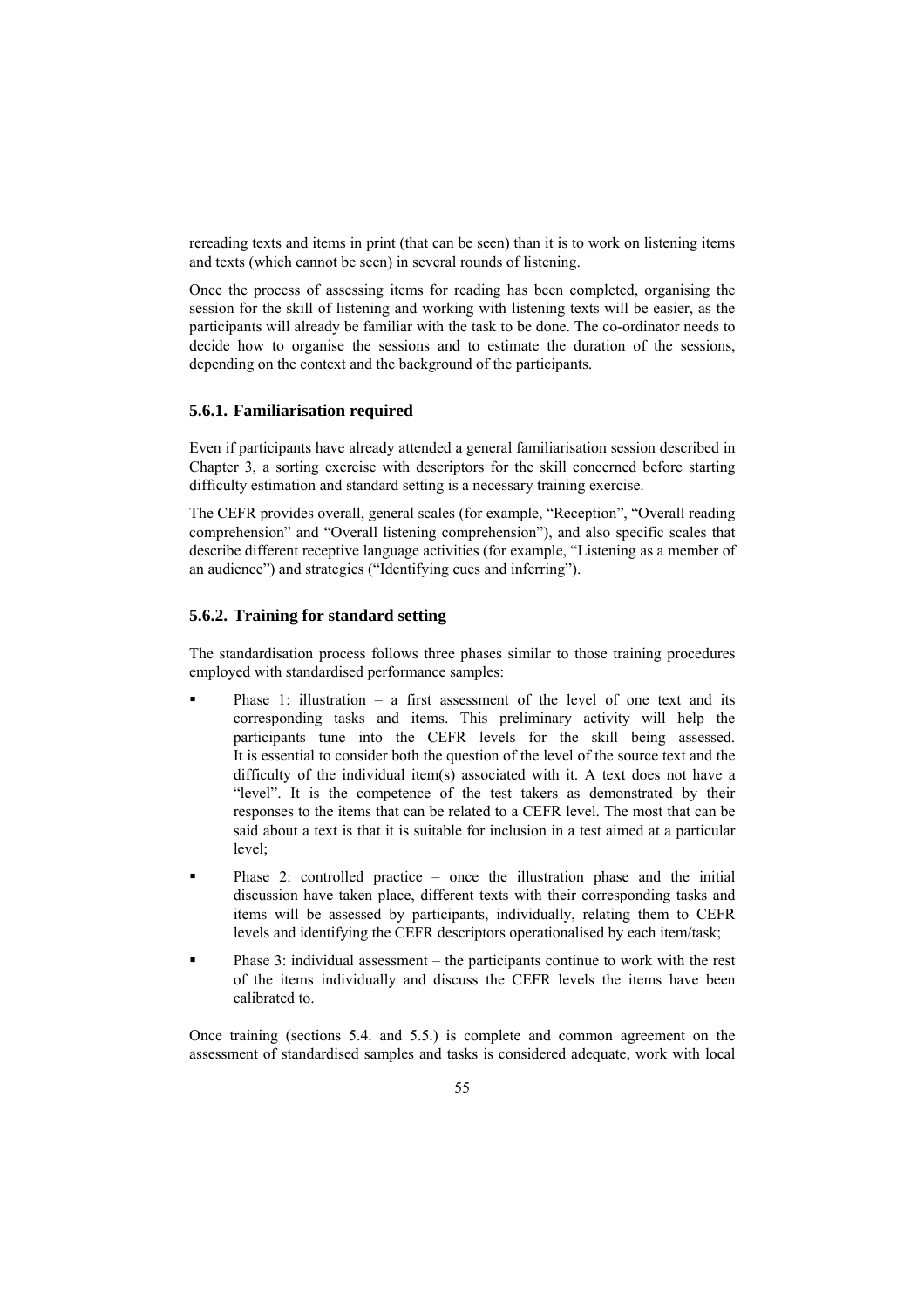samples that have previously been collected can start. The following section (5.6) provides a step-by-step account of how to proceed for benchmarking local samples of speaking and writing. The procedures to follow are very similar to those followed in the training (5.4).

As for establishing cut scores on locally developed tests for reading, listening or underlying language abilities, the choice of standard setting procedure(s) from those described in Chapter 6 in the Manual (or from other literature on standard setting) will influence the procedures to follow. Users of the Manual should read Chapter 6, decide on one or more methods, and, following the structure of the training described in this section, develop their own context-relevant step-by-step procedures. The extensive literature available will be of great help in drawing up the procedures, but the points described in the following section for benchmarking in relation to sampling/choice of items, data analysis and documentation need to be considered.

# **5.7. From training to benchmarking**

The application of the understanding of the CEFR levels to the benchmarking of local samples (of spoken or written performance) or local tasks/items (for scored tests for listening, reading and linguistic competence) should take place as soon as possible after the standardisation training. It is highly recommended that it should take place in the same session, in the afternoon or on a second day. The co-ordinator will be the best judge of whether this is feasible, or whether it would be better done at a later stage. If the sessions with local samples are delayed, then a "tuning-in" phase is recommended, showing participants extracts from a couple of the standardised performances rated in the previous session, and reminding them of the discussion.

## **5.7.1. Samples required**

It is worth investing time and energy in collecting a representative set of local samples of high quality.

The collection process could be undertaken much in the same way as an item production process:

- election of the selection criteria:
- **identification of candidate samples:**
- **workshop to study and screen the samples for quality;**
- **selection**
- verification of sufficient coverage in the set;
- supplementation with other samples, if feasible, to "complete" the set;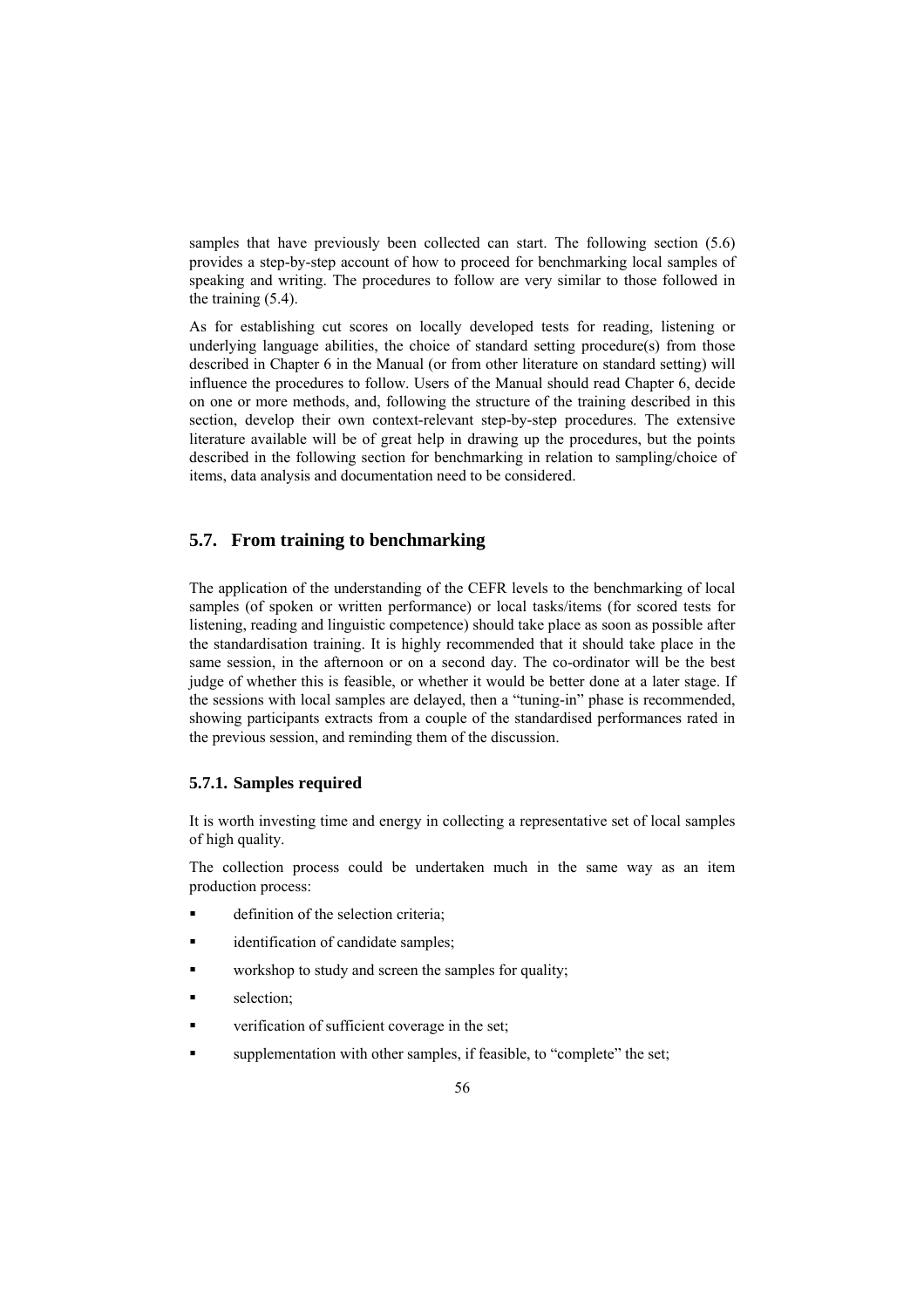documentation of features of the samples for benchmarking using a tool like the CEFR grids for writing and speaking tasks.

It is essential that the local performance samples to be used for benchmarking include different discourse types for the same candidates, covering a range of the activities described in the CEFR.

## **5.7.2. Achieving and verifying consensus**

In general, the procedures to be followed are those outlined in sections 5.3 and 5.4 for standardisation training with illustrative samples. This will include:

- using the same rating instruments that were used in training;
- $\blacksquare$  individual rating followed by small group discussion leading to group consensus;
- discussion of spread across individual ratings and iteration until suitable agreement (maximum spread equal to one and a half levels) is reached.

Here an important point to emphasise is that the individual ratings must be recorded before any discussion. Actually, experience in the benchmarking seminars that produced the illustrative DVDs suggest that it is the spread of ratings that is affected by discussion (as outliers conform to the norm), not the mean and hence result. Nevertheless, it is the mark of a successful benchmarking seminar that aggregated individual judgments and the final consensus should give the same CEFR levels for a sample or item. Demonstration of this with uncontaminated data is part of providing evidence.

If agreement is not reached, the co-ordinator should discuss with participants why they are having such a problem in contrast to their success with the illustrative samples. The co-ordinator will need to make a judgment on the reason for the problem, and take appropriate action.

## **5.7.3. Data analysis**

Ratings of the local samples that are the subject of the benchmarking should be analysed statistically: (a) in order to confirm the relationship to the levels and (b) in order to calculate intra-rater reliability (consistency) and inter-rater reliability (consistency).

The main advantage is that panellists who are inconsistent in their behaviour can be identified and they can be excluded from the analysis, if this seems appropriate.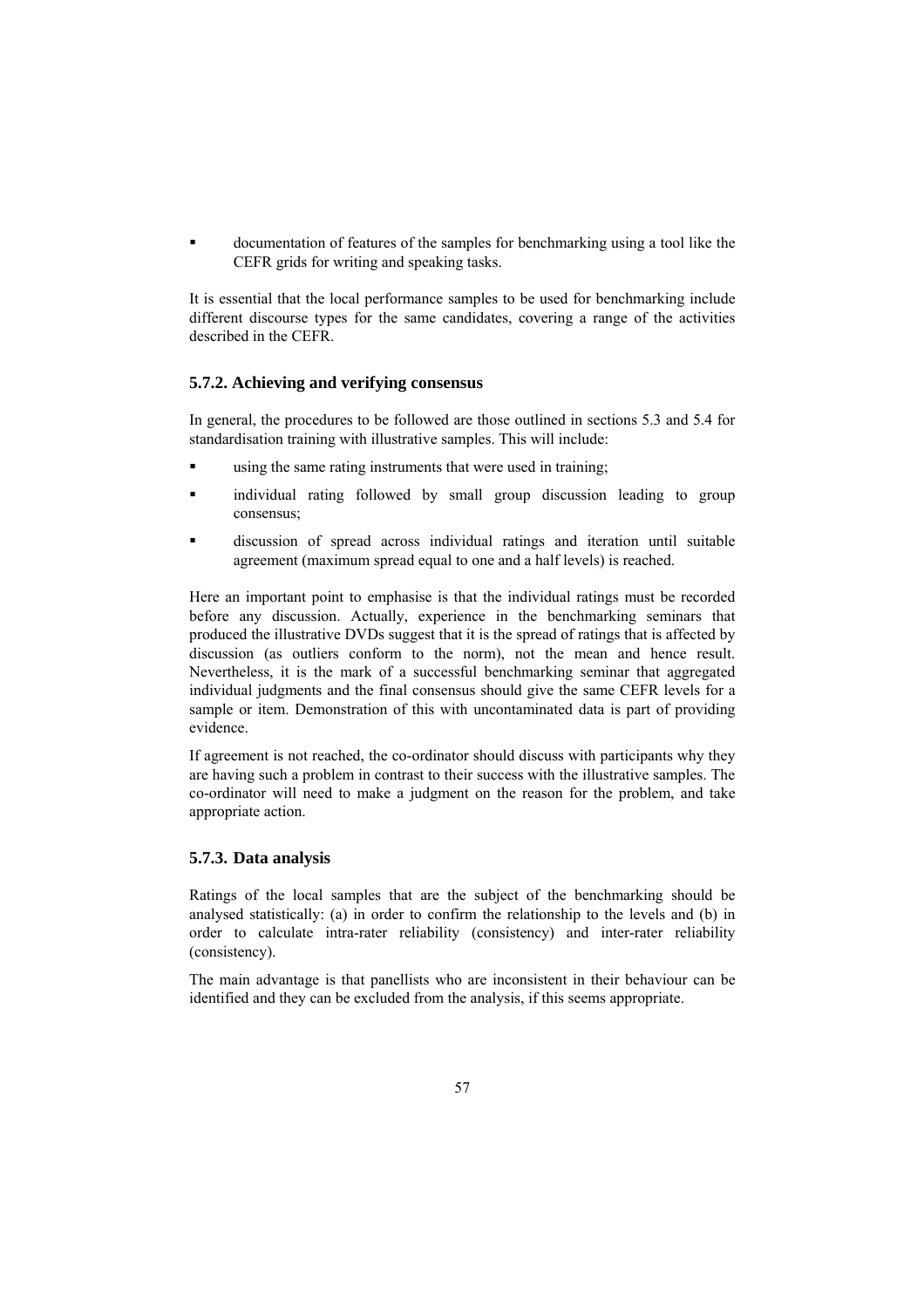#### **5.7.4. Documentation**

It is essential that at the end of the session the set of benchmarked samples are filed together with the records kept during the session(s). It is very helpful in future training if there is detailed documentation – for each extract – on why a particular sample represents a certain level. In this respect the documentation provided with the DVDs of illustrative samples can serve as a model.

An audio recording of the discussion in the session can be a useful source for the preparation of such notes on each benchmarked sample. The co-ordinator may also decide to ask one or more of the participants to assist in taking notes explaining the reason why samples were identified as particular levels. These notes could then be standardised into a set of coherent documentation and circulated to participants after the session.

*Users of the Manual may wish to consider:* 

- how they can ensure a balanced and representative panel for the benchmarking;
- **how large a panel it is feasible and sensible to have;**
- what overall strategy is likely to be best in the context (in terms of resources, planning, implementation and analysis);
- whether the project will aim to benchmark "local" samples to use as contextspecific illustrative samples in future;
- how to ensure that such "local" material for benchmarking (and future training) purposes is of good quality;
- what form documentation for the local material should take, and how it will be provided;
- how much training is likely to be needed;
- whether all participants will need to start from the same point or whether some could be given a more elaborate "pre-task" than the others;
- whether to use "plus levels" (there are arguments on both sides; what is important is not to change approach once the process has started);
- whether to use standard CEFR-based rating grids or develop other more sector-specific CEFR-based instruments;
- how to publish and/or disseminate the results of the standardisation process in the field;
- how to ensure good "local" dissemination and follow-up.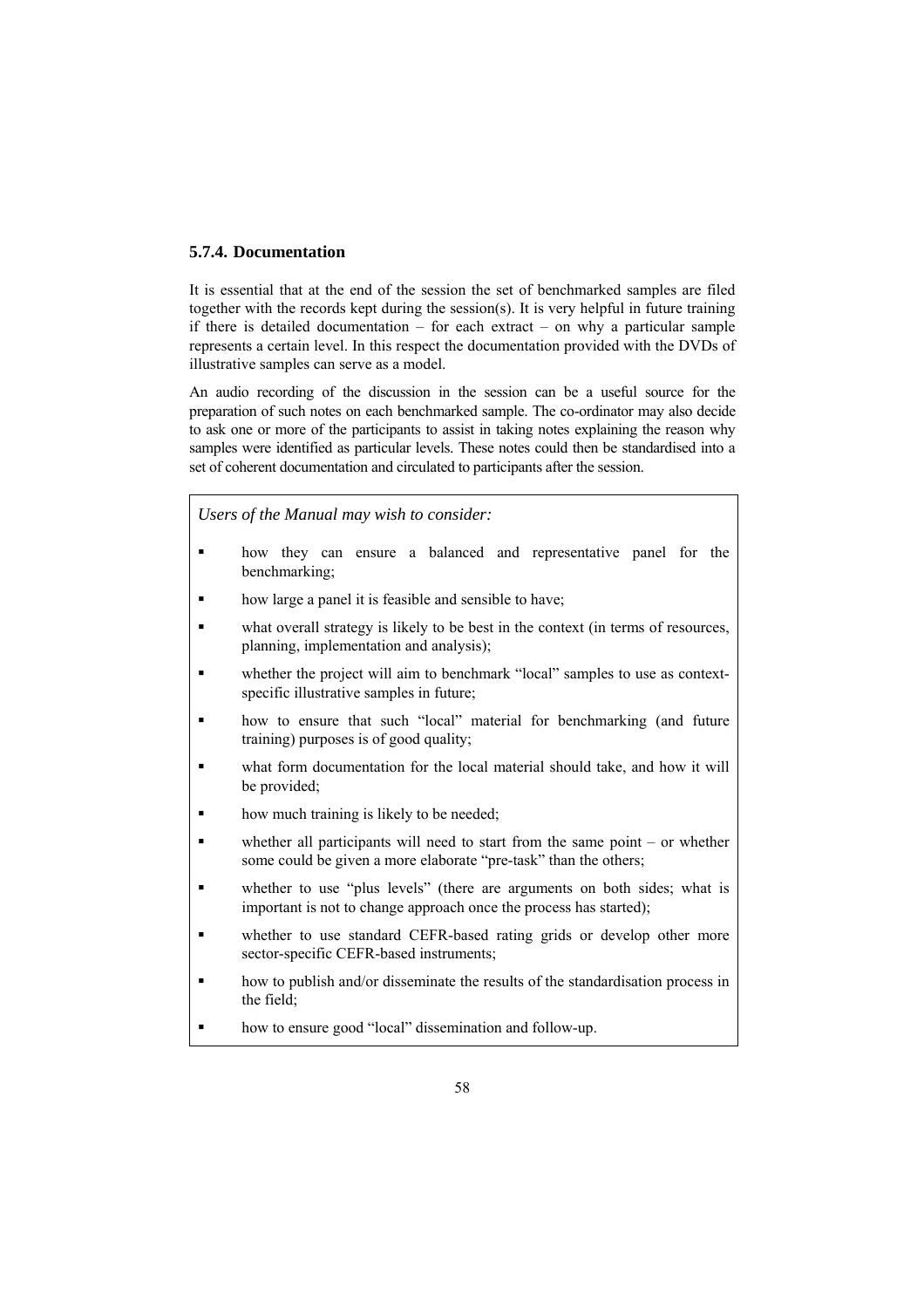# **Chapter 6: Standard setting procedures**

## **6.1. Introduction**

The basic output from taking a test is a numerical score. In the case of tests used for the receptive skills of reading and listening, this score is usually the number of correct responses to each of the items in the test. In the case of productive skills (writing and speaking), the task performance is mostly judged on a number of aspects, and for each aspect the test taker receives a number of "points" (ranging, for example, from zero to four or five). The test score in such a case is the total number of points collected by the test taker across all aspects and all tasks he or she has made. Based on this score a decision on the examinee's ability is taken, the main one being a pass/fail decision: has the candidate performed satisfactorily on the test?

If an examination is to be linked to the CEFR another decision has to be made as well, the decision whether the candidate has reached a particular CEFR level (for example, B2) or not. Both decisions (pass/fail; attainment of a CEFR level) involve the determination of a cut score defining a performance standard. In a pass/fail decision, the cut score is the minimum score on the test that will lead to the decision "pass"; scores lower than the cut score lead to the decision "fail". Similarly, a cut score for B2 is the minimum score that will lead to the decision/classification that the ability of the candidate is at Level B2 or higher; lower scores are interpreted as "lower than B2" (that is, B1 or lower).

It is possible that more than one standard has to be set for the same test. In linking to the CEFR, one might wish, for example, to set a cut score for A2, B1 and B2. It is important to understand what is precisely meant by the preceding sentence. A cut score is to be conceived as a border between two adjacent categories on some scale. So, the example should be understood in the sense that every test taker will be classified either as A2, B1 or B2, and hence we need two cut scores: one that marks the border between A2 and B1 and one for the border between B1 and B2. In general the number of cut scores is one less than the number of classification categories. It must also be noted that for the test to be able to distinguish between these three levels, the test must contain a sufficient number of items or tasks related to these (three) levels.

To avoid confusion the levels (the "adjacent categories") and the cut scores (the borders between them), one often denotes the cut scores by naming the two adjacent categories. In the example in the last paragraph with three categories, the cut scores could be indicated as A2/B1 and B1/B2. One should be careful with the labelling of the two extreme categories: labelling the lowest category in the example as A2 could imply that any test taker having a score lower than the A2/B1 cut score is at Level A2, including the ones having a score of zero. Therefore, it is better to make the label all inclusive and to call it, for example "A2 or lower". Similarly, using "B2 or higher" is more appropriate for the highest category in the example.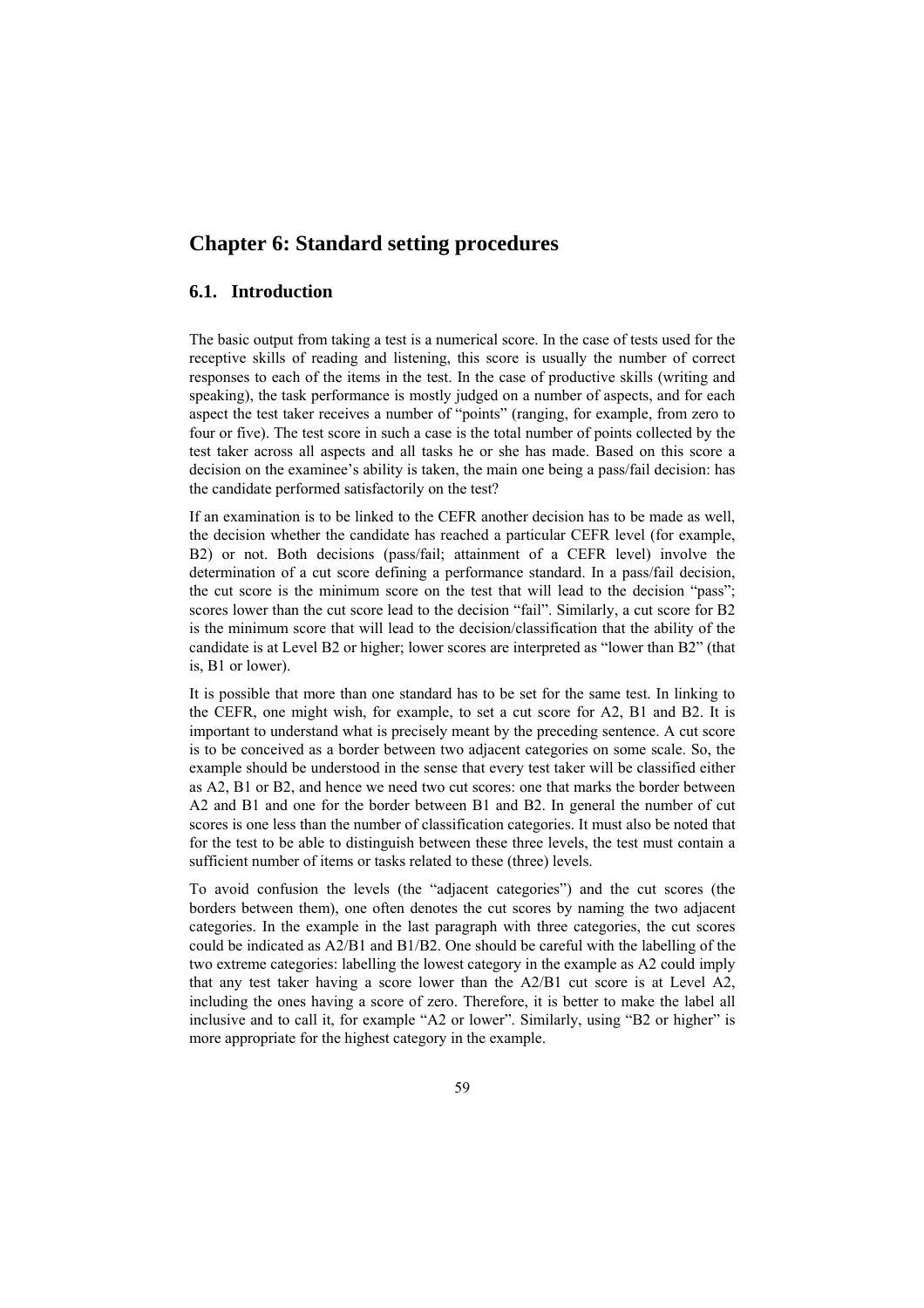Determining the cut scores or setting the (performance) standards is usually a group decision. The group that makes such decisions is normally called a panel. Panel-based approaches typically take many days. Most of the time is spent with activities which are described in the previous chapters. For linking examinations to the CEFR, panellists have to be familiar with the CEFR itself (Chapter 3), they will have to ensure that the coverage of the examination itself is related to the CEFR (Chapter 4), and they will have to be trained in how to apply the CEFR descriptors to the examination (Chapter 5). In the present chapter, the attention is focused on the more formal aspects of the group decision making: the kind of judgments made by the panellists, the kind of information they have available and the way their judgments are treated and aggregated to arrive at single or multiple cut scores. Such procedures have been formalised and are known as standard setting procedures.

Standard setting can have important consequences for individuals and for policy makers. It requires careful judgment and this means that standard setting is perhaps one of the most complicated procedures in language assessment. It has been said that it is a mix of artistic, political and cultural ingredients. Policy makers and examiners should make sure that they carefully select and train those involved in standard setting and that the procedures that are to be followed are well thought out and closely adhered to.

## **6.2. General considerations**

An essential part of any standard setting procedure is the efficient organisation of the meetings. Usually, part or all of the familiarisation, specification and standardisation phases described in earlier chapters of these Highlights form an organic whole together with the standard setting procedures (in the strict sense) that are discussed in this chapter. Therefore, the whole procedure is rather demanding and requires efficient organisation.

#### **6.2.1. Organisation**

Panel-based standard setting procedures usually take two or three days, starting with one or more sessions on familiarisation, discussion of the test specification, training with illustrative material and a vital step in which all the panel members complete the test paper made up by the items or tasks under consideration. After suitable instruction, the panel members give their judgments, usually in two or three rounds separated by discussion phases and the provision of feedback and additional data.

In the sessions between rounds, essentially two kinds of information are given. After the first round, information is given about the behaviour of the panel members themselves, showing that some members give very outlying judgments. This kind of information is intended primarily to detect and eliminate misunderstanding of the instructions. It is good practice to let panel members discuss this information in small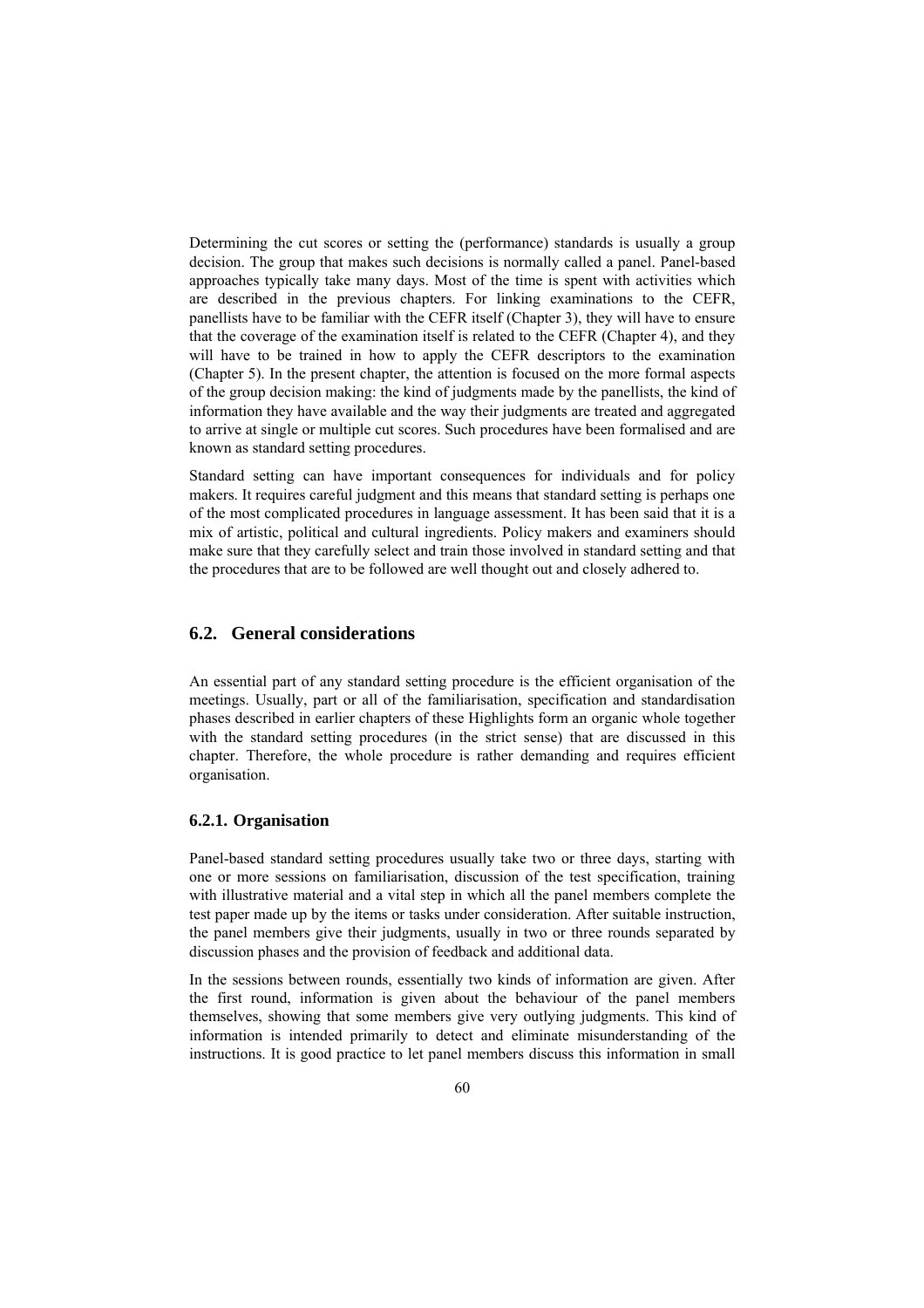groups. After the second round, a different kind of information is usually given: the consequences of the panel's judgments. This is done by computing the proportion of students who would have reached or failed to reach each standard based on the provisional cut-offs determined by the result of the previous round.

Certainly in the case of high stakes examinations it is wholesome to confront panel members with the societal consequences of their decisions. It may happen that after providing impact information, a number of panel members change their mind and become more strict or more lenient, for opportunistic reasons, than they were before. If this happens, it does not imply necessarily that their changed opinion is the final decision; on the contrary: large shifts in the standards after providing impact information should be used for an in-depth discussion with the aim of finding a rational and reasonable compromise between two highly different group decisions, and this may be sufficient to organise a fourth round of judgments.

For almost all standard setting procedures described in the testing literature, many variations have been tried out, shaped to particular needs or inspired by shortcomings in earlier experiences. Some applications exemplify what is essentially the same procedure, but may differ in the number of judgment rounds, in the organisation of the discussions (plenary versus small groups), etc. To make a judgment on the validity and efficiency of any procedure that is applied in any project, it is essential that adequate documentation on all steps and procedural details is available. Without such procedural detail, professional judgment on the results is difficult and one cannot claim to have built an argument. This is all the more pressing now that increasingly students need to have proof of their language proficiency in a foreign language if they wish to study abroad. Certificates of language proficiency that have not been sufficiently validated may not be accepted elsewhere. Standard setting procedures will need to be documented for others to be able to judge the quality of the assessment.

#### **6.2.2. Concepts**

Recognising that standard setting cannot be carried out properly by just following mechanically any particular method, this chapter will provide a discussion of some fundamental concepts that come up in various standard setting methods. As standard setting contexts vary, this chapter does not advocate the use of any single one of them.

Sometimes standard setting methods are divided into test-centred and examinee-centred methods. Some methods of the latter type use direct judgment of test takers by a rater who knows them well. Other methods ask holistic judgments on the "work" from a sample of students: their score on a test or examination, an essay or a portfolio. The important characteristic of these examinee-centred methods is that specific examinees are classified (as passed or failed, or as B1, B2, or as a borderline case) by a holistic judgment.

In test-centred methods, panel members may be asked to make a judgment on each item in a test. Such judgments are based on the perceived characteristics of the items by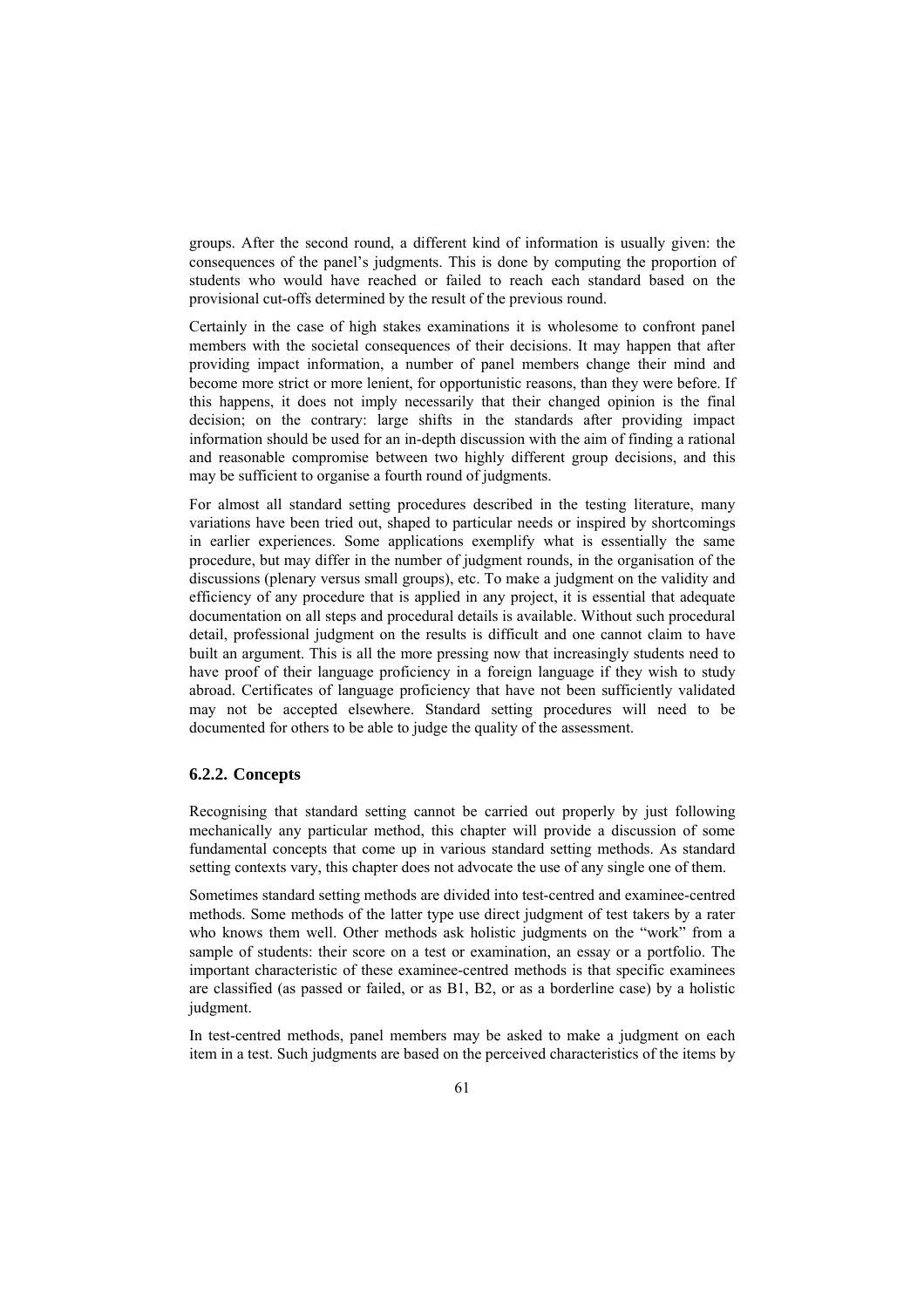the panel members and the whole procedure can be applied without any empirical data from test takers taking the test. However, methods have been developed where the distinction between examinee-centred and test-centred methods is less clear. In these methods, statistical information is available for the panel members, which derives directly from the performance of a group of test takers. Usually, this information takes the form of item difficulty estimates. Availability of such information is meant to help the panel members and to exempt them from the difficult task to provide difficulty estimates based exclusively on the perceived features of an item.

In this chapter, we will now briefly discuss four examples of methods of standard setting: (1) one examinee centred, (2) one test centred that can be applied (with or) without any empirical test taking data and (3) a fourth example where panel members use a summary of empirical data.

The quality of standard setting can vary extensively. Whichever method or combination of methods is adopted, it cannot be assumed that standard setting has been done properly just because certain procedures have been followed. There is a need to collect evidence of the quality of the outcomes of the procedures and to report these in a sufficiently detailed and transparent manner. This validity-related issue will be discussed in the final chapter of these Highlights.

## **6.3. The Body of Work method: examinee centred**

The Body of Work method is perhaps the most suitable one for handling holistic judgments, although it can be used with any mixture of item types and tasks. Here is a brief list of what is needed to apply the method:

- a collection of the work of a sample of examinees. The total work can consist of only answers to multiple-choice questions, or a mixture of multiple-choice questions, constructed response questions and essays or even a complete portfolio. A necessary condition, however, is that the work (test performance, portfolio) has received a numerical score;
- the sample does not need to be representative for the target population of the test. It must, however, cover most of the range of the possible scores, independent of the relative frequency of these scores which are available before the standard setting;
- the task for the panel members is to give a holistic judgment on each of the work samples presented to them. In the framework of the CEFR, such a judgment will be the allocation of the examinees to one of the predefined levels one wishes to set the standard for. Suppose one wants to set standards A1/A2 and A2/B1, then the judgment asked from the panel members is to categorise each student's work either as A1, A2 or B1 (or higher);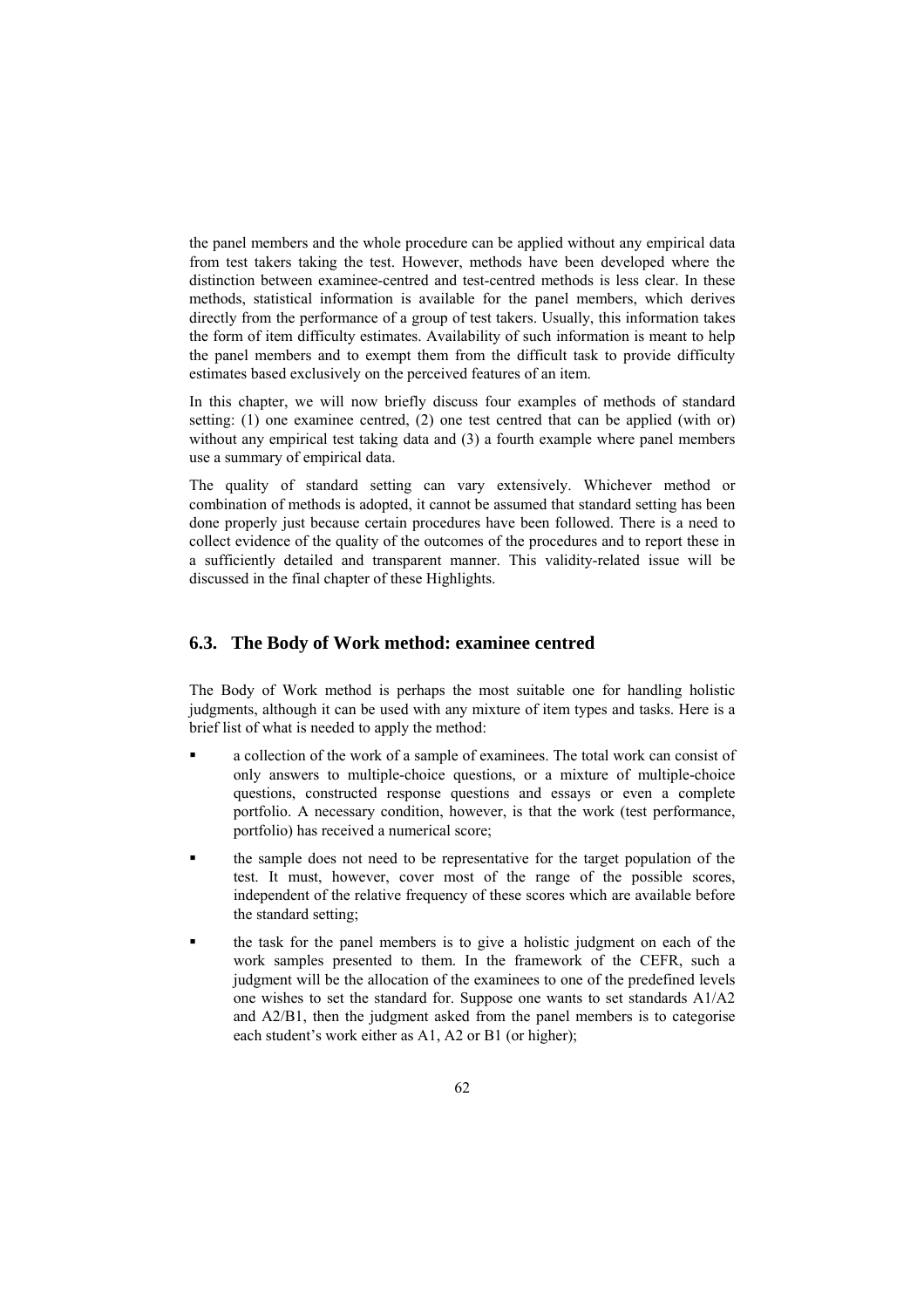- all panel members judge the same collection of work samples, in such a way that group discussion between rounds makes sense. Typically, the Body of Work method needs two rounds, although the need may be felt to add a third round;
- $\blacksquare$  the scores of the sampled works are not known by the panel members;
- to convert panel judgments into cut scores, one has to apply a special technique, called logistic regression. The reason for this is that the sample of works used is highly selective, such that applying the usual methods such as taking the midpoint between averages may lead to serious biases.

# **6.4. The Tucker-Angoff method: test centred**

This is one of the most widely used standard setting methods and many variations of it have been proposed.

A basic concept, which also appears in many other standard setting procedures, is the concept of the "minimally acceptable person", also referred to sometimes as the "borderline person". Where a standard has to be set, for example, for CEFR Level B1, a borderline person has the competencies, skills and abilities to be labelled as "B1", but only to such an extent that the slightest decrease in those competencies, skills and abilities would suffice in order not to grant this qualification. The task for the panellists is to keep in mind such a person or collection of persons during all the judgmental work they have to do.

For each item in the test, the panel members have to give the probability that such a borderline person would give a correct answer. As a next step in the procedure, the probabilities are summed across items for every rater. One method, often applied in practice, is just to take the average of the sums for each rater, and to consider the averages of all raters as the standard. This is illustrated in the following table.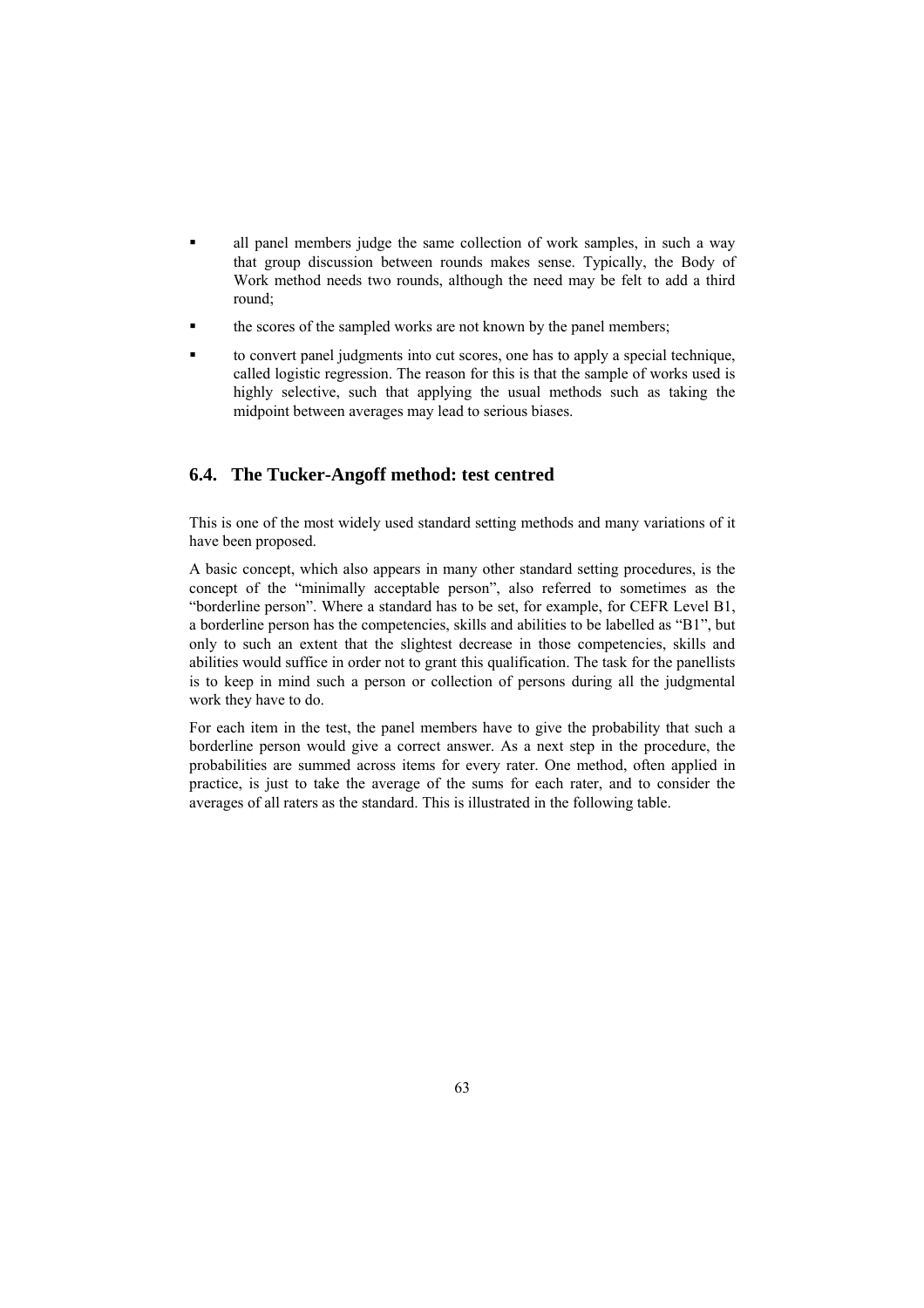|          | Rater 1 | Rater 2 | $\ddotsc$                 | Rater 15 |
|----------|---------|---------|---------------------------|----------|
| Item 1   | 25%     | 32%     | .                         | 35%      |
| Item 2   | 48%     | 55%     | .                         | 45%      |
| Item 3   | 33%     | 38%     | .                         | 28%      |
| $\cdots$ | .       | .       | .                         | .        |
| Item 49  | 21%     | 30%     | .                         | 35%      |
| Item 50  | 72%     | 80%     | .                         | 90%      |
| Average  | 65%     | 72%     | $\bullet \bullet \bullet$ | 78%      |

*Table 6.1: Basic data using the Tucker-Angoff method: percentage chance of correct answer by a borderline person* 

To summarise: three components are essential in the procedure: the concept of the borderline person, the assignment of a probability for a correct response for such a person (to be given for each item by each of the panel members) and the aggregation of the sums of these probabilities across panel members.

# **6.5. The Basket method: test centred**

This method requires a comparison of the demands of an item in terms of the "can do" descriptors of the CEFR. The basic question asked of the panel members focuses on an abstract examinee, having capacities at a certain level. The basic question to be asked can be phrased as follows: At what CEFR level can a test taker already answer the following item correctly? In other words: what is the minimum CEFR level that is required to give a correct response to each task or question in a test? The panel members are asked to put each item in a "basket" (this may be a basket, tray or simply a pile) corresponding to one of the CEFR levels relevant to the test in question. If an item is put in Basket B1, this means that a person at that level should be able to give a correct response to this item. Here it is assumed that, if this is the case, persons at higher levels should also be able to give the correct response. Notice that this judgment does not imply that persons at a lower level should not give the correct response; it only means that (in the eyes of the panel member) a correct response should not reasonably be required at lower levels.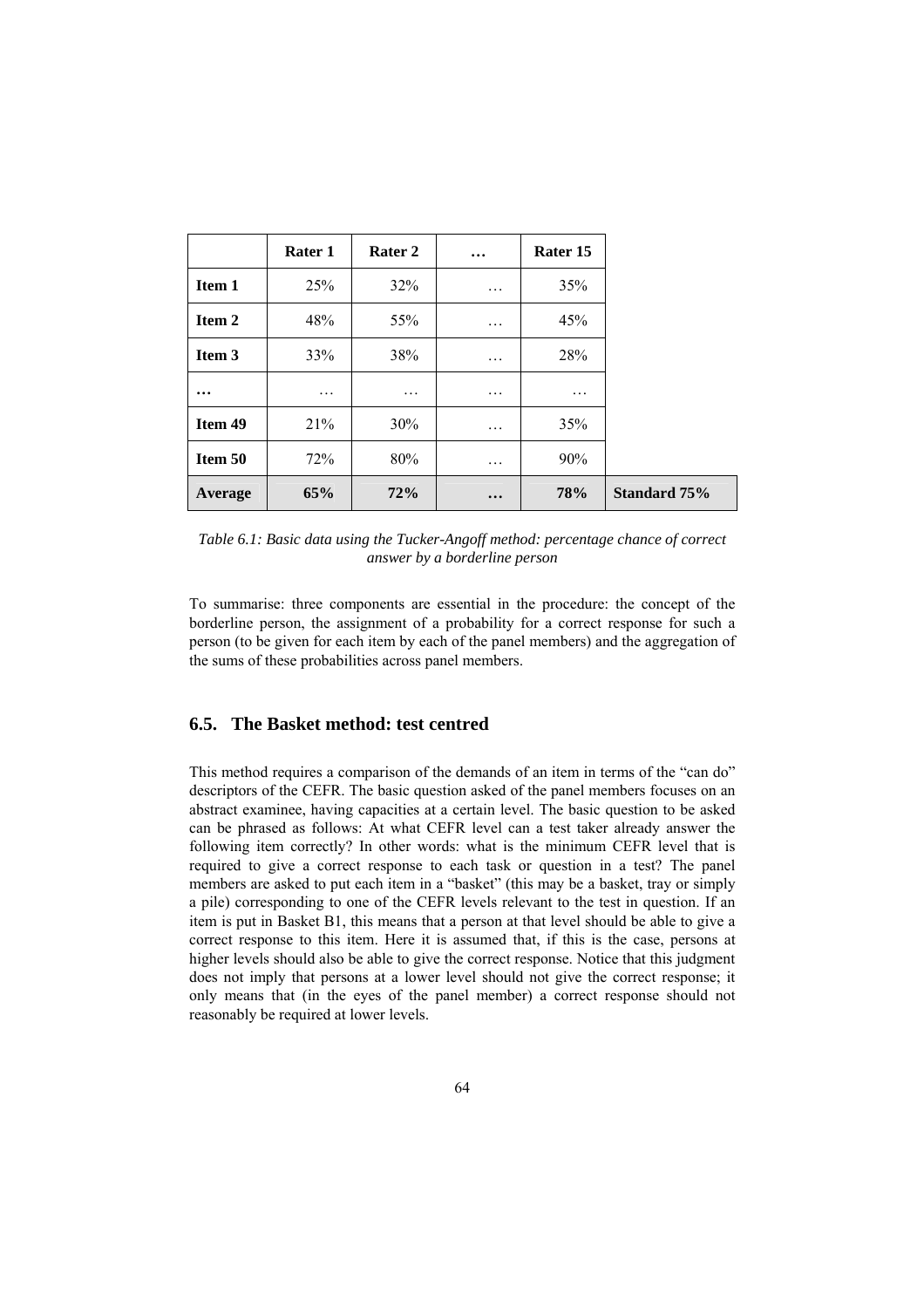The method to convert judgments to cut scores is based on the reasoning that through the outcome of the Basket method, the panel member sets minimum requirements for each level. Suppose that for a 50 item test, two items are placed in Basket A1, seven in Basket A2 and 12 in Basket B1, then it follows that according to this panel member, 2  $+ 7 + 12 = 21$  items should be responded to correctly by anyone who is at Level B1 or higher. This number, the minimum requirement, is interpreted as the cut score.

A small technical note is in order here: it may be the case that a panel member judges that an item is so difficult that it cannot reasonably be expected to obtain a correct response even at the highest level. For the procedure this means that the item does not fit in any of the baskets provided. One can anticipate such a situation by adding an extra basket with the label "higher than [C2]". Of course, if a test aims at Level B1, it is not necessary to provide baskets explicitly for all levels. The three highest ones could be labelled as "B1", "B2" and "higher than B2".

It may be that the equating of the minimum requirement and the standard leads to standards that are too lenient. It might be reasonable to expect that a person at some level will also be able to answer correctly some items which are required at a higher level. This is not taken into account in the method, but some comparative studies show that the Basket method tends to produce lower (more lenient) standards than other methods.

#### **6.6. The Bookmark method: test centred**

This method is applicable for binary items (such as multiple-choice items, yielding either a right or a wrong answer) and for constructed responses (CR) or tasks (yielding a partial credit in the range 0 to 2 or 0 to 3, for example), which are more likely to occur with productive skills. Panel members use the concept of borderline person. For multiple standards (as, for example, A1/A2, A2/B1 and B1/B2 for the same test), the procedure has to be repeated for each standard.

Items or tasks are presented to the panel members in increasing order of difficulty. For CR responses the task appears several times in the list. For example, if 0, 1 or 2 points can be earned on a task, this task appears twice, once as an instance where one can earn 1 point and once where one can earn 2 points. Panel members have to decide for an item whether a borderline person (at the given standard) masters the item or not. If a person masters an item, one can expect that he or she will give the correct response with a rather high probability. The exact definition of "rather high probability" is in principle arbitrary, but in many cases it is set at two thirds, although some authors prefer to set it at 50% and others at 80%. In the standard setting literature this mastery criterion is referred to as the Response Probability (RP). For  $RP =$  two thirds, this means that they have to decide whether the borderline person will give the correct answer in at least two of the three cases. (If  $RP = 80\%$ , it is a correct answer in at least four of the five cases.) It is important to make sure that panel members understand the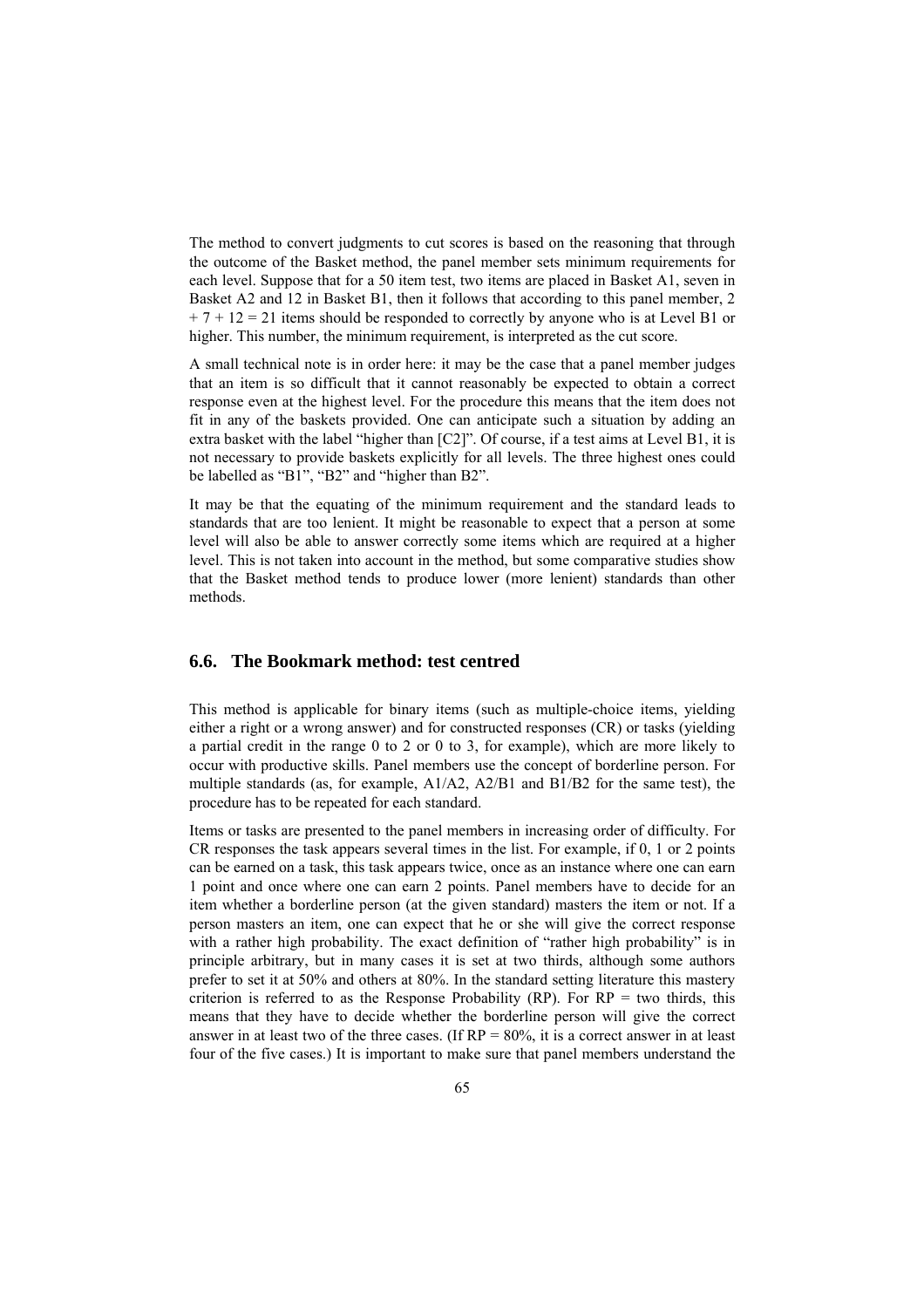notion of RP very well, and special attention to this understanding should be given in the training phase.

The panel members are instructed to start with the lowest standard (for example, A1/A2), and go through the booklet from easy to hard, and to decide for each item whether the probability of a correct answer is RP or higher. If the answer is affirmative, this means that the borderline person masters the item, from the viewpoint of the panel member. As the judgments start with the easiest items, it is to be expected that the answer will be affirmative for some items in a row, but that at a given item it will be judged that the borderline person does not master the item any more. Suppose this happens at item 11, then a bookmark (real or symbolic) is placed at that page. As soon as this happens, the panel member switches to the next higher standard (A2/B1 in the example), and continues the judgmental work from the item where he or she was.

If there are three standards, then in principle the work ends as soon as the third bookmark is placed, and this may be well before the last item. It is good practice, however, to urge the panel members to look at all items, and even to consider the possibility of replacing earlier placed bookmarks as they continue to proceed through the booklet with the items ordered in difficulty.

In each round, each panel member indicates his or her provisional standard in a table like the one displayed in Figure 6.2 for the case in which three standards have to be set. The cells with the page numbers have to be filled out by the panel members. It is preferable to let the participants indicate two page numbers as in Figure 6.2. The page numbers 11/12 for the standard A1/A2 mean that (in the view of the participant) a borderline person at Level A1/A2 has a probability of RP or more to answer item 11 correctly, but not for item 12.

The information collected after a round is collected by staff members to make overviews to be used in the next round or in a concluding session.

|                      | Round 1 |               |       |
|----------------------|---------|---------------|-------|
| <b>Standards</b>     | A1/A2   | $A2/B1$ B1/B2 |       |
| Page numbers   11/12 |         | 24/25         | 38/39 |

*Figure 6.2: Panel member recording form for Bookmark method*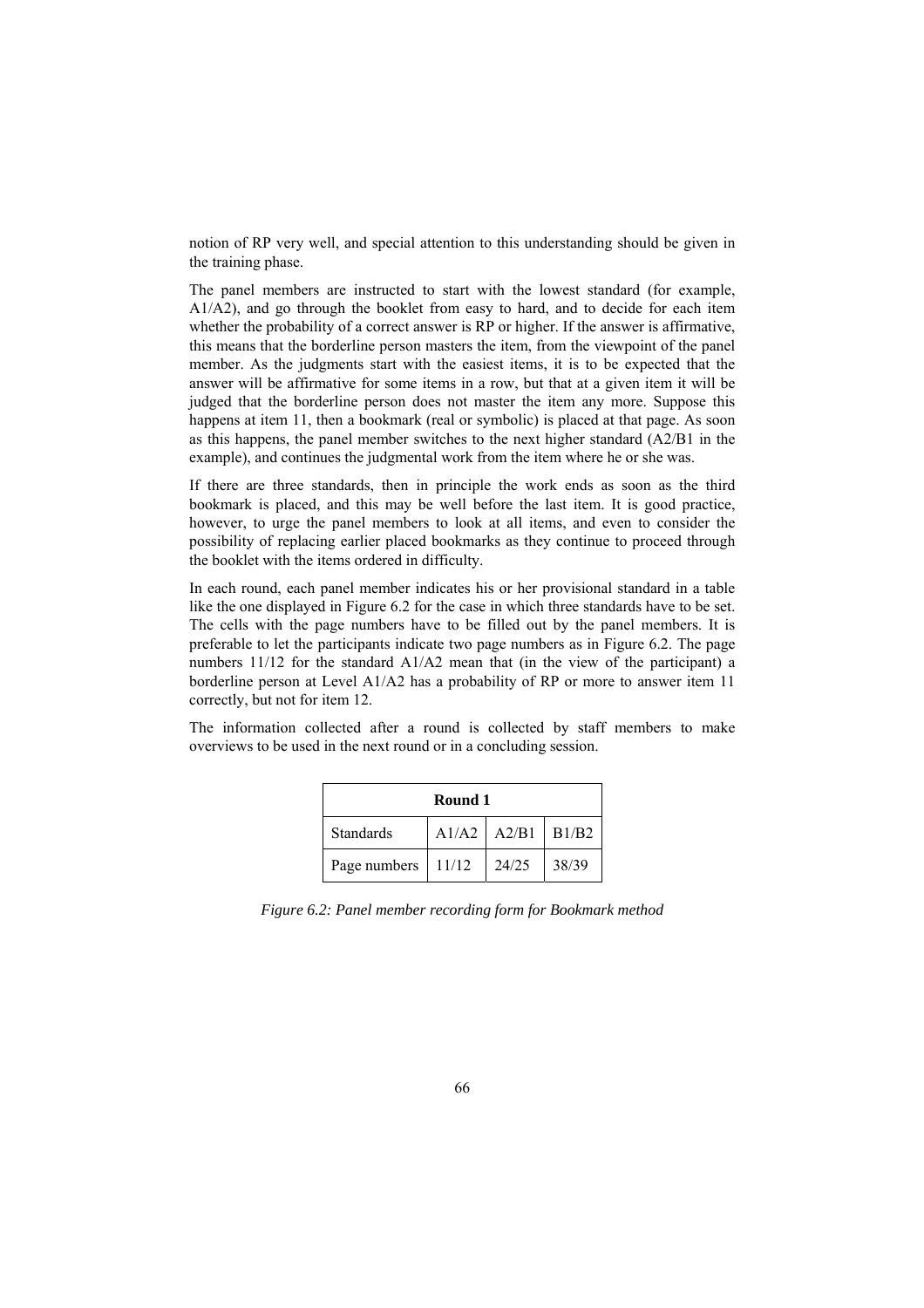## **6.7. Standard setting across skills**

In some settings, the requirement might be to report one single, global result as to an examination candidate's CEFR level, while the examination itself may consist of three or more parts, with each of these sub-tests addressing a different skill. One can take different viewpoints regarding such a situation. Two viewpoints are discussed: a compensatory and a conjunctive approach. It is argued that both approaches, if applied to the extreme, can lead to unacceptable results; a reasonable solution in the form of a compromise is discussed as well.

#### **Compensatory approach**

On the one hand, as an extreme position, one could consider all tasks and items in the mixture of skills and apply any of the methods discussed above on the whole collection of items and tasks simultaneously. In proceeding this way, one must realise that test scores are per definition compensatory in nature, since they are sums of item and task scores. Failing on some tasks may be compensated by good performance on other tasks. As long as the test is homogeneous with respect to the nature of the tasks, such a compensatory mechanism is quite natural, and one does not have to be concerned with the precise items and tasks that are solved or failed.

However, with a more heterogeneous test, this compensatory viewpoint may not be adequate. For example, suppose that a certain national examination for English consists of a reading test, a listening test, a speaking test and a writing test, with a maximum score of 100 points on the four parts taken together. Suppose further that the Body of Work method is applied to set standards and that care is taken to collect work samples from different regions in the country. If regions differ markedly in their teaching investment and/or expertise for one or more of the skills, typical profiles on skills may show different patterns across regions. If in some region little attention is paid to speaking, even the best students may be characterised by poor speaking and perform at the same level as the average student in regions where sufficient attention has been given to this skill. Taking all skills together would hide possibly important differences in profiles.

Therefore it is important that a thorough study is undertaken to investigate the extent to which a unidimensional approach is appropriate. In addition to studying the structure of the different skills, possible differences in structure between schools, regions or instruction methods used would have to be examined before a unidimensional approach could be justified. If there are in fact marked differences or only moderate correlations between the skills, one has to face several problems, two of which we mention here:

1. A rational decision has to be made on the weighting with which each skill is represented in the total score. If there is some legal provision that says, for example, that each skill is equally important, then this problem is solved.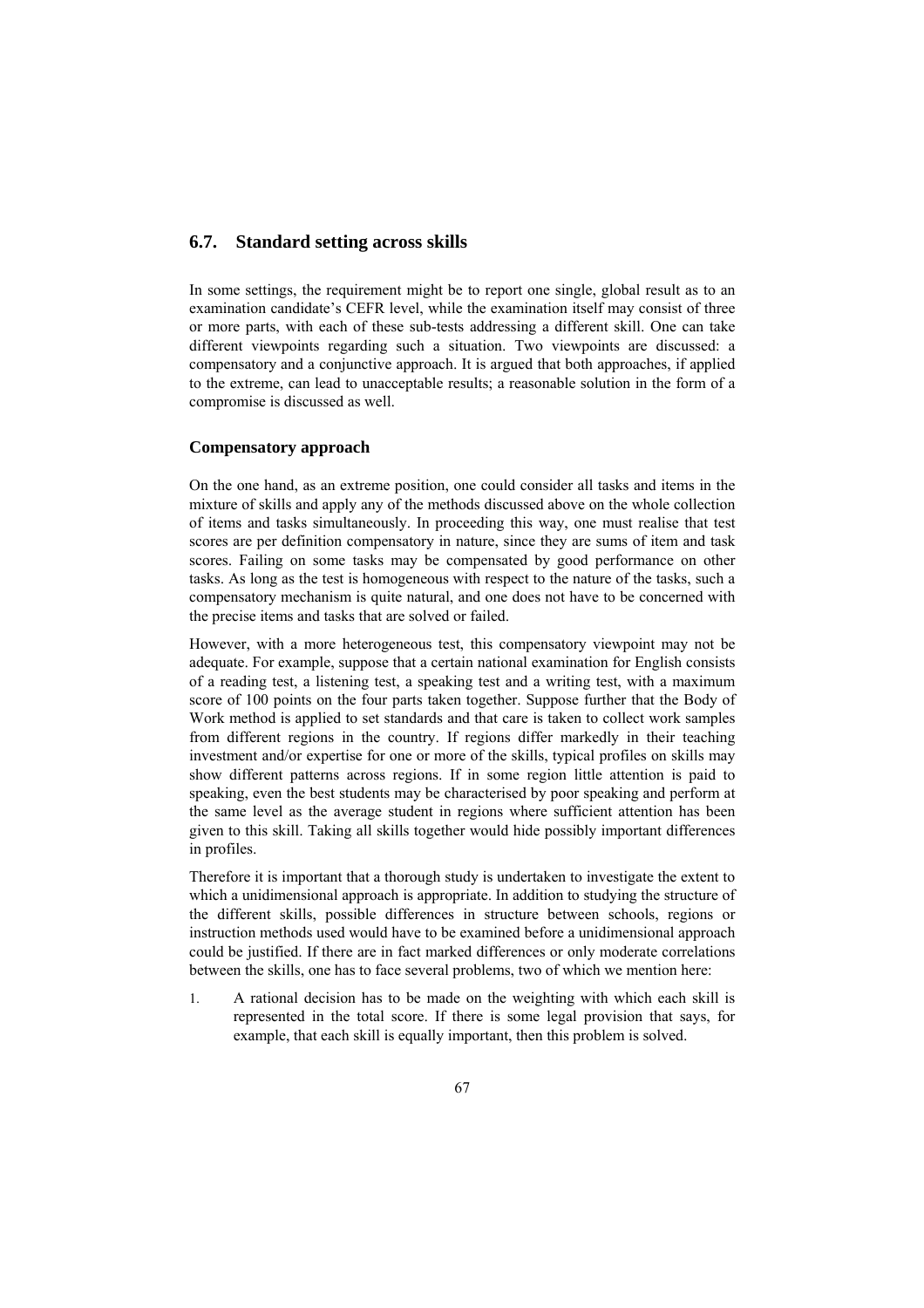2. But even with an imposed weighting, one has no guarantee that in examineecentred methods such as the Body of Work method, the panel members will indeed use this imposed weighting when they have to come to a holistic judgment of the student's level.

## **Conjunctive approach**

The alternative is an approach that takes each skill separately, which implies that standard setting is carried out for each skill separately. The conjunctive decision rule states that one has globally reached a certain level only if one has reached that level for each skill. Applying this rule in all its rigidity may lead to unacceptable results, as a student may not be granted Level B1, even if he or she has reached B2 in three of the four skills but not the A2/B1 standard for the fourth.

A compromise between compensatory and conjunctive rules may seem reasonable in this context: a general conjunctive rule may be set with some compensatory exceptions, as in the example just mentioned, where it may be reasonable to grant Level B1. The exact nature of the compensatory exceptions must be considered with care, and a good approach is to discuss them with the panel members after they have set the standards for each skill separately.

## **6.8. Standard setting and test equating**

As standard setting is a rather expensive undertaking, it may be worthwhile to investigate possibilities to avoid a lot of the work, certainly in cyclical examinations where the test specification tends to be repeated from year to year without major modifications. If careful standard setting has been carried out for one year's form of the examination, the results of the standard setting may be transferred as it were to a new examination form (for example, for the following year) by applying a technique called test equating. Loosely speaking, test equating designates a collection of techniques in which for each score in one test an equivalent score in the other test is determined. Suppose the standard A2/B1 has been set for the first year's examination at a score of 35. If the equivalent score of 35 on the second year's examination is 37, this automatically entails that the cut score for this year is 37.

To apply equating techniques, there are two issues that call for attention. It is essential that the two samples of students taking each examination are comparable in some way. Such comparability may be ensured either by using common items in both examinations or by taking measures such that the two samples are statistically equivalent. Neither approach can be implemented easily in an examination context: usually it is not possible to repeat last year's examination in the current year for reasons of secrecy, and equivalence of samples is difficult to obtain, since students usually cannot be assigned randomly to either examination. A slightly more able population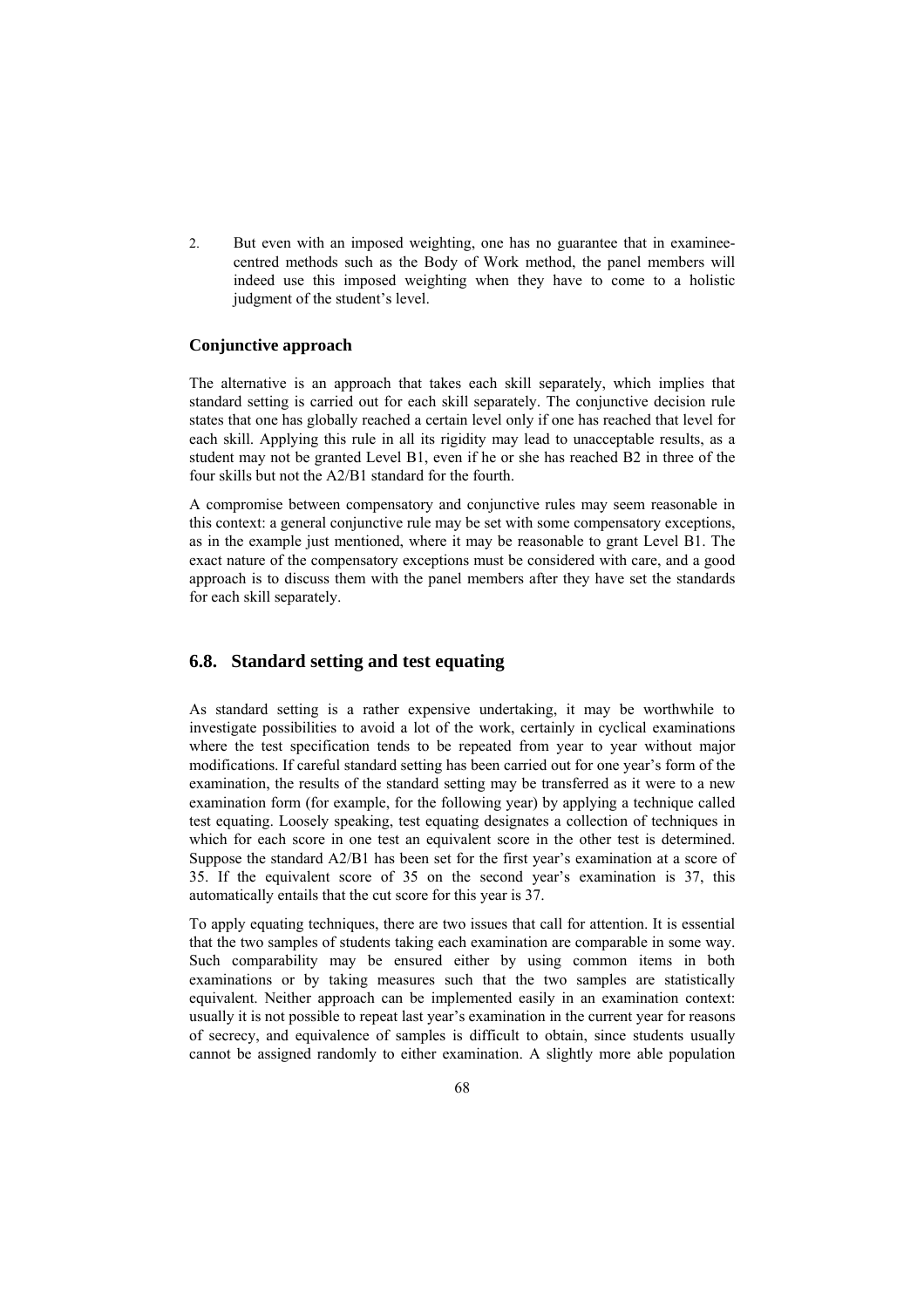this year may cause this year's examination to look easier than it is. If this is not recognised, and the two populations are considered as equally able, this will lead to strict standards.

Another issue has to do with the construct validity of both examinations. Although using the same specification is a reasonable measure to obtain equivalent constructs, it may not be sufficient, as nobody has a complete understanding of the composition of the constructs measured by a language examination.

The safest way to guarantee the validity of transferring standards by equating is to carry out standard setting on the new examination anyway, to check whether the standards obtained by transferring them through test equation do indeed correspond to the standards set by an independent panel of expert judges.

## **6.9. Cross language standard setting**

Perhaps the most challenging aspect of linking examinations to the CEFR is to find methods that show that examinations in different languages are linked in a comparable way to the common standard.

Although it might be theoretically possible to administer two examinations in different languages to the same sample of students, this would presuppose that each student in the sample has the same level of competence in both languages, which clearly would be nonsense. Therefore, methods must be looked for which assume that any student has taken only one of the examinations, treating each student's performances in different languages as those of unrelated candidates.

To link both examinations to the CEFR, use can be made of plurilingual panel members, who can give trustworthy judgments either on the items (in test-centred methods) or on students' work in both languages. The Body of Work method may be a good candidate in the latter case. Also test-centred methods, such as the Tucker-Angkoff method, can be used.

## **6.10. Conclusion**

This chapter has given an overview of a number of standard setting procedures, but it pretends in no way to be exhaustive. A more comprehensive overview can be found in the Manual and in section B of the Reference Supplement. The emphasis in this chapter has been put on the feasibility and appropriateness of the selected methods for language testing and for linking to the CEFR by stressing a good understanding of the basic notions.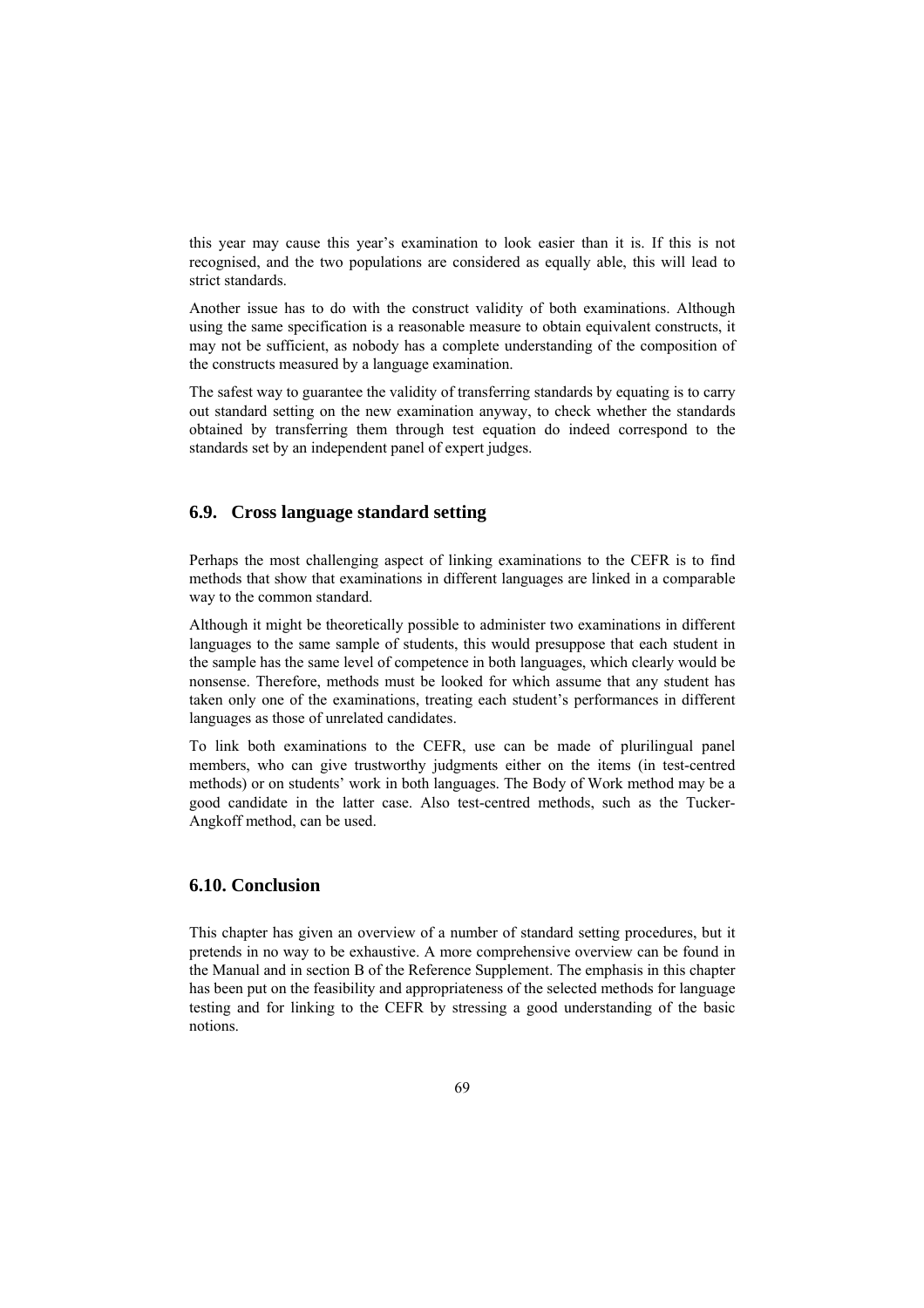Of course, during and after the application of the procedures, one needs quality monitoring focused on several questions:

- Has the procedure of standard setting had the effects as intended: was the training effective, did the panel members feel free to follow their own insights? Similar questions are also relevant here. These are questions of procedural validity.
- Are the judgments of the panel members to be trusted: is each panel member consistent with himself or herself across the various tasks he or she has carried out; are panel members consistent with each other in their judgments and to what extent is the aggregated standard to be considered as the definite standard, or do they have some measurement error just like test scores? These questions and their answers constitute the internal validity of the standard setting.
- The most important question, however, is whether the results of the standard setting – allocating students to a CEFR level on the basis of their test score – is trustworthy, and the basic answer to this question comes from independent evidence which corroborates the results of a particular standard setting procedure. It is the task of everyone applying such a procedure to provide an answer to that question, and this is precisely what is meant by validation. Such evidence may come from different sources, such as:
	- cross validation: repeating the standard setting procedures with an independent group of panellists;
	- complementary standard setting: carrying out independent standard setting using a different procedure that is appropriate to the context;
	- external validation: conducting an independent study to verify the results of the standard setting by referencing them to an external criterion. This external criterion might be a test for the same skill(s), known to be reliably calibrated to the CEFR. However, it might be judgments of teachers or learners trained with CEFR descriptors.

All these issues are considered in the next chapter.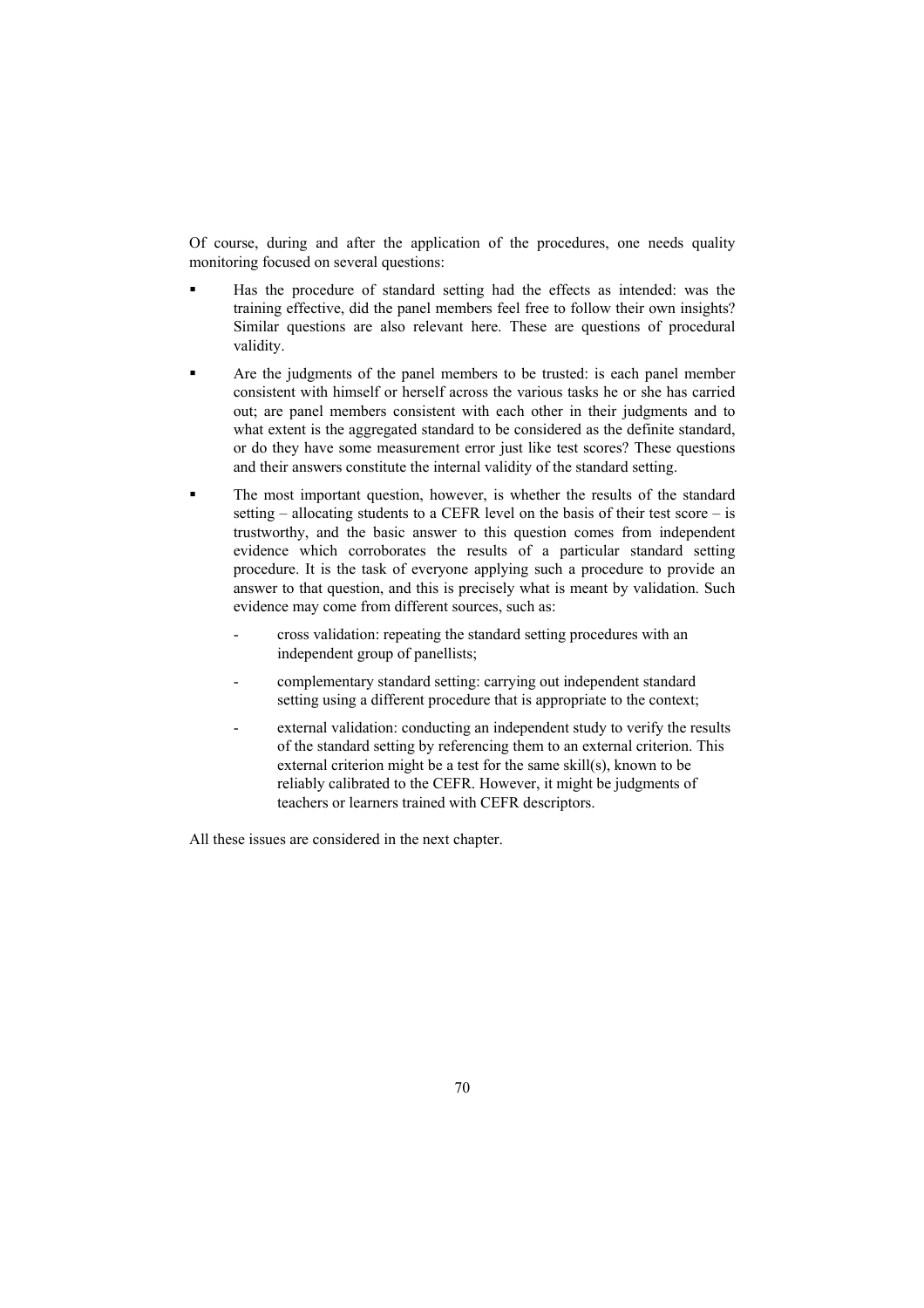*Users of the Manual may wish to consider:* 

- whether specialist support or further reading on standard setting is needed;
- what method(s) is (are) the most appropriate in their context;
- whether to adopt an examinee-centred method or a test-centred method;
- whether to adopt a method judging the difficulty of individual items (Basket method) or a method judging the cut score on the reporting scale for the trial test (for example, Bookmark, Body of Work methods);
- whether two methods might be used to validate each others' results;
- **how panellists will be given "normative feedback" on their behaviour after** the first round; is electronic voting*<sup>i</sup>* feasible?
- whether difficulty estimates will be available to inform the standard setting process;
- what sort of "impact data" on the effects of provisional standard setting might be made available to inform later rounds;
- what support may be needed in applying the chosen methods.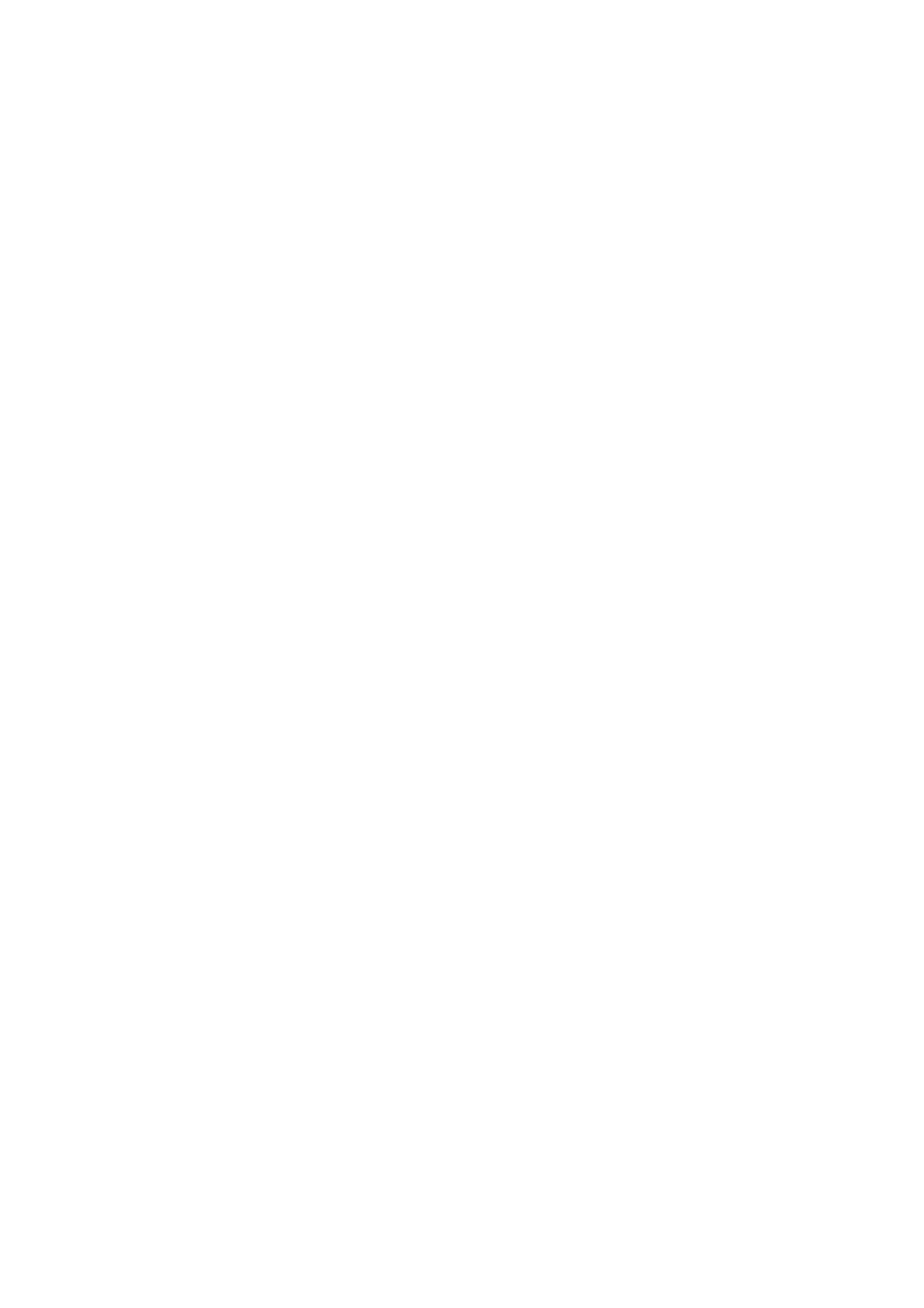# **Chapter 7: Validation**

## **7.1. Introduction**

Linking an examination to the CEFR is a complex process involving many steps, which all require a professional approach. Validation concerns the body of evidence put forward to convince the test users that the whole process and its outcomes are trustworthy. Test users are to be understood in a very broad sense; they range from students (or their legal representatives, like parents) taking the test, educational and political authorities using test results for policy decisions, textbook developers and teachers, testing agencies, employers and trade unions, the scientific community involved in language testing, and if the stakes are really high, also legal authorities. Although these Highlights focus on the linking process in a rather strict sense, culminating in the application of one or more standard setting procedures, it would be mistaken to assume that the validation process can be restricted completely to the activities and outcomes described in Chapters 3 to 6. In the present chapter, most of the procedures to be discussed will also be focused on the linking process proper.

Validity is not a question of all or nothing, but a matter of degree. A report on validity will require attention to the many facets involved, putting forward well-considered arguments and empirical evidence to underpin any statements and claims to generalisability. For this reason, it is indispensable for a good validation study to have all activities carefully documented.

## **7.2. Prerequisites: the quality of the examination**

Linking a qualitatively poor examination to the CEFR is a wasted enterprise that cannot be saved or repaired by careful standard setting. In this section, a number of important aspects of the examination itself will be reviewed briefly from the perspective of a good linking process. They refer to the content of the examination, its operational and its psychometric aspects.

## **7.2.1. Content validity**

Usually, the content of an examination is dictated by curricular prescriptions that leave limited room for manoeuvre. Although the CEFR "can do" statements are formulated in quite an abstract manner, it may happen that curricular requirements and the way the CEFR is articulated conflict. It may happen that some items in the examination are so complex that an unambiguous allocation to one of the CEFR levels is impossible, while on the other hand, taking away the ambiguity may conflict with curricular requirements.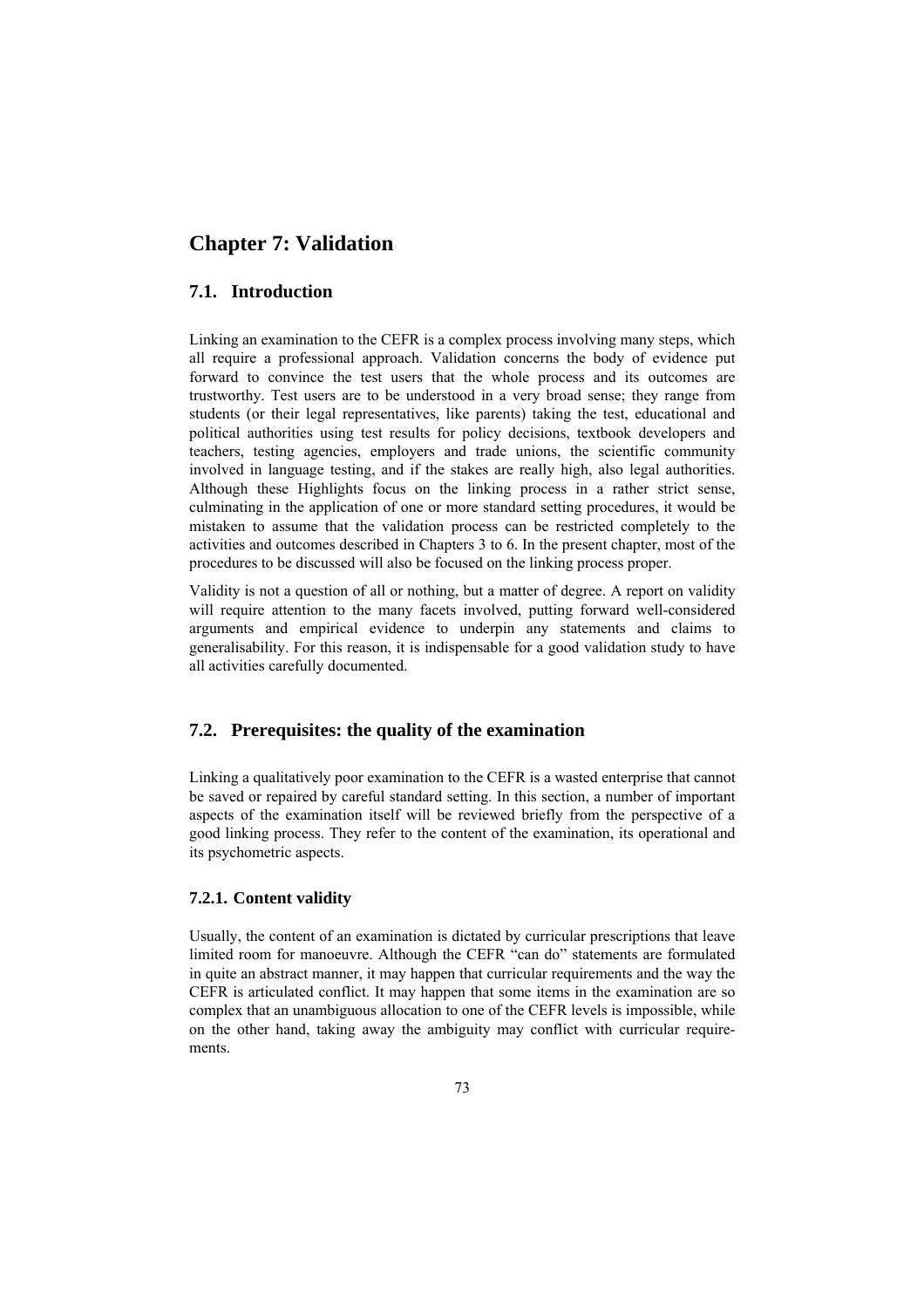To solve this problem, different viewpoints can be taken:

- The most extreme position is to abstain completely from the linking to the CEFR. Although it might not solve problems in the short term, publishing arguments may be helpful for a revision or extension of the CEFR, or for a revision of the curricular requirements to make them more compatible with the CEFR.
- A more nuanced approach might be to seek for a compromise and to base the linking on only part of the examination, leaving out for example 25% of the tasks and items used in the examination, because they are difficult to relate to CEFR categories or levels.
- An alternative would be to select a standard setting method which is less analytical, for which no reference to specific CEFR descriptors is necessary. Some standard setting methods rely on broad, holistic judgments (for example, the Body of Work method), whilst others involve global judgments about where to place the cut-off between levels on a test, informed by a lot of psychometric information (for example, the Bookmark method). Please refer to Chapter 6 for more information about this.

Another aspect of the same problem is the extent to which the relevant activities and competences described in the CEFR are covered by the examination. The specification of the examination (Chapter 4) details what is included in the examination, but not what has been left out. Omission of important parts and aspects from the CEFR construct can lead to one-sidedness and make claims of generalisability in the linking unjustified. It is therefore a good idea to state explicitly what the content coverage (content representativeness) of the examination is.

## **7.2.2. Operational aspects: the pilot**

Before an examination is administered in a real examination context, data may be collected at several stages. Usually one distinguishes between piloting and pretesting.

A pilot is usually meant to try out the test material in order to eliminate ambiguities, to check on the clarity and comprehensibility of the questions and their rubrics, to have a first impression of the difficulty of the tasks and items and to estimate the time load involved. Such a pilot can be conducted on a small scale (one or two classes usually suffice), but it is useful not to present the material exclusively as a test, but to try to elicit as much feedback as possible about the quality of the test material. Qualitative methods such as interviews and cognitive labs (a procedure where participants are invited to take the test whilst thinking aloud and making explicit the way in which they understood the questions, their strategy to answer and the different steps they take) can reveal a lot of interesting information about the planned examination, and participants in such a pilot can be students and teachers. By good piloting, unpleasant surprises at the time of the pretesting and the real examination can be avoided.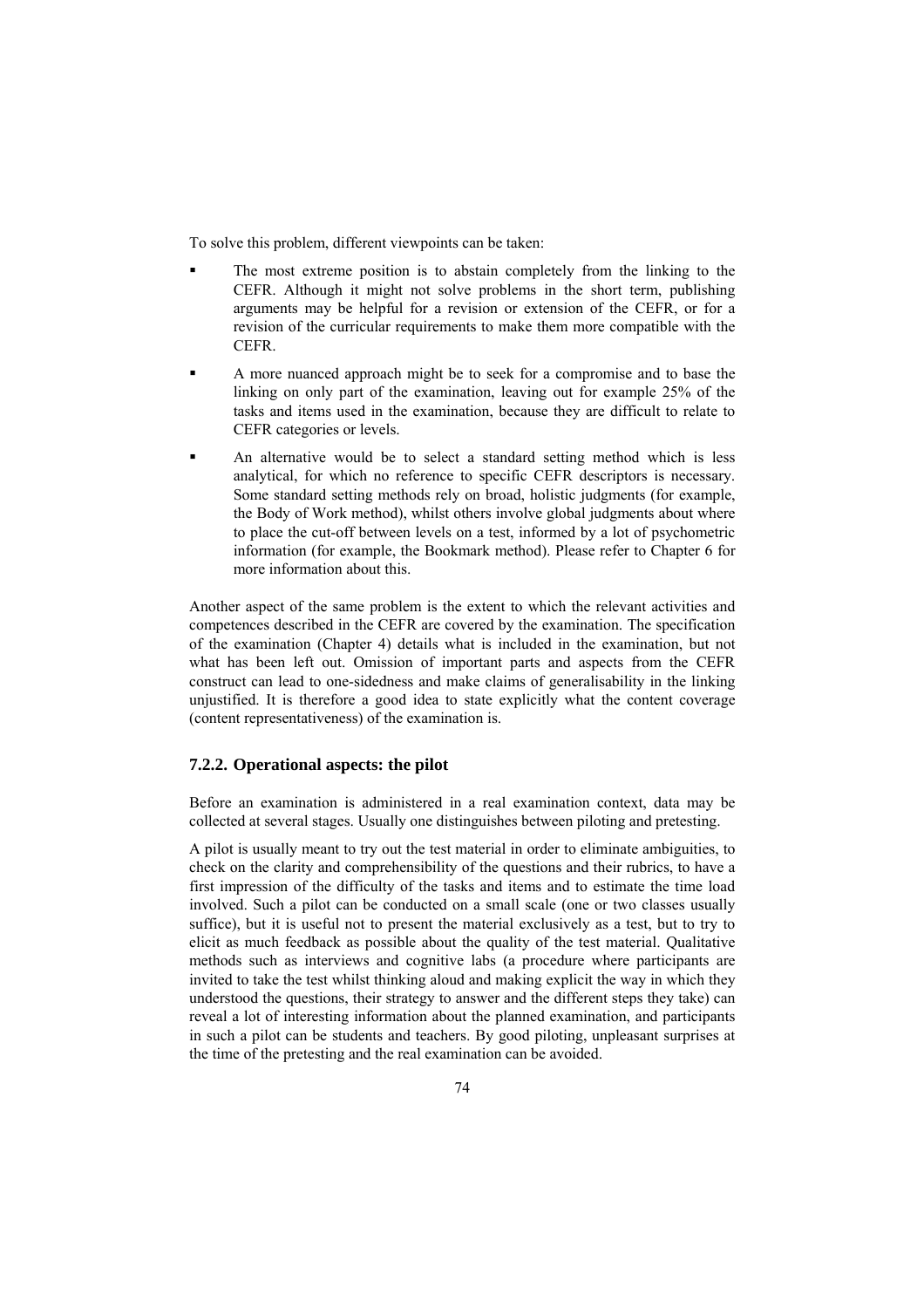## **7.2.3. Operational aspects: the pretest**

A pretest is usually designed to get information on the main characteristics of a planned examination. Apart from psychometric features, operational characteristics should also be observed. A major source of information to be collected in this respect is the time allotted and needed for the pretest.

Apart from being a kind of rehearsal for the examination to come, pretesting also has a central function in linking examinations to each other. As examinations tend to be unique in composition from year to year and because the target populations have no students in common, data from two examinations cannot be meaningfully compared: differences in the average score may have been caused by systematic differences between the two student populations or by a difference in difficulty between the two examinations or by any mixture of these two causes, and there is no way to find out to what extent both reasons apply unless the data are linked in some way.

Because presenting item material to the same students in a pretest and in the examination itself has unpredictable consequences due to memory effects, good practice will require that pretesting and linking is done two years (or periods) in advance of the examination proper. Supposing that the examinations for Year 1 and Year 2 are to be linked, then the pretest that links them will have to be organised two years in advance of Examination 2, that is, in Year zero.

## **7.2.4. Psychometric aspects**

It is important that the pretest gives sufficient data for approximate psychometric characteristics of the examination to be indicated. The first aspects concern characteristics at the item level such as the difficulty (*p*-value) and the discriminatory power of the items. If one sticks to indices from classical test theory, one should realise that these indices are population dependent, and that their values are only indicative of the values in the target population if the pretest sample is representative of this target population. Relying exclusively on a number of schools for convenience (for example, schools of teachers who are members of the construction team of the test) may lead to serious biases.

Secondly, the reliability of the examination is important to a good CEFR linking project, as it has an impact on the accuracy and consistency of the classification to the levels of the CEFR. In estimating the reliability, the following should be kept in mind. It often happens that the KR20 (or Cronbach's alpha) are reported as reliability coefficients, but these indices are not the reliability, they are lower bounds to the reliability and with heterogeneous tests they may substantially underestimate the reliability. The Manual gives suggestions on how to best estimate the reliability of (heterogeneous) tests.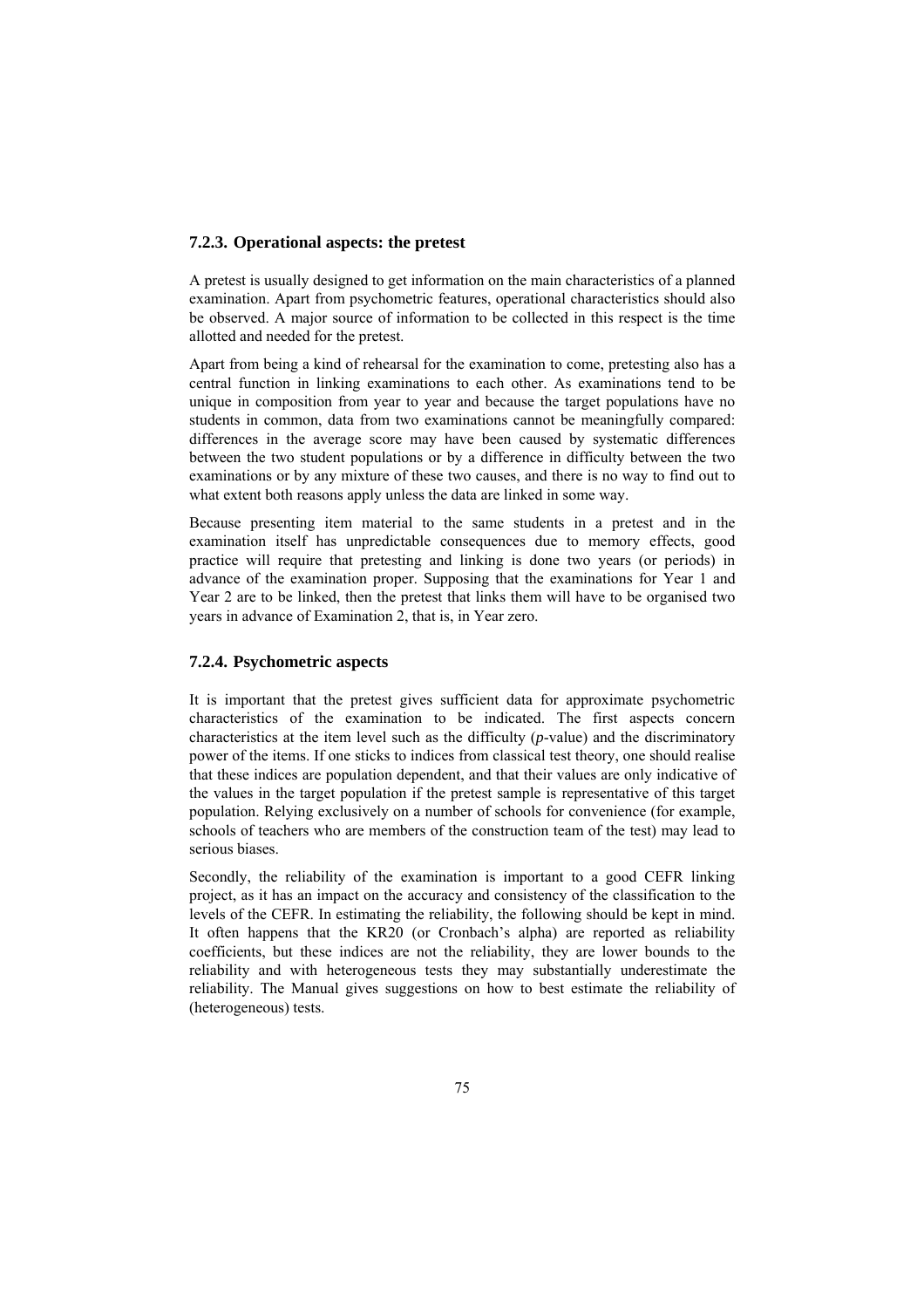### **7.2.5. The timing of the standard setting**

If linking to the CEFR is high stakes, there will usually not be enough time between collecting the data from the examination administration and the release of the results to organise a complete standard setting procedure and to assess its validity.

As it is advisable to use real data from students even in test-centred methods of standard setting (see Chapter 6), the time between pretesting and final administration of the examination will probably be the time best suited for organising the standard setting.

We will briefly discuss here the consequences of what is sometimes called the pretest effect. This term refers to all systematic differences between pretesting and real examination, which may influence performances. The main influence probably comes from a difference in motivation and all factors directly linked to motivation like seriousness of preparation and test anxiety. If the examination is high stakes and the pretest low stakes, all these factors may work in the same direction, that of lowering the performance in the pretest as compared to the examination. If this is the case, the impact data presented to the panel during standard setting will be biased and may have a systematic effect on the proposed standards: if panel members consider themselves as being too strict as a consequence of this biased information, this may lead to lower standards. The Manual gives detailed suggestions on what one possibly could do to avoid or control the pretest effect.

# **7.3. Procedural validity of the standardisation training and standard setting**

In the preceding chapters, a number of procedures have been described to familiarise panel members with the CEFR, to understand the specification of the examination, to determine useful benchmarks and to set the standards. The standard setting sessions themselves then need to start with explanations and instructions so that panel members feel confident in completing their tasks. All these procedures can be considered as steps following good practice; ignoring them puts the outcomes at risk. Following such procedures can be considered as a necessary condition for a good result, or to put it in a more direct way: they exemplify the saying "garbage in, garbage out".

The validity problem is concerned with the sufficiency of the procedures: if there is no training at all in the understanding of the CEFR, one cannot count on achieving a valid result. If, on the other hand, the suggested training procedure has been followed, there is no guarantee that the result will be successful; training is necessary, but was it sufficient? Validation of this aspect involves showing that the training has been effective: if one trains people to understand something, one has to show that they really do understand it after the training.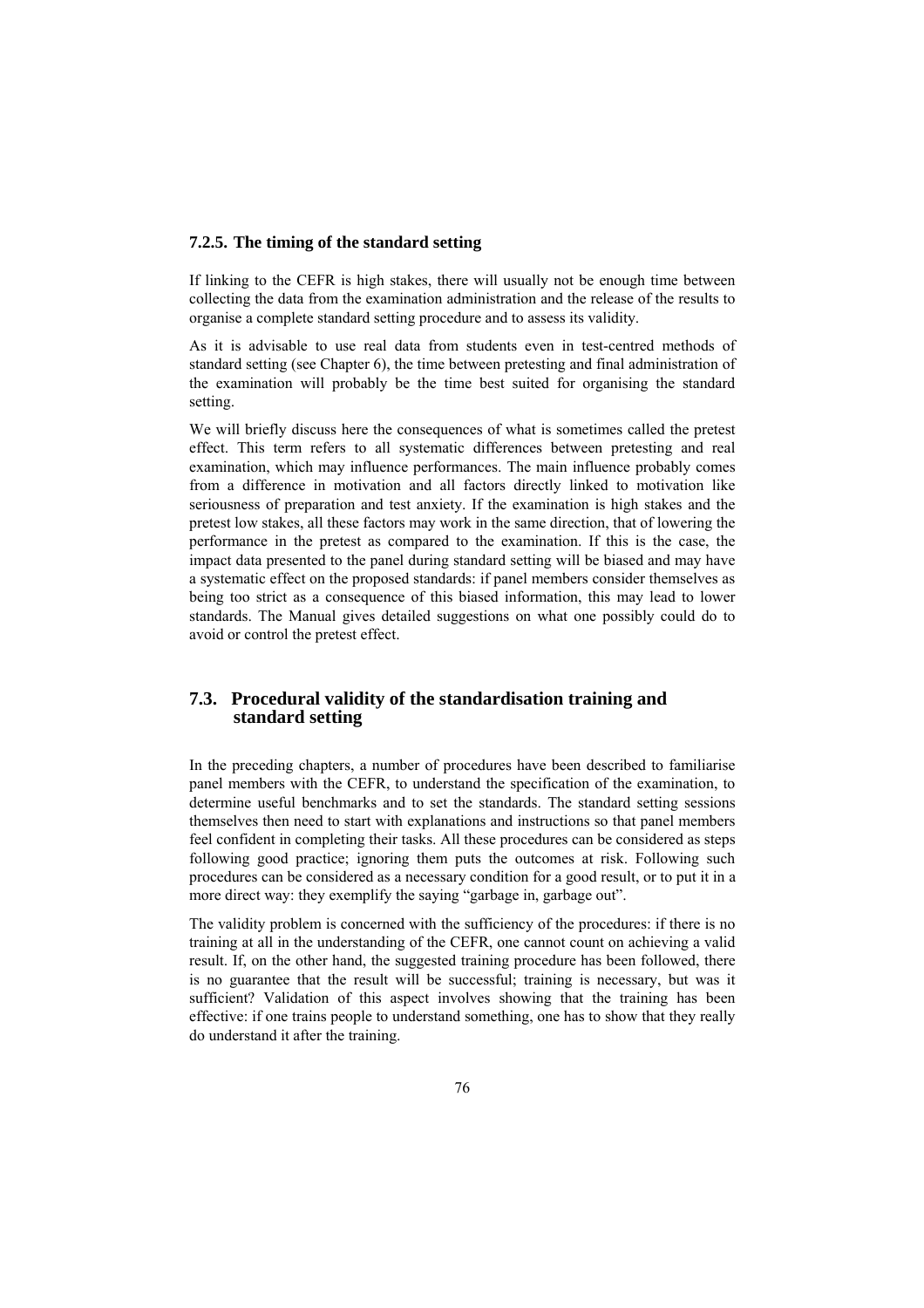Other aspects for demonstrating procedural validity are explicitness, practicability, implementation, feedback and documentation.

Explicitness: this term refers to the degree to which the standard setting purposes and processes were clearly and explicitly articulated a priori. It means that the whole process is defined before it starts, that the steps are clearly described, and that the conditions and expected outputs for every step are described as a fixed scenario.

Practicability: although some procedures are quite complicated, the preparation must be practical, such that:

- the standard setting method can be implemented without great difficulty;
- data analysis can be addressed without laborious computations. The preparatory work must be completed well before the sessions;
- the procedures are seen as credible and interpretable by non-technicians.

Implementation: this criterion refers to how systematically and rigorously the panel was selected and trained, how well the CEFR levels were internalised and how effectively the judgment data were dealt with. Information on these points should be provided.

Feedback: this criterion has to do with how confident the panel feels in the standard setting process and in the resulting cut scores. Are the panellists happy that they achieved the right result? Information needs to be collected and reported.

Documentation: this has to do with how well the standard setting procedure is documented for evaluation and communication purposes.

## **7.4. Internal validity of the standard setting**

Questions of internal validity try to answer questions about the accuracy and the consistency of the standard setting results. Lack of consistency may be due to a general weakness of the method applied or it may be localised within one or two judges or a few items. If the weakness is a local one, one might consider removing certain panel members from the whole process (or the analysis following it) or basing the linking process on a subset of the items and tasks in the test, excluding those that have caused problems.

 In removing judges, one should be careful not to influence the outcome of the standard setting in a direction desired by the organiser. If evidence can be found that a panel member did not understand the instructions or intentionally ignored them, this may be a valid reason to remove this panellist's data from the analysis.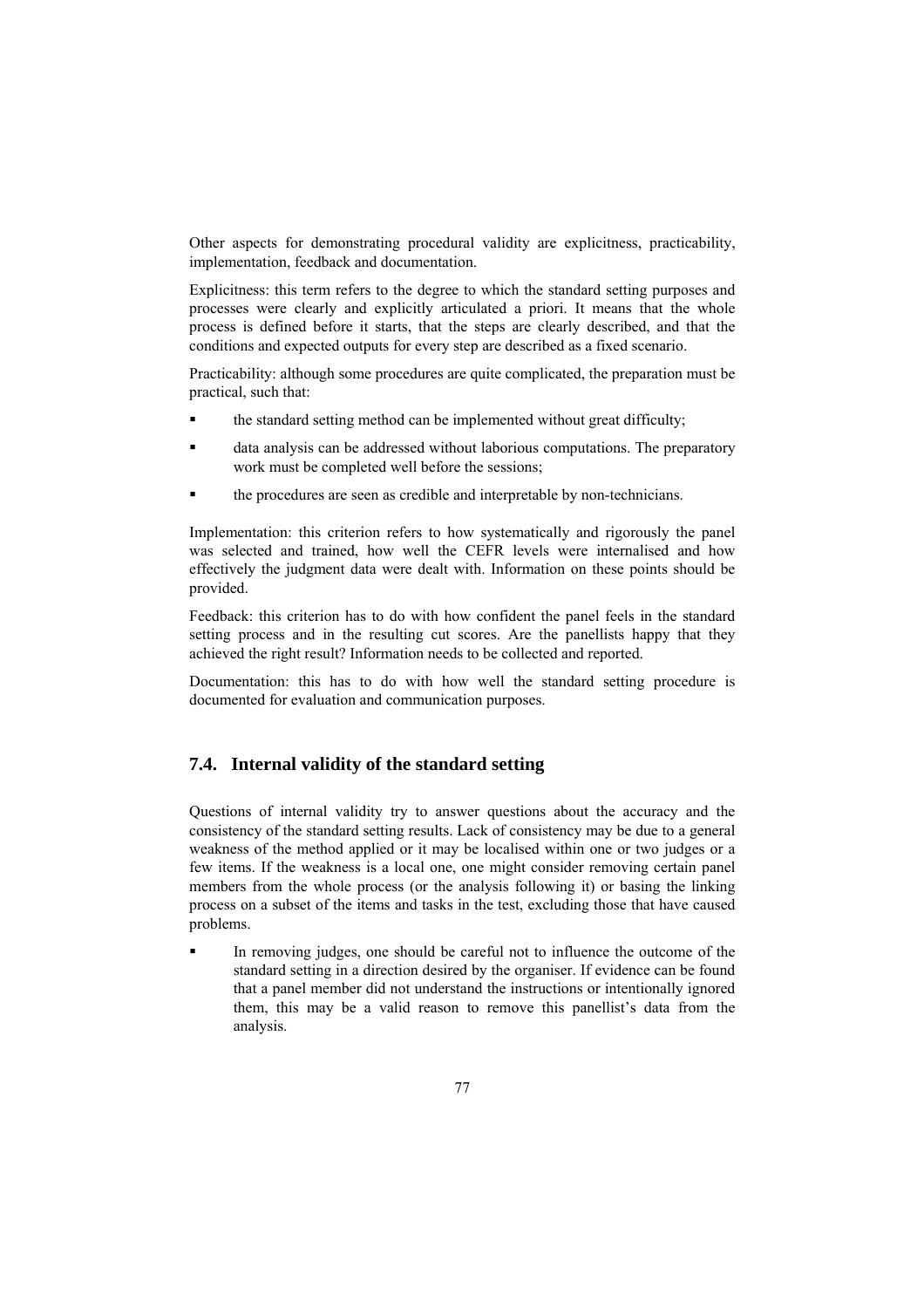Removing items or tasks is an even more delicate problem. If linking to the CEFR is the main purpose of the examination, for example, by applying the rule that a fail in the examination is the same as not having reached the standard B1/B2, then removing certain items could seriously bias the content validity of the test.

Some other issues relate to consistency and accuracy in standard setting procedures:

- the intra-judge consistency: where indications are sought to show that a single judge has been consistent in his/her judgments with other sources of information one has about the test;
- the inter-judge consistency: where one investigates to what extent panel members agree with each other in their judgments;
- the stability of the results, expressed as the standard error of the cut-offs;
- the accuracy and consistency of the classification based on the standard setting.

# **7.5. External validation**

The main outcome of a standard setting procedure is a decision rule to allocate students to a small number of CEFR levels on the basis of their performance in the examination. Usually, test performance has been summarised already by a single number, the test score.

In the material presented in these Highlights to the Manual, it has been stressed that the procedures to arrive at such a decision rule are complex and time consuming, that there are many possible pitfalls, and that the result is never perfect, due to measurement error in the test and residual variance in the judgment of the panel members. If all procedures have been followed with great care, if the examination has an adequate content validity and a high reliability, and if the standard error of the cut scores is low, one might think that the job is finished.

The weak point in such reasoning, however, is that such an outcome depends completely on procedures carried out by the same person or group of persons and on test data usually collected on a single occasion on a single group of students and using a single test or examination. This may be judged as too small a basis to warrant the truth, that is, validity, of a claim such as: "if a student obtains a score of 39 or more on my test, he can deservedly be considered to be at Level B2". In general, the weakness resides in the contrast between the particularity of the procedures and the generality of the claim.

External validation then aims at providing evidence from independent sources which corroborate the results and conclusions of one's own procedures. Not all evidence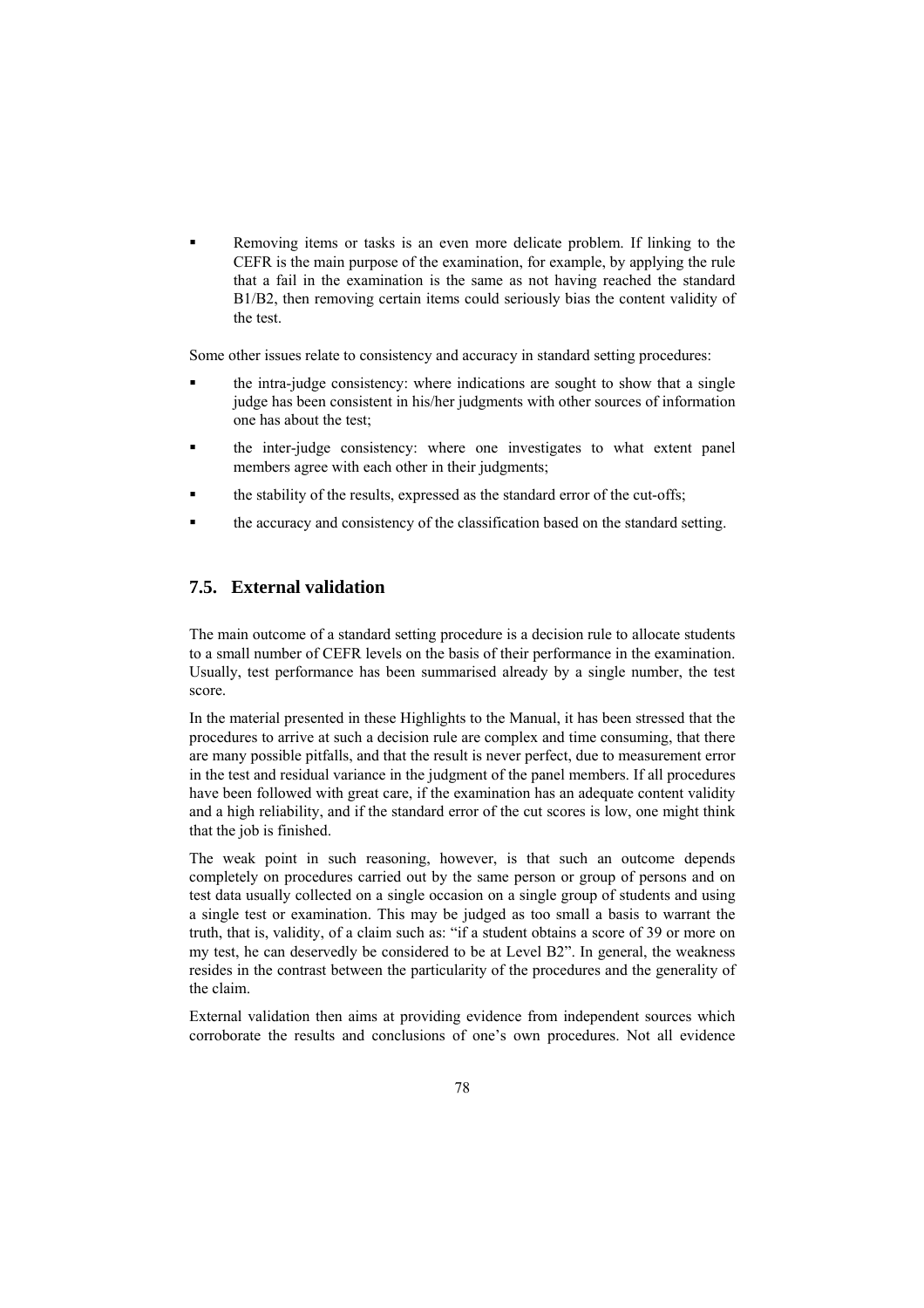provided, however, is independent from the information one has used in the standard setting to the same degree, and not all evidence is necessarily equally convincing.

- Evidence may be provided from the results of the same students on another test or assessment procedure, or from results from other students on the same or another test.
- Evidence may be provided from another standard setting procedure using the same panel or an independent panel, led by the same staff members or by independent staff.

This is a summary of the kind of evidence that might be provided to justify the claim of generality emanating from the decision rules of one's own procedures of linking. One could take the attitude "Let's do it all", but this is unrealistic because the collection of some evidence may be fairly expensive, and not all studies giving corroborating results will be equally successful.

In the Manual some examples of external validation procedures are discussed, and arguments as to their limits and persuasiveness (or lack of it) are put forward. A general remark is in order here. In test theory, the external validity problem is usually approached by showing the correspondence between test results and some external criterion. Sometimes, the external criterion measures are considered as absolute in some sense. But actually no criterion is perfectly valid. Take educational success as an example. Obtaining a master's degree from university can in general be observed without measurement error, as this is mainly a clerical activity. As a criterion of mental abilities, a master's degree is certainly useful but it is not absolute, because some students may fail at the university for reasons quite independent of their mental abilities and probably some students will succeed undeservedly, as no examination system is foolproof. Therefore, it is preferable to consider all criterion measures as fallible in the same way that all tests are fallible, that is, part of their variance is unwanted or irrelevant for showing the validity of a test procedure, such as the results of a standard setting.

# **7.6. Conclusion**

The discussion on external validation in this chapter may look disappointing in a number of respects, as it does not make a clear distinction between good and bad, and it does not give clear prescriptions on what to do in every conceivable situation.

The reasons for this are twofold:

Firstly, there is no authority that owns the truth but is refusing to reveal it. Language testers are urged to discover this real but unknown truth by an appropriate choice of methodological and/or psychometric methods and to report their work so that in the (hopefully not so distant) future, we will reach a point where we have approximated the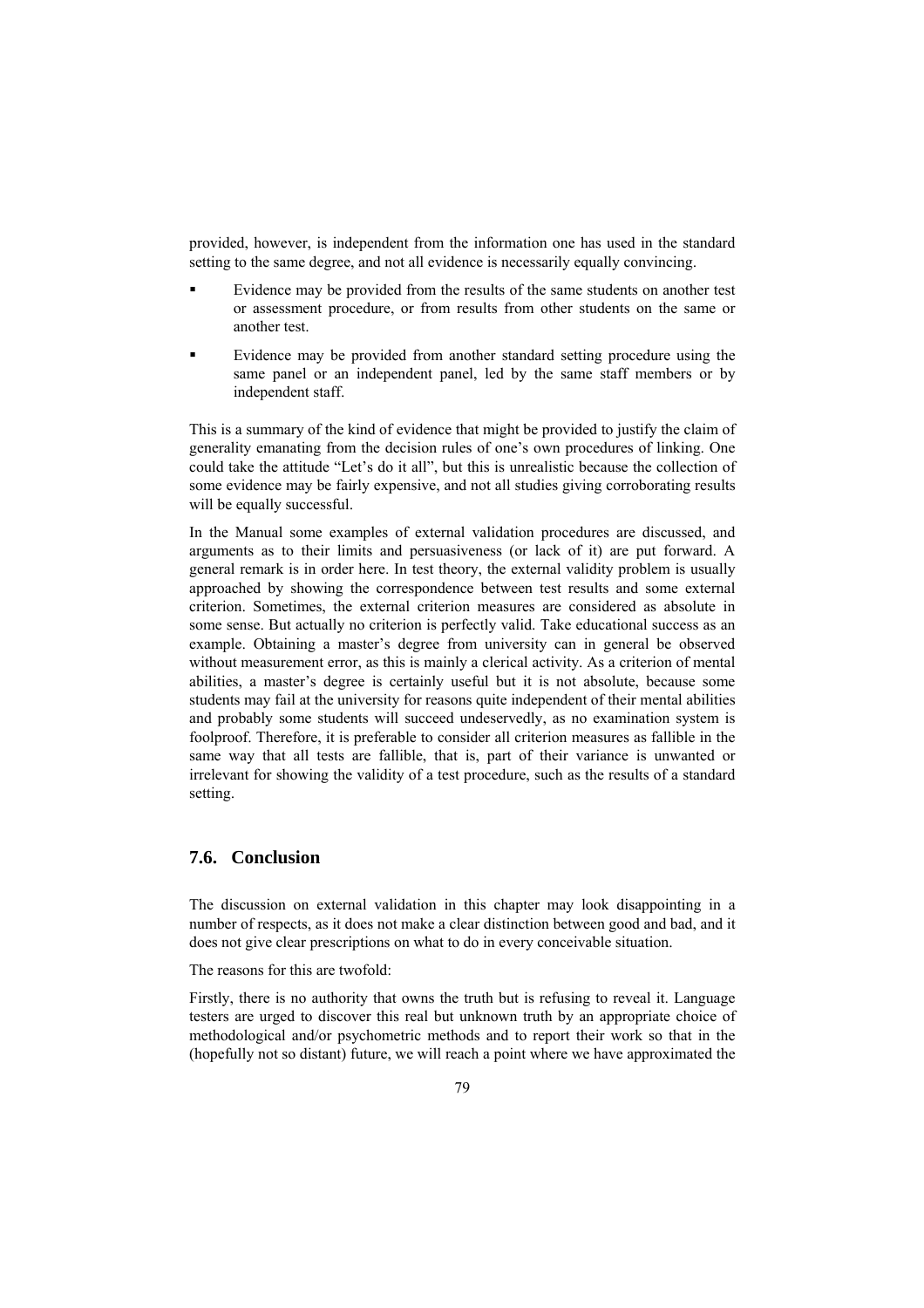"real truth" so closely that we can consider the problem as solved. In contrast, we believe that what constitutes a "B1" is essentially a practical convention, but formulated so clearly and consistently that if two language professionals refer to it, they mean essentially the same thing, even if their own cultural and linguistic background is different and they are referring to different target languages. The CEFR constitutes a frame of reference intended to make such statements possible. From the perspective of validation studies, this means that every validation study can, in principle, offer constructive criticism that may lead to a refined, more elaborated and balanced frame of reference. This is true of all empirical testing of hypotheses, constructs and theories.

Secondly, even in the case of a widely agreed frame of reference, the determinants of performances on a language test or examination are so varied (and imperfectly understood) that any attempt to categorise studies to link performances to the CEFR either as clearly good or clearly bad must be considered as simplistic and categorical. In reality, we are attempting to develop a system that gives insight into the strong and weak points of any such attempt, and as a consequence, it is not realistic to expect a definite verdict in any particular case.

Is this good news or bad news? We think it is just the state of the art. More definite conclusions may be drawn from a well-designed meta-analysis, which can summarise the results of a large number of well-designed validation studies conducted over the next few years. It is the responsibility of the present generation to provide the necessary data and documentation for such a meta-analysis to be meaningful.

Thus, it is to be hoped that many standard setting endeavours, under way or planned in the future, drawing on the information provided in the Manual, the Reference Supplement and other relevant sources, are conducted and reported in a transparent manner. By analysing and comparing them, standard setting know-how will increase, the defensibility of decisions on standards will improve and the awareness of the consequences of standard setting will be heightened.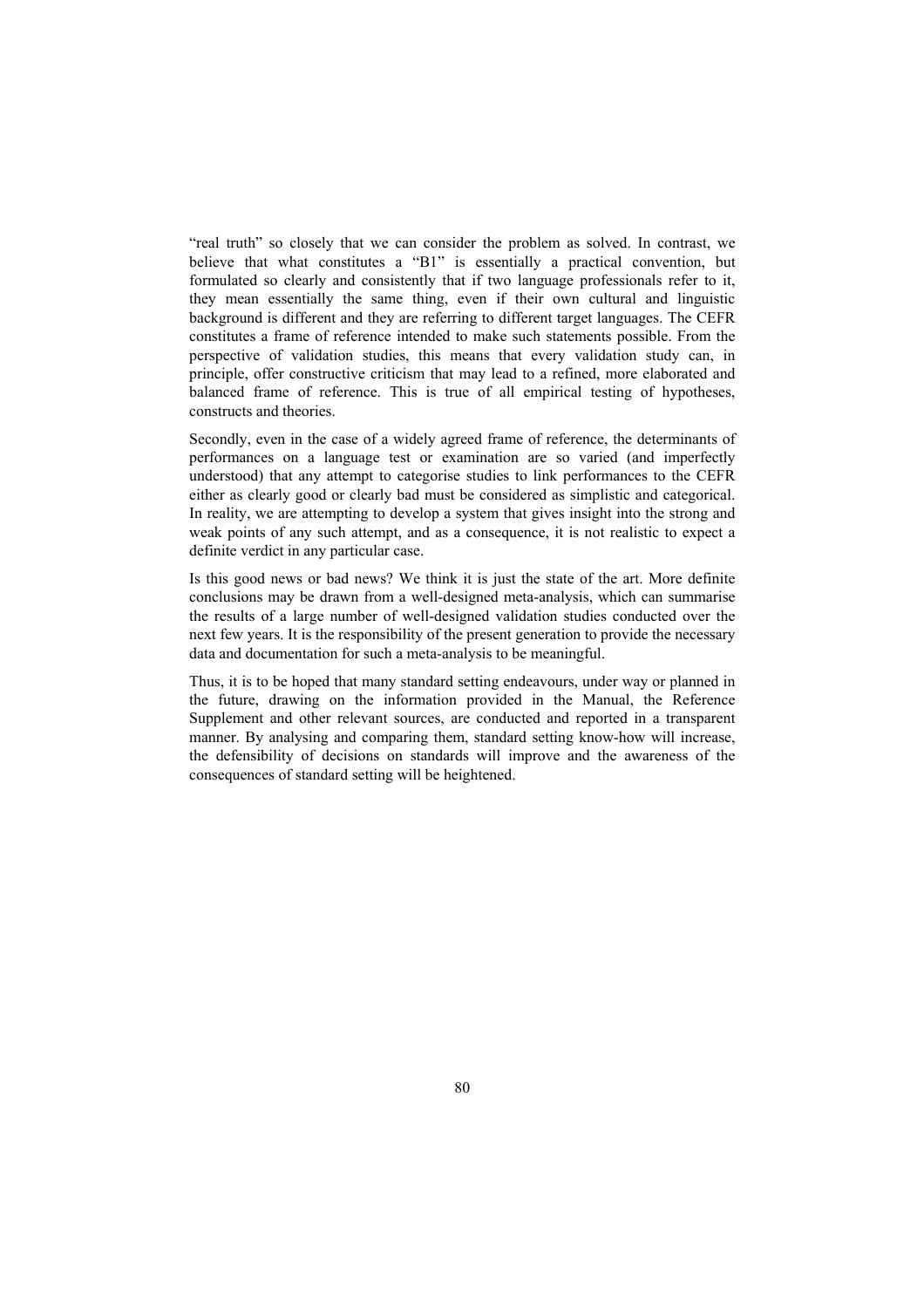*Users of the Manual may wish to consider:* 

- how the required validity evidence can best be obtained;
- what techniques they will be able to apply and to what extent they may need outside technical support;
- whether they can "build a validity argument" about the quality of the test and procedures associated with it (internal validity), the quality of the procedures followed in the linking project and in particular in the standard setting (procedural validity), and the corroboration of the result from independent analyses (external validity);
- how they ensure that standards are comparable across languages, if this is relevant;
- whether, in particular, there is sufficient evidence supporting the validity of the established cut score;
- how they will make their detailed findings available to professional colleagues.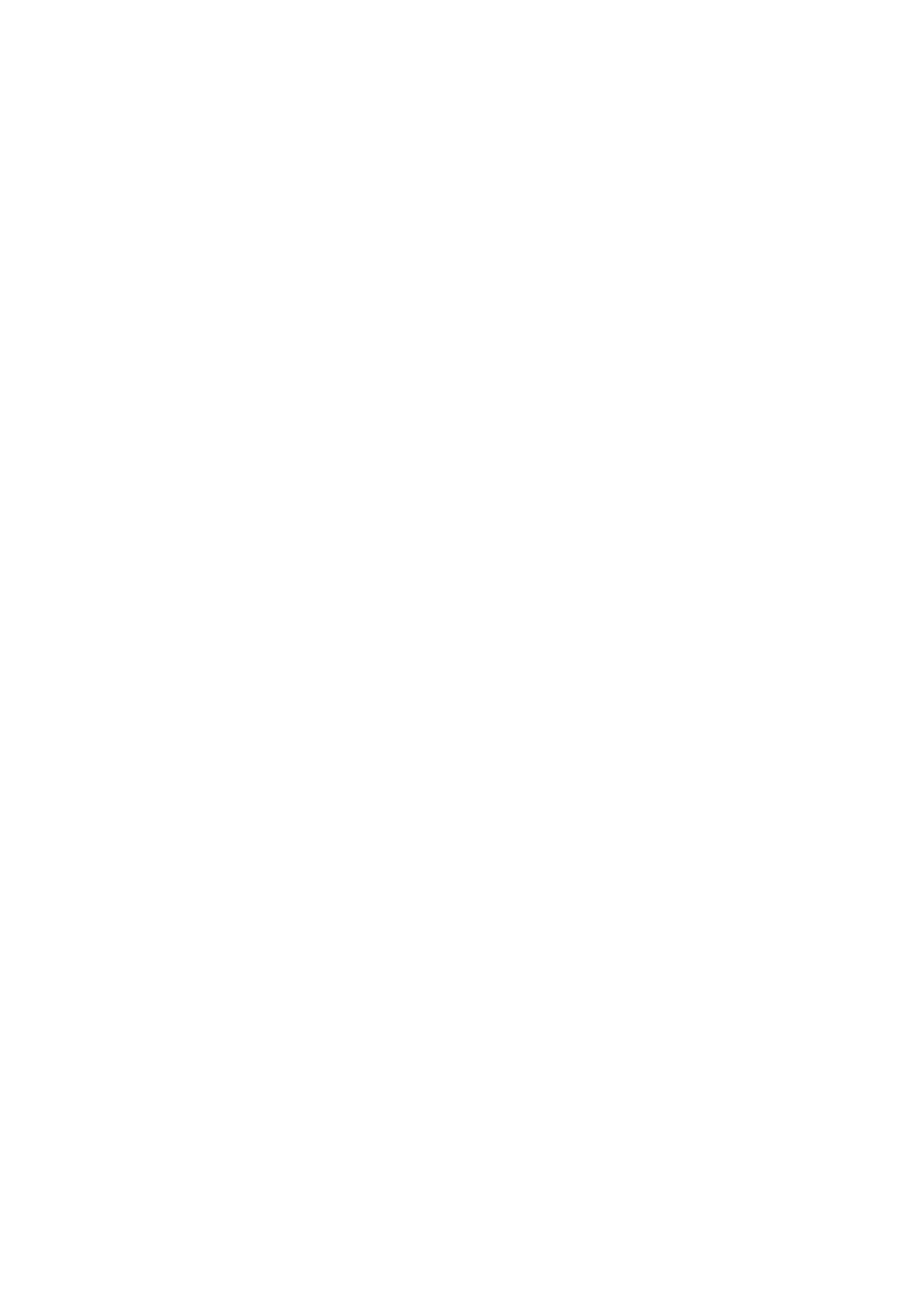# **References and further reading**

AERA/APA/NCME (1999): American Educational Research Association, American Psychological Association, National Council on Measurement in Education: *Standards for Educational and Psychological Testing*. Washington, D.C.: American Educational Research Association. (ISBN 0-935302-25-5)

Alderson, J. C. (2005): *Diagnosing Foreign Language Proficiency*. London: Continuum.

Alderson, J. C., Clapham, C. and Wall, D. (1995): *Language Test Construction and Evaluation*. Cambridge: Cambridge University Press.

Alderson, J. C., Figueras, N., Kuijpers, H., Nold. G., Takala, S. and Tardieu, C. (2006): Analysing Tests of Reading and Listening in relation to the CEFR: the experience of the Dutch CEFR Construct Project. *Language Assessment Quarterly* 3 (1): 3−30.

American Educational Research Association (1999): *Standards for educational and psychological testing*. Washington, DC: American Psychological Association.

Angoff, W. H. (1971): Scales, Norms and Equivalent Scores. In: Thorndike, R. L. (ed.) *Educational Measurement* (2nd Edition), pp. 508−600. Washington, D.C.: American Council on Education.

Beacco, J-C. and Porquier, R. (2008): *Niveau A2 pour le français : Un réferentiel.*  Paris: Didier.

Beacco, J-C., Porquier, R. and Bouquet, S. (2004): *Niveau B2 pour le français : Un réferentiel.* Paris: Didier. (2 vols)

Beacco, J-C., De Ferrari, M., Lhote, G. and Tagliante, C. (2006): *Niveau A1.1 pour le français / référentiel DILF livre.* Paris: Didier.

Beacco, J-C., Porquier, R. and Bouquet, S. (2007): *Niveau A1 pour le français : Un referential.* Paris: Didier.

Berk, R.A. (1986): A Consumer's Guide to Setting Performance Standards on Criterion Referenced Tests. *Review of Educational Research,* 56, 137−172.

Bolton, S., Glaboniat, M., Lorenz, H., Müller, M., Perlmann-Balme, M. and Steiner, S. (2008): Mündlich: Mündliche Produktion und Interaktion Deutsch: Illustration der Niveaustufen des Gemeinsamen europäischen Referenzrahmens. Berlin: Langenscheidt.

Breton, Jones, Laplannes, Lepage and North, (forthcoming): Séminaire interlangues / Cross language benchmarking seminar, CIEP Sèvres, 23−25 June 2008: Report. Strasbourg: Council of Europe.

Cizek, G. J. (ed.) (2001): Setting Performance Standards: concepts, methods and perspectives. Mahwah, NJ: Lawrence Erlbaum.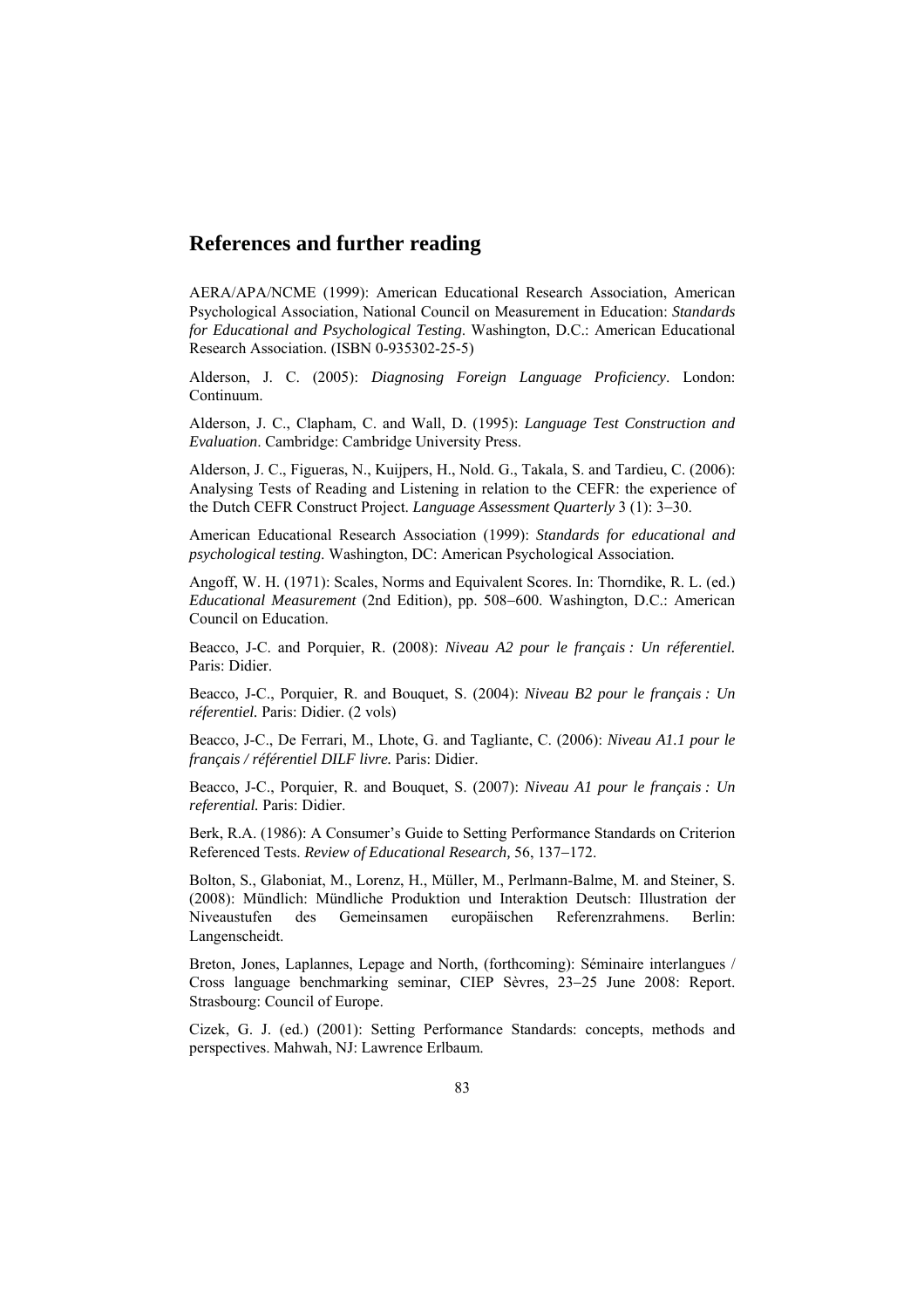Cizek, G.J. and Bunch, M.B. (2007): Standard Setting: a guide to establishing and evaluating performance standards on tests. Thousand Oaks: Sage.

Cohen, A., Kane, M. and Crooks, T. (1999): A Generalized Examinee-Centered Method for Setting Standards on Achievement Tests. *Applied Measurement in Education,* 12, 343–366.

Council of Europe (2001a): Common European Framework of Reference for Languages: learning, teaching, assessment. Cambridge: Cambridge University Press.

Council of Europe (2001b): Cadre européen commun de référence pour les langues: Apprendre, enseigner, évaluer. Paris: Didier.

Council of Europe (2002): Seminar on Relating Language Examinations to the Common European Framework of Reference for Languages: Learning, Teaching, Assessment (CEF), Helsinki, 30 June 30−2 July 2002: Report. DG IV / EDU / LANG (2002) 15. Strasbourg: Council of Europe.

Council of Europe (2003): Relating Language Examinations to the Common European Framework of Reference for Languages: learning, teaching, assessment ("CEFR" DGIV/EDU/LANG(2003)5. Strasbourg: Council of Europe.

Council of Europe (2009): Relating Language Examinations to the Common European Framework of Reference for Languages: learning, teaching, assessment (CEFR): a Manual. Strasbourg: Council of Europe.

Davidson, F. and Lynch, B. (1993): Criterion-referenced language test development: a prolegomenon. In: Huhta, A., Sajavaara, K. & Takala, S. (eds.), *Language Testing: New Openings*. Jyvaskyla, Finland: University of Jyvaskyla, pp.73−89.

Davidson, F. and Lynch, B. (2002): Testcraft: A Teacher's Guide to Writing and Using Language Test Specifications. Yale University Press.

Downing, S. M. and Haladyna, T. M. (eds.) (2006): *Handbook of Test Development.* Earlbaum.

Ebel, R. L. and Frisbee, O. A. (1986): *Essentials of Educational Measurement (4th edition)*. Englewood Cliffs, N.J.: Prentice Hall.

Feldt, L. S., Steffen, M. and Gupta, N. C. (1985): A Comparison of Five Methods for Estimating the Standard Error of Measurement at Specific Score Levels. *Applied Psychological Measurement,* 9, 351−361.

Ferrara, S., Perie, M. and Johnson, E. (2002): Matching the Judgmental Task with Standard Setting Panelist Expertise: the item-descriptor (ID) matching procedure. Washington DC: American Institutes for Research.

Fienberg, S. E. (1977): *The Analysis of Cross-classified Categorical Data.* Cambridge, Massachusetts: The MIT Press.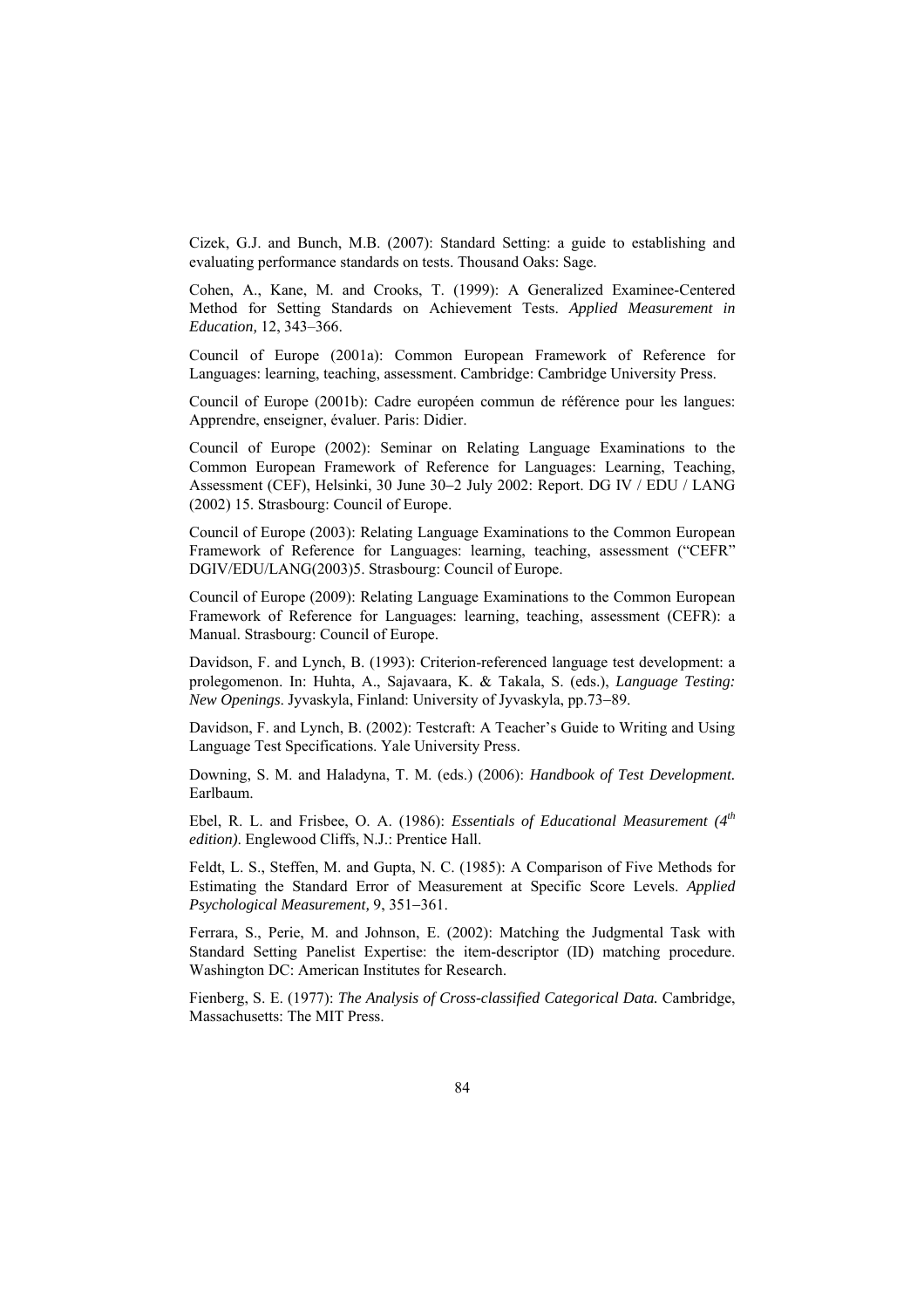Fienberg, S.E., Bishop, Y. M. M. and Holland, P. W. (1975): *Discrete Multivariate Analysis*. Cambridge (Massachusetts): The MIT Press.

Glaboniat, M., Müller, M., Schmitz, H., Rusch, P., Wertenschlag, L., (2002/5): *Profile Deutsch*. Berlin: Langenscheidt, ISBN 3-468-49463-7.

Hambleton, R.K. and Pitoniak, M.J. (2006): Setting Performance Standards. In Brennan, R.L. (ed.) *Educational Measurement* (4th edition). Westport, CT: American Council on Education/Praeger, pp. 433−470.

Instituto Cervantes (2007): Niveles de Referencia para el español, Plan Curricular del Instituto Cervantes. Madrid: Biblioteca Nueva.

Jaeger, R. M. (1991): Selection of Judges for Standard-setting. *Educational Measurement: Issues and Practice*, 10, 3−6.

Kaftandjieva, F. (2007): Quantifying the Quality of Linkage between Language Examinations and the CEF. In Carlsen, C. and Moe, E. (eds.) *A Human Touch to Language Testing*. Oslo: Novus Press, 34−42.

Keats, J. A. (1957): Estimation of Error Variances of Test Scores. *Psychometrika* 22*,*  29−41.

Kingston, N. M., Kahl, S. R., Sweeny, K. P. and Bay, L. (2001): Setting Performance Standards using the Body of Work Method. In Cizek G. J. (ed.), *Setting Performance Standards: Concepts, methods and perspectives.* Mahwah, NJ: Erlbaum, pp. 219−248.

Kolen, M. L. and Brennan, R-L. (2004): *Test Equating, Scaling and Linking*. New York: Springer.

Lepage, S. and North, B. (2005): Guide for the organisation of a seminar to calibrate examples of spoken performance in line with the scales of the Common European Framework of Reference for Languages. Strasbourg: Council of Europe DGIV/EDU/LANG(2005)4.

Linacre, J. M. (1989): *Multi-faceted Measurement*. Chicago: MESA Press.

Linacre, J. M. (2008): *A User's Guide to FACETS. Rasch Model Computer Program*. ISBN 0-941938-03-4. www.winsteps.com.

Livingston, S. A. and Lewis, C. (1995): Estimating the Consistency and Accuracy of Classification based on Test Scores. *Journal of Educational Measurement*, 32, 179−197.

Lord, F. (1965): A Strong True-score Theory, with Applications. *Psychometrika,* 30, 239−270.

Lynch, B. and Davidson, F. (1994): Criterion-referenced language test development: linking curricula, teachers and tests. *TESOL Quarterly* 28:4, pp. 727−743.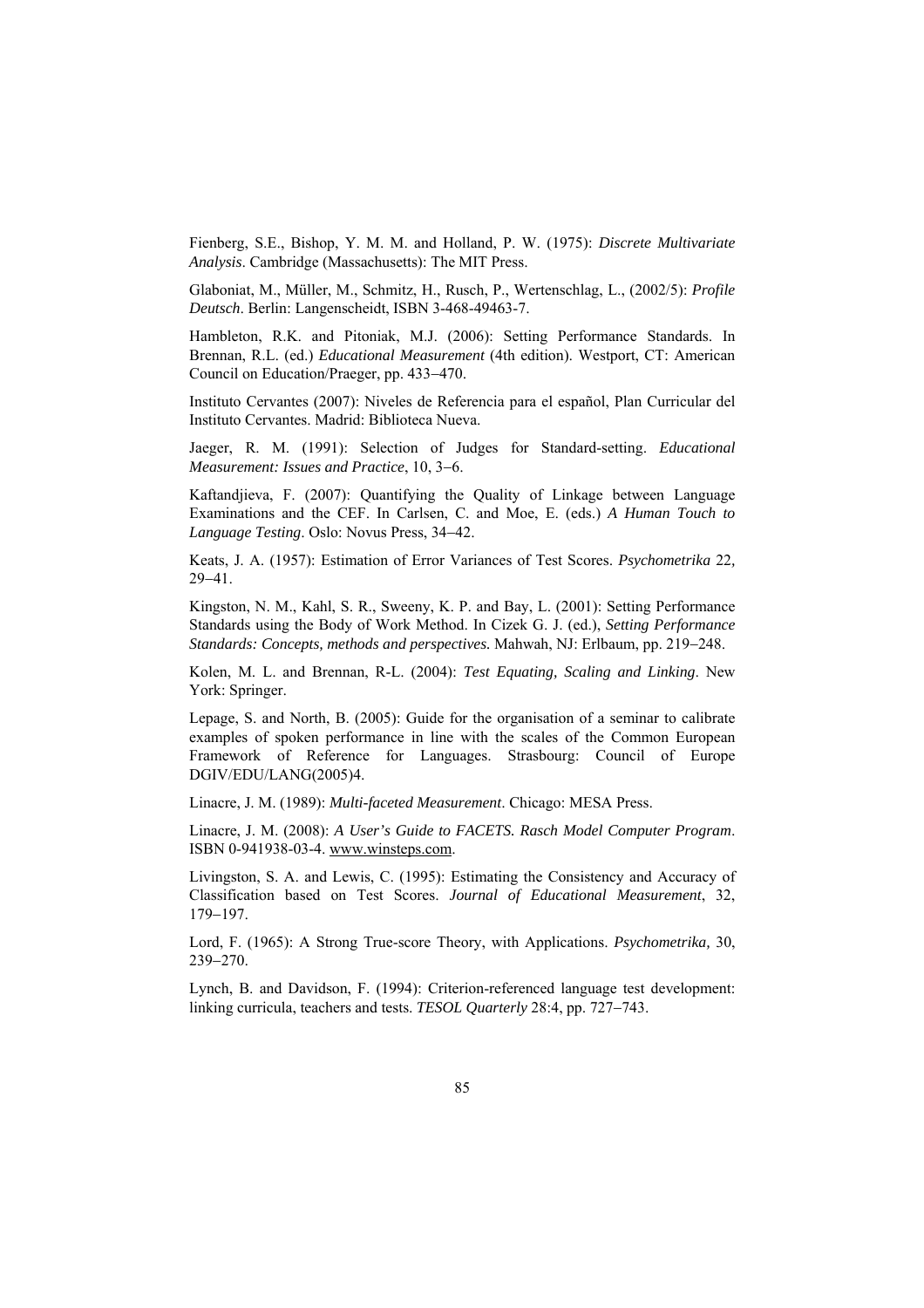Lynch, B. and Davidson, F. (1998): Criterion Referencing. In: Clapham, C. & Dorson, D. (eds.) *Language Testing and Assessment*, Volume 7, Encyclopedia of Language and Education. Dordrecht: Kluwer Academic Publishers, pp. 263−273.

Milanovic, M. (2002): *Language Examining and Test Development*. Strasbourg: Language Policy Division, Council of Europe.

Mitzel, H. C., Lewis, D. M., Patz, R. J. & Green, D. R. (2001): The Bookmark Procedure: psychological perspectives. In Cizek G. J. (ed.) *Setting Performance Standards: concepts, methods and perspectives* (pp. 249-281). Mahwah, NJ: Erlbaum.

Norcini, J., Lipner, R., Langdon, L., and Strecker, C. (1987): A Comparison of Three Variations on a Standard-Setting Method. *Journal of Educational Measurement*, 24, 56−64.

North, B. (2000a): The Development of a Common Framework Scale of Language Proficiency. New York: Peter Lang.

North, B. (2000b): Linking Language Assessments: an example in a low-stakes context. *System* 28, 555−577.

North, B (2002) Developing descriptor scales of language proficiency for the CEF common reference levels. In: Council of Europe (2002): *Common European Framework of Reference for Languages: Learning, Teaching, Assessment: Case Studies.* Strasbourg: Council of Europe Publishing.

North, B. and Schneider, G. (1998): Scaling descriptors for language proficiency scales. *Language Testing* 15/2: 217−262.

OECD (2005): *Pisa 2003 Technical Report*. Paris: OECD.

Parizzi, F. and Spinelli, B. (forthcoming): *Profilo della Lingua Italiana*, Firenze: La Nuova Italia.

Plake, B. S. (2008): Standard Setters: Stand Up and Take a Stand! *Educational Measurement: Issues and Practice* 27/1: 3−9.

Reckase, M. D. (2006a): A Conceptual Framework for a Psychometric Theory for Standard Setting with Examples of Its Use for Evaluating the Functioning of Two Standard Setting Methods. *Educational Measurement: Issues and Practice*, 2006, 25(2), 4−18.

Reckase, M. D. (2006b): Rejoinder: Evaluating Standard Setting Methods Using Error Models Proposed by Schulz. *Educational Measurement: Issues and Practice*, 2006, 25 (3), 14−17.

Schneider, G. and North, B. (2000): Fremdsprachen können − was heisst das? Skalen zur Beschreibung, Beurteilung und Selbsteinschätzung der fremdsprachlichen Kommunikationsfähigkeit. Chur/Zürich: Ruegger Verlag.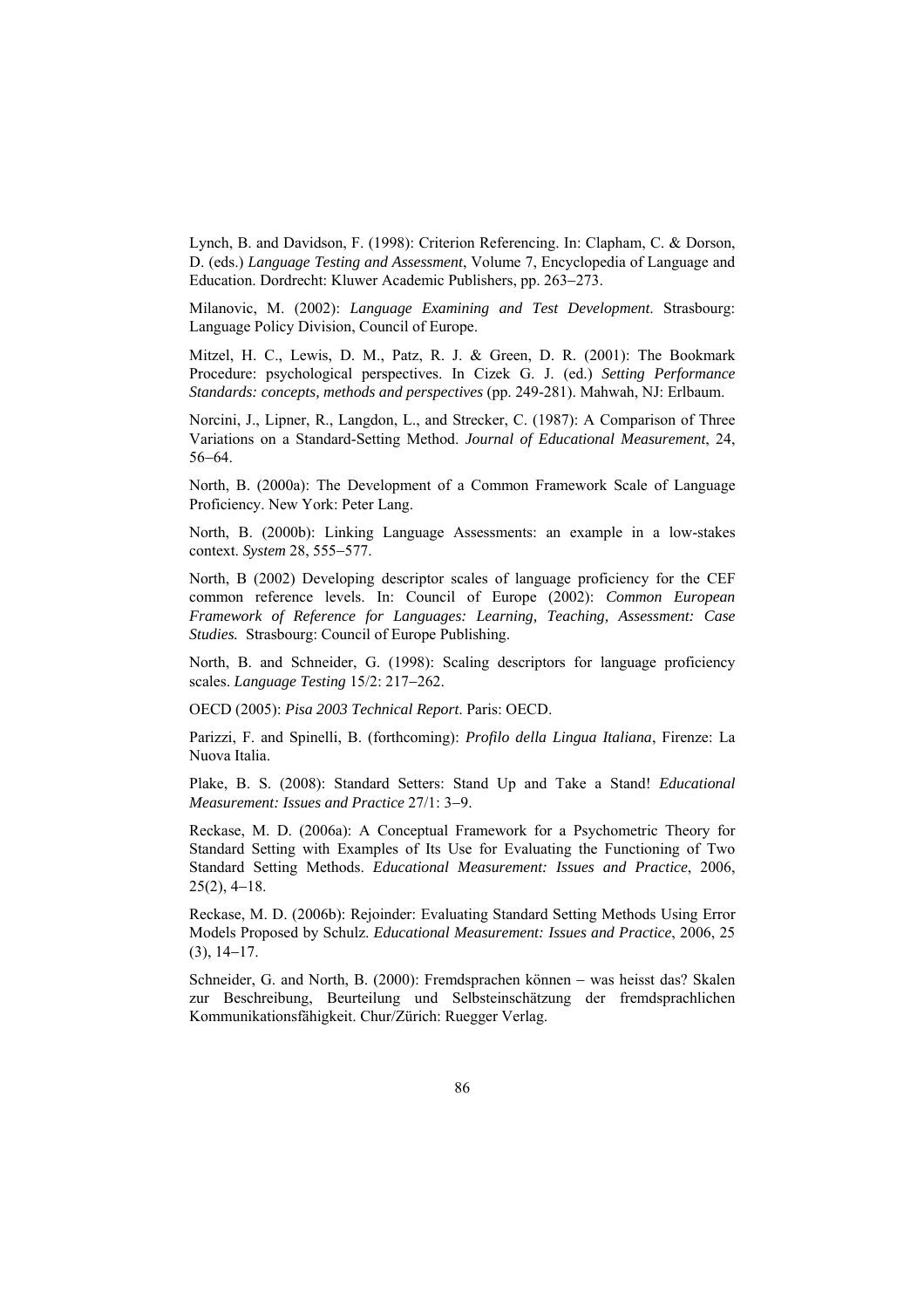Siegel, S. and Castellan, N. J. (1988): *Non-parametric statistics for the behavioral sciences*. New York: McGraw-Hill.

Subkoviak, M. J. (1988): A Practitioner's Guide to Computation and Interpretation of Reliability for Mastery Tests. *Journal of Educational Measurement,* 13, 265−276.

Thorndike, R.L. (ed.) (1971): *Educational Measurement* (2nd Edition), pp. 508−600. Washington, D.C.: American Council on Education.

Van der Schoot, F. (2001): *Standaarden voor Kerndoelen Basisonderwijs* [Standards for Primary Objectives in Primary Education]. PhD thesis. Arnhem: Cito.

van Ek, Jan A. (1976): The Threshold level in a European Unit/credit System for Modern Language Learning by Adults. Strasbourg: Council of Europe.

van Ek, J. A. and Trim, J. L. M., (2001a): *Waystage*. Cambridge: CUP, ISBN 0-521- 56707-6

van Ek, J. A. and Trim, J. L. M., (2001b): *Threshold 1990*. Cambridge: CUP, ISBN 0- 521-56707-8

van Ek, J. A. and Trim, J. L. M., (2001c): *Vantage*. Cambridge: CUP, ISBN 0-521- 56705-X

Verhelst, N. D. and Verstralen, H. H. F. M. (2008): Some Considerations on the Partial Credit Model. *Psicológica,* 29*,* 229−254.

Weir, C. (1993): *Understanding and Developing Language Tests*. Hemel Hempstead UK: Prentice Hall.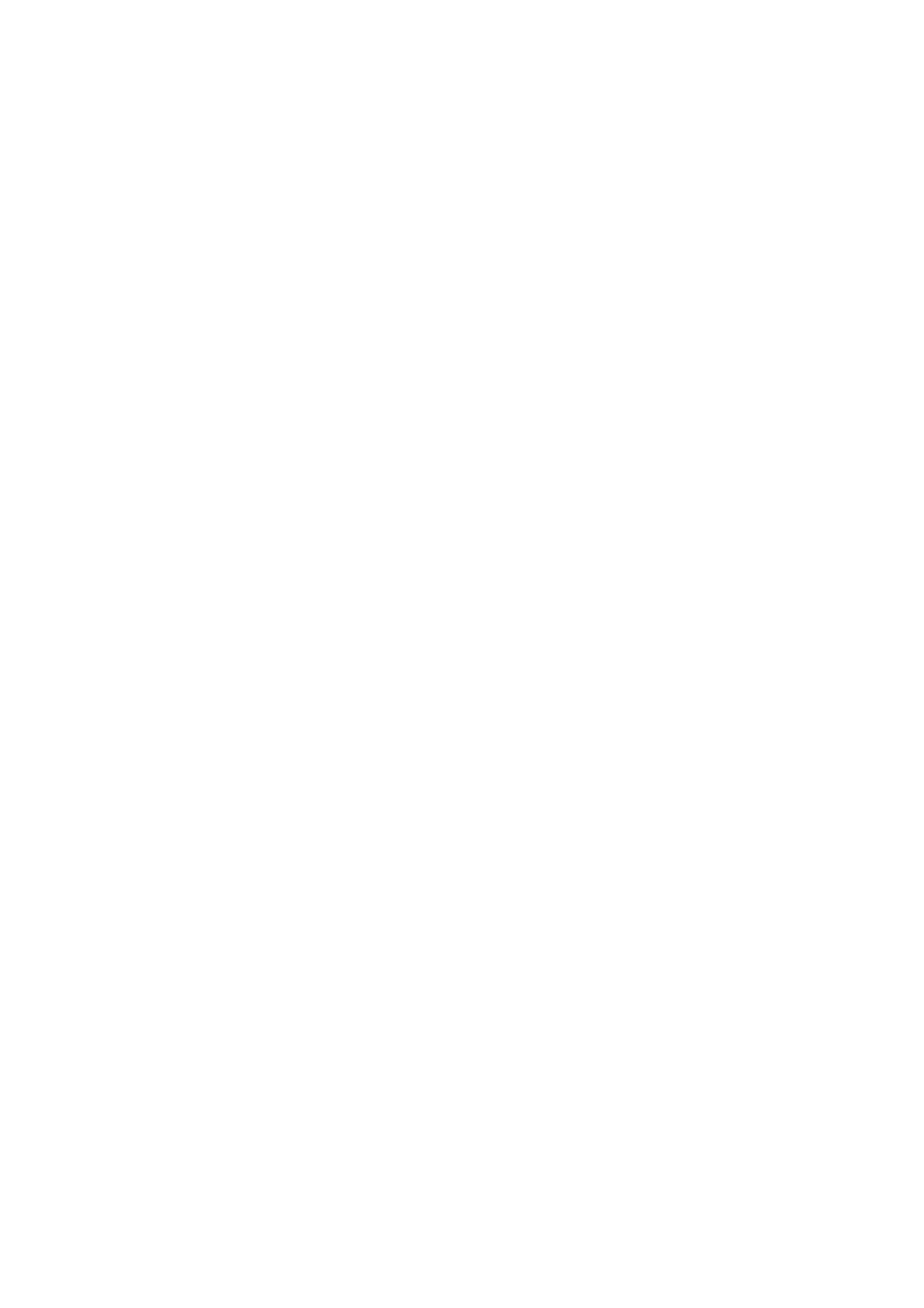# **Glossary related to linking processes**

- **Accreditation:** The granting of recognition of a test or an examination, usually by an official body such as a government department, examinations board, etc.
- **Aggregate:** To combine two or more related scores into one total score.
- **Alignment:** The process of linking content and performance standards to assessment, instruction, and learning in classrooms. One typical alignment strategy is the step-by-step development of (a) content standards, (b) performance standards, (c) assessments, and (d) instruction for classroom learning.
- **Assessment grid:** A set of assessment criteria presented in a tabular format.
- **Benchmark:** A detailed, validated description of a specific level of student performance expected of students at particular ages, grades, or levels in their development. Benchmarks are often represented by samples of student work.
- **Bias:** A test or item can be considered to be biased if one particular section of the candidate population is advantaged or disadvantaged by some feature of the test or item which is not relevant to what is being measured. Sources of bias may be connected with gender, age, culture, etc.
- **Borderline performance:** A level of knowledge and skills that is just barely acceptable for entry into a performance level (e.g., B2-level).
- **Classical test theory (CTT):** CTT refers to a body of statistical models for test data. The basic notion of CTT is that the observed score *X* obtained when a person *p* is administered form *f* of test X, is the sum of a true-score component and an error component. See also Item Response Theory (IRT).
- **Compensatory strategy:** A strategy that allows a high level of competence in one of the components of the assessment to compensate for a low level of the other components.
- **Conjunctive strategy:** A strategy that requires attaining some predefined minimum level of competence for each one of the separate components to allow the final, summarized result to be judged as acceptable (sufficient).
- **Construct:** A hypothesized ability or mental trait which cannot necessarily be directly observed or measured; for example, in language testing, listening ability.
- **Content standards:** Broadly stated expectations of what students should know and be able to do in particular subjects and grade levels.
- **Content validity:** A test is said to have content validity if the items or tasks of which it is made up constitute a representative sample of items or tasks for the area of knowledge or ability to be tested.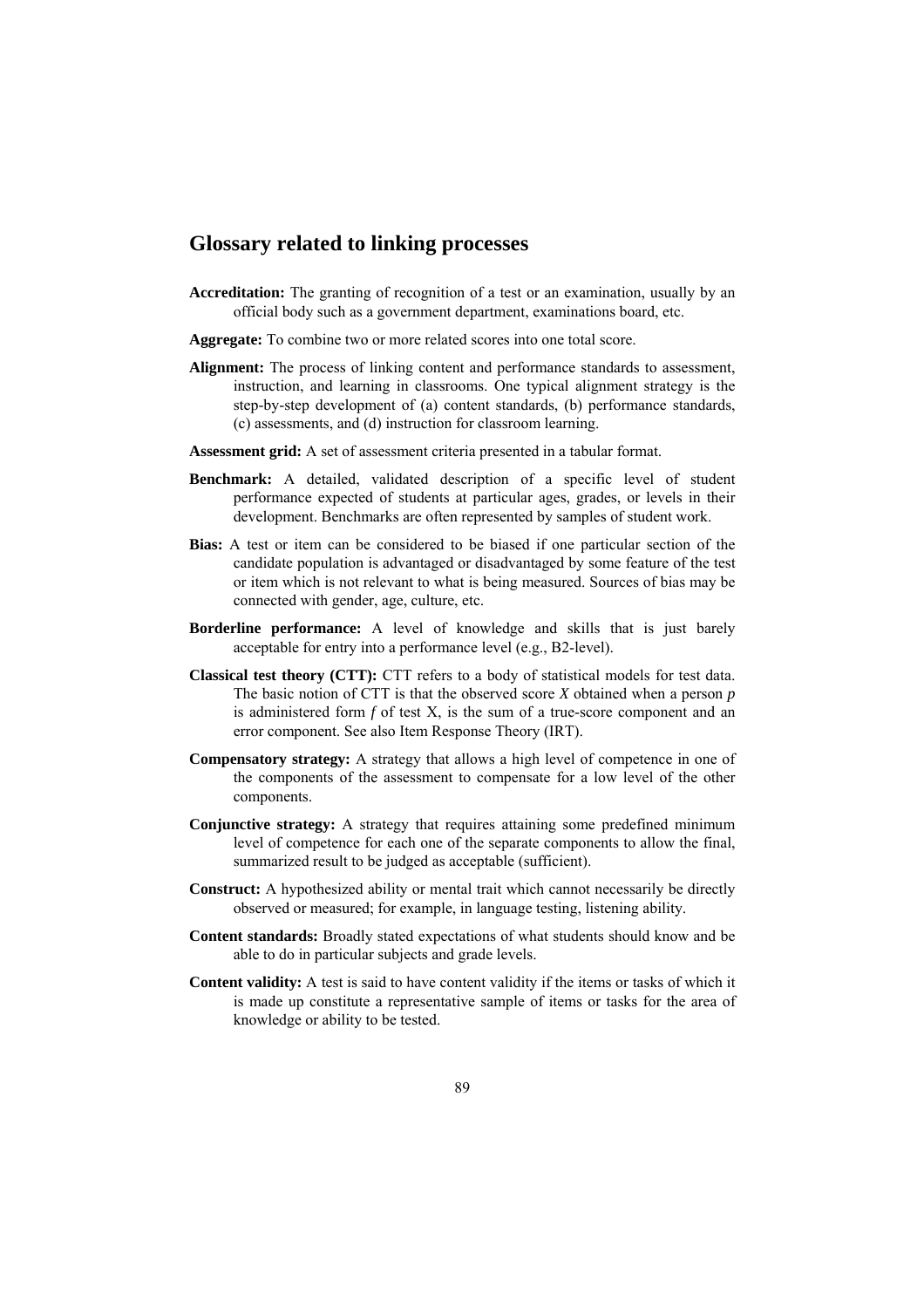- **Constructed response (CR):** A form of written response to a test item that involves active production, rather than just choosing from a number of options.
- **Cross-language standard setting:** A method intended to verify that examinations in different languages are linked in a comparable way to the common standards.
- **Cross validation:** The application of a scoring system derived in one sample to a different sample drawn from the same population.
- **Cut score (cut-off score):** The minimum score a candidate has to achieve in order to be assigned to a given level or grade in a test or an examination.
- **Decision validity:** The degree to which classification decisions will be identical in repeated testing with the same examinees.
- **Direct test:** A test which measures the productive skills of speaking or writing, in which performance of the skills itself is directly measured.
- **Examinee-centred method:** A standard setting method in which someone who knows examinees well provides a holistic assessment of the level of their language proficiency, for example a CEFR level.
- **External validation:** Collecting evidence from independent sources which corroborate the results and conclusions of procedures used.
- **Familiarisation:** Tasks to ensure that all those who will be involved in the process of relating an examination to the CEFR have an in-depth knowledge of it.
- **High stakes testing:** A form of testing with important consequences for test takers.
- **Holistic judgment:** Evaluating student work in which the score is based on an overall judgment of student performance rather than on specific separate criteria.
- Indirect test: A test or task which attempts to measure the abilities underlying a language skill, rather than testing performance of the skill itself. An example is testing writing ability by requiring the candidate to mark structures used incorrectly in a text.
- **Internal validation:** The process of finding out the accuracy and the consistency of an assessment based on the judgments in the test.
- **Illustrative samples (benchmarked samples):** Examples of student performance that have been validated to represent a certain level of performance.
- **Inter-rater reliability:** The degree to which different raters agree in their assessment of candidates' performance.
- **Intra-rater reliability:** The degree to which the same rater judges the same performance similarly on different occasions.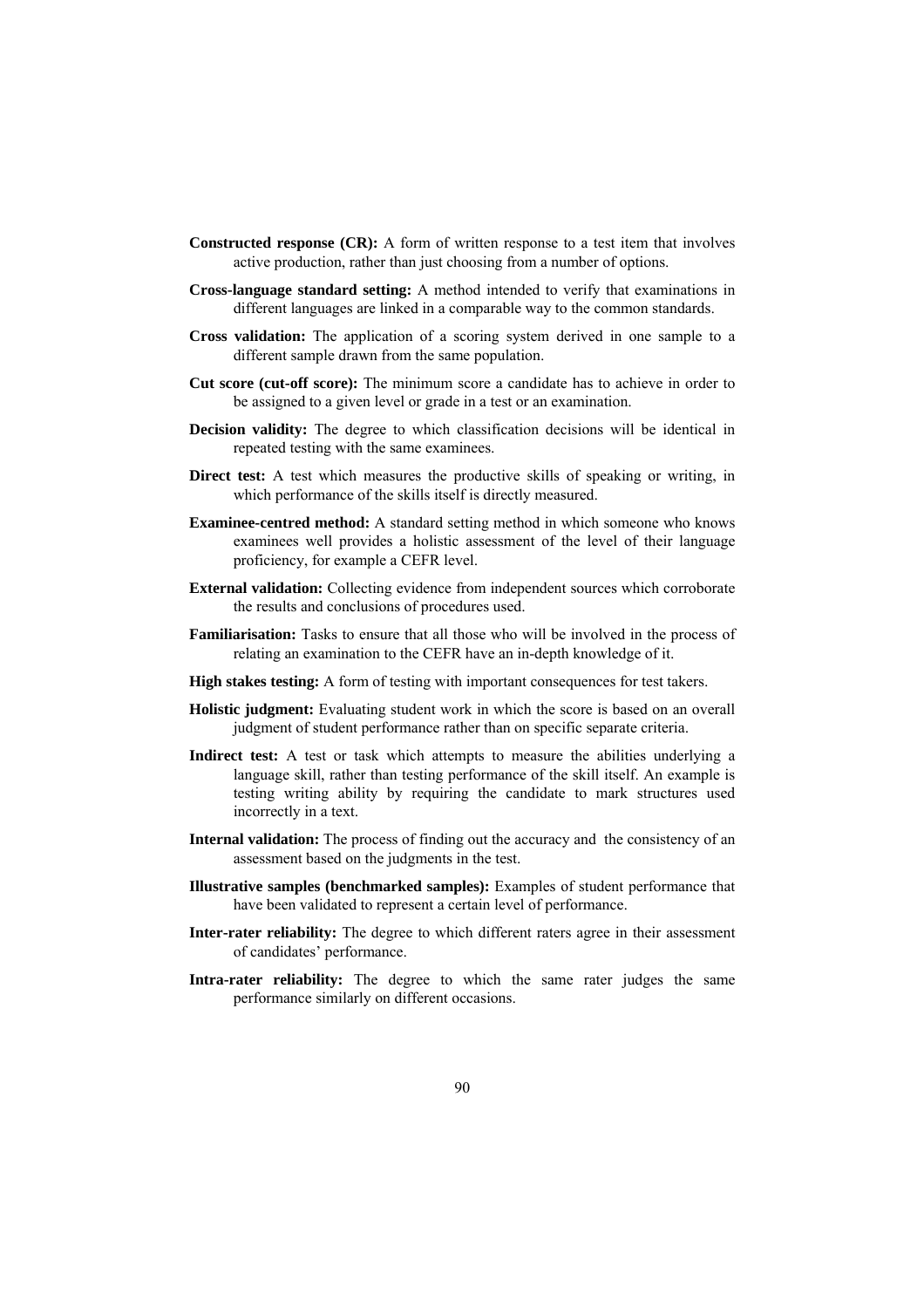- **Item Response Theory (IRT):** It is a theoretical approach to relating student ability to test data; it focuses on the items as opposed to classical test theory (CTT) focusing on the test scores.
- **Item difficulty:** In classical test theory, the difficulty of an item is the proportion of candidates responding to it correctly. In IRT it is an estimate of a difficulty of an item calculated independently of the population.
- **Judge:** Someone who assigns a score to a candidate's performance in a test, using judgment to do so.
- **KR20:** A measure of internal consistency developed by Kuder and Richardson and used to estimate test reliability.
- Logistic regression: A statistical technique that yields a formula for translating one of more pieces of information (e.g., a person's test score) into the estimated probability of a specified event (e.g., a sample of the student's work being judged as proficient).
- Low stakes testing: A form of testing with less important consequences for test takers.
- **The Manual**: The document produced by the Council of Europe to provide guidance to link tests and examinations to the CEFR.
- **Mastery:** The indication that the student has met a set of criteria, defined in terms of well-defined domains of skills or knowledge.
- **Panel:** A group of judges.
- **Panellist:** A member of a group of judges.
- **Performance standards:** Explicit definitions of what students must do to demonstrate proficiency at a specific level on the content standards.
- **Performance level descriptors (PLD):** Descriptions of standards the students should have reached. The level descriptions in the CEFR are examples of PLDs.
- **Piloting:** A preliminary study through which test developers try out tasks on a limited number of subjects in order to locate problems before launching a full-scale trial.
- **Pretesting:** A stage in the development of test materials at which items are tried out with representative samples from the target population in order to determine their difficulty. Following statistical analysis, those items that are considered satisfactory can be used in live tests.
- **Procedural validation:** Collecting evidence that proper procedures have been used during the different stages of standard setting.
- **Rater:** A person who evaluates or judges student performance on an assessment against specific criteria.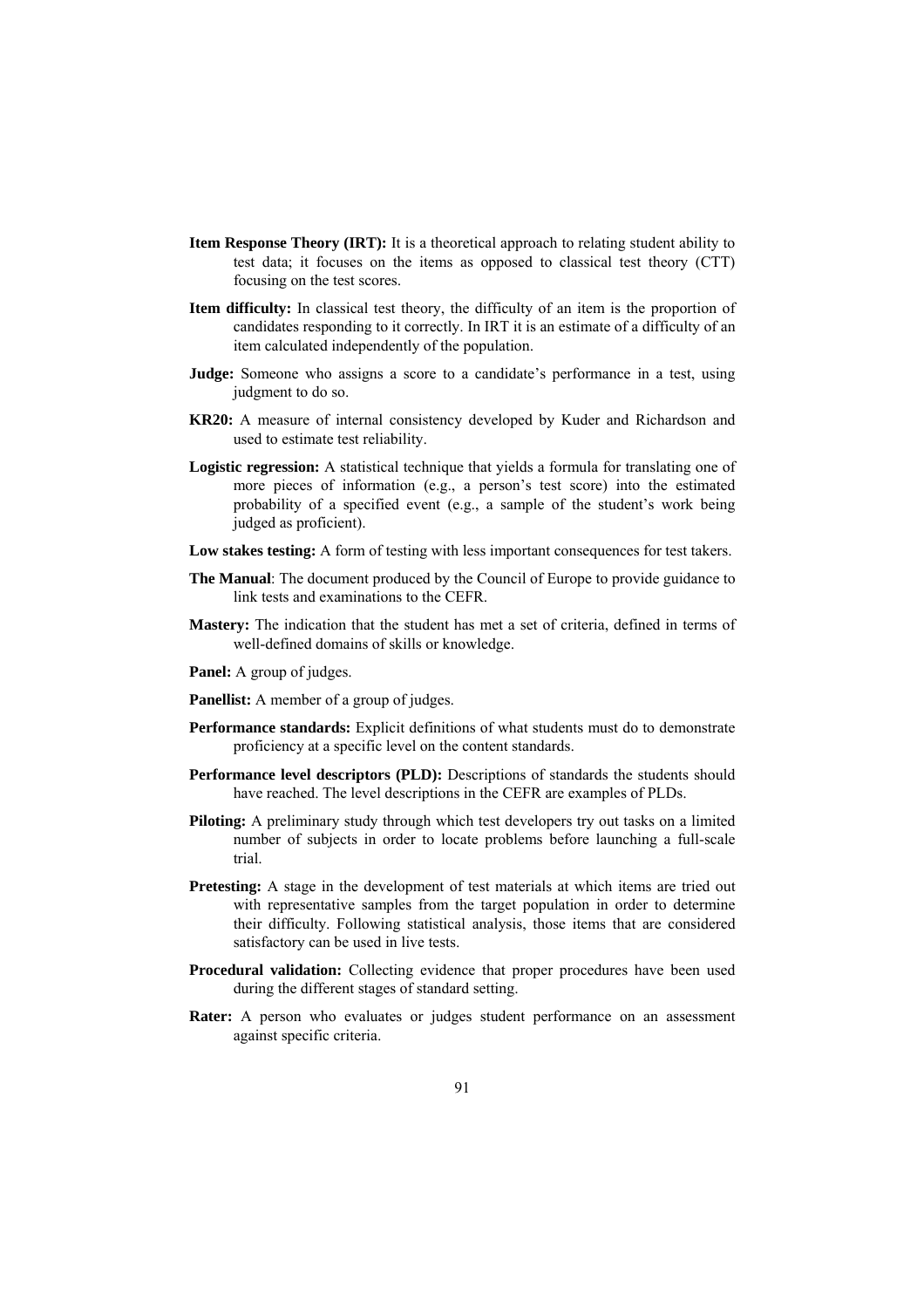- **Rating:** The process of assigning a score to performance in a test through the exercise of judgement.
- **Response probability (RP):** In standard setting it is a mastery criterion. In many tests, it is set at two-thirds of the maximum score, although some authors prefer to set it at 50%, while others at 80%.
- **Specification:** A stage in the linking process that deals with the content analysis of an examination or test in order to relate it to the CEFR from the point of view of coverage.
- **Test-centred methods:** A set of methods where judges estimate, for example at what level a test taker can be expected to respond correctly to a set of items.
- **Test equating:** The process of comparing the difficulty of two or more forms of a test, in order to establish their equivalence.
- **Test specifications:** A description of the characteristics of an examination, including what is tested, how it is tested, details such as number and length of papers, item types used, etc.
- **Transparency:** Implies openness, communication and accountability. It is an extension of the meaning used in the physical sense (cf. a transparent object can be seen through).